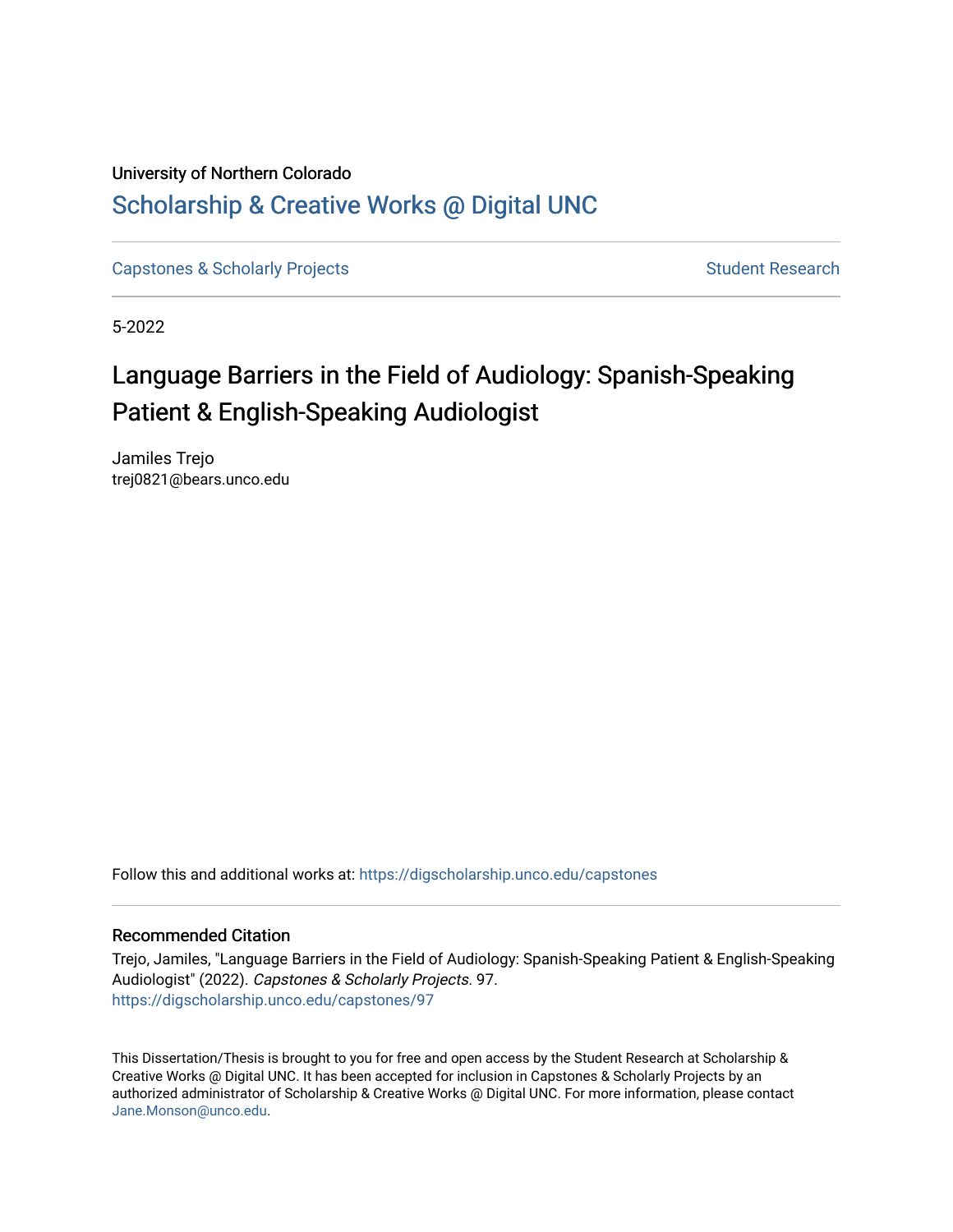©2022

# JAMILES TREJO

# ALL RIGHTS RESERVED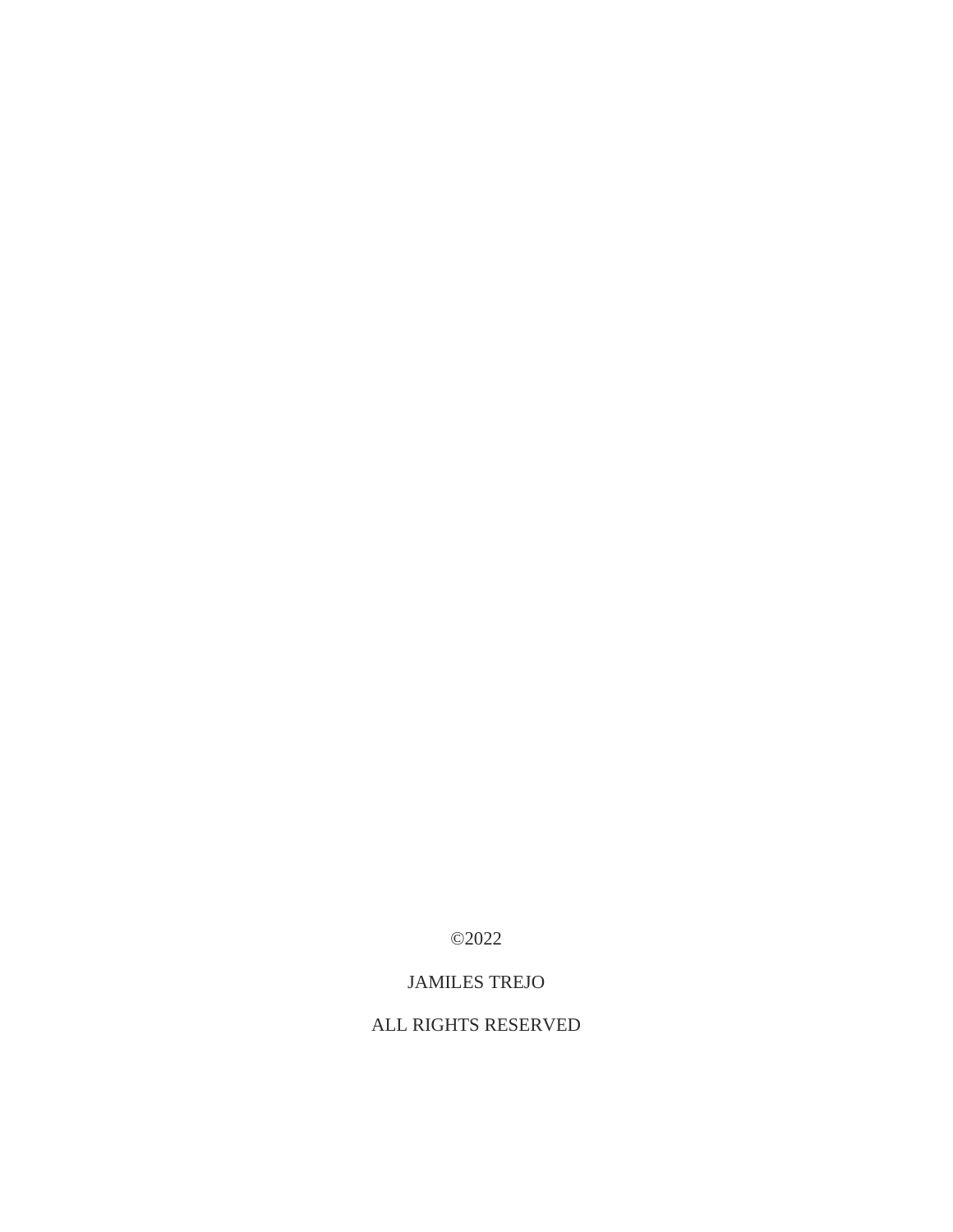# UNIVERSITY OF NORTHERN COLORADO

Greeley, Colorado

The Graduate School

# LANGUAGE BARRIERS IN THE FIELD OF AUDIOLOGY: SPANISH-SPEAKING PATIENT AND ENGLISH-SPEAKING AUDIOLOGIST

A Scholarly Project Submitted in Partial Fulfillment of the Requirements for the Degree of Doctor of Audiology

Jamiles Trejo

College of Natural and Health Sciences Department of Audiology and Speech Language Sciences

May 2022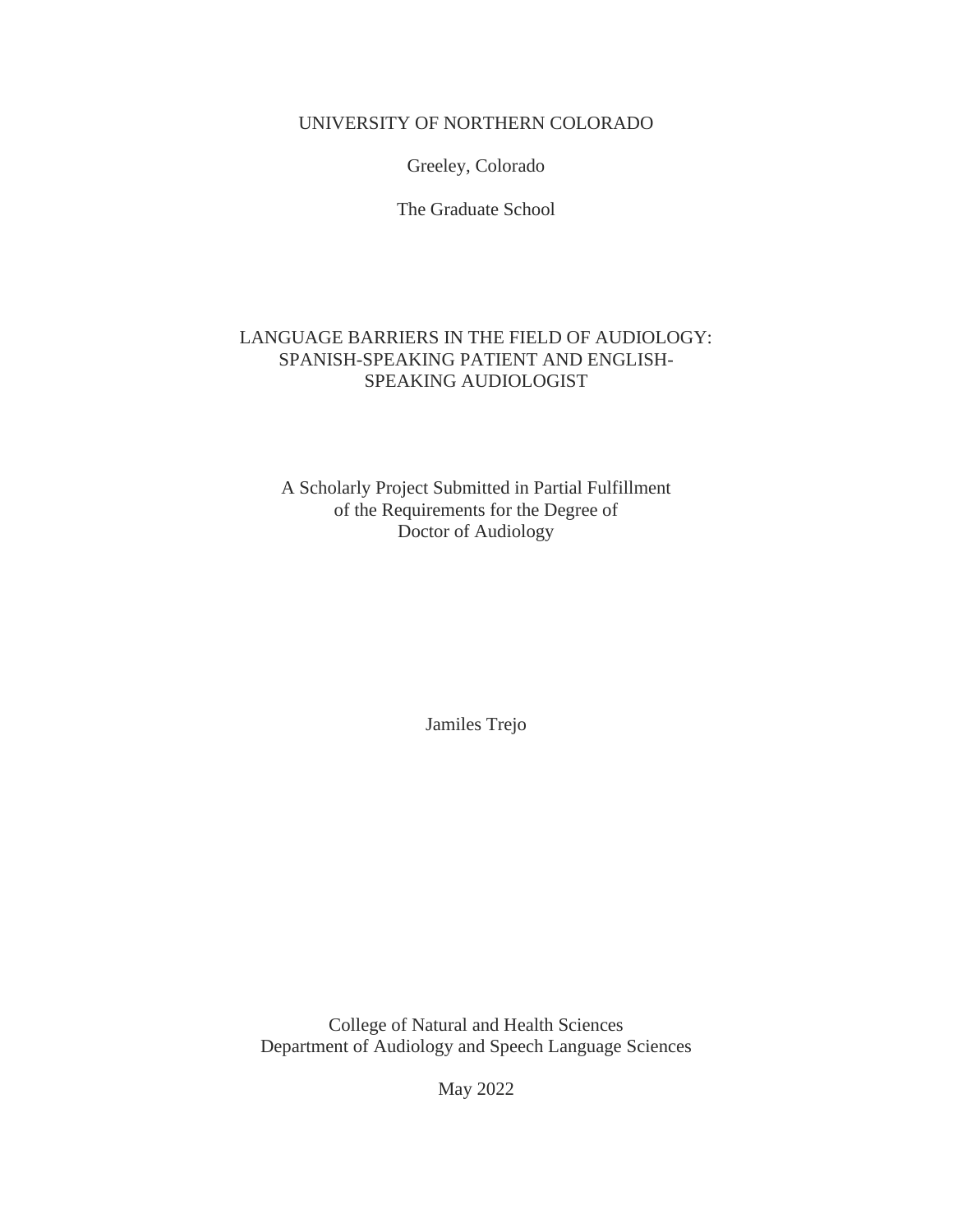This Scholarly Project by Jamiles Trejo

Entitled: *Language Barriers in the Field of Audiology: Spanish-Speaking Patient & English-Speaking Audiologist*

has been approved as meeting the requirement for the Degree of Doctor of Audiology in the College of Natural and Health Sciences in the Department of Audiology and Speech Language Sciences.

Accepted by the Scholarly Project Research Committee

Jennifer E. Weber, Au.D., CCC-A, Research Advisor

Diane Erdbruegger, Au.D., CCC-A, Committee Member

\_\_\_\_\_\_\_\_\_\_\_\_\_\_\_\_\_\_\_\_\_\_\_\_\_\_\_\_\_\_\_\_\_\_\_\_\_\_\_\_\_\_\_\_\_\_\_\_\_\_\_\_\_\_ Erinn Michelle Jimmerson, Au.D., CCC-A, Committee Member

\_\_\_\_\_\_\_\_\_\_\_\_\_\_\_\_\_\_\_\_\_\_\_\_\_\_\_\_\_\_\_\_\_\_\_\_\_\_\_\_\_\_\_\_\_\_\_\_\_\_\_\_\_\_

\_\_\_\_\_\_\_\_\_\_\_\_\_\_\_\_\_\_\_\_\_\_\_\_\_\_\_\_\_\_\_\_\_\_\_\_\_\_\_\_\_\_\_\_\_\_\_\_\_\_\_\_\_\_

\_\_\_\_\_\_\_\_\_\_\_\_\_\_\_\_\_\_\_\_\_\_\_\_\_\_\_\_\_\_\_\_\_\_\_\_\_\_\_\_\_\_\_\_\_\_\_\_\_\_\_\_\_\_

Sandra K. Bowen, Ph.D., Faculty Representative

Accepted by the Graduate School

Jeri-Anne Lyons, Ph.D. Dean of the Graduate School Associate Vice President for Research

\_\_\_\_\_\_\_\_\_\_\_\_\_\_\_\_\_\_\_\_\_\_\_\_\_\_\_\_\_\_\_\_\_\_\_\_\_\_\_\_\_\_\_\_\_\_\_\_\_\_\_\_\_\_\_\_\_\_\_\_\_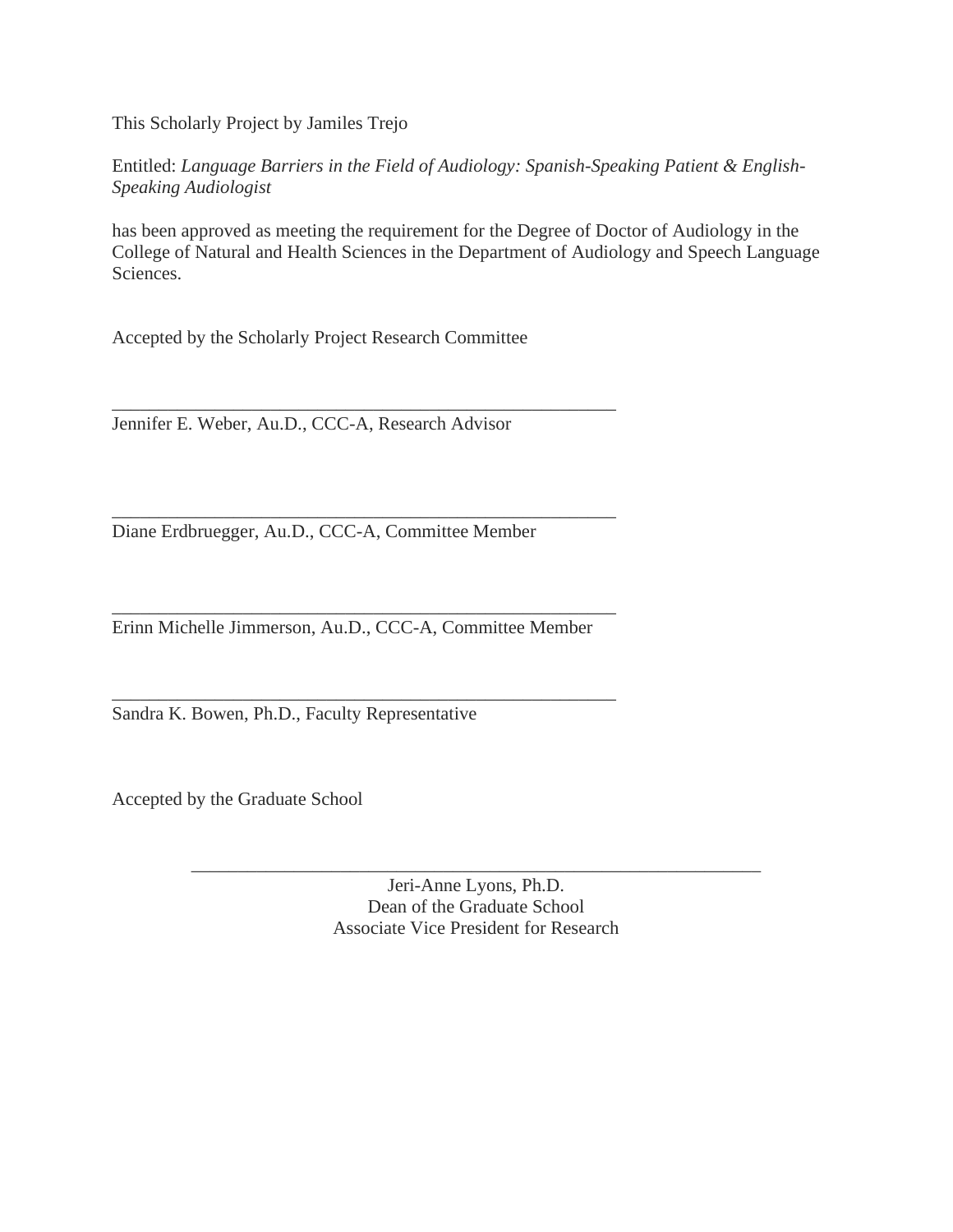#### **ABSTRACT**

Trejo, Jamiles**.** *Language Barriers in the Field of Audiology: Spanish-Speaking Patient and English-Speaking Audiologist*. Unpublished Doctor of Audiology Scholarly Project, University of Northern Colorado, 2022.

Language barriers in the healthcare system have been a continuously growing dilemma in the United States, affecting communication between a provider and patient, which leads to problems in healthcare delivery. Policies and regulations currently in place have attempted to decrease language barriers but several healthcare providers are not aware of the responsibility, have not prioritized the issue, or have not been held accountable through the enforcement of the laws. The goal of this paper was to provide best practices for audiologic testing that minimize language and cultural barriers and maximize the benefit the patient receives from the hearing evaluation. The focus was on English-speaking audiologists and Spanish-speaking patients. The importance has been exacerbated as Spanish is the second most spoken language in the United States and Hispanic/Latino communities continue to grow with a limited amount of bilingual audiologists. Audiologic research in this population was extremely limited with little information on prevalence of hearing impairment, epidemiology, risk factors, genetic basis of hearing impairment, and hearing aid use. Yet, options are currently available such as resources, educational interventions focused on overcoming language barriers, cultural competency, translators, and machine translators that can help decrease the negative impacts of a language barrier in the audiology field. The goal was to create an audiologic protocol for English-speaking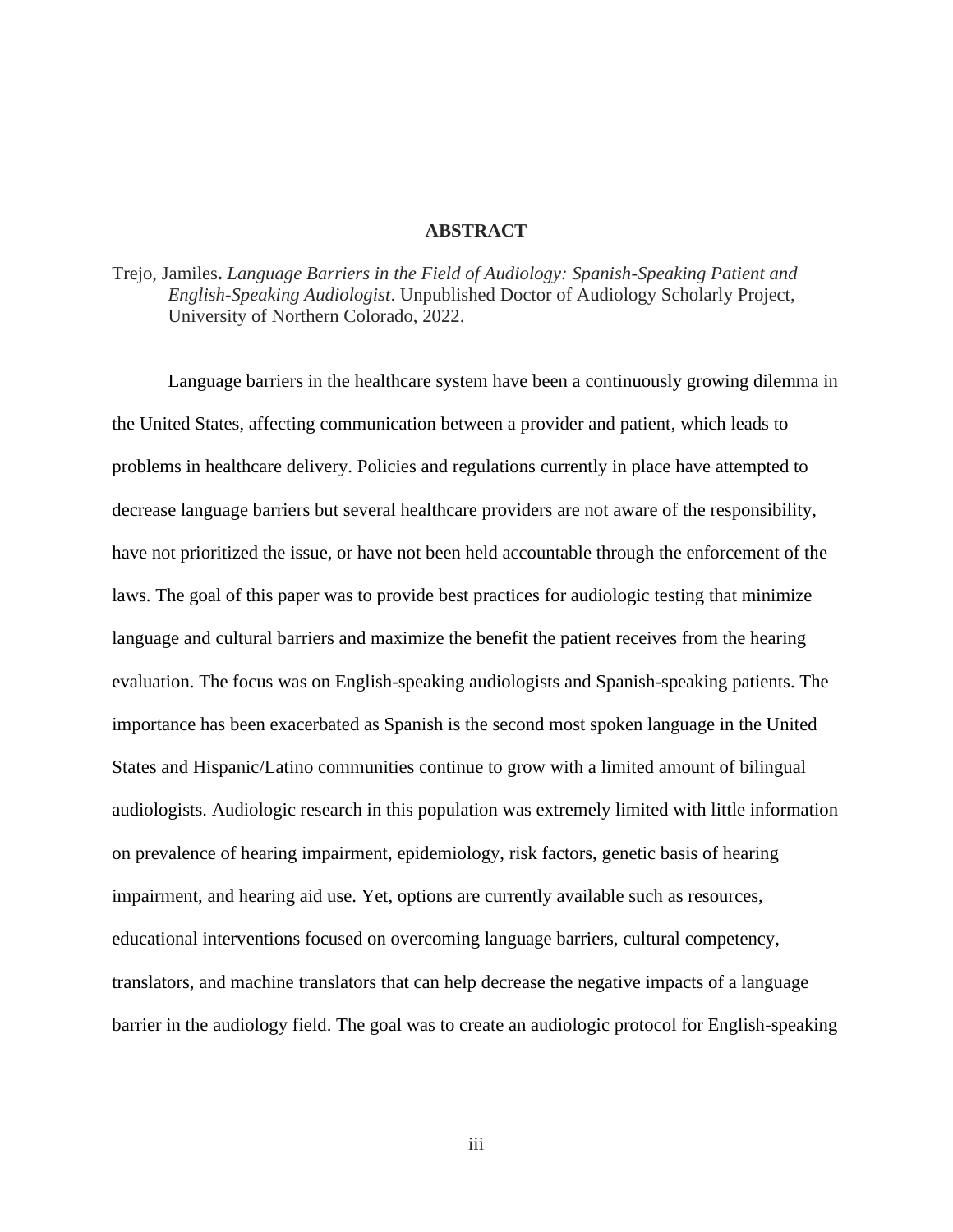audiologists to use when seeing Spanish-speaking patients to reduce the negative impacts of language barriers in health care.

*Keywords*: audiology, hearing evaluation, language barriers, Spanish speaking, Hispanic, Latino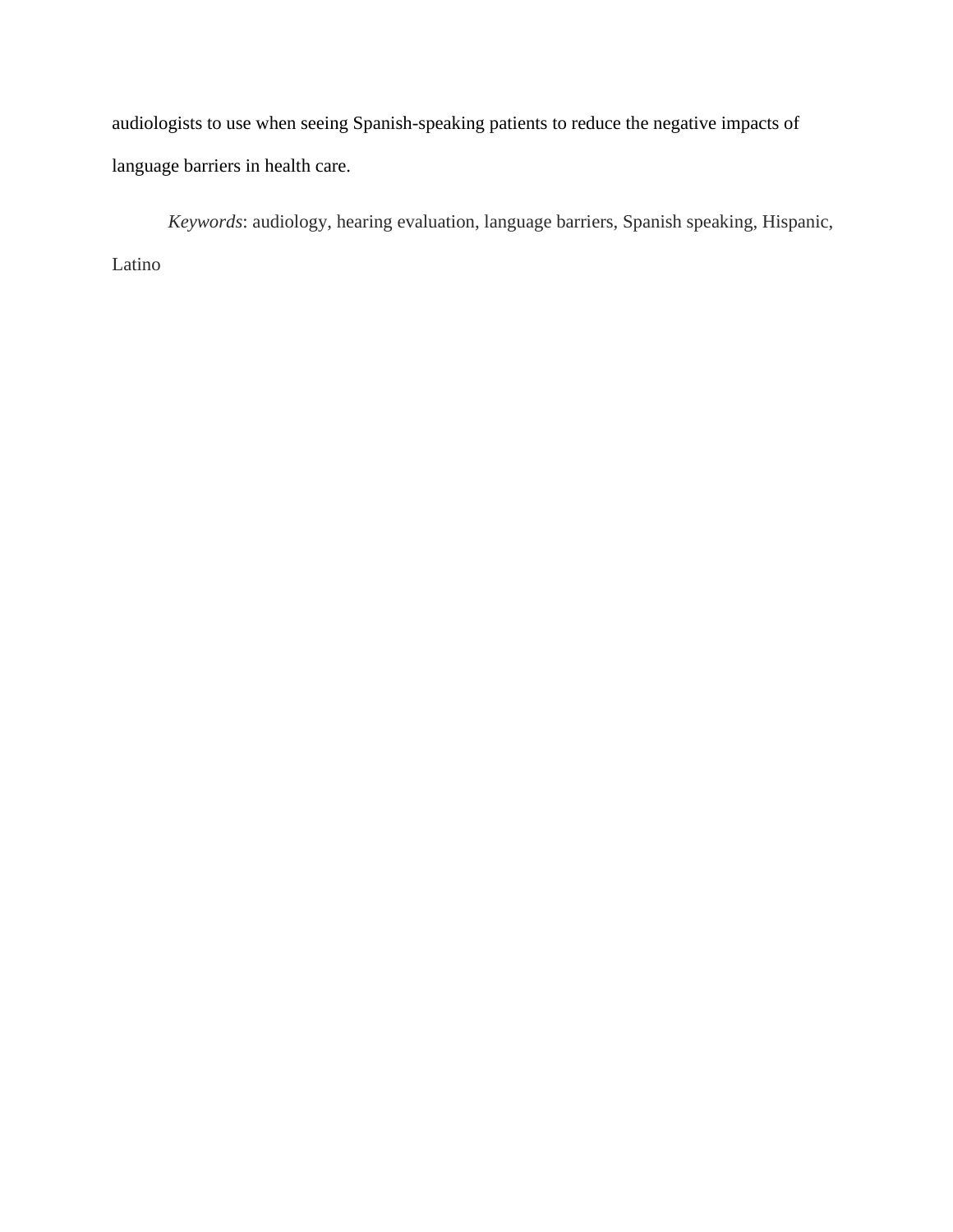# **TABLE OF CONTENTS**

| CHAPTER V. SPANISH-ENGLISH HEARING EVALUATION PROTOCOL  64 |  |
|------------------------------------------------------------|--|
|                                                            |  |
| APPENDIX A. NATIONAL CULTURALLY AND LINGUISTICALLY         |  |
|                                                            |  |
| APPENDIX B. DECREASING LANGUAGE BARRIERS BETWEEN ENGLISH-  |  |
| SPEAKING AUDIOLOGISTS AND SPANISH-SPEAKING PATIENTS:       |  |
|                                                            |  |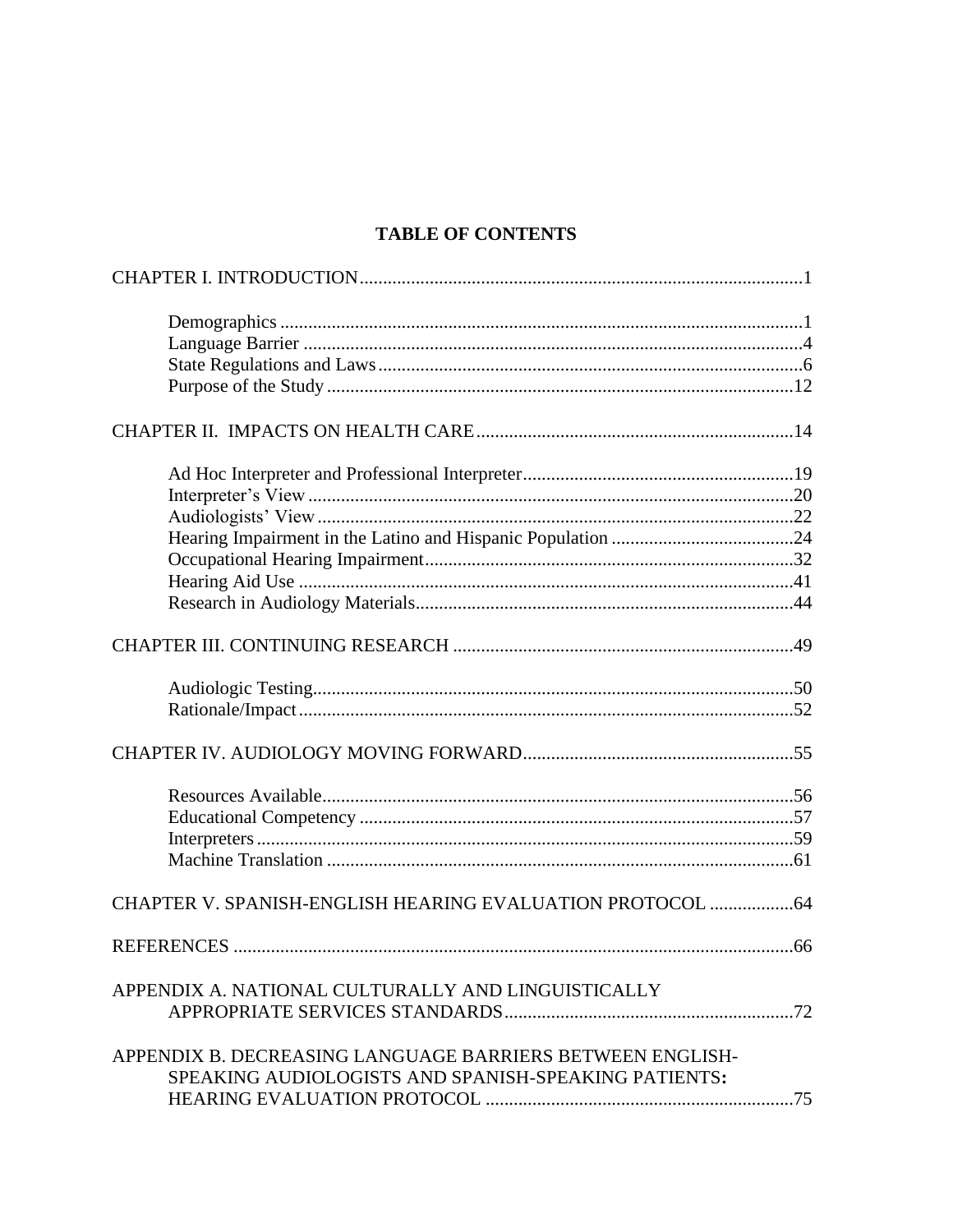## **CHAPTER I**

#### **INTRODUCTION**

<span id="page-7-0"></span>Have you ever gone to a doctor's appointment and had to face a language barrier? This has become a daily struggle in the United States for many. The United States consists of several different languages and cultures. This can result in language barriers in the healthcare system, causing problems. I am a native Spanish-speaker and have had medical appointments where I and my family had to face and overcome language barriers the best we could. I have grown up having to interpret and translate for family members and friends in various settings. I have heard horrendous experiences and seen the effects that came with language barriers in a healthcare setting. These experiences as well as pursuing audiology led me to questions such as what are the best routes in overcoming language barriers? What evidence exists to inform and support audiologists and patients? How can English-speaking audiologists best serve the limited English proficiency population? This evidence-based paper investigated the best practices in the areas of audiologic testing for limited English proficiency patients who speak Spanish as their primary language. I investigated the best practices for audiologic testing in a hearing evaluation that minimized language and cultural barriers and maximized the benefit the patient received from the hearing evaluation.

#### **Demographics**

<span id="page-7-1"></span>The United States is diverse in both language and culture. Flores (2006) described how 49.6 million Americans (18.7% of U.S. residents) speak another language than English at home and 22.3 million have limited English proficiency (LEP). Between the years of 1990 and 2000,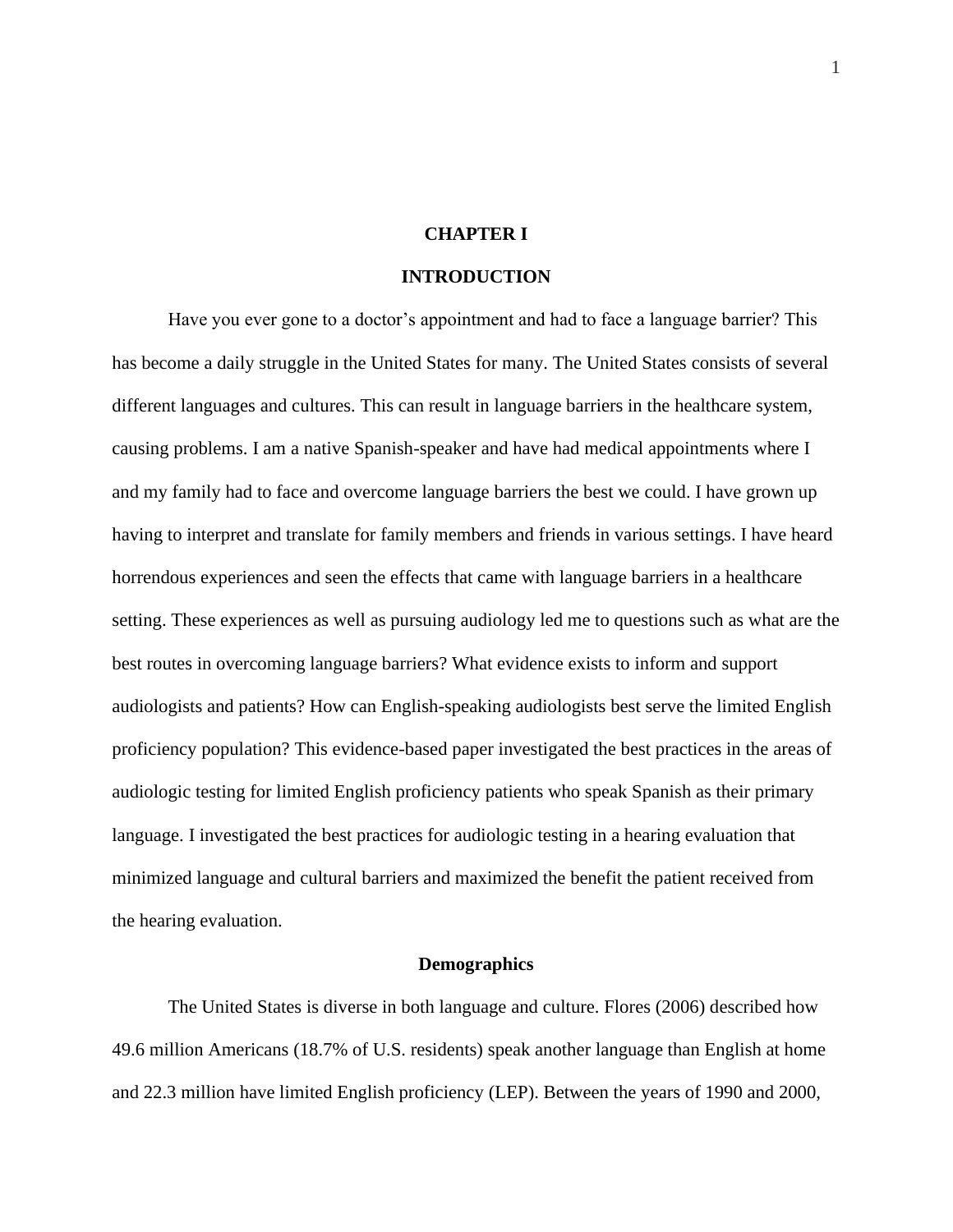the number of Americans who spoke a language other than English grew by 47% and the LEP population grew by 53% (Flores, 2006).

When analyzing the languages spoken at home in the United States, the 2019 Census data showed Spanish was the largest language spoken at home besides English (78% spoke English only, 13.5% spoke primarily Spanish at home in comparison to 3.7% who spoke Indo-European languages, 3.6% spoke Asian and Pacific Islander languages, and 1.2% spoke another language) (Steinberg et al., 2016). There was a diminishing share of U.S.-born Latinos who spoke Spanish at home but there was an increase in the percentage of foreign-born Hispanics who spoke Spanish at home. U.S.-born Hispanics represented an increasing share of the Hispanic population as immigration was declining. This resulted in the highest level of English proficiency among the Hispanic population but a decrease in Spanish proficiency (Hernández-Nieto & Gutiérrez, 2017). Despite the percentage of Spanish speakers slowly declining, the number of Hispanics age five or older who spoke Spanish at home has increased from 9.8 million in 1980 to 37.9 million in 2016 (Hernández-Nieto & Gutiérrez, 2017). Furthermore, the percentage of foreign-born Hispanics who speak Spanish at home has remained high and comparatively unchanged since 1980. Thus, the number of Spanish speakers is expected to continue to grow. The changing demographic trends also need to be continuously analyzed such as the U.S.-born Hispanic population growth, which facilitated the highest level of English proficiency in the Hispanic population and declining Hispanic immigration (Hernández-Nieto & Gutiérrez, 2017).

The Hispanic or Latino population is also the largest in the United States besides Whites alone (72%). The Hispanic or Latino population is 18.4%, Black or African American is 12.8%, and Asian alone is 5.7%. States with the largest Hispanic or Latino populations include New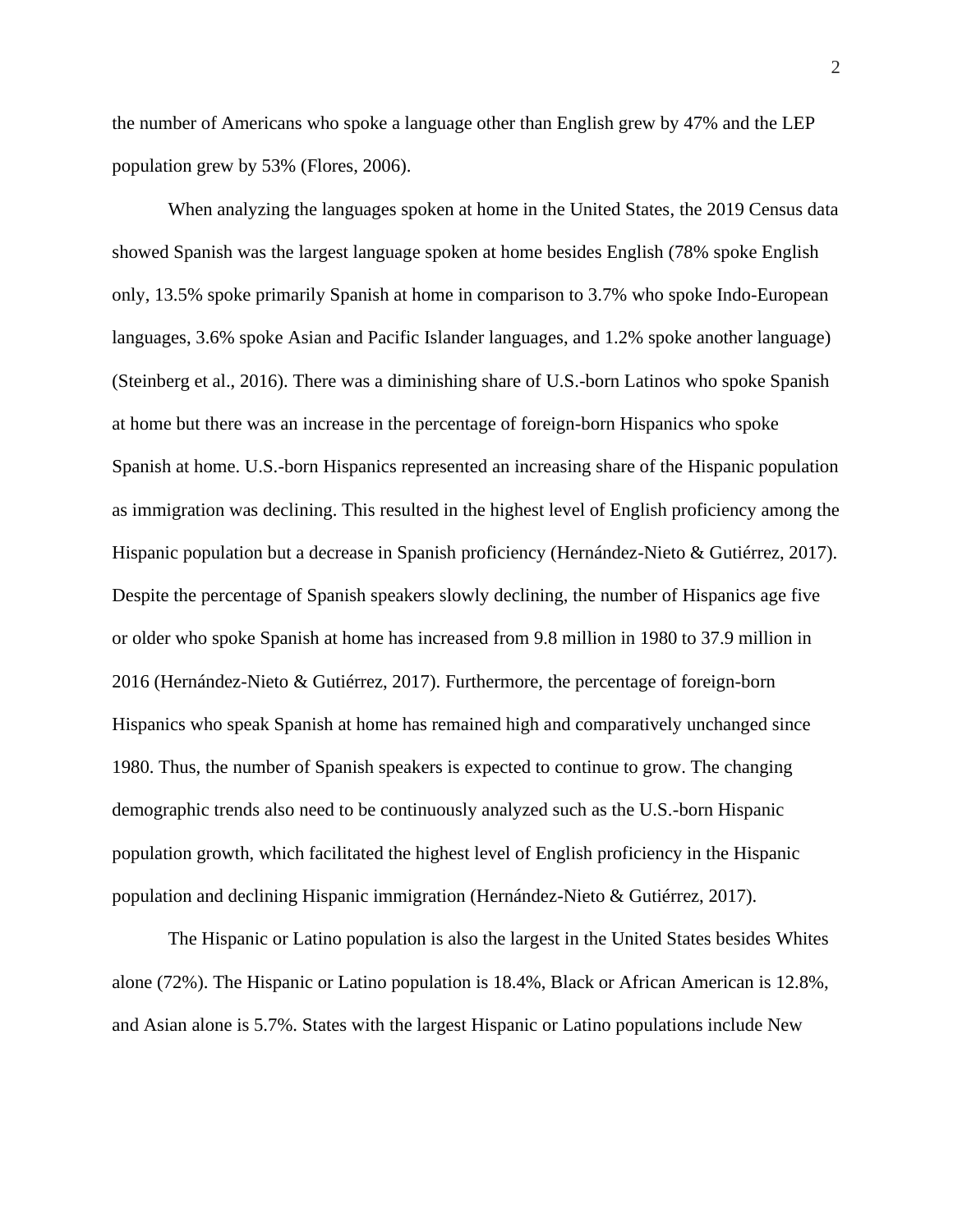Mexico (49.3%), Texas (39.7%), California (39.4%), Arizona (31.7%), Nevada (29.2%), Florida (26.4%), Colorado (21.8%), Illinois (17.5%), and New York (19.3%; Steinberg et al., 2016).

It is important to acknowledge that the Hispanic and Latino community encompasses several origins. Hispanic refers to those who speak Spanish or who are descendants from Spanish-speaking countries. Latino on the other hand is focused on geography and not so much language as it includes people from Latin America (Central America, South America, and the Caribbean). Both terms do not directly relate to race and people can be both or one. The Spanish speaking population has different cultural backgrounds, cultural influences, and education levels (Haffner, 1992).

U.S. Hispanics trace their heritage to over 20 Spanish-speaking countries (Steinberg et al., 2016). The U.S. Census stated the largest Hispanic or Latino population in the United States was Mexican (37,186,361), then Puerto Rican (5,828,706), followed by Cuban (2,381,565), and Dominican Republic (2,094,222; Steinberg et al., 2016). According to Hernández-Nieto and Gutiérrez (2017), 63.2% of U.S. Hispanics trace their country of origin to Mexico, 9.5% to Puerto Rico, 3.9% to Cuba, and 3.7% to El Salvador. From Central America, the largest populations included Costa Rican, Guatemalan, Honduran, Nicaraguan, Panamanian, Salvadoran. South America included Argentinean, Bolivian, Chilean, Colombian, Ecuadorian, Paraguayan, Peruvian, Uruguayan, and Venezuelan (Steinberg et al., 2016). Others included Spaniard and Spanish American. Immigration from Mexico continues to decrease; currently the second biggest source of Hispanic population is Puerto Ricans followed by Salvadorians, Cubans, Dominicans, and Guatemalans (Hernández-Nieto & Gutiérrez, 2017).

The Latino population is the largest minority group in the United States and is also the majority of the 25 million people in the United States with LEP (Steinberg et al., 2016). This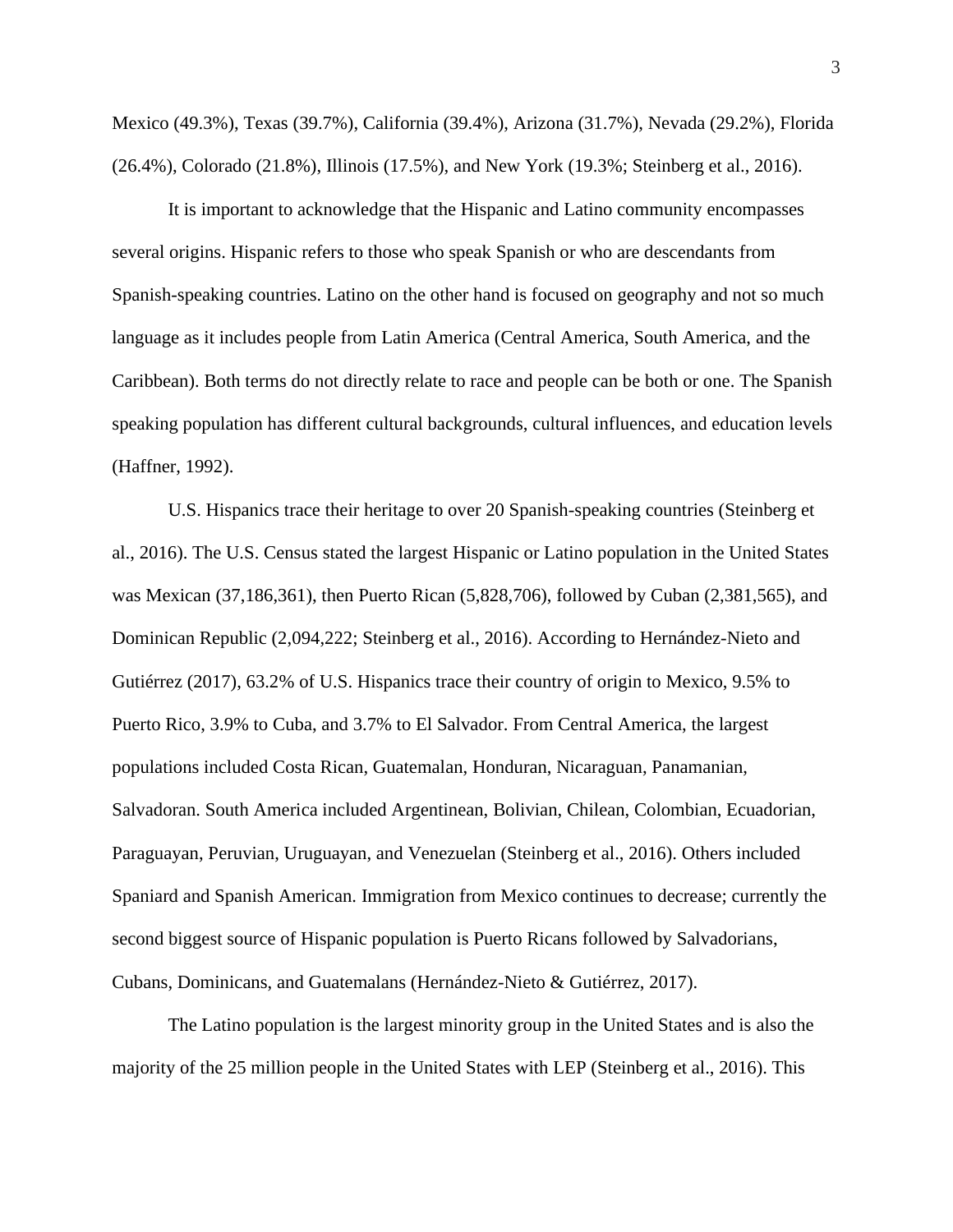evolving population continues to grow and change linguistically and culturally. With regard to the U.S. population forecast by race/ethnicity from 2000 to 2012, the Hispanic population grew by 50% while the rest of the U.S. population only grew by 12%; and between 1970 and 2016, the Hispanic population increased from 9.1 million to 57.5 million (over six-fold growth) (Hernández-Nieto & Gutiérrez, 2017). This means the Hispanic population is projected to reach 106 million by 2050 and 119 million by 2060. Currently the U.S. Hispanic population is about 17.8% but with expected growth, it could reach 26.5% by 2050 and 28.6% by 2060 (Hernández-Nieto & Gutiérrez, 2017). Analysts have estimated that Whites will make up less than half of the U.S. population by 2045 as there continues to be growth in Black, Asian, Hispanic, and other race/ethnicities within the United States (Hernández-Nieto & Gutiérrez, 2017).

#### **Language Barrier**

<span id="page-10-0"></span>A language barrier is generally seen as a barrier in communication between people who are unable to speak a common language. It is the inability to communicate via a known language. Language barriers are the most common communication barrier leading to misunderstandings and misinterpretations. Segalowitz and Kehayia (2011) defined language barriers in health care as language-based obstacles affecting successful communication between the provider and the patient, leading to problems in healthcare delivery. In their study, they found language barriers could adversely affect the access to services by patients. Segalowitz and Kehayia also discussed how language barriers were not simply problems with translating or code switching (language alternation, alternating between two or more languages in a single conversation) but constituted problems of expression. In health care, this could be expressed by both the physician and patient. In audiology, taking case history and counseling are key factors in a successful appointment. Expression of results from the audiologist and expression of symptoms by the patient are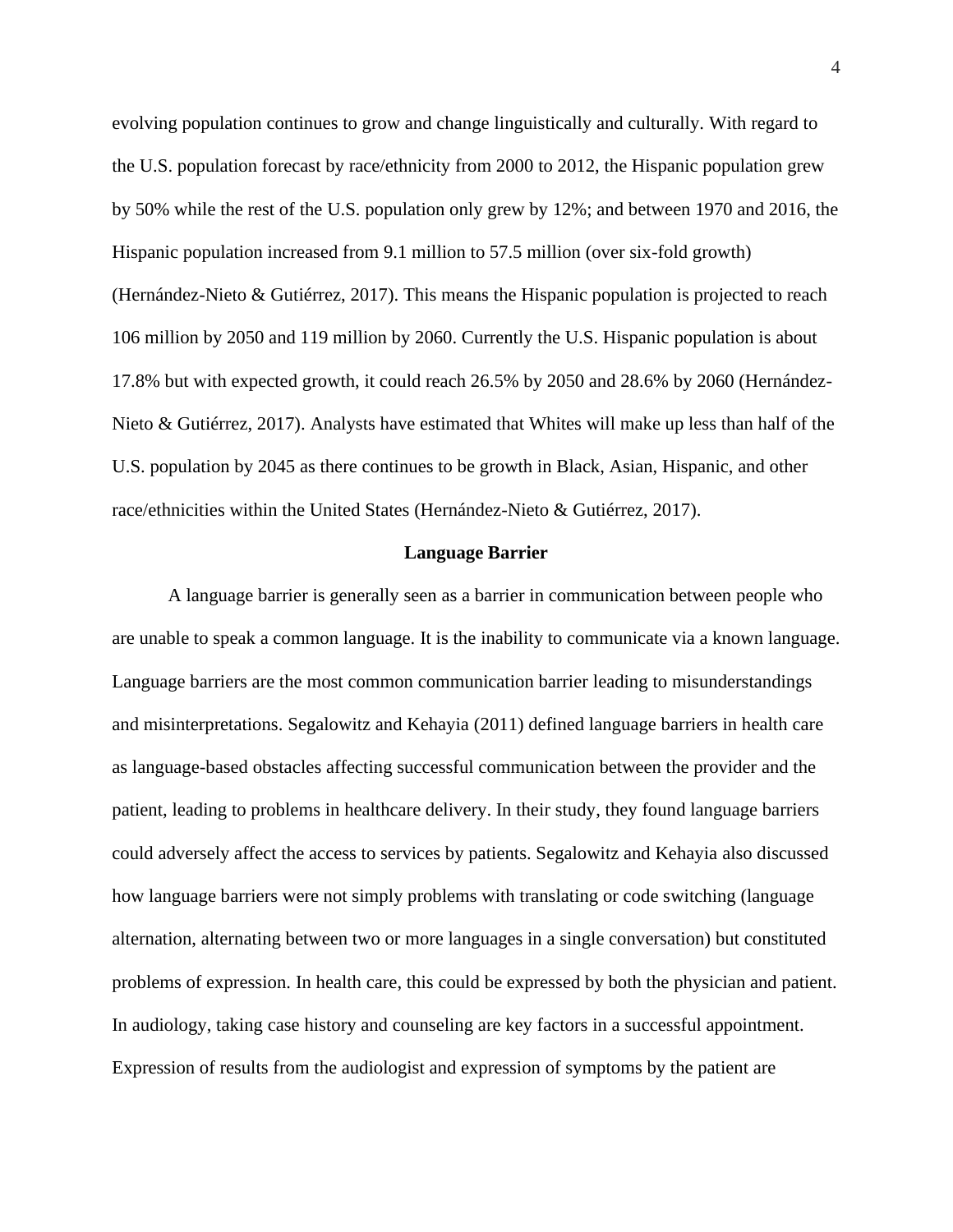compromised with language barriers and make an appointment difficult for both parties. The dynamic nature of communication also includes the use of language to express status, power, and identity. Communication is important for human relationships and thus is also the foundation of the physician and patient relationship. In addition, communication has diagnostic importance and could provide therapeutic benefits.

Two important aspects of language include joint attention and reading intention (Segalowitz & Kehayia, 2011). Joint attention refers to the interlocuters monitoring each other and directing attention in an intended manner. Reading intention relates to people in conversation trying to understand the social intentions of one another. This means conversation not only conveys cognitive information but also includes perspective. It is critical to acknowledge that the patient is a free agent and can make decisions on their own. Imposing perspective could alter the cognitive information given and give mixed signals to patients.

A language barrier could arise when there is a disruption to communication. This includes the dynamics of the conversation and the semantic barriers that result in an incomplete or incorrect understanding between the patient and provider. To help in these situations, Segalowitz and Kehayia (2011) presented some suggestions. One would be communication activities in which a scenario is recreated and encourages authentic communication in language learning. Another is identifying some language skills that need to be learned including vocabulary, expressions, and idioms. The provider could also establish operational definitions of appropriate levels of fluency. The development of training modules to promote specific skills addressing the language barrier could also help healthcare professionals.

Jacobs et al. (2006) described how clinicians are more educated and scientific than ever; yet, their ability to communicate effectively with patients could prove to be difficult. The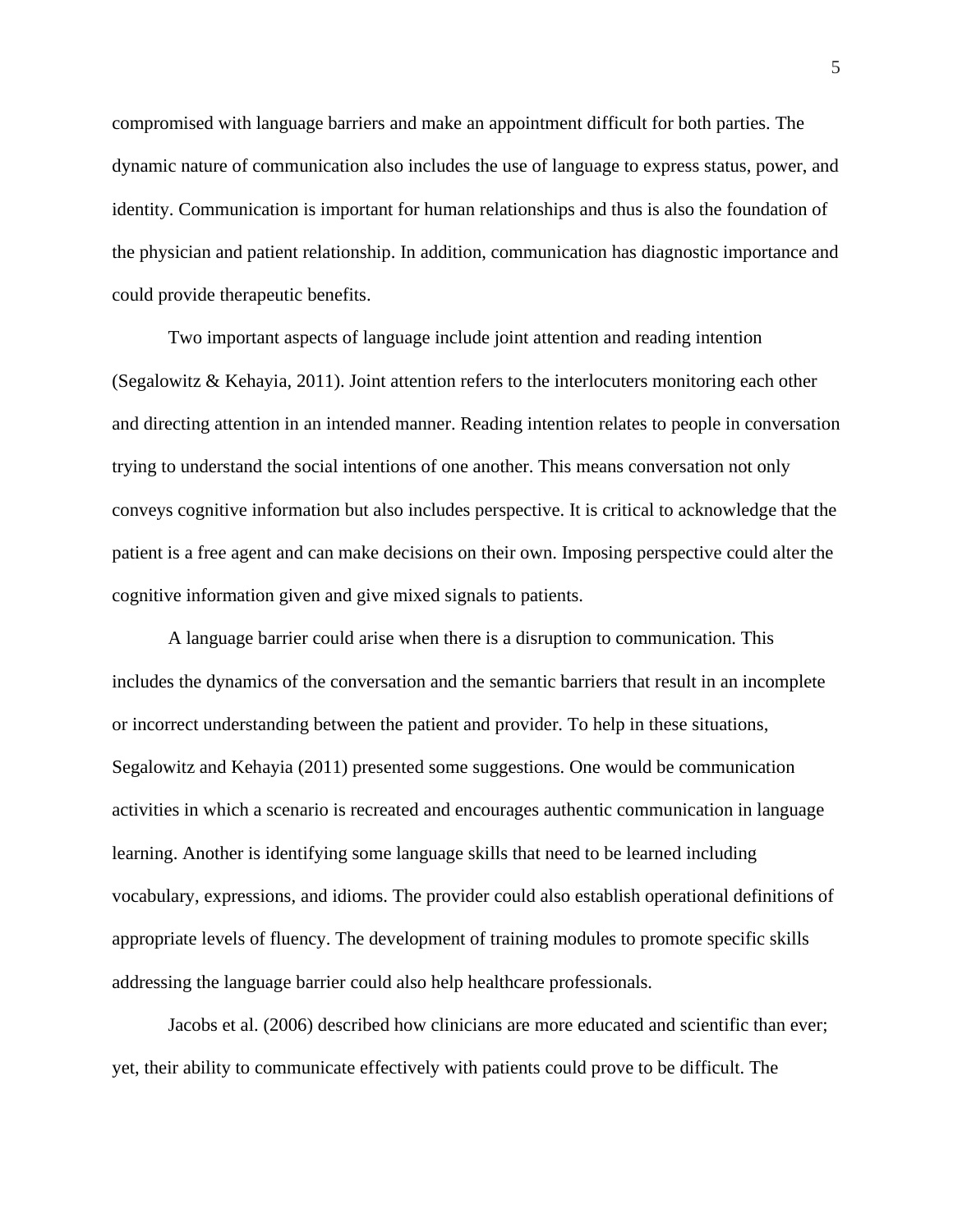conversation between physician and patient has diagnostic and therapeutic importance but because of language barriers, it could provide little to no benefit to the patient. Saha and Fernandez (2007) described how for most Americans it is difficult to feel vulnerable when facing a language barrier. In the current global era of "Americanization," it is hard to envision, much less experience, a scenario in which Americans have no English-language "lifeline" in the event of a health emergency. The majority of healthcare providers in the United States are monolingual English speakers (Metzger, 1993). With regard to physicians, 80.5% are non-Hispanic White, 3.5% are non-Hispanic Black, and 4.9% are Hispanic (Metzger, 1993). When looking at registered nurses, 83.4% are non-Hispanic White, 8.7% are non-Hispanic Black, and 2.8% are Hispanic (Metzger, 1993). Lastly, with pharmacists, 85.7% are non-Hispanic White, 4.2% are non-Hispanic Black, and 3.1% are Hispanic (Metzger, 1993). Saha and Fernandez postulated this might be a reason why as a profession, industry, and as a nation, we continue to drag our feet in addressing the problem of language barriers in health care. This occurs despite the millions of Americans whose care is compromised on a daily basis as a result of fear, uncertainty, poor quality, and potentially life-threatening medical errors caused by the inability of a doctor and patient to communicate with each other.

#### <span id="page-12-0"></span>**State Regulations and Laws**

#### <span id="page-12-1"></span>**Title VI**

Due to the increasing number and diversity of LEP speakers in the United States, there has been increased pressure for legal requirements in the healthcare system to ensure equal treatment of LEP patients (Chen et al., 2007). Chen et al. (2007) investigated the legal framework that exists currently and future implications it might have. When it comes to the federal government, the 1964 Civil Rights Act was one of the most important pieces of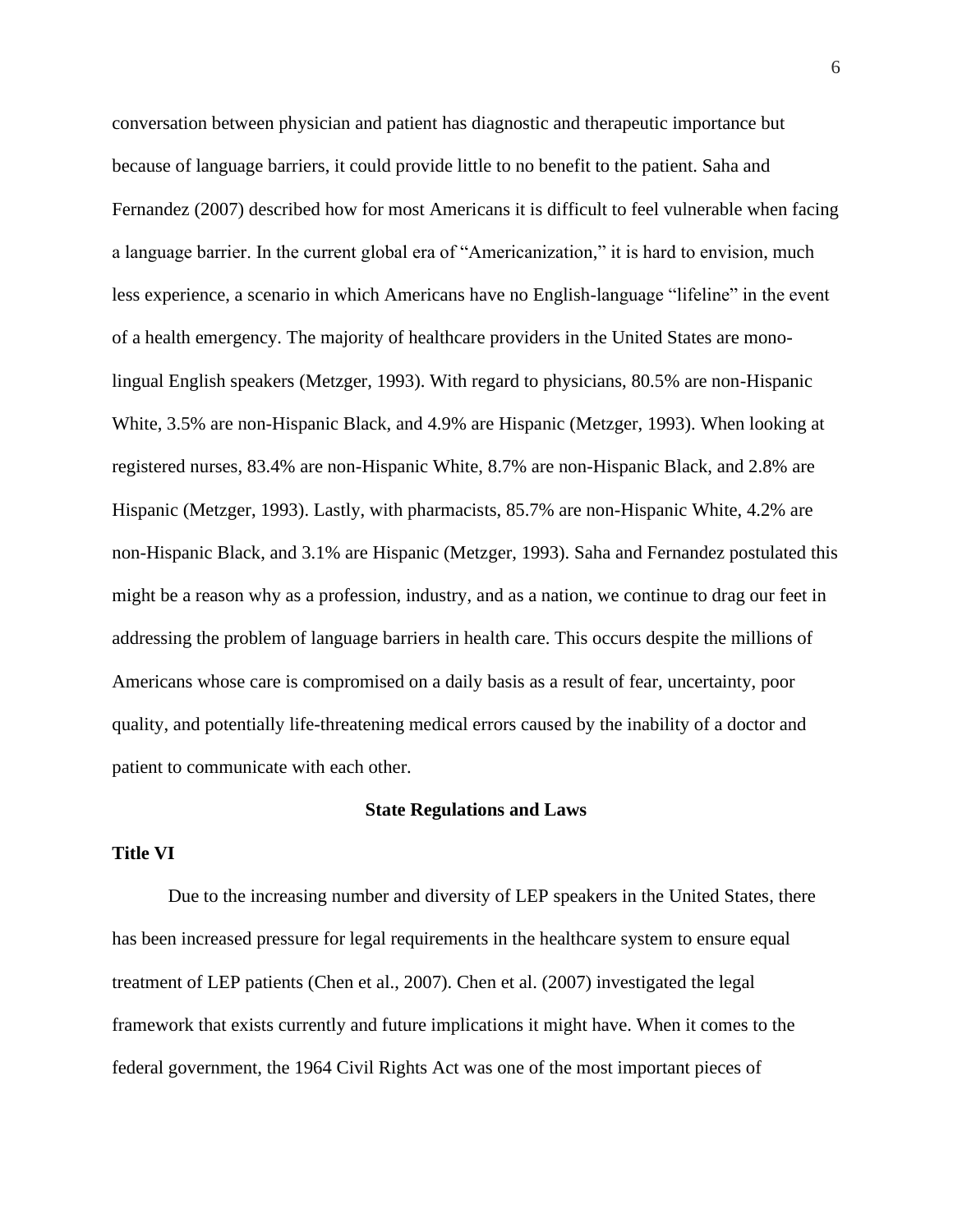legislation in providing LEP speakers a right to language assistance services. Title VI of the 1964 Civil Rights act stated: "No person in the United States shall on the ground of race, color, or national origin, be excluded from participation in, be denied the benefits of, or be subjected to discrimination under any program or activity receiving federal financial assistance" (U.S. Department of Labor, 1986, para. 1).

Congress passed the act to ensure that federal money was not being used in discriminatory programs or activities (U.S. Department of Labor, 1986). The Supreme Court has used national origin to be equivalent to discrimination based on language, i.e., people who speak a language other than English are entitled to treatment equal to that of English speakers. Title VI applies to all federal agencies, and the Department of Health and Human Services (HHS) expanded on this for the healthcare branch. Title VI of the Civil Rights Act in summary states LEP patients must have meaningful language services; thus, those agencies and departments must provide accommodations to reduce language barriers.

Metzger (1993) explained two main issues with Title VI. The first pertained to whether Title VI was applicable to the program being funded by the government or if it extended to nonfederally funded activities in the same institution. The Supreme Court case in 1984, Grove City College vs. Bell (cited in Metzger, 1993), led to the Restoration Act in 1987 which stated that Title VI extended beyond the program receiving government funding to the entire agency or institution if any part received federal financial assistance (Metzger, 1993). The second issue was whether Title VI should test "intent" or "effects" to identify discrimination. When Title VI was issued, its intent was to prohibit explicit discrimination of segregation. Since then, the executive branch has dealt with more subtle forms of discrimination, usually facially neutral policies or procedures that have a disparate impact or effect on a particular group.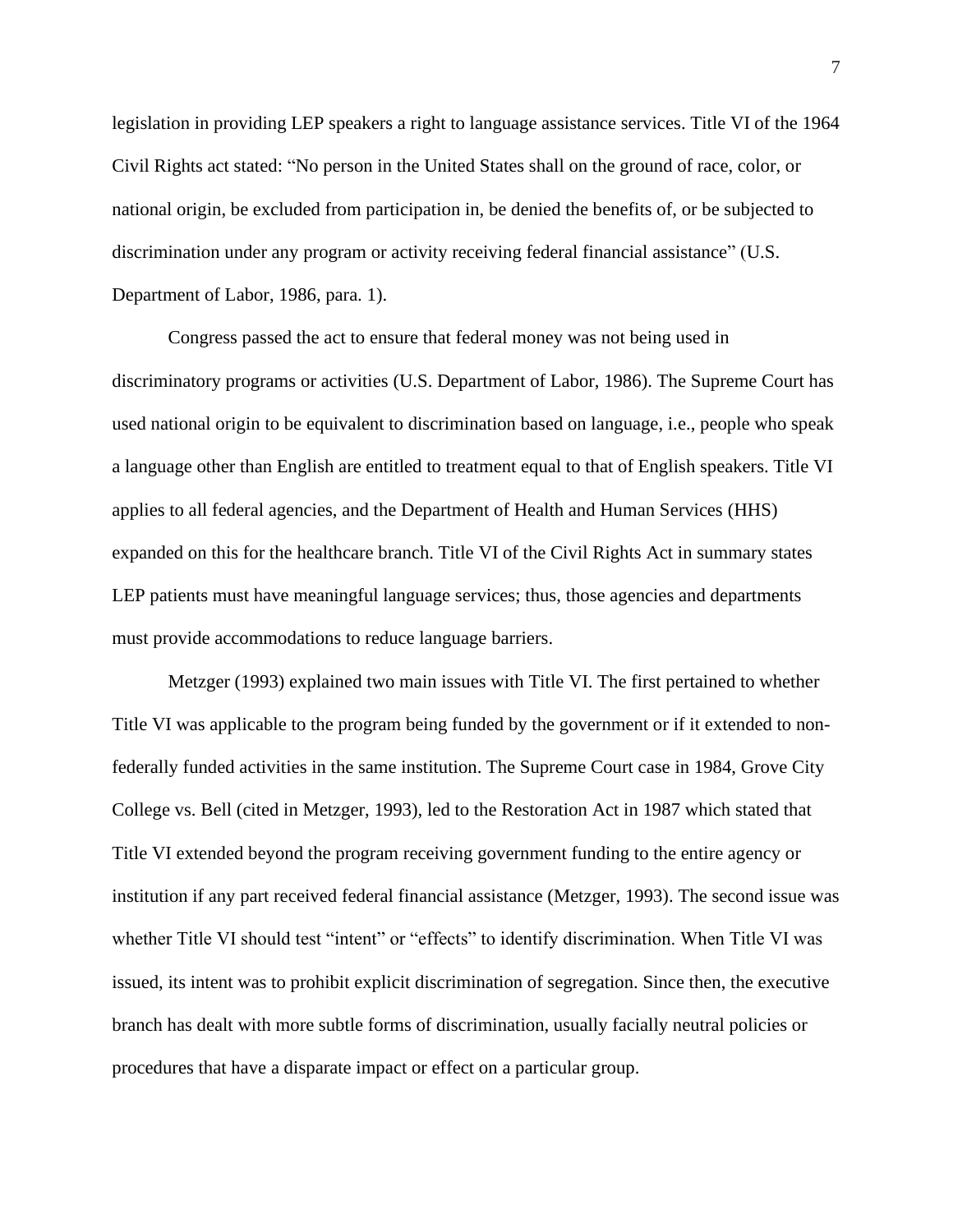Furthermore, with Title VI, Congress did not explicitly state that language was part of national origin (Metzger, 1993). In 1974, Lau v. Nichols (cited in Metzger, 1993) dealt with this exact dilemma. Lau addressed 2,856 mono-lingual Chinese-speaking students in a school system who were entitled under Title VI to receive English language instruction or other processes to ensure an equal education to that of the English-speaking students (Metzger, 1993). The Court found that providing the Chinese students with the same facilities, textbooks, teacher, and curriculum did not equate to a meaningful education for them. Although not related to health care, it was the only Supreme Court case that discussed language as a part of Title VI.

The HHS included language as part of the national origin provisions of Title VI, stating that federally funded entities must provide bilingual services to those with LEP to have equal access to health care services (Metzger, 1993). Despite this, the force of this requirement was weak because the HHS Office for Civil Rights (OCR) interprets Title VI regulations. Further development and implementation of regulations by HHS is needed to protect the civil rights of the Hispanic community regarding language barriers in health care.

Chen et al. (2007) explained the basics of each federal department having a civil rights office in charge of making sure their programs and departments are discrimination free, the OCR being a part of this. This means organizations receiving monies through HHS are overseen by OCR. When there are complaints about linguistic barriers, OCR has the authority to initiate reviews and to withhold federal funds for noncompliance. For several medical settings, complaints from LEP patients to OCR have led to development or enhanced language assistance services.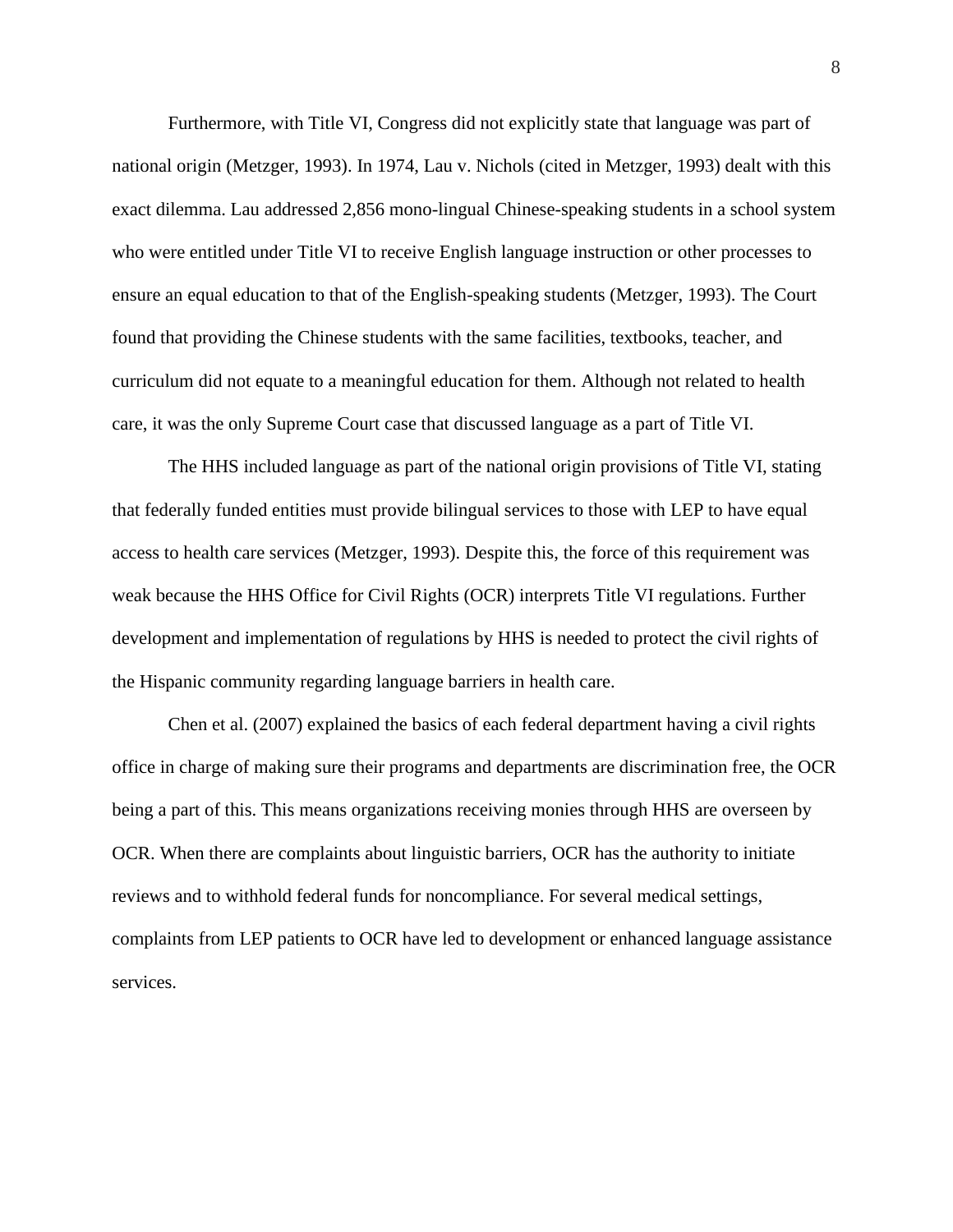## **Culturally and Linguistically Appropriate Services Standards**

The National Standards for Culturally and Linguistically Appropriate Services in Health Care (CLAS) were issued by HHS and state guidelines to comply with Title VI. The CLAS aimed to improve healthcare quality and advance health equity by establishing a framework for organizations to serve the nation's increasingly diverse communities. It consists of four parts: first is the principal standard; second is governance, leadership, and workforce; third is communication and language assistance; and lastly, engagement, continuous improvement, and accountability. Into these four parts, 15 guidelines describe how to achieve healthcare quality and advance health equity with the LEP population (see Appendix A for CLAS standards). The CLAS are also operationalized by the Joint Commission for accreditation of many hospitals, yet many do not meet them (Steinberg et al., 2016). One of the reasons for this dilemma is the cost of the requirements (including but not limited to equipment, hiring interpreters, insurance coverage, etc.), which is greatly debated. Due to all this confusion, many insurers and clinicians do not know if there is a need to address the issue of language barriers in medical care.

#### **Executive Order 13166**

In August 2000, Executive Order (EO) 13166, "Improving Access to Services for Persons with Limited English Proficiency," was issued by President Clinton to further improve access to services for LEP people (Chen et al., 2007). It requires federal agencies to examine the services they provide, identify any need for services to those with LEP, and develop and implement a system to provide those services so LEP patients can have meaningful access to them (Chen et al., 2007).

Later under the Bush Administration, the EO was upheld, and the policy guidance was revised and reissued in August 2003 (Chen et al., 2007). The guidance outlined four parts that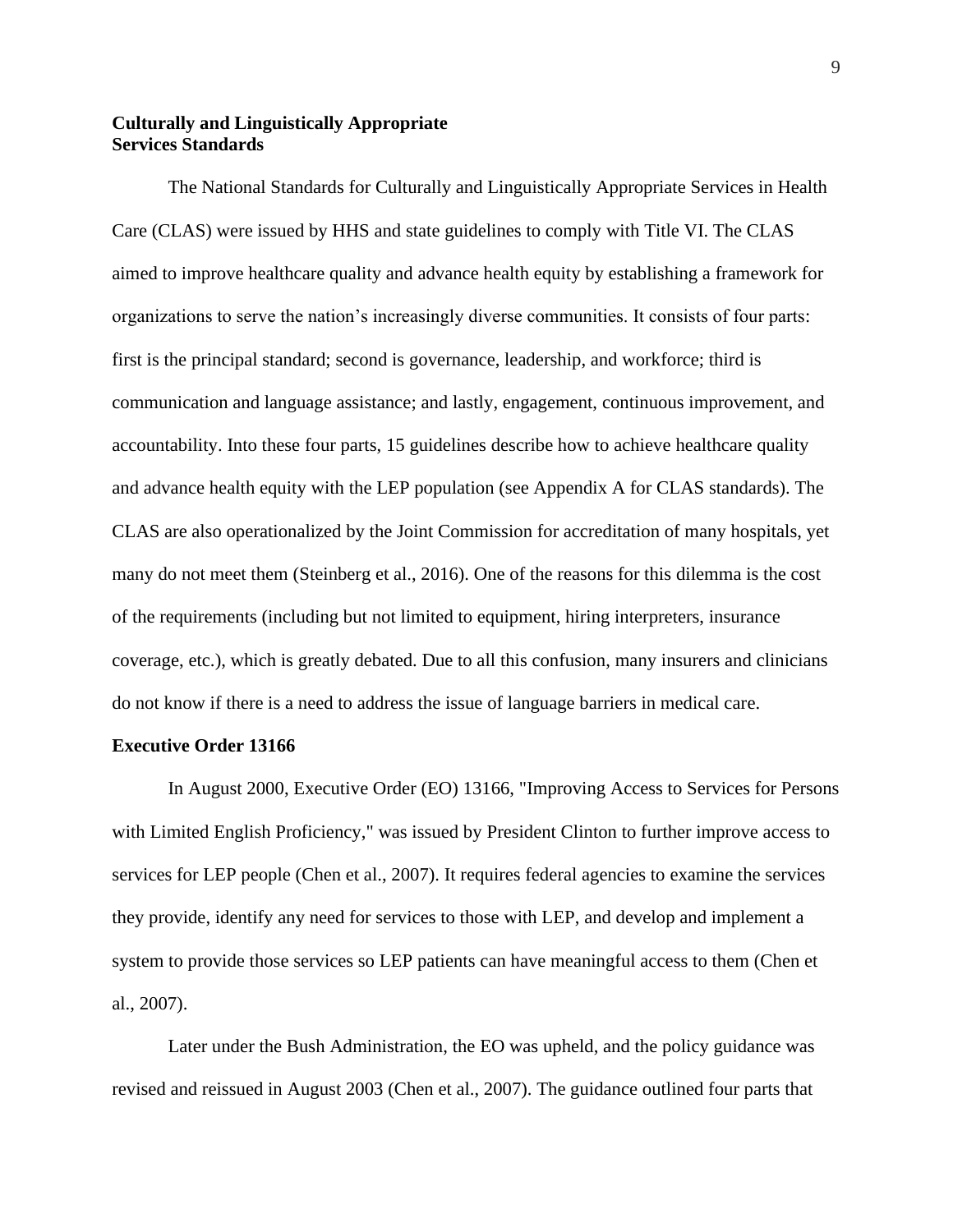institutions, programs, and providers should consider in determining what types of language assistance to pursue. The first part dealt with the number or portion of LEP patients who are served or are eligible to being served. The second factor considered the frequency of contact with a particular language group. The third part was concerned with the nature and importance of the service provided. Lastly, the fourth factor dealt with resources and cost. In summary, these factors tried to ensure the appropriate language services were provided where they were needed the most, and the factors should not be used as reasons to limit language assistance. The Department of Justice also provided several different documents that helped follow the executive order. What this meant for healthcare providers was once federal funds (e.g., Medicaid) were accepted, the provider had the responsibility to provide appropriate language access to all patients (Chen et al., 2007).

#### **Reimbursement for Language Services**

Title VI stated that the denial or delay of medical care because of language barriers was discrimination and required that Medicaid or Medicare funds provide appropriate language assistance (Flores, 2006). In 2000, a presidential executive order was issued to improve such services. Currently, only 13 states provide third-party reimbursement for interpreter services. Additionally, most states with large populations of LEP patients have not implemented these orders, usually due to cost. The 2003 guidelines by the OCR allowed facilities to opt out of providing such services but Title VI did not (Flores, 2006).

Flores (2006) stated that these are all concerns for the 2003 guidelines that state ad hoc interpreters might be appropriate. In a 2002 report from the Office of Management and Budget, it was estimated that it would cost about \$4.04 more per physician visit to provide appropriate language services for LEP patients in the emergency department (Flores, 2006). Flores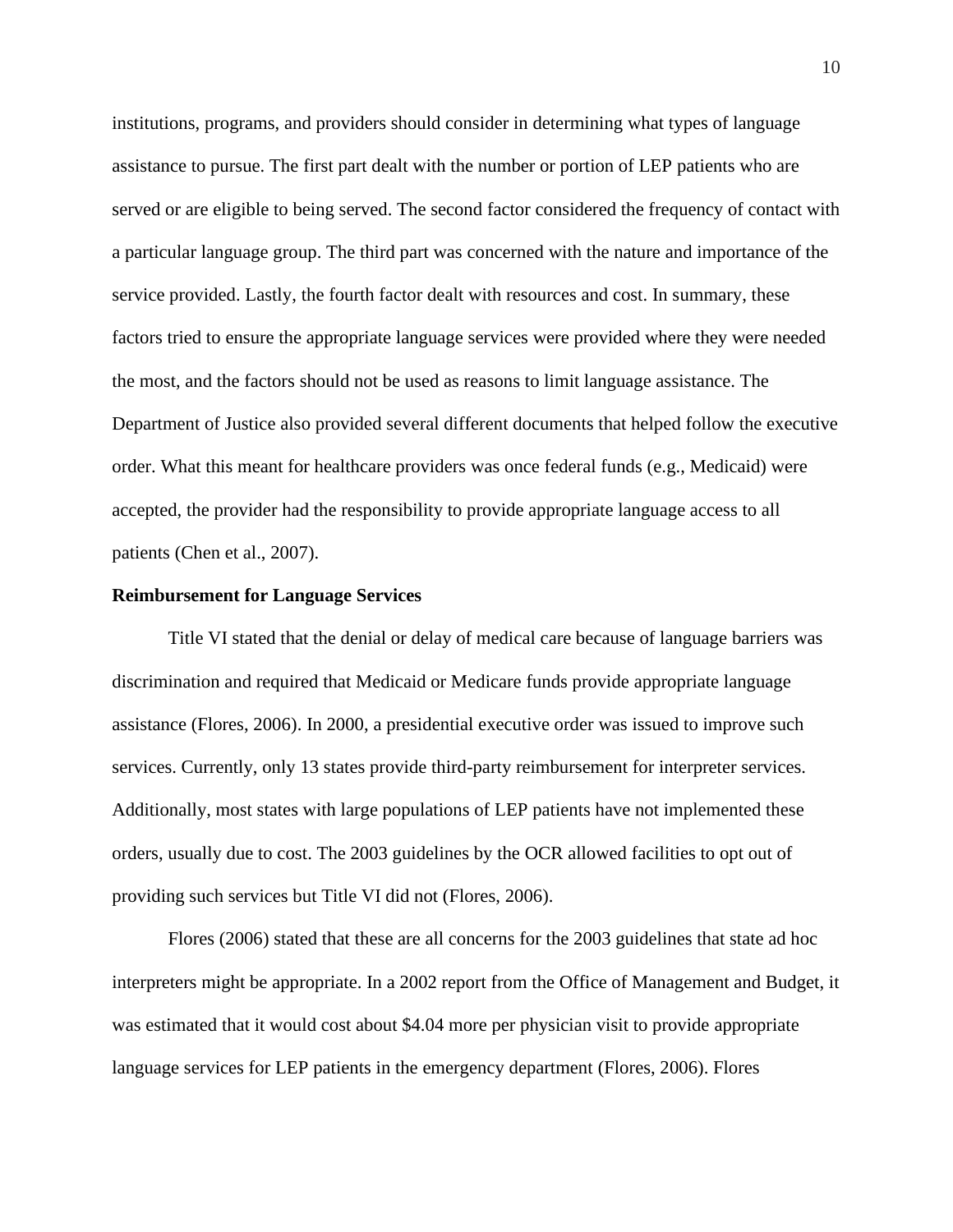mentioned this was a small price to pay for safe and high-quality health care for 49.6 million Americans.

Chen et al. (2007) further explained the reality is many healthcare providers are not aware of the responsibility to overcome language barriers, have not prioritized the issue, or are not held accountable through the enforcement of the laws. Chen et al. also delved into the complexity and variability in the issues due to the heterogeneous legal terms from the legislative process and the variations from each state. Despite the laws already mentioned, few states have laws mandating provision of language assistance services.

Each state has its own laws, i.e., Colorado, Rhode Island, and New Jersey have linked facility licensure to the provision of language services (Chen et al., 2007). Most legislative and regulatory activity addressing language barriers in healthcare occur at the state level and usually are concerned with three areas: continuing education for health professionals, certification of healthcare interpreters, and reimbursement for language services for Medicaid/State Children's Health Insurance Program enrollees. When it came to continuing education, legislative and regulatory activity addressed language access and/or cultural competency. The goal was to educate providers on the impact language barriers had on access and quality of health care received. Chen et al. (2007) found multiple exposures, and a model that integrated both linguistic competency and cultural aspects in clinical topics had the best results. Regarding reimbursement, Medicaid and the State Children's Health Insurance Program had made language services eligible for federal matching funds but each state determined how or if they provided reimbursement for interpreters. The researchers pointed out the states paying for interpreting services were states with small LEP populations except for Hawaii.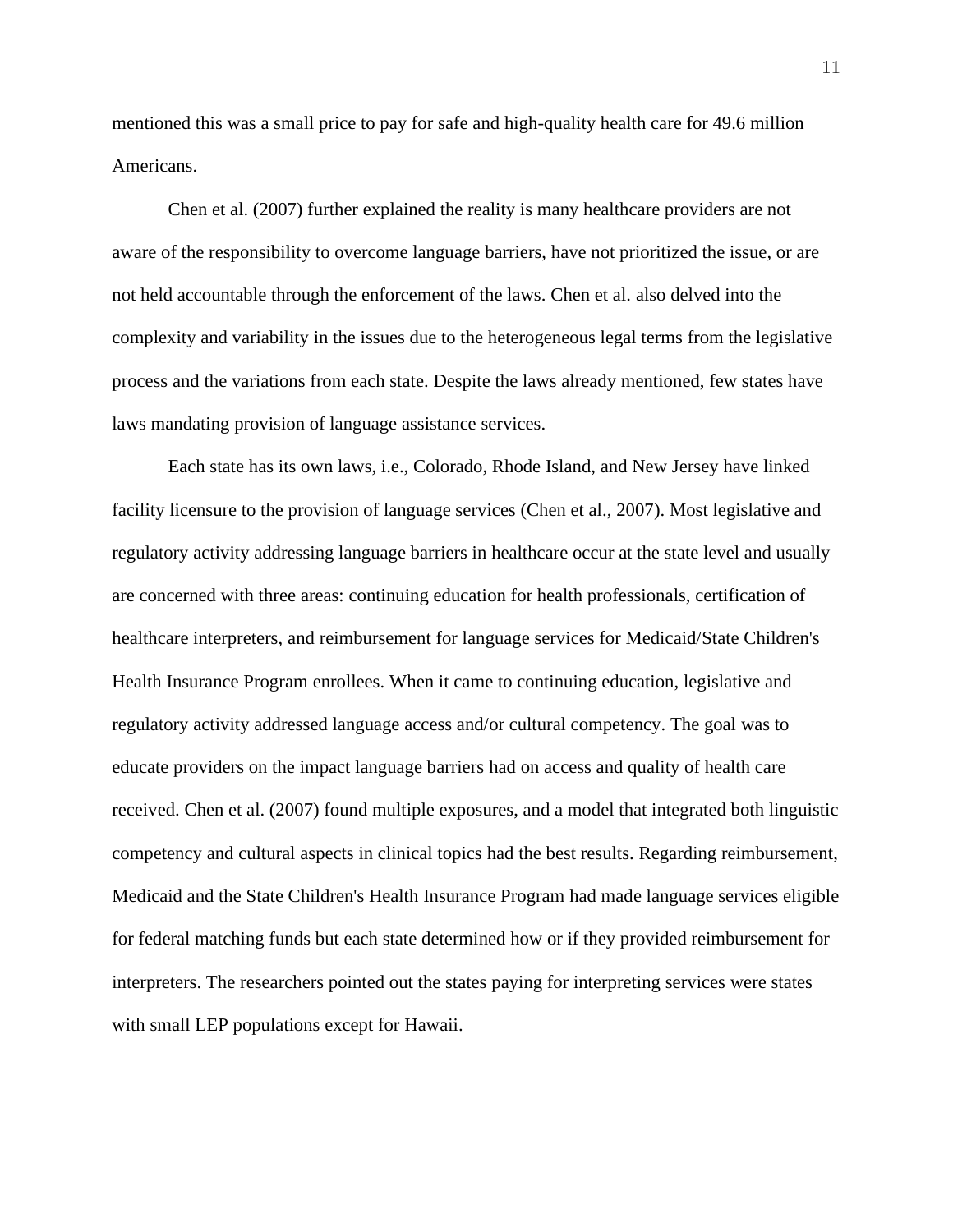Although there is a legal right to language access, there are specific rights for certain settings, languages, and states. There is also a low level of awareness and enforcement of such legal rights. Chen et al. (2007) explained four changes that needed to occur in order for language services to be more consistent and comprehensive. The first was the need for financing language assistance services across payors. The second was developing a medical interpreter workforce by increasing numbers and the quality of training. The third was providing healthcare providers with the understanding of the effects of language barriers and the benefits of advocating for language assistance services for LEP patients. Lastly, there was a need for LEP patients to be aware of their legal rights and advocacy. Chen et al. stated that with the United States continuing to become culturally and linguistically diverse, we owed it to LEP patients to ensure communication was not an impediment to health.

#### **Purpose of the Study**

The purpose of this project was to research language barriers in the healthcare system with a focus on best practices for English speaking Audiologists working with Spanish speaking patients. I wanted to delve into the complexity of the issue and disseminate available information. Although policies and regulations are currently in place attempting to decrease language barriers, several healthcare providers are not aware of the responsibility, have not prioritized the issue, or have not been held accountable through the enforcement of the laws. On top of this, audiologic research in the Hispanic and Latino population is also extremely limited with little information on prevalence of hearing impairment, epidemiology, risk factors, genetic basis of hearing impairment, and hearing aid use. Yet, there are options currently available such as resources, educational interventions focused on overcoming language barriers, cultural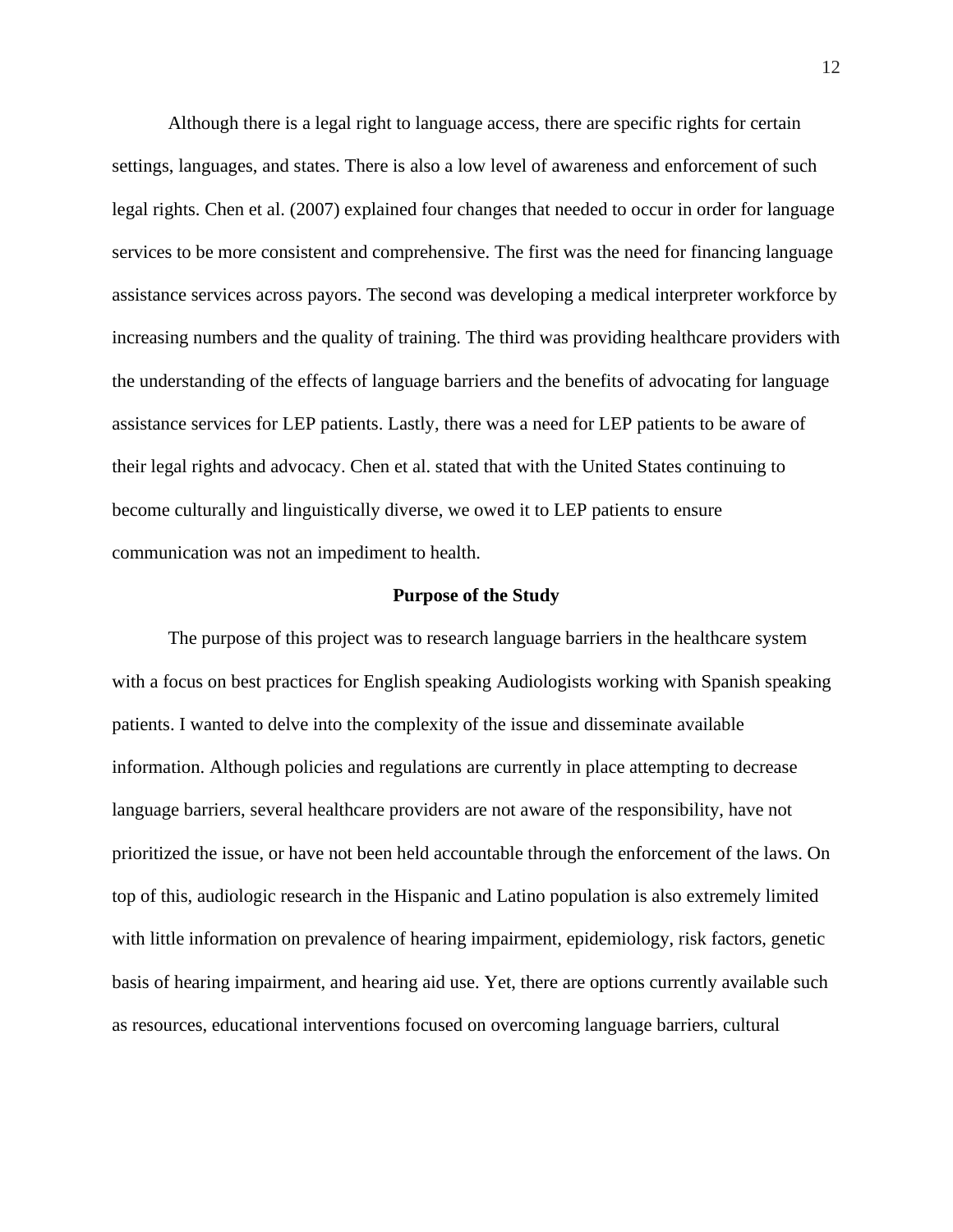competency, translators, and machine translators that could help decrease the negative impacts of language barriers in the field of audiology.

<span id="page-19-0"></span>This project covered several areas within language barriers in the healthcare system needing growth and advocacy. The purpose of this information was to spread education and awareness on the issue to progress toward a solution leading to better healthcare outcomes in audiology. The culmination of the capstone project was the development of a protocol for English-speaking audiologists to use as a guide to limit language barriers and better serve Spanish-speaking patients. The goal was for the information and resources to reduce negative impacts of language barriers for audiologists and-Spanish speaking patients.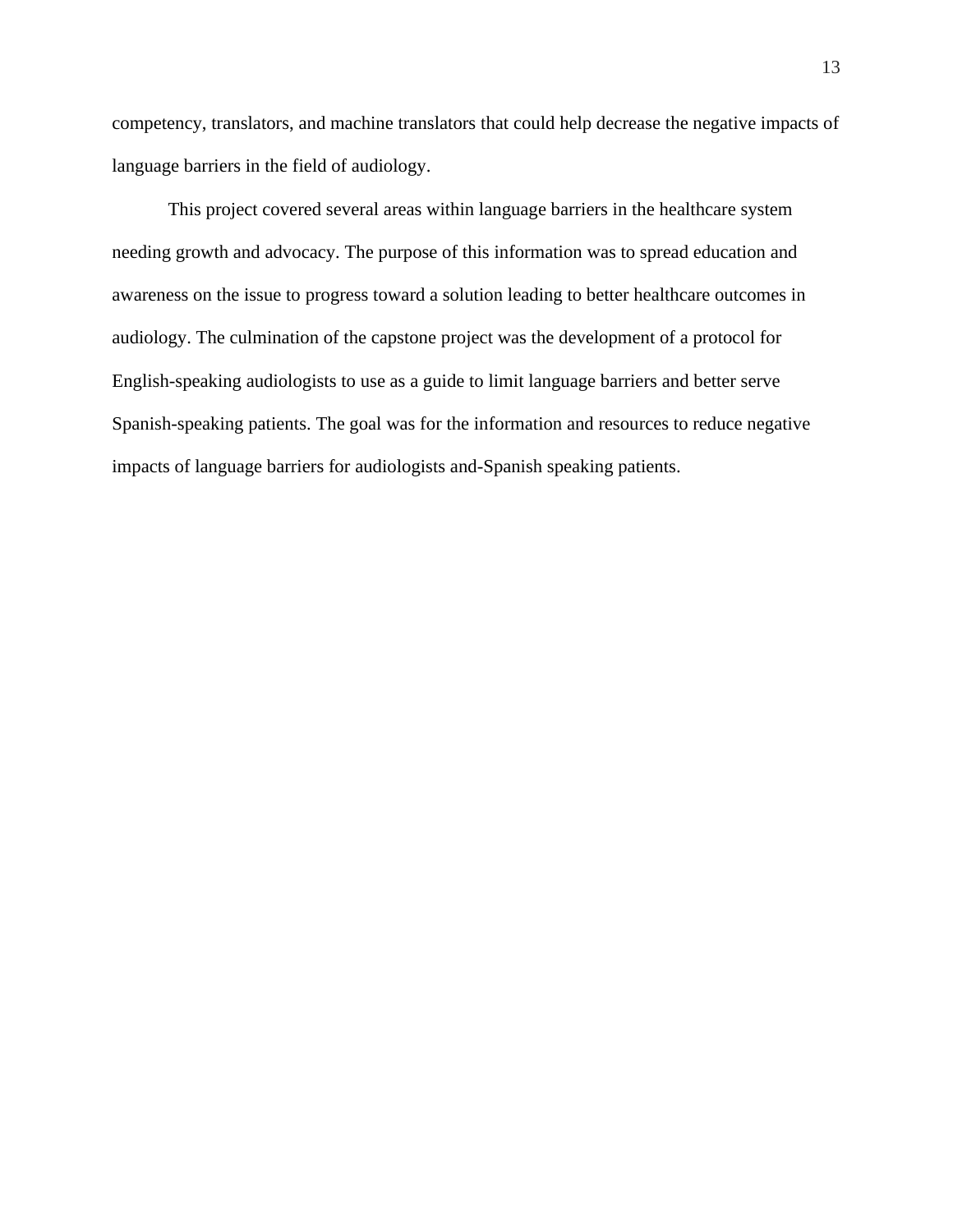#### **CHAPTER II**

# **IMPACTS ON HEALTH CARE**

Now that we know what language barriers in healthcare are and that the Spanish speaking population in the United States is large, how does this affect Spanish speakers with limited English proficiency in health care?

DuBard and Gizlice (2008) at the University of North Carolina at Chapel Hill delved into self-reported health status, health behaviors, access to care, and the use of preventive services in the United States for the Hispanic adult population to determine language-associated disparities. DuBard and Gizlice analyzed the Behavioral Risk Factor Surveillance System data from 2003- 2005 that included 45,076 Hispanic adults from 23 states (representing 90% of the U.S. Hispanic population). In their study, 25 health indicators between Spanish-speaking Hispanics and English-speaking Hispanics were compared. Both groups were further analyzed through factors such as socioeconomic status and educational, environmental, legal, and cultural differences. The data collected demonstrated that physical activity, rates of chronic disease, obesity, and smoking were higher in the Spanish-speaking Hispanic population. The Spanish-speaking population also reported worse health status, access to care, and received less preventive care in comparison to English-speaking Hispanics. When accessing demographic and socioeconomic factors, the researchers found no influence on language (DuBard & Gizlice, 2008).

The Spanish-speaking population as a vulnerable subpopulation in the United States has less access to care and use of preventive services. Priorities for this group include maintenance of healthy behaviors (related to tobacco and alcohol use), promotion of physical activity,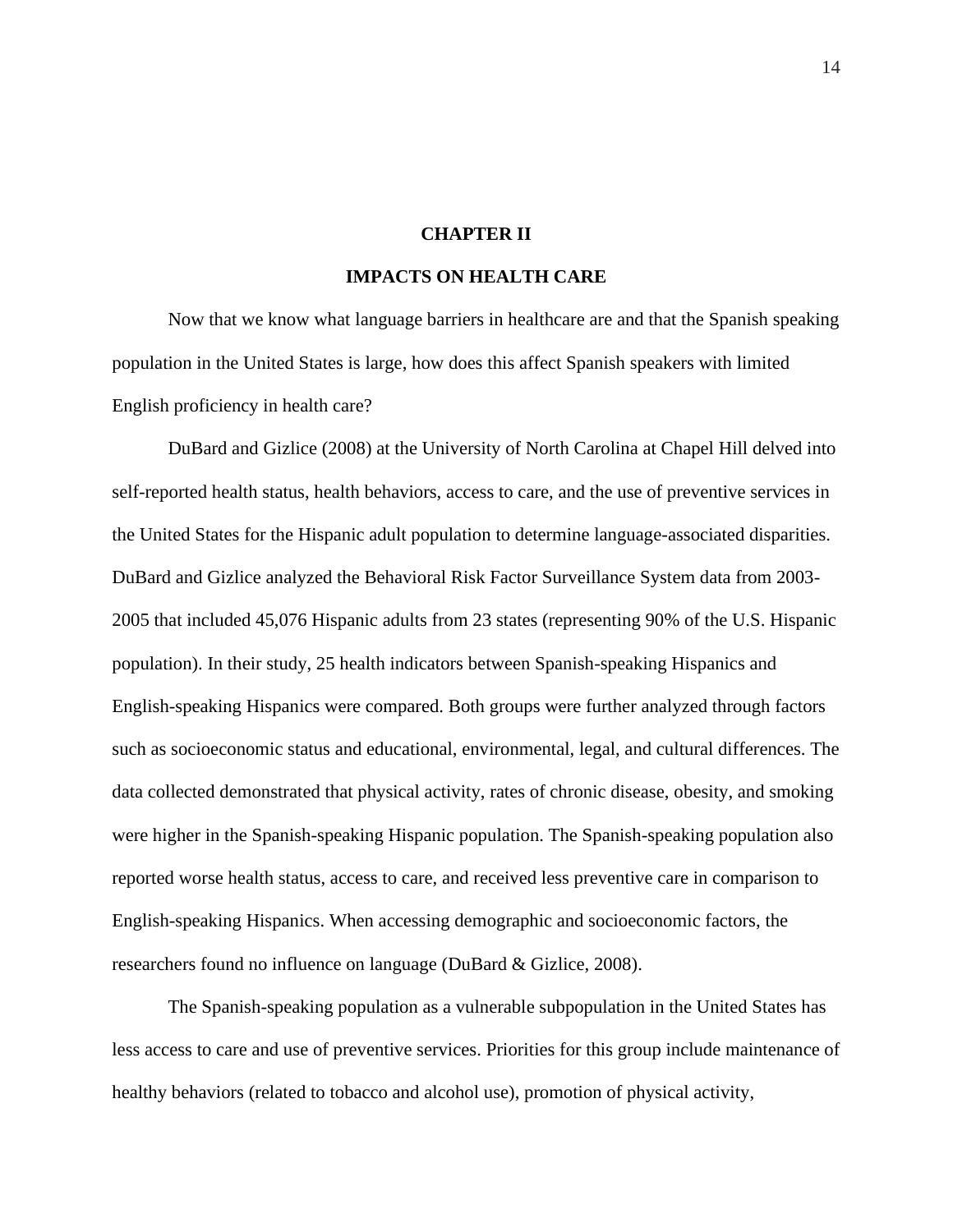improvement of immunizations and cancer screening rates, preventive health care (affordable and timely), increased access to care, and linguistically appropriate care (DuBard & Gizlice, 2008).

Jacobs et al. (2006) also described how most healthcare organizations did not provide linguistic assistance or it was inadequate. This then resulted in healthcare providers relying on other patients, family members, friends, and untrained nonclinical employees for communication. Jacobs et al. explored several articles and found the LEP population was less likely to receive the care they needed, to understand the process to become insured, to receive preventive care, to have a regular source of primary care, and to receive timely eye, dental, and physical examinations. When it came to comprehension and adherence, the LEP population had a poorer understanding of the care received and therefore was less likely to follow recommendations and go to follow-up visits. Regarding quality of care, the LEP population was more likely to be admitted to a hospital, to have longer hospital stays, to receive insufficient anesthesia, and to have asthmatic children who needed to be intubated. The LEP population also had a greater risk of receiving unnecessary diagnostic testing and was at a greater risk of suffering medical errors. Focusing on satisfaction, LEP patients were less satisfied with the health care. Latinos were less satisfied with the communication as well as the care received. Healthcare providers were also less satisfied with their interactions with patients when faced with a language barrier.

Steinberg et al. (2016) investigated some of the problems parents with LEP faced with health care. Through their research, the researchers tried to understand and describe the viewpoints of LEP Latina mothers on their experiences with health care in a pediatric setting. Interview data of 48 participants with most of the mothers being of Mexican descent were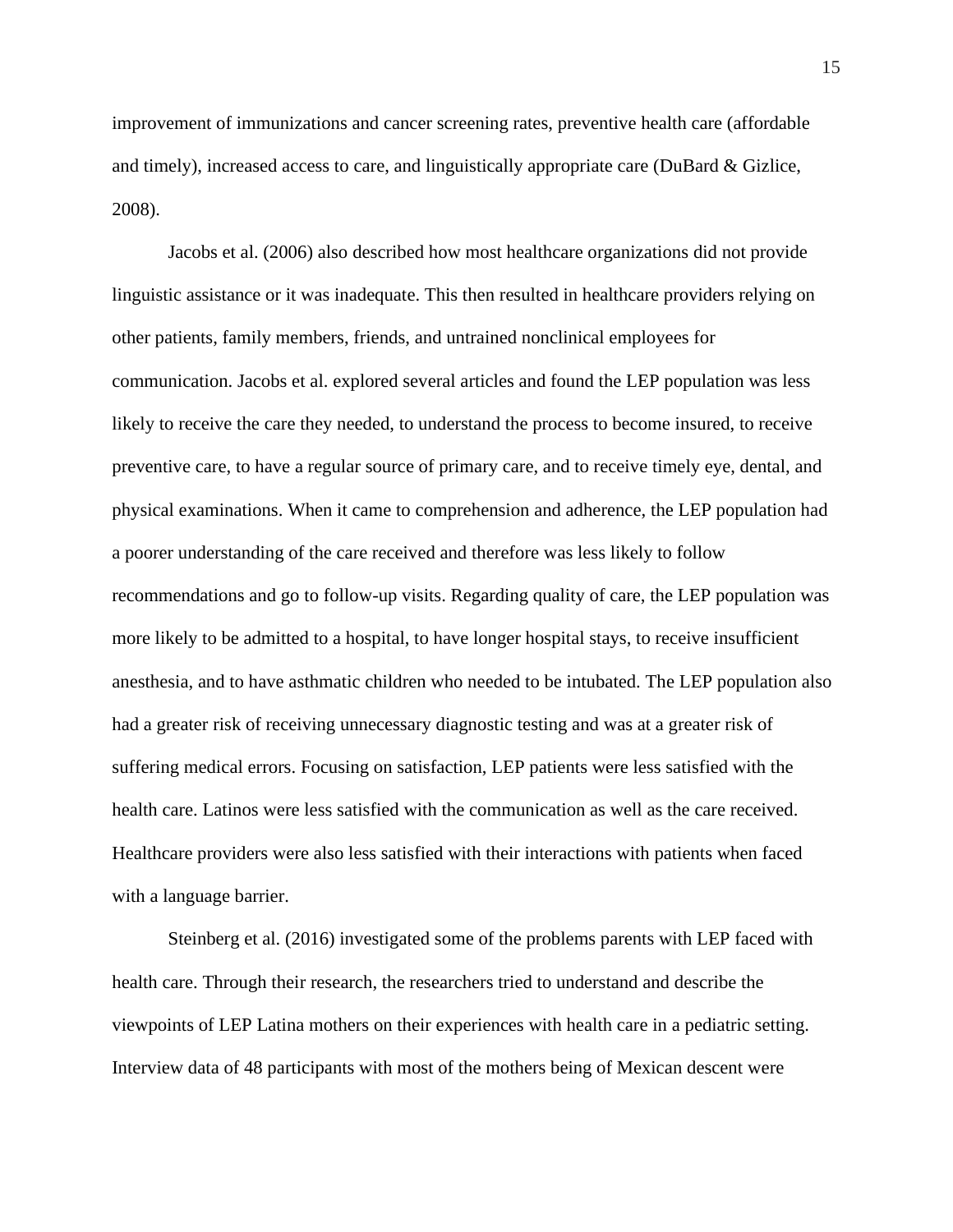included within the study. They described their primary care experiences as being better than those in specialty care, emergency care, and other healthcare services, this being due to the better accommodation of language needs by primary care providers. The study found six emergent themes: the "battle" of managing language barriers, preference for bilingual providers, negative bias toward interpreted encounters, "getting by" with limited language skills, fear of being a burden, and stigma and discrimination due to language barriers.

Through their results, Steinberg et al. (2016) summarized the complexity of the healthcare system, providers, and patient-level barriers with LEP patients. Steinberg et al. found that addressing the provider language gap required incentives for improving language skills, having training programs, and improving cultural competency. One of the major themes was discrimination and stigma toward LEP Latino patients. This perceived discrimination was associated with lower health care and poor patient-provider communication. Although this study included a small sample of mothers in an urban community, the findings are still relevant in showing the patient perspective of language barriers in health care. Healthcare practitioners must partner with patients and families to manage language barriers from the first interaction to improve health care to the LEP populations by changing policies and practices.

Flores (2006) described language barriers based on LEP population experiences in health care. In one experience, an interpreter mistranslated for a nurse and told a mother with a daughter who had otitis media to put oral amoxicillin in her daughters' ears. In another incident, a Spanish-speaking woman told a resident her daughter had hit herself when she fell off her tricycle. Two words were misunderstood and it was understood the fracture was due to abuse and hence the Department of Social Services was contacted. True life stories like this are happening right now as you read this paper, continuously affecting lives.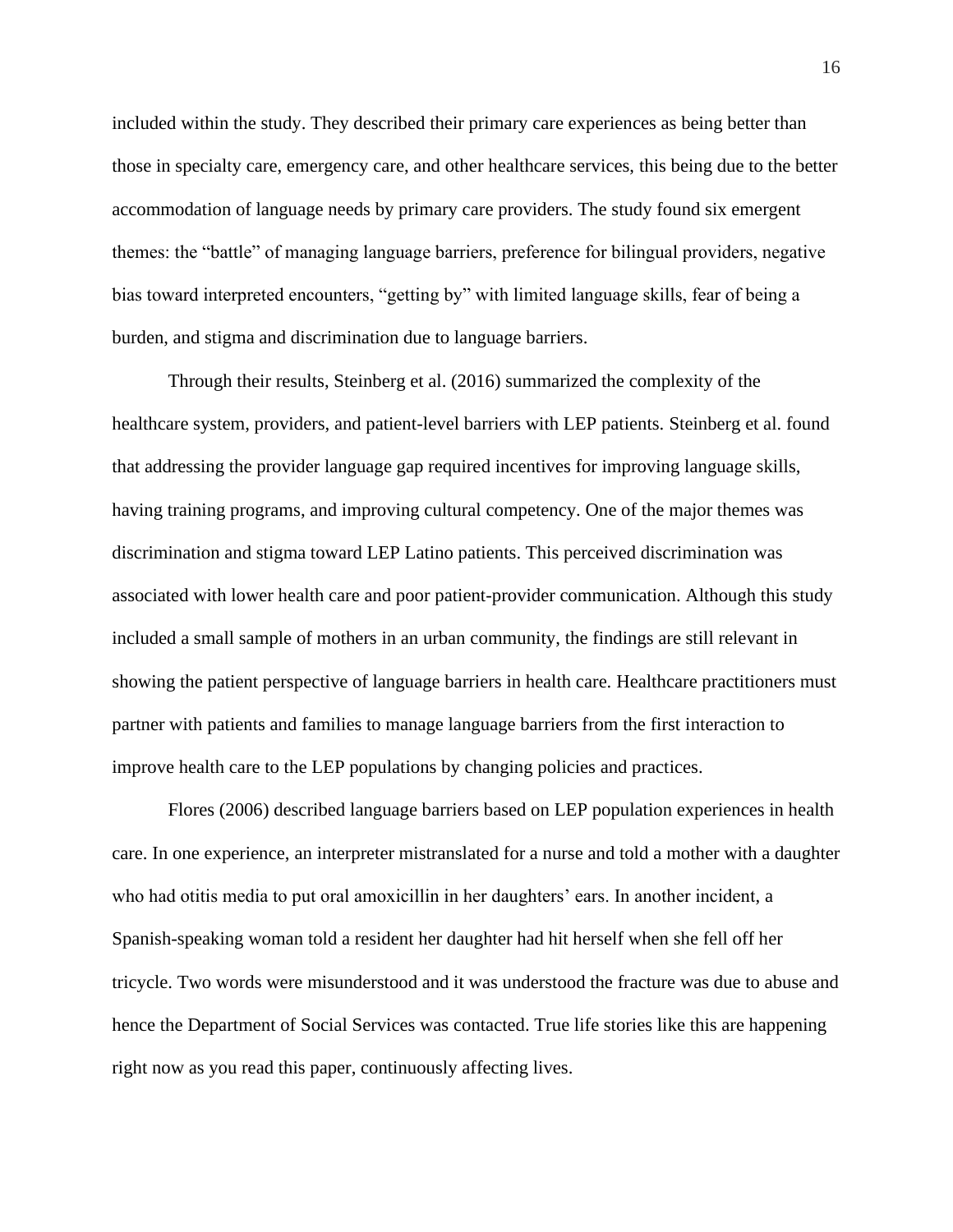Despite all the data and increase in the LEP population in the United States, many healthcare providers do not provide access to medical interpreters (Flores, 2006). Forty-six percent of LEP patients in the emergency department did not receive any interpreting services. Furthermore, few clinicians received training on working with interpreters or the LEP population. Only about 23% of hospitals provided such training and most of them were optional (Flores, 2006). This language barrier could create several problems for the LEP population. They are less likely to have the usual source of medical care, receive preventive services at reduced rates, and have an increased risk of nonadherence to medication (Flores, 2006). The LEP population is also more likely to be diagnosed with severe psychopathology, to leave a hospital against medical advice, and more likely to be intubated for asthma. They are also less likely to return for follow-up appointments and have higher rates of hospitalization and drug complications. Overall, there are lower levels of patient satisfaction with health care. This inadequate communication between patient and practitioner has led hospitals to pay millions in malpractice settlements. This not only adversely affects the patient's health but in turn the health care system as a whole.

Metzger (1993) focused on data from the Hispanic population that showed poorer health status when compared to the non-Hispanic population. This was the lack of access to healthcare services largely due to language and cultural barriers. Regarding health insurance, Metzger found Hispanics were the least likely to be insured. In 1987, 31.5% of Hispanics were uninsured in comparison to 12.4% of Whites (Metzger, 1993). Metzger also stated that with a regular source of care, Hispanics were the most likely to not have a regular source of health care with 30.1% of Hispanics compared to 20.1% of Blacks and 16.3% of Whites. When it came to prenatal service use, Hispanic mothers were more likely to have late or no prenatal care with 12.1% for Hispanics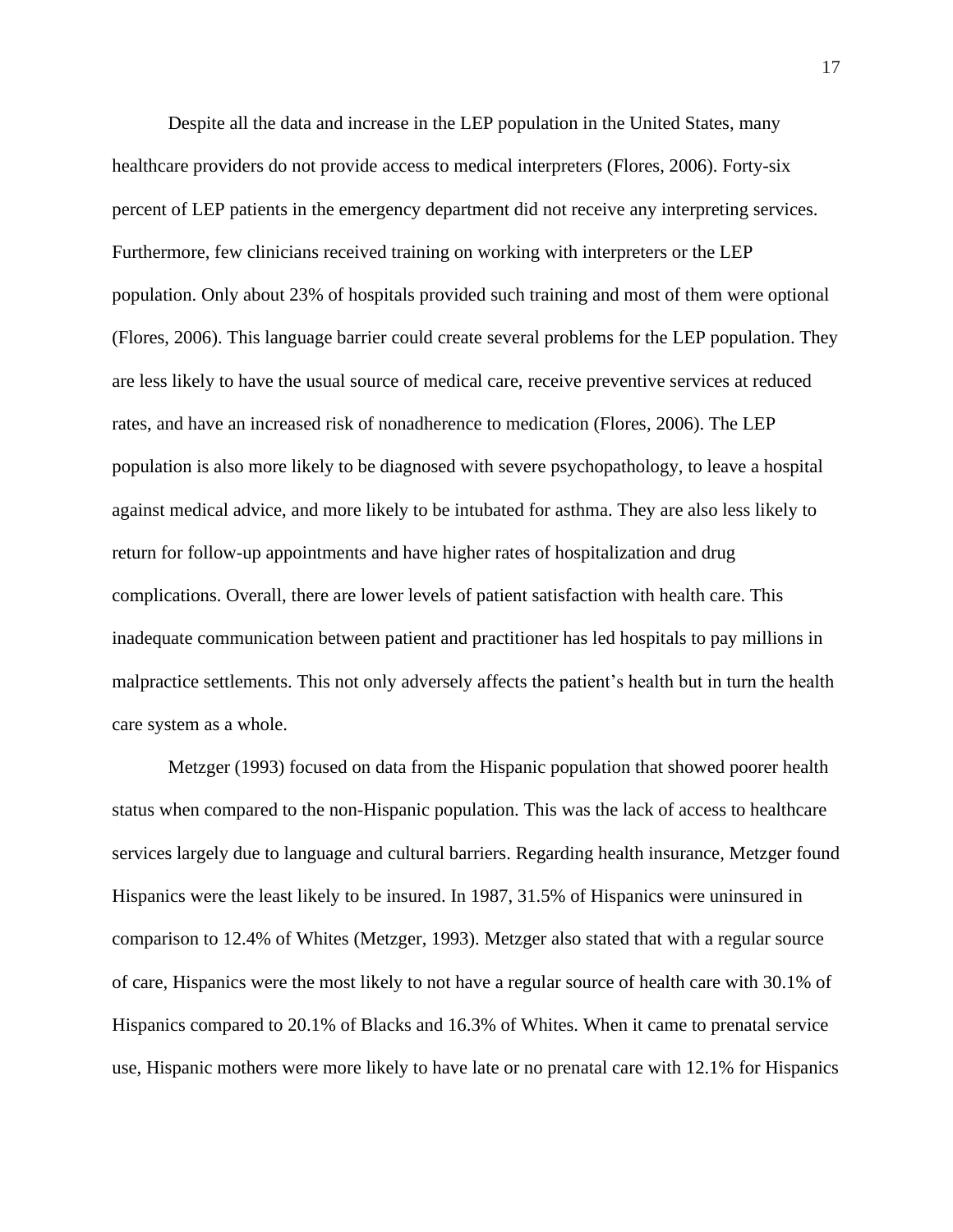in comparison to 4.1% for non-Hispanic Whites. In 1990, only 61% of pregnant Hispanic women received prenatal care during the first trimester (Metzger, 1993). This continues to be a concern as Latinas continue to underutilize these services and enter prenatal care late. When it came to Hispanics using physician services, the rates between the ages of 45 and 64 were 4.8% for Puerto Ricans, Cuban Americans, and Mexican Americans when compared to 6.5% for non-Hispanic whites. Lastly, poverty programs, specifically Medicaid, did not cover two of every three Hispanics under the age of 65. Metzger found that although Hispanics had the least access to health care, lower incomes, and lower educational attainment levels, Hispanics were statistically doing as well as non-Hispanic Whites when looking at low birth weight, infant deaths, and death rate. This paradox was dissolved when Metzger examined morbidity data that showed quality of life being severely impaired. When it came to explaining the causes for the low rates of access to care by Hispanics, one reason was cultural barriers. The other major factor was language barriers. With this reasoning, adequate linguistic accommodations such as interpreters and translated materials should improve Hispanic access to health and quality of life.

So how do language barriers in health care affect the Spanish-speaking population in the United States? According to Jacobs et al. (2006), when it came to comprehension and adherence, the LEP population had a poorer understanding of the care received and therefore was less likely to follow recommendations and to go to follow-up visits, which led to the increased risk of nonadherence to medication. Regarding quality of care, the LEP population was more likely to be admitted to a hospital, to have longer hospital stays, to receive insufficient anesthesia, and asthmatic children were also more likely to be intubated. This resulted in higher hospitalization rates and drug complications. They had worse health status, less access to care, and received less preventive care. They were less likely to receive the care they needed, to understand the process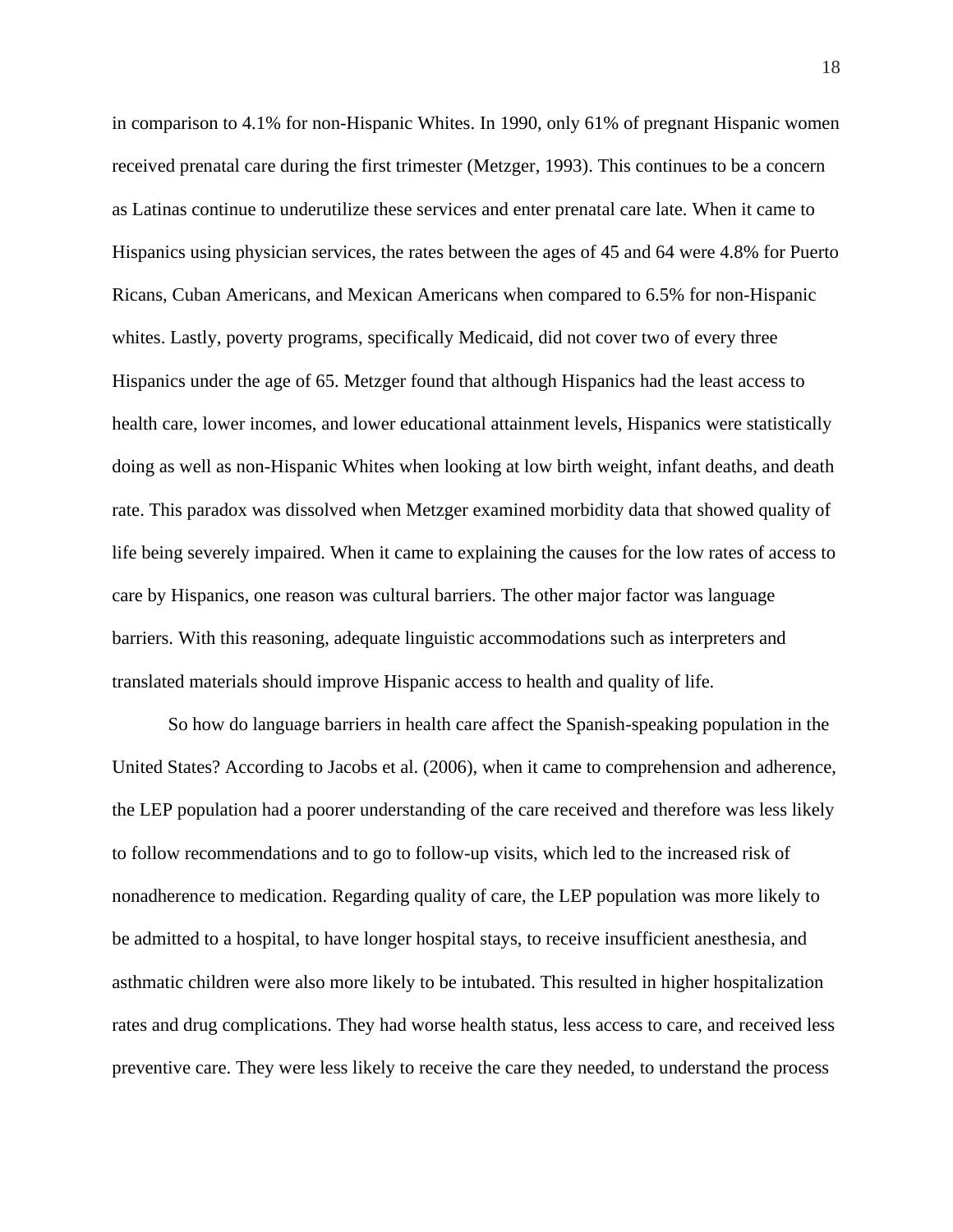of being insured (less likely to be insured), to receive preventive care, to have regular source of primary care, to receive prenatal care, and to receive timely eye, dental, and physical examinations (Jacobs et al., 2006). The LEP population also had a greater risk of receiving unnecessary diagnostic testing and was at a greater risk of suffering medical errors. They were more likely to be diagnosed with severe psychopathology and to leave a hospital against medical advice. Focusing on satisfaction, the LEP patients were less satisfied with the health care. Also, many described primary care experiences being better than those in specialty care, emergency care, and other health care services, this being due to the better accommodation of language needs by the primary care providers (Jacobs et al., 2006).

This lower health care and poor patient-provider communication resulted in Spanishspeaking patients feeling discrimination and stigma toward them, which led to a reduced quality of life due to the health care provided. It did not help that few clinicians received any training in working with interpreters or the LEP population.

#### **Ad Hoc Interpreter and Professional Interpreter**

<span id="page-25-0"></span>Ad hoc interpreters are people who are not trained but are called on to interpret and, thus, usually do not have training with medical terminology or confidentiality (Haffner, 1992). Ad hoc interpreters include family members, friends, untrained staff, children, and strangers. Inexperienced Spanish speakers who interpret could lead to confusing, insulting, and comic results since they are more likely than professional interpreters to make errors that lead to adverse clinical consequences (Haffner, 1992). Several studies have shown ad hoc interpreters are likely to commit errors that could have adverse clinical consequences (Abreu et al., 2011). It should be noted that they did not have training pertinent to medical/health sciences terminology and confidentiality issues.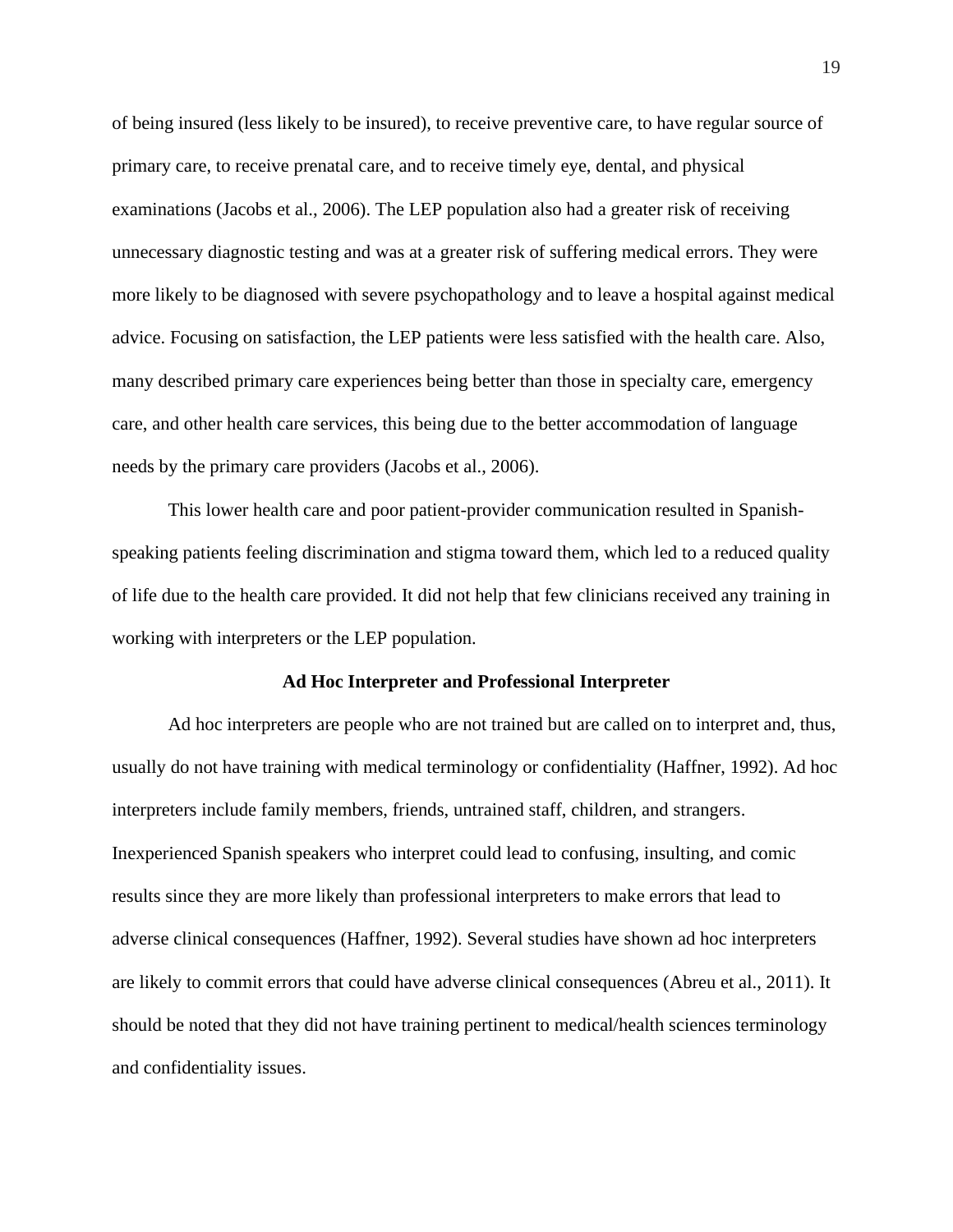Using a child to interpret could be a heavy burden for them and their English is frequently marginal or not sophisticated. Furthermore, its harmful for the child and family because it threatens the effectiveness of their communication. Haffner (1992) also described the hierarchy in the Hispanic culture with authority going from older to younger and from male to female. When a physician puts a child in control, this hierarchy is broken and disrupts the family's social order.

Haffner (1992) addressed times where having a professional interpreter might not always be possible and healthcare professionals rely on their marginal Spanish and the patient's marginal English or ad hoc interpreters. This should be avoided because it is an inadequate level of communication required for good medical care (Haffner, 1992). Using family members or other untrained people could lead to a decline in English proficiency when confronted with the stresses of the context. Professional interpreters are the conduit for effective, efficient, and reliable communication between the healthcare professional and the patient or family (Haffner, 1992). It is critical to understand that it is not just a language problem but also a cultural one, requiring more than mechanical translation. Using a professional interpreter could help in achieving health care objectives

True bilingualism of a professional interpreter takes a lot of time, training, certification, and practice. Proper medical interpretation requires a firm grasp on two different and complex languages to achieve immediate, highly functional, and accurate translation in many different educational levels (Haffner, 1992).

#### **Interpreter's View**

<span id="page-26-0"></span>Linda Haffner (1992) is a professional Spanish-language interpreter and translator at Stanford (California) University Medical Center and is from Nicaragua. Haffner described the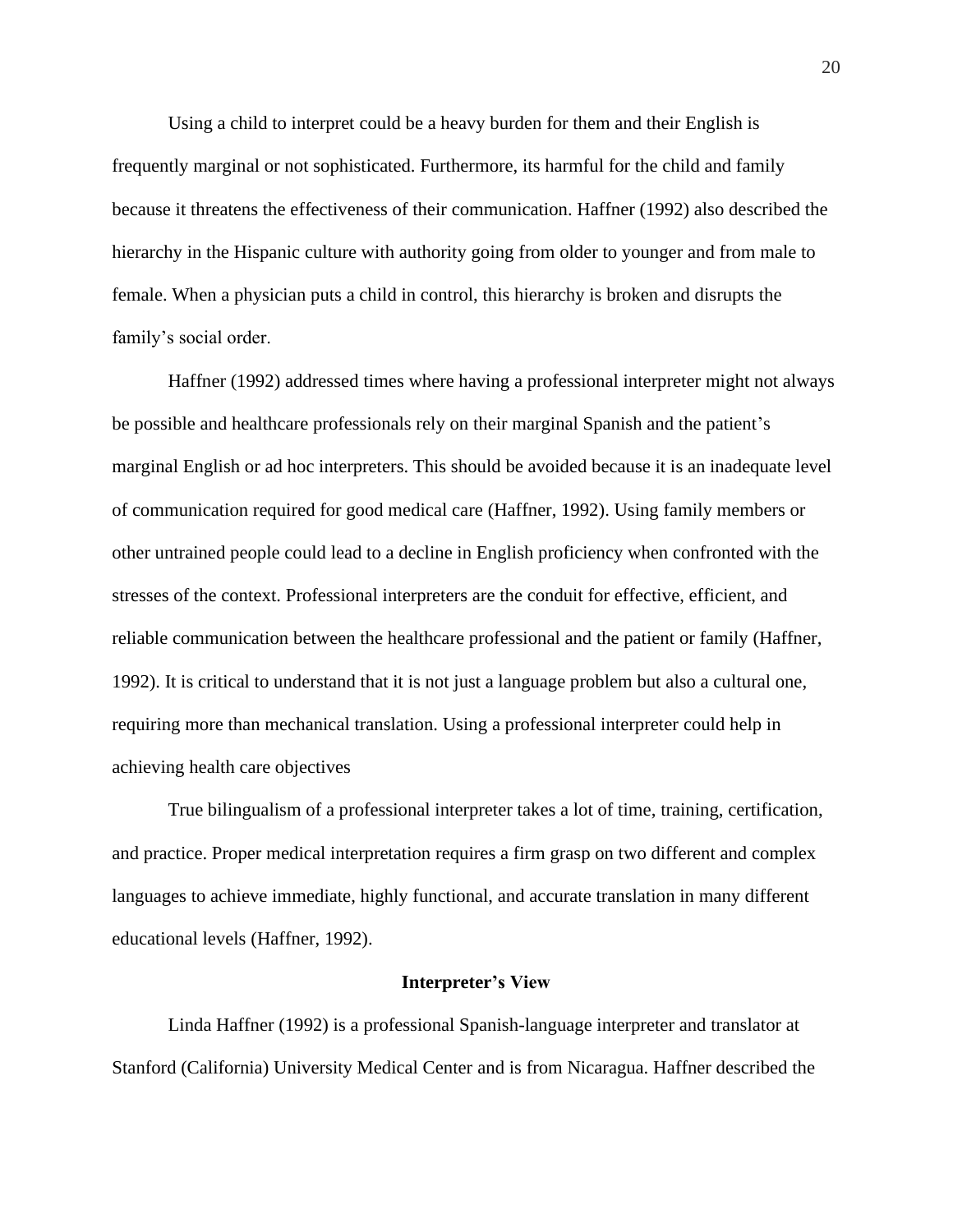communication and cultural difficulties that arose with Spanish-speaking patients. In her article, she reminisced on several events that happened throughout a day of work, highlighting some of the complexities of bilingual and bicultural communication, with Hispanic patients.

Her day began in the Delivery Room where an 18-year-old Mexican patient was offered an epidural block due to experiencing regular contractions and only being 4 cm dilated. The patient denied the epidural because she understood the nurse as offering a *raquea*, which is a spinal block in Spanish. After Haffner (1992) translated and bridged the language, cultural, and knowledge gaps, the patient changed her decision.

Later in the Obstetrical Diabetic Clinic, a 34-year-old Central American woman was asked case history questions and when it came to pregnancies, she said she had had two. As Haffner (1992) talked to her, she discovered the woman had also had a miscarriage, which in her culture did not equate to a pregnancy. Her different cultural attitudes and beliefs were discovered and better understood through conversation and provided a more accurate and complete case history.

Then in the Internal Medicine Clinic, Haffner (1992) was called to interpret for a 50 year-old woman from Mexico because her 35-year-old son, who usually interpreted for her, had to leave. She had been to the doctors three times before with different vague and diffuse complaints that made no medical sense. Haffner discovered the patient had a fistula in her rectum and had been inventing symptoms because she was embarrassed since her son was interpreting. Haffner described this as illustrating the result of a higher cultural standard of modesty in Latino women and how they were often reluctant to reveal personal and private problems when their children were used to interpret.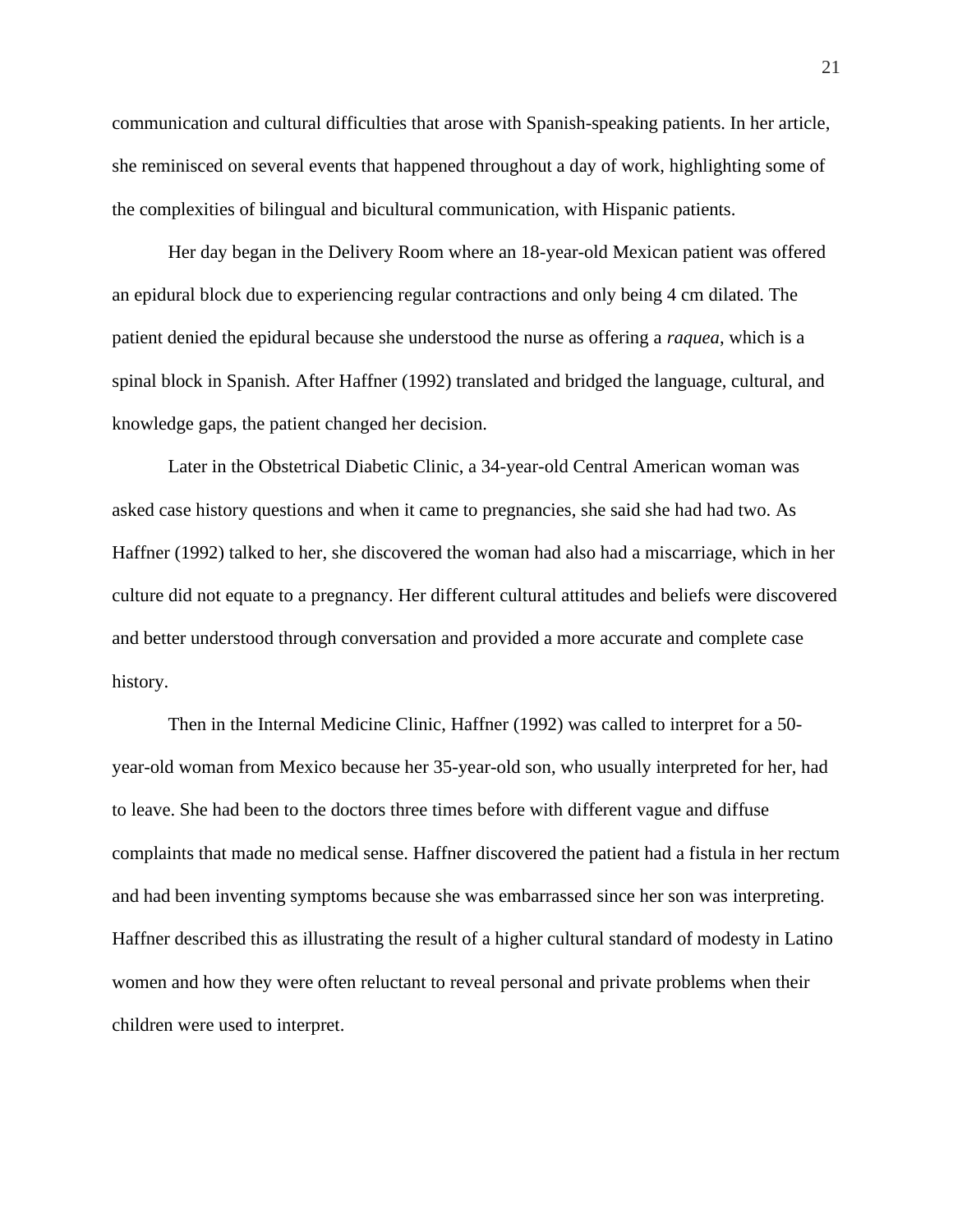Later, Haffner (1992) was called to interpret for a pregnant woman who might have a stillbirth. The doctors had been using the patient's seven-year-old daughter to interpret. When Haffner walked in, the little girl said, "*No podía explicarle a mi mama todo lo que los doctores me decían*" ("I couldn't explain to my mom everything the doctors were telling me"). The little girl was distraught as she had been told to tell her mother the baby was dead. In another case, Haffner described doctors using a patient's seven-year-old son. Although Haffner was available to go in, the physician told her she was not needed and that the boy was doing a good job. The boy, who was frightened, told her, "Please, señora, can you help me? I don't know if I am doing this right?" Haffner confirmed using an interpreter could be frustrating because it made communication slower, more awkward, and less precise. Haffner also addressed the frustration healthcare professionals experienced because they had less control when there was an interpreter. Haffner described more scenarios within the article, each with different language and cultural barriers that had been overcome.

### **Audiologists' View**

<span id="page-28-0"></span>What are the views or impacts of language barriers for audiologists? Abreu et al. (2011) expressed the importance in understanding language barriers for audiologists as the number of foreign-born residents is projected to rise from 31 million in 2000 to 48 million in 2025, and the Hispanic population itself is projected to triple in the United States by the mid-century. Audiology is a unique profession since discipline with communication is at its heart; thus, providing high quality, culturally sensitive services, and communication with patients regardless of language barrier is critically important. Twenty audiologists (two bilingual in Spanish and English) worked together to discuss some of the challenges they faced when assessing bilingual children. The audiologists agreed that one of the major challenges with language barriers was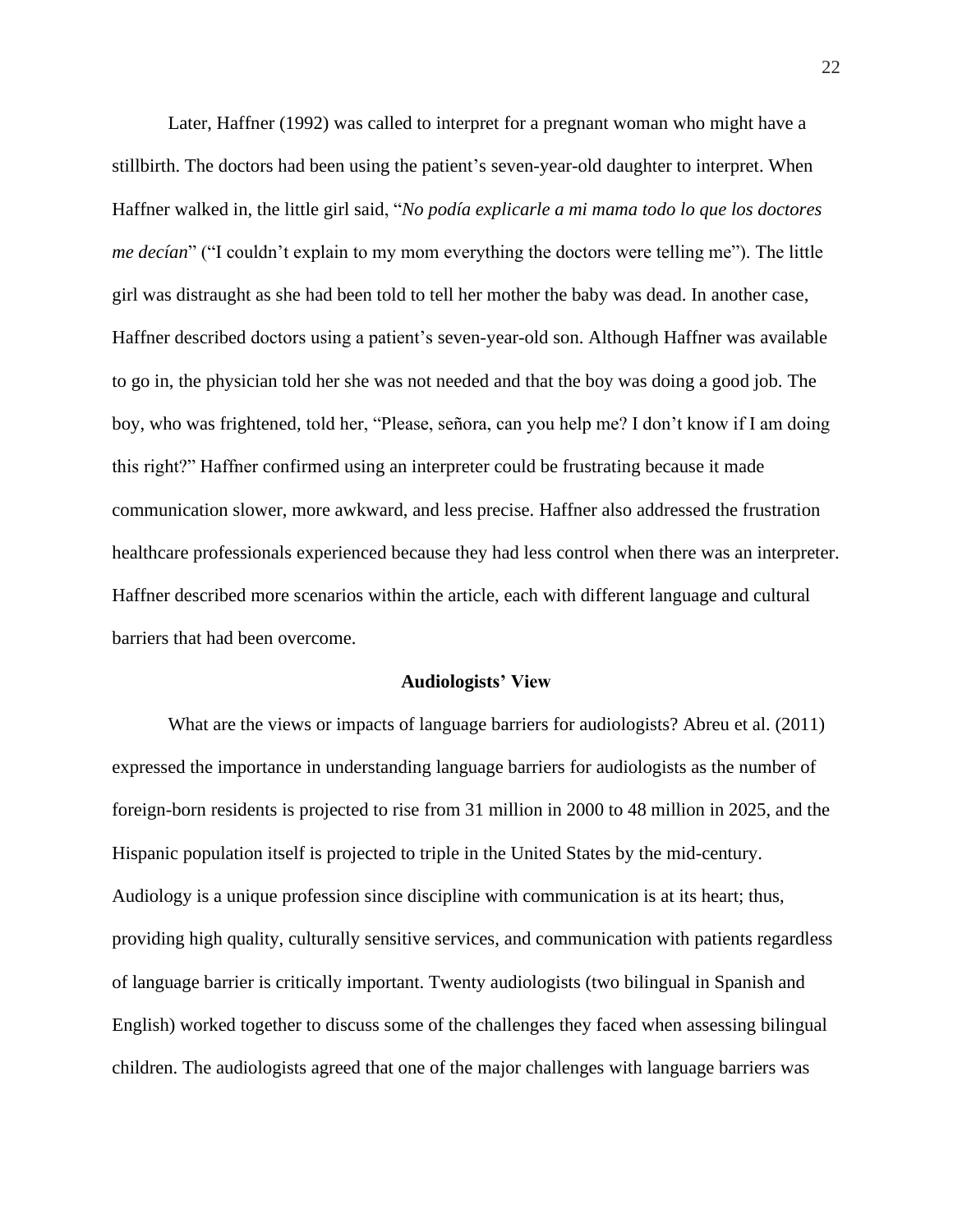communicating with the parents/guardians of the children. This made obtaining a detailed case history and relaying recommendations for follow-up quite difficult. Case history is one of the key factors when assessing a child for potential hearing impairment as birth history, complications, neonatal intensive care admissions, family history of hearing impairment, developmental milestones, use of hearing aids, and trauma all help form a better picture of what is happening. This communication is made difficult by the parents not understanding the question or not being able to properly answer them in English. The same goes for the audiologists; it is difficult to ask the questions in a manner that can be understood and then attempt to understand the response. A lot of important information can be easily lost as incomplete background information could comprise clinical outcomes regardless of clinical protocol. Not only is the start of the appointment affected but so is explaining and understanding test results, recommendations, and counseling provided by the audiologist.

Most audiologists who participated indicated they used ad hoc interpreters and telephone "language lines" as primary methods to overcome such language barriers during history, intake, and recommendations. Two private-practice audiologists also indicated not using or not being aware of the availability of language lines. Audiologists expressed ad hoc interpreters still being problematic as they felt ad hoc interpreters did not convey accurate information to parents about hearing impairment and counseling. One respondent expressed, "I have no reassurance that the information was presented the way I intended to convey it" (Abreu et al., 2011, p. 12).

Other challenges faced included the lack of availability of testing materials specifically with word discrimination, aided bilingual language outcomes tools, and auditory processing test materials. Counseling regarding communication options for speech-language development in bilingual children with hearing impairment was also a big issue with lack of materials and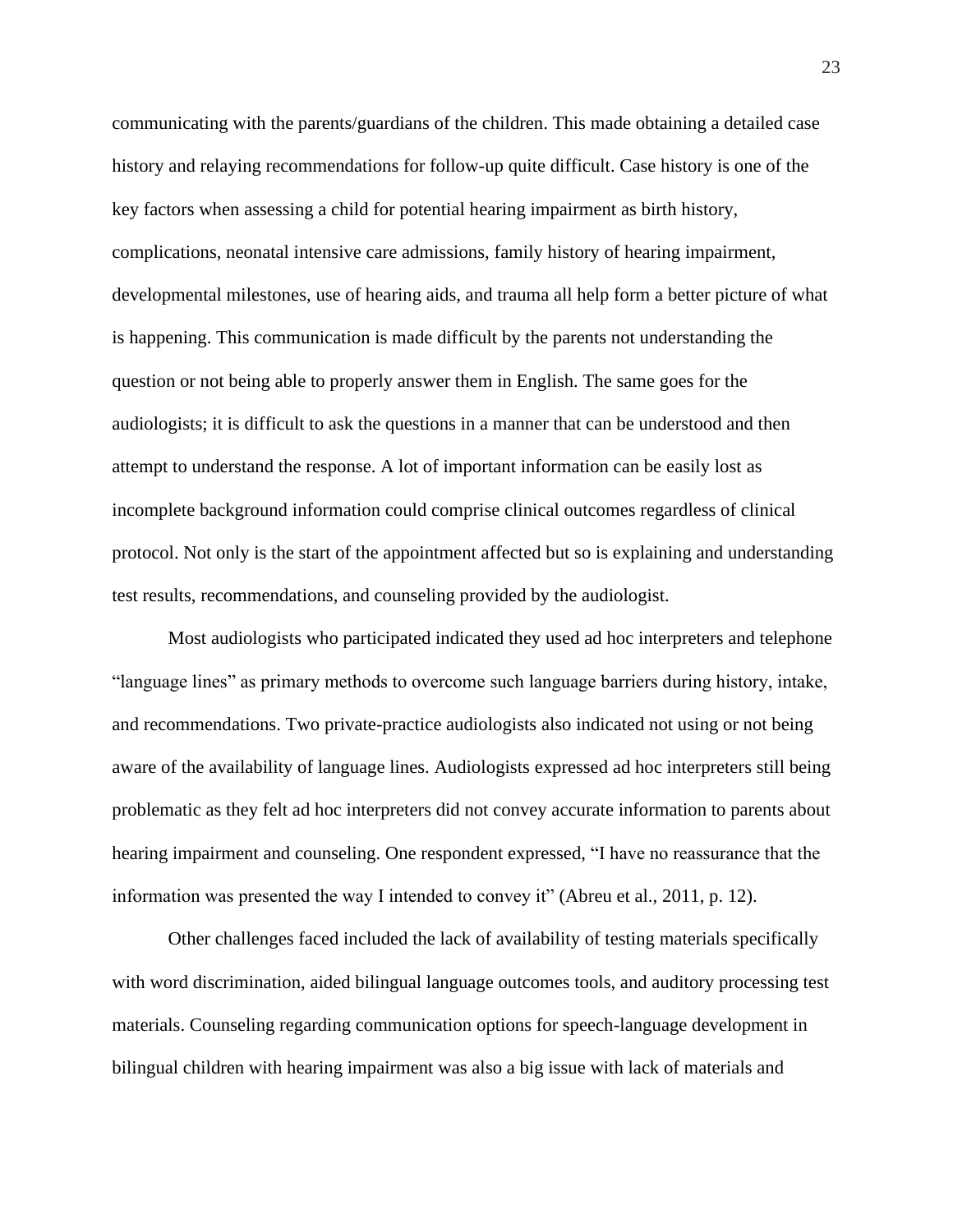support (Abreu et al., 2011). The bilingual audiologists expressed not having significant challenges with the assessment of bilingual pediatric patients but they did have some difficulty understanding the various Spanish dialects. They also mentioned having difficulties with the lack of materials explaining auditory neuropathy/dys-synchrony at a basic level in Spanish.

The discussion by these audiologists indicated lack of standardized interpretation options or protocols. Many audiologists also did not have access to all appropriate standardized speech audiometry testing materials (Abreu et al., 2011). Although language-specific tests have been developed, the validity and lack of clinical research to support such testing materials remained salient concerns (Abreu et al., 2011). Audiologists faced language challenges similar to those faced in other health professional including emergency medicine providers and mental health care providers. Several of these health care practices used ad hoc interpreters and language lines to overcome language barriers. Language-line interpreter services, although not perfect, are a better choice than ad hoc interpreters when possible and feasible.

#### **Hearing Impairment in the Latino and Hispanic Population**

<span id="page-30-0"></span>Hearing impairment is one of the most common chronic conditions affecting adults; yet, data specific to the Hispanic/Latino population are limited. Growing evidence showed agerelated hearing impairment was associated with lower socioeconomic status, occupational noise exposure, diabetes mellitus, smoking, and obesity; these factors might all be more common in the Hispanic/Latino population (Cruickshanks et al., 2015). Hearing impairments could go undiagnosed and untreated for many, and this could be exacerbated for groups that are underserved in health care like the Hispanic/Latino population. Cruickshanks et al. (2015) delved into hearing impairment and addressed the few studies looking at the U.S. Hispanic/Latino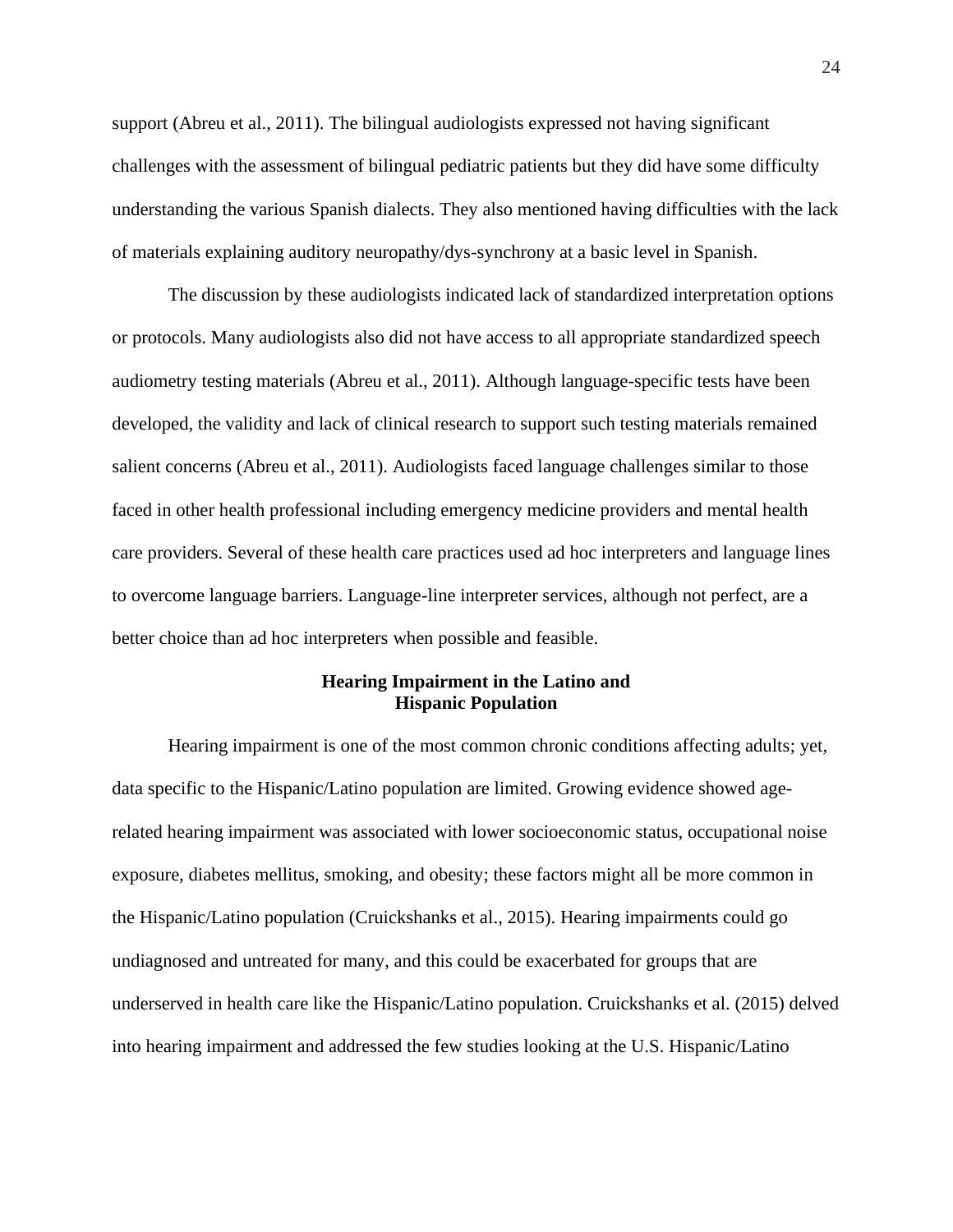population. They determined the prevalence of hearing impairment of U.S. Hispanic/Latino adults of diverse backgrounds and associations with potential risk factors.

The Hispanic Community Health Study/Study of Latinos (HCHS/SOL), which is a population-based sample of Hispanics/Latinos in U.S. communities (Bronx, New York; Chicago, Illinois; Miami, Florida; and San Diego California), was used in the study from 2008-2011 (Cruickshanks et al., 2015). The population used included 16,415 self-identified Hispanic/Latino people ranging from 18 to 74 years of age recruited randomly (stratified 2-stage area probability design) based on census block groups and household within block groups. For this study, hearing thresholds were obtained through pure-tone audiometry, and hearing impairment was determined using a pure-tone average (PTA; at 500, 1,000, 2,000, and 4,000 Hz) greater than 25 dB HL (bilateral hearing impairment was established if PTAs were greater than 25 dB in both ears). In addition to the pure tone testing, a multivariable analysis included adjustments for sociodemographic, lifestyle variables, body mass index, and medical conditions.

A prevalence of 15.06% for hearing impairment overall and an 8.24% for bilateral hearing impairment were gathered by the researchers with 0.85% reporting history of ear surgery or disease (Cruickshanks et al., 2015). A small portion of those with hearing impairment had evidence of conductive hearing losses: 3.12% for the left ear and 2.9% for the right ear (Cruickshanks et al., 2015). The prevalence of hearing impairment for the ages of 18-44 years ranged from 2.68% (in either ear) from men reporting South American background to 7.14% for those reporting Puerto Rican background. For men aged 45 years or older, the prevalence of hearing impairment was the highest among those reporting Puerto Rican background (41.20% in either ear) and for other grounds, it varied with a low of 29.35% for men reporting Dominican background (Cruickshanks et al., 2015). Hearing impairment prevalence also varied among the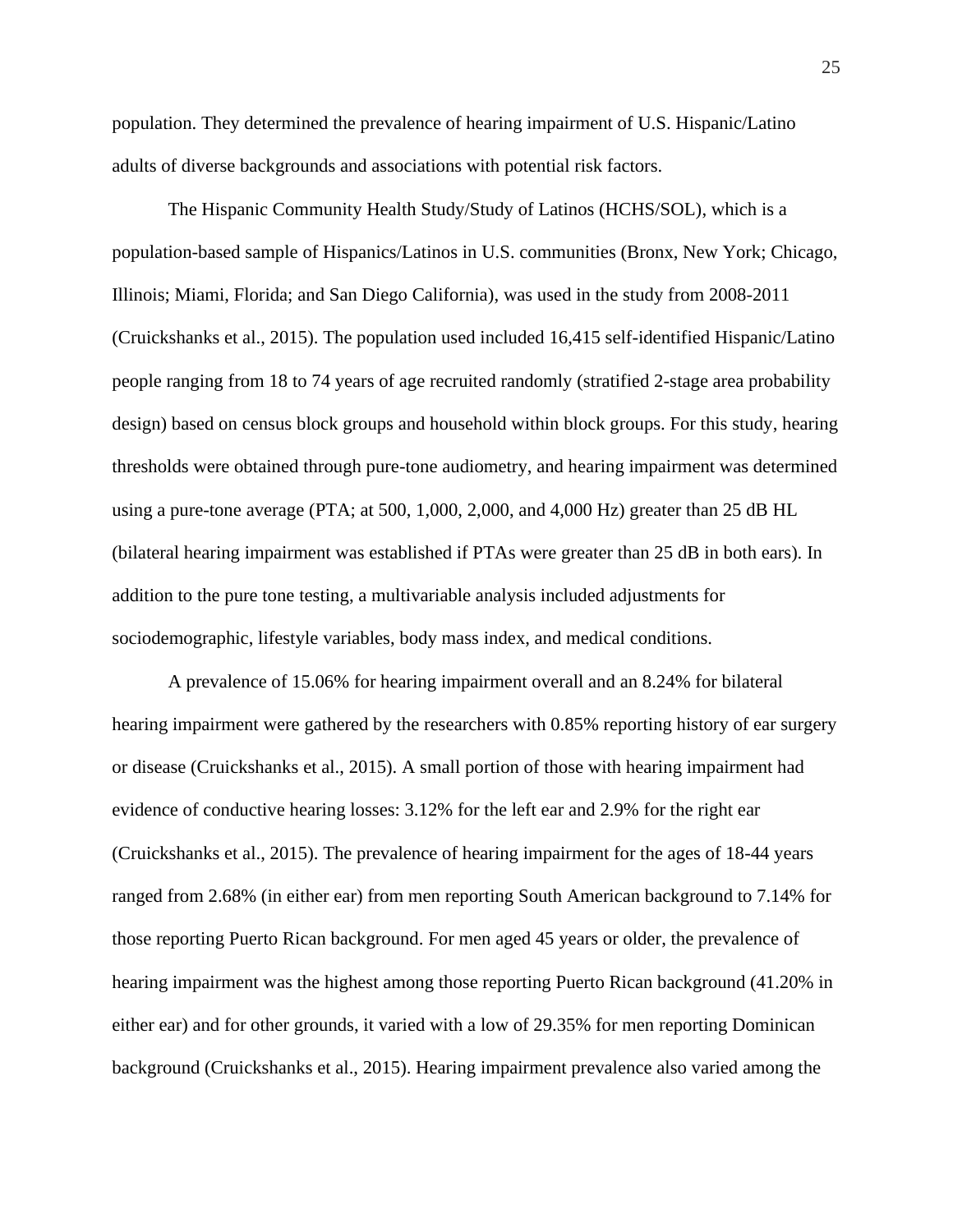Hispanic/Latino women. Women ranging from 18-44 years of age had a hearing impairment prevalence as high as 8.14% for those reporting Puerto Rican background and as low as 2.72% for those reporting South American background (Cruickshanks et al., 2015). Women 45 years and older who reported mixed or other background had the highest prevalence of hearing impairment at 32.11% and ranged as low as 17.89% for women reporting Mexican background (Cruickshanks et al., 2015). The study demonstrated how hearing impairment is common in Hispanic/Latino adults and the prevalence increases sharply after the age of 45 years. Hispanic/Latino men were also more likely than the women to have a hearing impairment. A Puerto Rican background was also associated with higher prevalence of hearing impairment than a Mexican background. The researchers hypothesized that this could be due to Puerto Rican background also being more likely than other groups to have multiple cardiovascular disease risk factors (Cruickshanks et al., 2015). Thus, for this population, cardiovascular diseases and aging might be affecting the stria vascularis, resulting in a hearing impairment (Cruickshanks et al., 2015). The study found smoking, obesity, history of cardiovascular disease, and diabetes were associated with hearing impairments in a simple modified adjusted demographic factor. In a multivariable model, diabetes and prediabetes remained significantly associated with hearing impairment. It was also noted that some of the participants had a conductive component that could be amenable through medical treatment (Cruickshanks et al., 2015). Education and higher income were also associated with lower rates of hearing impairment. Lower socioeconomic status for many participants also meant more noise exposure occupationally and sometimes recreationally as well and thus related to hearing impairment. It is critical for healthcare professionals and the public to be aware of hearing impairment and its importance especially with the Hispanic/Latino communities in the United States.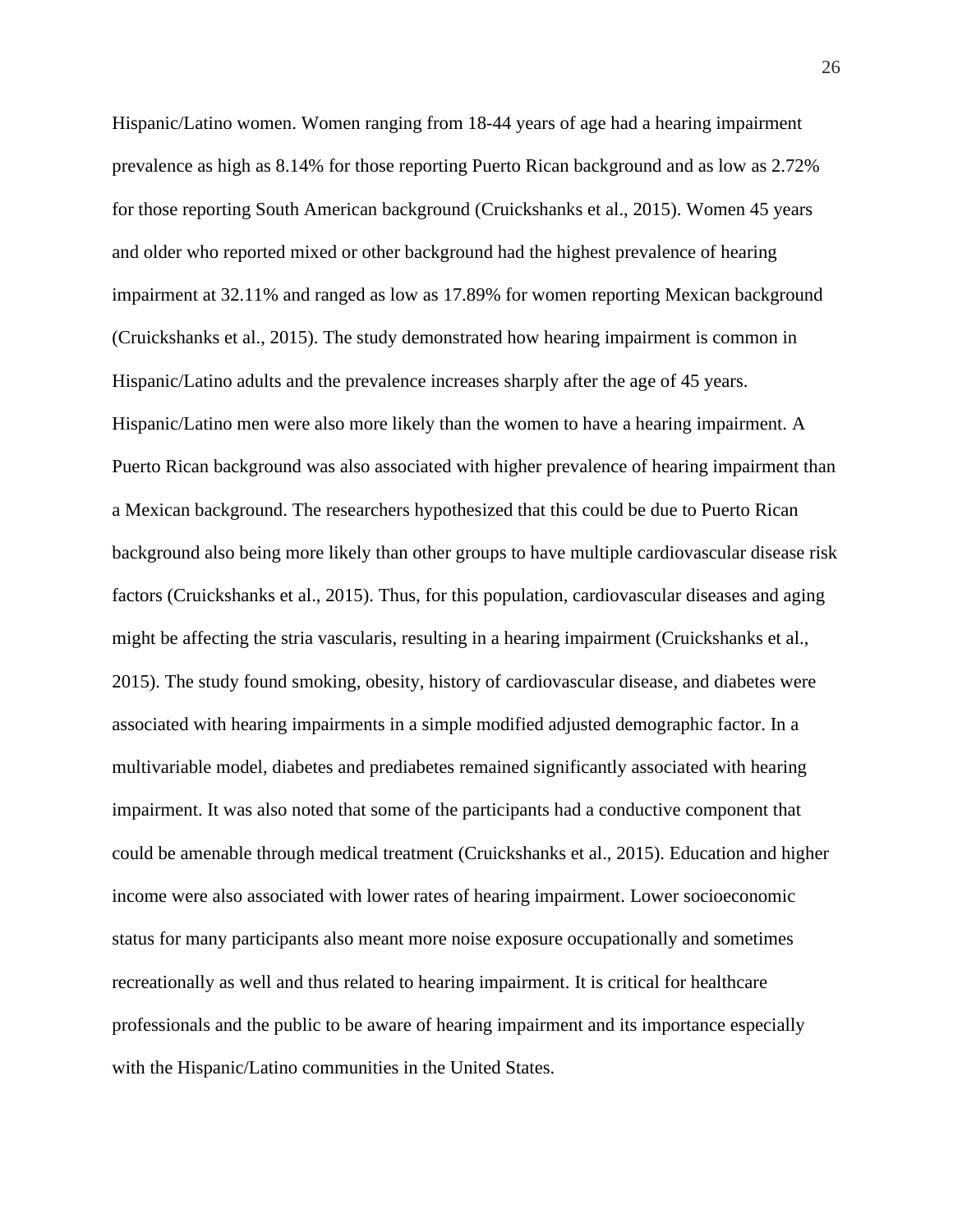Cruickshanks et al. (2015) grouped Central and South American backgrounds, which are heterogeneous because of the large number of countries and geographic regions encompassed. The testing of auditory function was also limited due to time constraints, resulting in speech understanding and central auditory processing not being assessed. Overall, the multicenter study demonstrated that hearing impairment was common in the Hispanic/Latino population (15% of the adults had hearing impairment). Diabetes, less education, lower income, and noise exposure were associated with higher prevalence of hearing impairment. Healthcare professionals and audiologists need to be aware that Hispanic/Latino patients might be at an increased risk for hearing impairment due to abnormal glucose metabolism. Further longitudinal studies need to be done to strengthen the determination of risk factors associated with hearing impairment for the Hispanic/Latino population. The conclusion was hearing impairment is a common problem in the community especially for those of older age with socioeconomic factors, noise exposure, and abnormal glucose metabolism. Researchers still need to determine if such factors are correlated to etiology of hearing impairment in order to identify ways to prevent or aid with such changes in hearing.

Lee et al. (1996) conducted a comparative analysis of the epidemiology of childhood hearing impairment among African American, Hispanic American, and non-Hispanic White children between the ages of 2 and 19 years of age using data from the National Health and Nutrition Examination Survey II (NHANES II; 1976-1980) and the Hispanic Health and Nutrition Examination Survey (HHANES; 1982-1984). The participants included 688 African Americans, 330 Cuban Americans, 2,602 Mexican Americans, 1,025 Puerto Ricans, and 3,243 non-Hispanic Whites. The HHANES used a multistage sampling design to have a representative sample of Mexican Americans from Southwestern states (Texas, New Mexico, Colorado,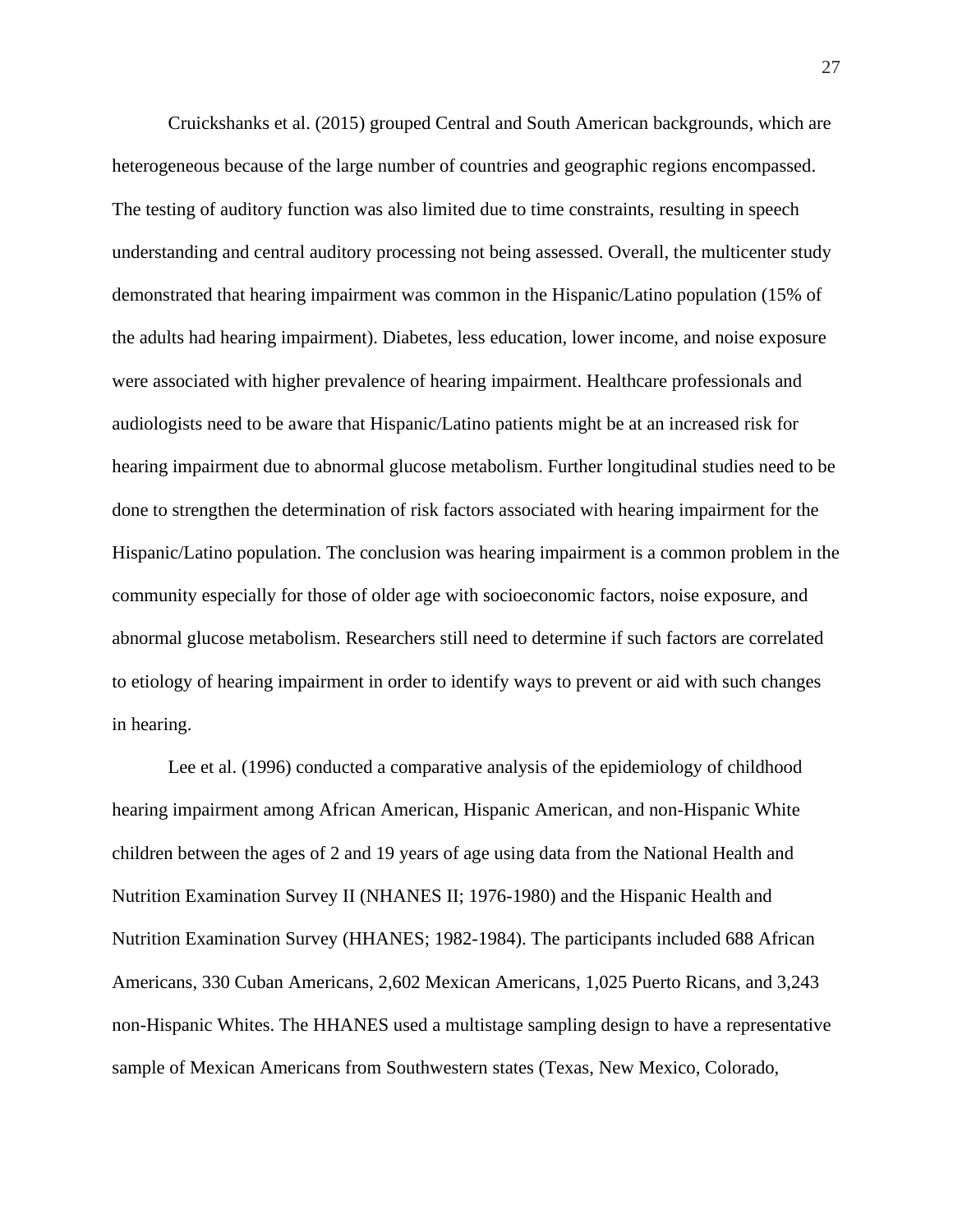Arizona, and California), Cuban Americans from Miami, and Puerto Ricans from New York City. The sampling was representative of 84% of the Mexican origin population in the United States. Data collection from both the HHANES and the NHANES II included an administered household interview and a comprehensive physical examination at centrally located trailers. For both, there were similar methodologies, same calibration specifications, and identical equipment (Lee et al., 1996). Air conduction thresholds were obtained in a sound-treated room at 500, 1,000, 2,000, and 4,000 Hz. Pure tone averages were calculated by averaging thresholds at 500, 1,000, and 2,000 Hz. Hearing impairment in this study was defined by a PTA greater than 15 dB HL in the better ear, slight to mild was a PTA between 16-30 dB HL, and moderate or greater was a PTA greater than 30 dB HL (Lee et al., 1996).

The major finding in this study was a higher prevalence of hearing impairment in the Hispanic population in comparison to African Americans and non-Hispanic Whites (Lee et al., 1996). More specifically, this was due to the high rates in Cuban Americans and Puerto Ricans prevalence of slight/mild hearing impairment. Mexican Americans had significantly lower rates of slight/mild and overall hearing impairment in comparison to other Hispanic subgroups. There was limited evidence on males having higher rates of hearing impairment than females (Lee et al., 1996). Gender and age comparisons were inconsistent and nonsignificant in the groups. In this study, there were small sample sizes for African Americans, Cuban Americans, and Puerto Ricans. Also due to time and financial constraints, there was no bone conduction testing conducted, which could have helped in determining the type of hearing impairment (Lee et al., 1996). Further research is needed to identify factors for hearing impairment in Hispanic populations.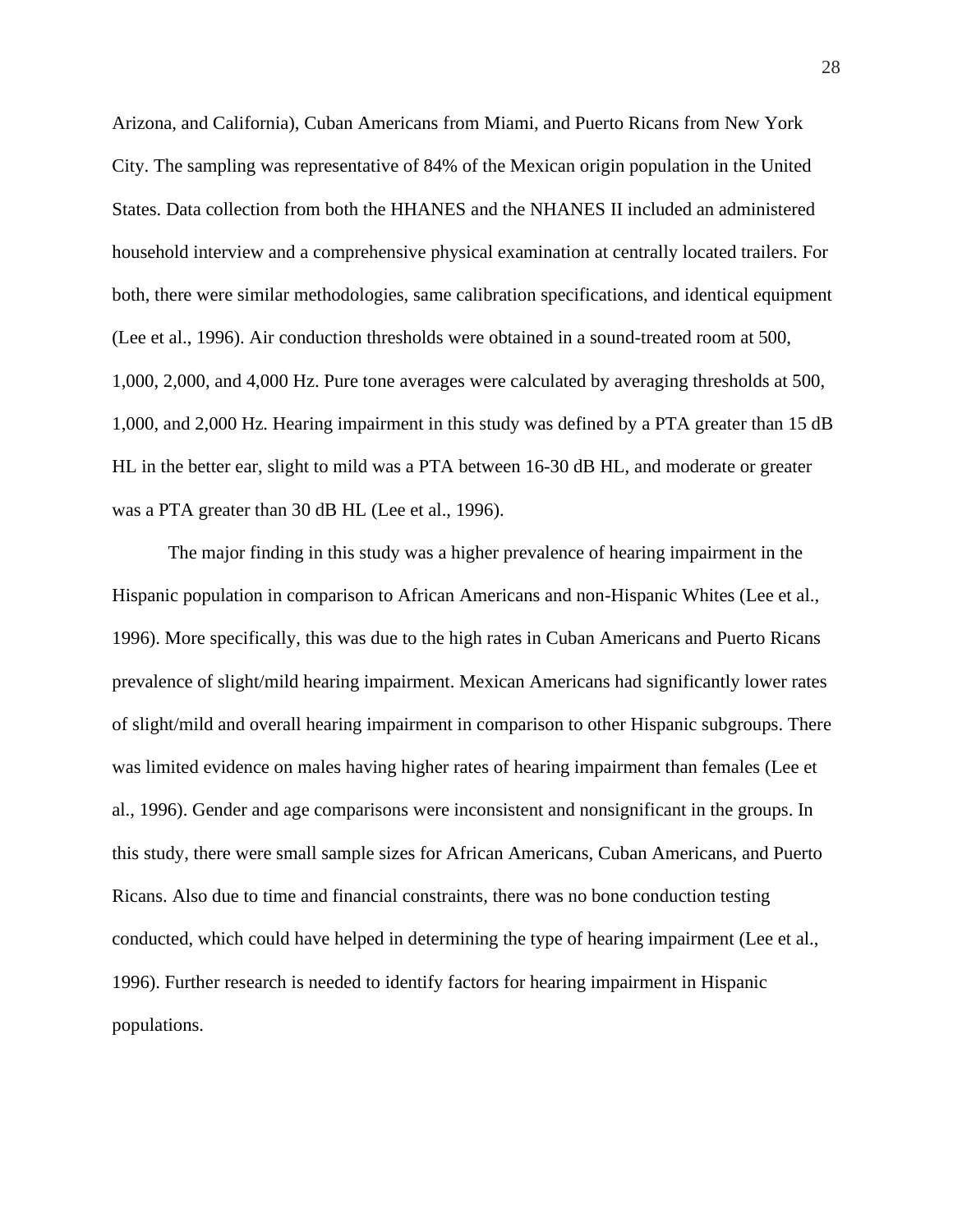#### **Diabetes and Hearing Impairment**

Hearing impairment affects two-thirds of U.S. adults with diabetes. The association among Hispanic/Latino adults with hearing impairment and diabetes (one-fifth) can also be seen. This means Hispanic/Latino populations might be at a risk for hearing impairment and its possible long-term sequelae (reduced health-related quality of life). Bainbridge et al. (2016) examined risk factors for hearing impairment in the Hispanic/Latino adult population with diabetes. Bainbridge et al. investigated 3,384 participants aged 18-76 years with diagnosed or previously undetected diabetes. Participants also had identified cigarette smoking, high levels of alcohol consumption, and high triglyceride levels. Participants underwent audiometric testing as part of the Hispanic Community Health Study/Study of Latinos (HCHS/SOL). The HCHC/SOL participants were from the Bronx, Chicago, Miami, and San Diego communities. A stratified two-stage probability sampling was done to ensure diverse sampling with Hispanic ethnicity and socioeconomic status. Hearing impairment was defined as the pure-tone average (PTA) >25 dB HL taken at high frequencies (3,000, 4,000, 6,000, and 8,000 Hz) in the worse ear and defined a second hearing impairment outcome with the additional requirement of a PTA >25 dB HL taken at low/mid-frequencies (500, 1,000, and 2,000 Hz) in the worse ear.

Bainbridge et al. (2016) found participants with lower family income and lower educational attainment were more likely to have hearing impairment. More research is needed to determine what factors predispose people of lower socioeconomic status to greater risk of hearing impairment. Diabetes severity (indicated by diabetes duration, suboptimal glycemic control, and use of glycemic medication) was not associated with hearing impairment. In past longitudinal studies, hyperglycemia had been associated with incident hearing impairment in the general population but cross-sectional studies had not shown glycemia as a correlate of hearing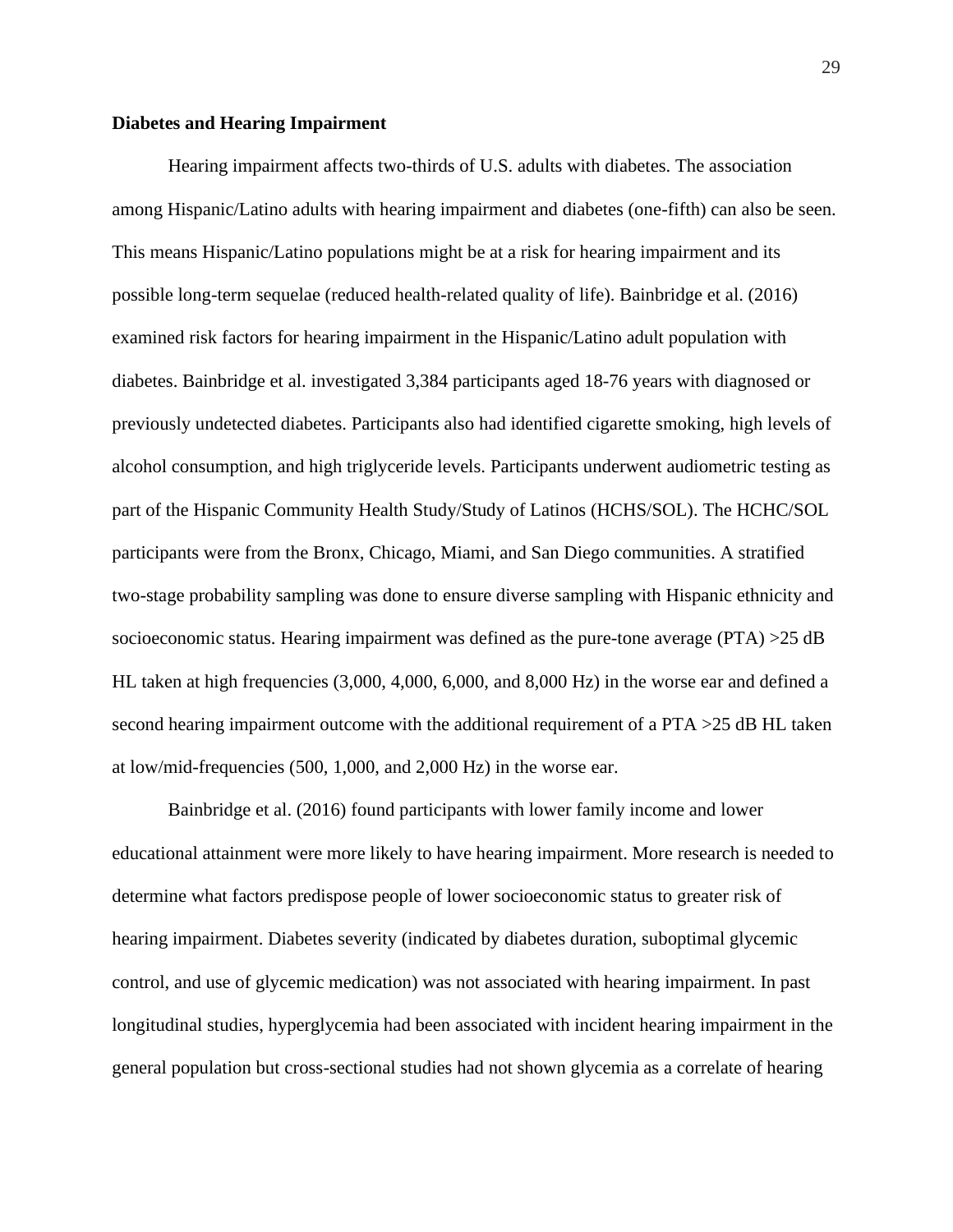impairment among people with diabetes. If the study had looked at glycemia of longer duration or to episodic hyper- or hypoglycemia or to glycemic variability over time, they might have been able to see a greater association. When looking at the estimated glomerular filtration rate (to indicate renal function), hearing impairment was apparent in the earlier stages of chronic kidney disease (Bainbridge et al., 2016). The research showed no associations with hearing impairment and coronary heart disease or cerebrovascular disease. Smoking and high triglycerides showed positive associations with low/mid-frequency hearing impairment. This association lent credence to vascular etiology for hearing impairment. Thickened capillaries in the stria vascularis and sclerosis of the internal auditory artery happened among diabetic patients and provided pathophysiologic evidence of injury to the cochlea (Bainbridge et al., 2016). Smoking and dyslipidemia might be markers of a progressive, atherosclerotic mechanism, possibly related to lipid oxidation, that damages the cochlea and reduces hearing sensitivity. When it came to alcohol, moderate alcohol use was associated with lower prevalence of hearing impairment and higher levels of consumption were associated with hearing impairment. This cardioprotective effect of moderate alcohol use might be due to the related decrease in lipid oxidation (Bainbridge et al., 2016).

In conclusion, 59.3% of the participants had a hearing impairment (Bainbridge et al., 2016). Lower family income and lower education population was at an increased risk of hearing impairment. Hearing impairment was seen more in the Hispanic/Latino population that was in earlier stages of diabetic nephropathy. The findings suggested smoking cessation, reduction of high levels of alcohol consumption, and lipid management might help lower the public health burden of hearing impairment among Hispanics/Latinos with diabetes (Bainbridge et al., 2016).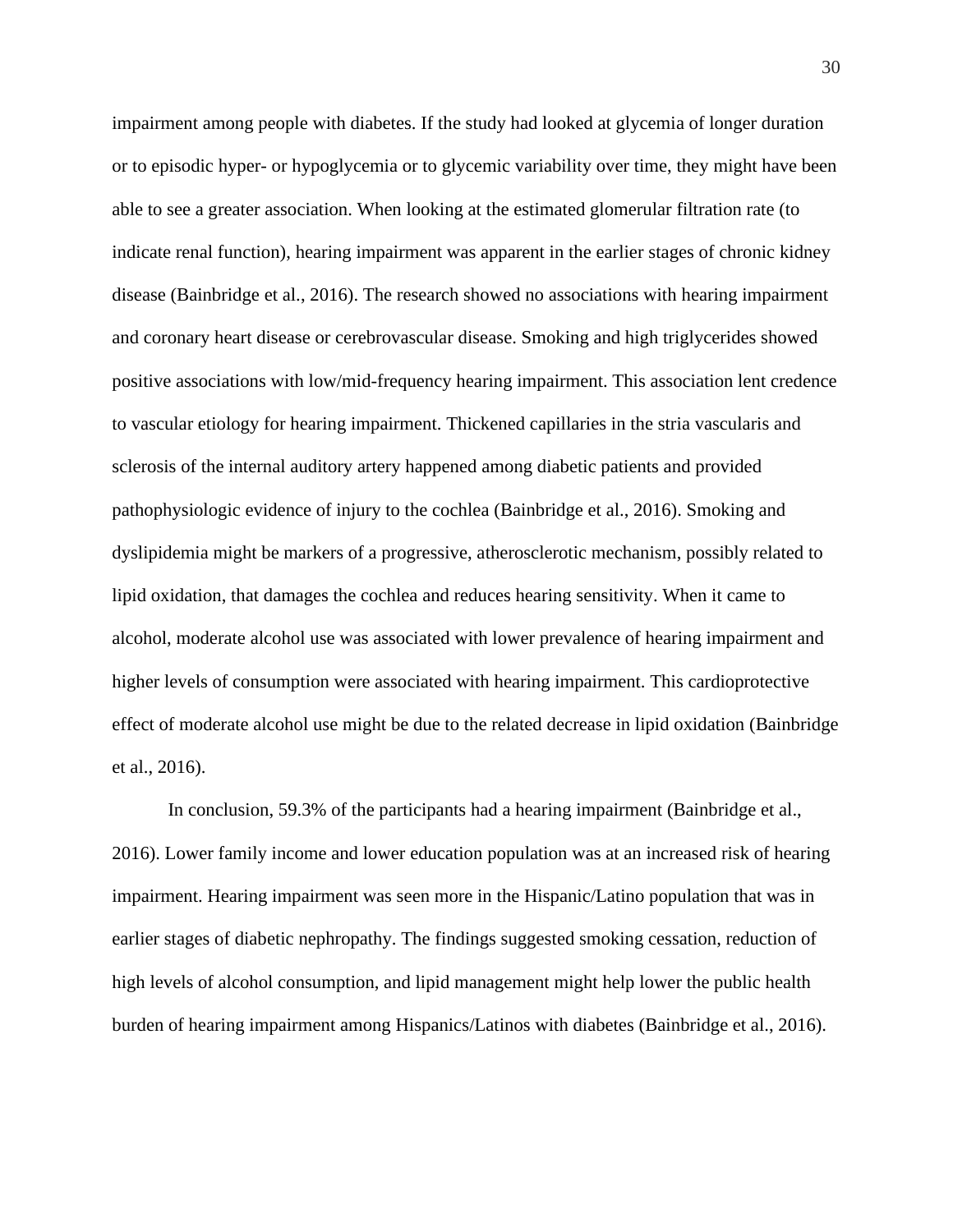## **Genetic Predisposition**

We have discussed some of the factors and the prevalence of hearing impairment in the Hispanic/Latino population. Genetic predisposition is also critical since it is one of the most common factors that leads to hearing impairment (Mittal et al., 2018). A large portion of hearing impairment studies included few Spanish, Hispanic, and Latino participants, which then left a critical gap in the understanding of prevalence, impact, unmet health care needs, and genetic factors associated with hearing impairment for this population. Gene variants linked to hearing impairment vary among different populations, which has led to a growing interest in creating population-specific "gene panels" to improve genetic screening efficiency.

Mittal et al. (2018) reviewed research and discussed the recent advance in genetic basis of HL in Spanish and Hispanic populations. Mitochondrially encoded 12S ribosomal RNA (MTRNR1) is evolutionarily related to the bacterial ribosome making it a target for aminoglycoside antibiotic-induced ototoxicity. Currently, there are three variants. Variant m.1555A>G was seen in a study with 10 multiplex Spanish and Italian families; 35 of the participants with sensorineural deafness had this variant. Thus, hearing impairment was associated with the 12S rRNA m.1555A>G gene variant. A second variant was m.1291 T>C. It was seen in a three-generation Cuban family with hearing impairment who had no history of aminoglycoside exposure. The third variant, m.827A>G, was seen in two Argentinean sisters with hearing impairment. It was linked with aminoglycoside exposure; this exacerbated the effects of the variant, leading to hearing impairment. Again, data and understanding of hearing impairment in Spanish/Hispanic populations were severely lacking. The GJB2 and GJB6 variants were the most common cause of autosomal recessive hearing impairment in several ethnic populations. Both gene variants coded for connexins, which are vital gap junction proteins in the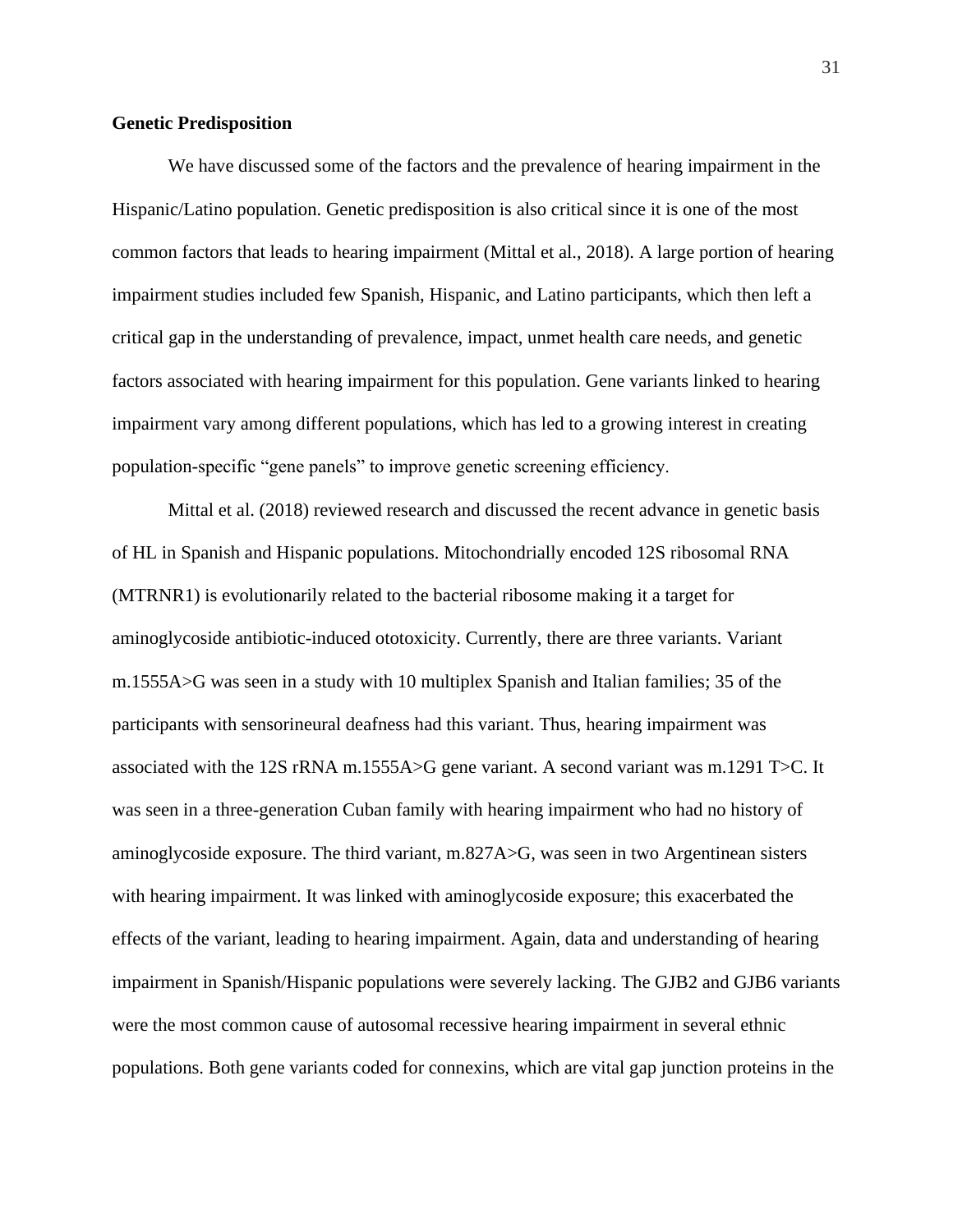cochlea (Mittal et al., 2018). In a study of 67 Caribbean Hispanic participants with autosomal recessive hearing impairment, GJB2 and GJB6 variants were scarce. This was also seen in a study of 127 Caribbean Hispanic and Black participants with bilateral hearing impairment with only 4% having the gene variant (Mittal et al., 2018). A study identified homozygous c.35delG mutation in the GJB2 gene was associated with non-syndromic hearing impairment in a Mexican family. Otoferlin is encoded by the OTOF gene and has been associated with non-syndromic hearing impairment. Several mutations were identified in OTOF in non-Hispanic populations but the only gene variant seen in Hispanics was a nonsense mutation c.2485G>T. It was reported in a Cuban family and a Mexican descent family. It has also been seen on a larger scale with Spanish participants.

Based on reports from single families and small studies, GJB2/OTOF/m.1555A> G variants were most commonly associated with this population (Mittal et al., 2018). The importance of conducting research with this population was highly stressed. Studies around the world consisted of mostly a White population. Genome-wide association hearing impairment studies were of up to 500,000 individuals and the national genome study (10 k Genomes Project) again were great studies looking at large populations, hearing impairment, and genes—yet, none included the Hispanic/Latino population. In the United States, this population continues to grow and be underserved, not just in receiving linguistically and culturally appropriate health care but also in critical research.

## **Occupational Hearing Impairment**

#### **Farming and Construction**

Occupational noise exposure is recognized as a risk factor for hearing impairment. Farmers have been found to be at an increased risk of high frequency, sensorineural hearing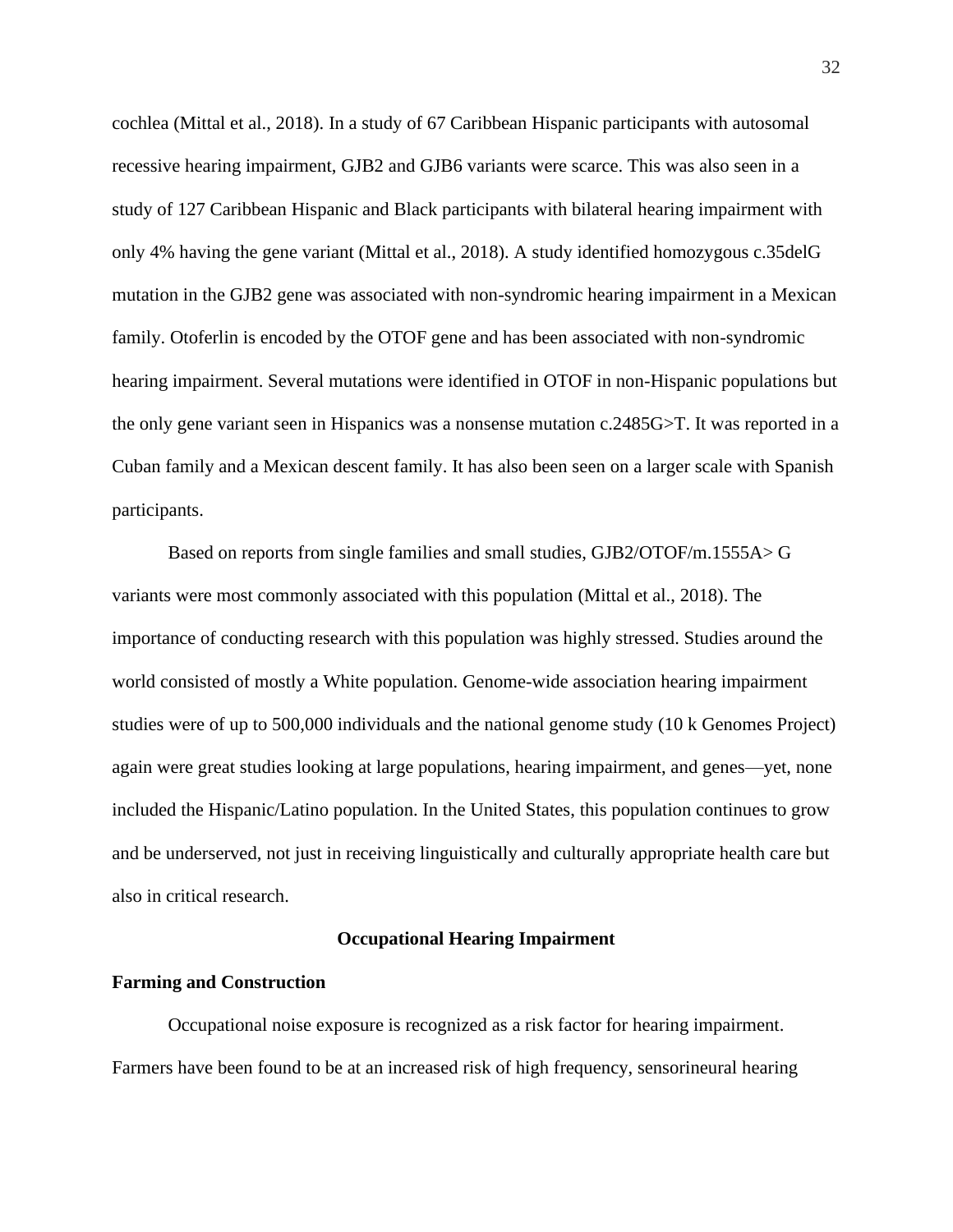impairment, most likely due to noise exposure and pesticides. Crop spraying has specifically been associated with increased risk of hearing impairment. Most of the research focused on selfemployed farmers and little to none was on the 2.5 million migrant agricultural workers in the United States (Rabinowitz et al., 2005). Migrant workers are exposed to excessive noise levels and pesticides. The majority of migrant farm workers are Hispanic and have significant rates of hearing impairment (Rabinowitz et al., 2005). You might be thinking what about the use of hearing protection?

In a study of noise-exposed workers (mainly Hispanic), lower acculturation scores were associated with less effective use of hearing protection. Rabinowitz et al. (2005) conducted a cross-sectional survey of Hispanic agricultural workers. The survey focused on determining whether rates of hearing impairment appeared to increase compared to other populations, whether measured hearing impairment was associated with reported hearing difficulties, and whether significant associations could be found between hearing impairment and occupational exposures to noise and pesticides (Rabinowitz et al., 2005).

Participants were recruited from 2001-2002 at health fairs held at migrant camps and farms in the Connecticut River valley. The survey along with tympanometry and audiometric data were obtained and 150 individuals were included in the study. Hearing impairment was defined as a threshold >25 dB HL in either ear at any frequency between 500-6000 Hz. Twelve percent of individuals had hearing impairment by American Medical Association/American Academy of Otolaryngology–Head and Neck Surgery criteria and over 35% reported subjective difficulty hearing and understanding speech due to hearing problems, yet none reported the use of hearing aids (Rabinowitz et al., 2005). Over 50% of the individuals had hearing impairment as defined by the researchers and 19% had middle ear dysfunction of those who were tested. The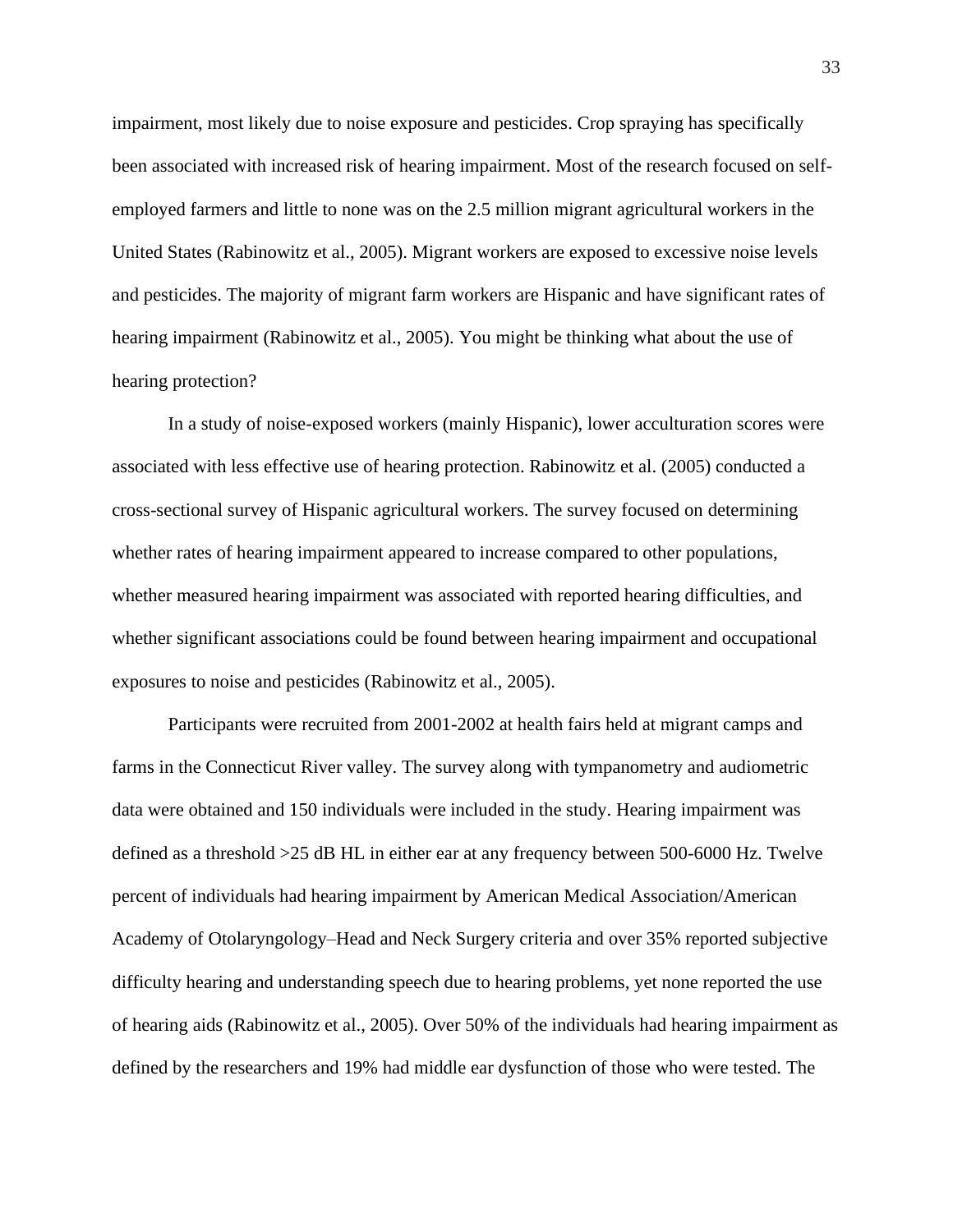prevalence of hearing impairment at 4,000 Hz in Mexican and Puerto Rican male agricultural workers was compared to that of males in the HHANES survey and it revealed higher rates of high-frequency hearing impairment for farm workers of all age groups ( $\leq$  25 years, 26-40 years, and > 40 years) in comparison to the HHANES data (Rabinowitz et al., 2005). The data showed disproportionately high rates of hearing loss for farm workers with hearing impairment present in the younger age categories as well. Overall, 12% of the subjects in the study met the American Medical Association criteria for hearing impairment but 50% had  $a \ge 25$  dB hearing impairment at one or more audiometric frequencies (Rabinowitz et al., 2005). In general, 35% of the farm workers reported difficulty hearing or understanding speech.

Noise exposure and pesticide exposure were commonly reported but the use of hearing protection (14%) was rare. Perceived self-efficacy and barriers to hearing protection were the biggest issues with Hispanic use of hearing protection. There is a lot of room to further improvements in training and enforcement of hearing protection.

The World Health Organization described noise-induced hearing impairment as "the most prevalent irreversible industrial disease" (Robertson et al., 2007, p. 153). Effective interventions to prevent this occupational noise-induced hearing impairment must be adapted to the experiences of the diverse worker populations globally. Robertson et al. (2007) conducted a study on Latino construction workers' experiences with occupational noise and hearing protection to create a multimedia hearing conservation intervention and evaluate its effectiveness. The Latino population in the U.S. construction industry has grown tremendously from 1980 to 2005 with 2.5 million Latino construction workers in 2005 (Robertson et al., 2007). The Latino population accounted for over 30% of the U.S. construction work force, the majority being Mexican or Mexican American (others included Puerto Rican, Cuban, and Central or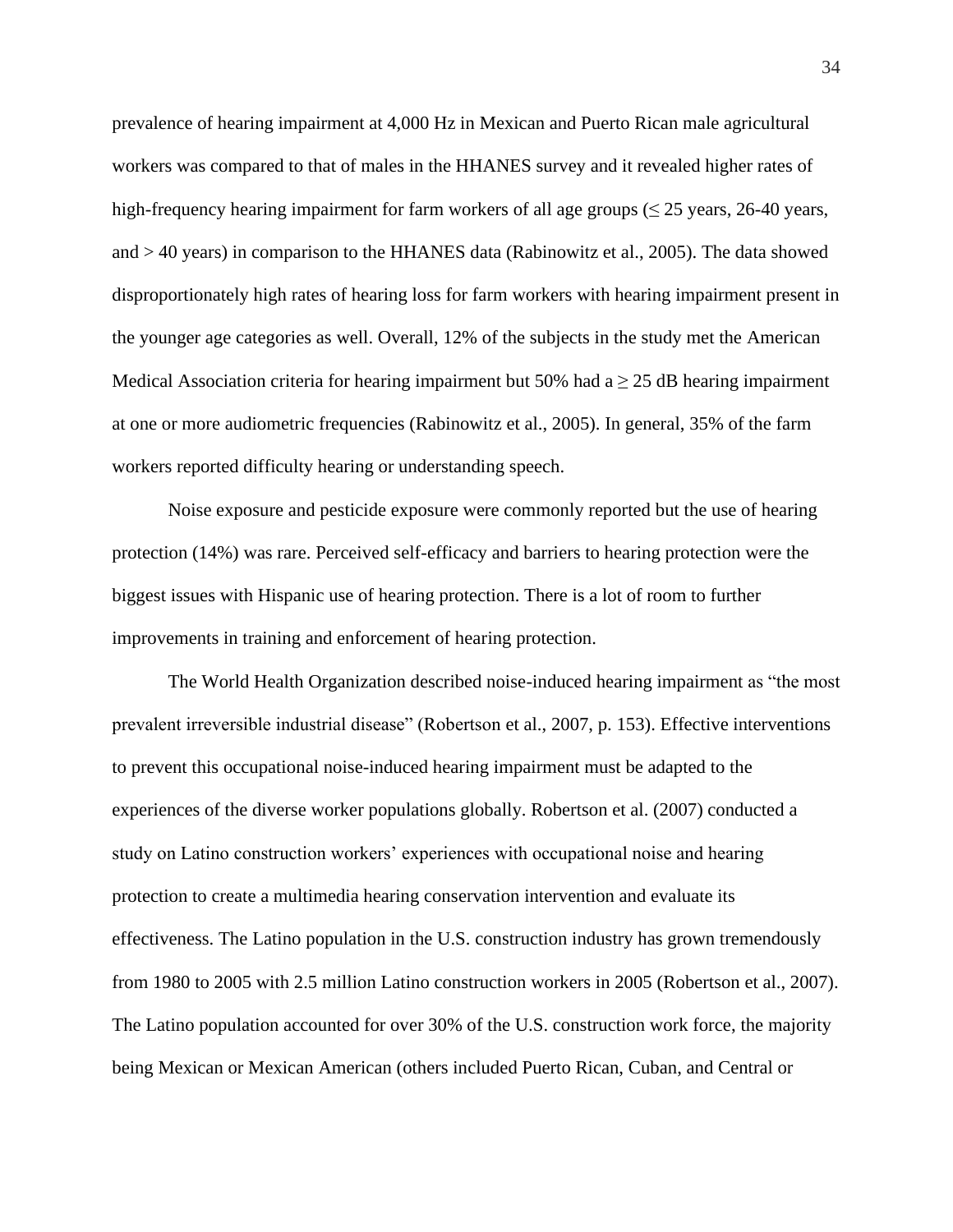South American). Worldwide audiometric testing demonstrated that 74% of construction workers had hearing impairment (Robertson et al., 2007). Several construction tasks and tools generate hazardous noise exposures as high as 97 dBA for an eight-hour-time-weighted average (TWA). For example, a construction worker cleaning road cuts with a handheld shovel was exposed to 87.4 dBA and while chipping concrete with a pneumatic hammer, he was exposed to 109 dBA (Robertson et al., 2007). The Occupational Safety and Health Administration (OSHA; Standard 29 CFR 1929.52) mandates employers in the construction industry provide "feasible administrative or engineering controls," hearing protection, and hearing conservation program for all employees exposed to noise at or above an eight-hour TWA of 90Dba (Robertson et al., 2007, p. 154). It did not have a specific requirement for noise exposure monitoring, audiometric testing, or worker training and education regarding the use of hearing protection, making it difficult to enforce hearing conservation training and other aspects of hearing conservation training.

For the study, Robertson et al. (2007) did purposive sampling resulting in two groups: one group  $(n = 9)$  included established bilingual construction union members (from Minneapolis/St. Paul, Minnesota) and the other group (*n* = 6) included newer Spanish-speaking immigrant construction workers (from Denver, Colorado). The participants ranged from 3.5 to 30 years of experience and 25to 50 years of age (only one participant was born in the United States). Focus groups investigated the perceptions of exposure to noise on the job as well as barriers and supports for wearing hearing protection. Several themes and categories arose.

The first category was the assessment of "how it feels," where participants described a range of physical responses to noise exposure. All the participants agreed the noise exposure eventually led to headaches and constant noise exposure made them feel tired. One participant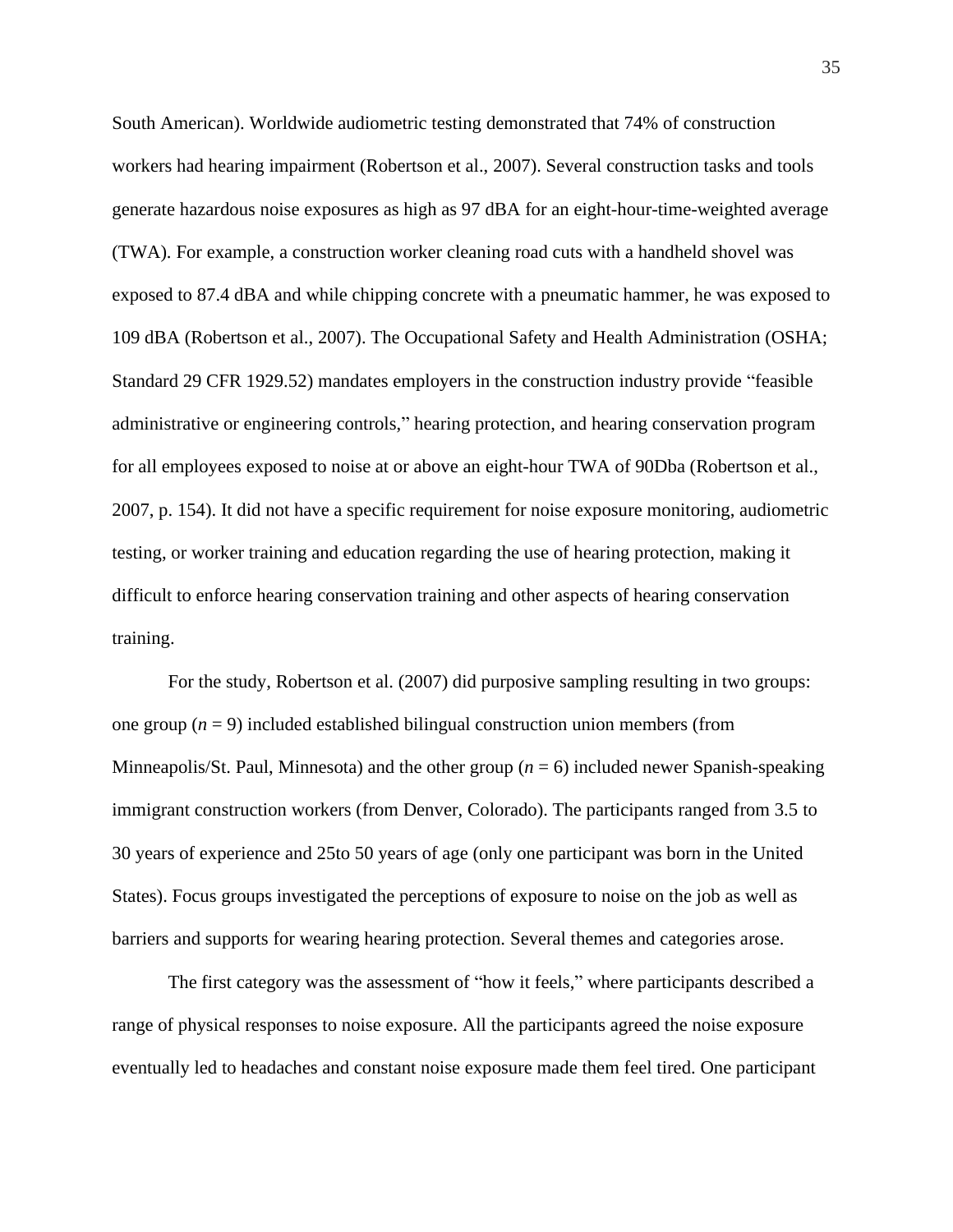explained that by the end of a workday full of noise, he became very bothered by headaches, ringing in his ears, and fatigue. Several described bothersome tinnitus while working and even afterward.

The next category was "Why use hearing protection"? Men who had hearing impairment felt strongly about protecting their remaining hearing and took it as their responsibility to take care of it. Some saw it as a personal responsibility and explained the necessity to wear hearing protection even if the foreman was not supervising. Others initially described not giving hearing protection importance due to being young and not well informed but after training, they wore and valued hearing protection. Workers in companies with strict safety policies described wearing hearing protection because it was mandatory. A worker mentioned having to wear hearing protection constantly while working and could only take them out during lunchtime. He said he wore his hearing protection because "We want to work. We need the money. We have to follow the rules." Several workers complied with hearing protection because they had no choice and it was a company regulation. Some even mentioned only wearing them when OSHA visited the site. The construction workers then elaborated and mentioned how Latino workers were in need of jobs and thus more willing to work in unsafe situations. One worker further explained how the companies they worked for usually did not care about the construction workers' health as long as they got the job done. Everyone agreed that new immigrants were most at risk for not wearing protection; it was usually due to the circumstances they were coming from and the lack of knowledge on health effects and protection. One participant explained how new immigrants had to prove themselves as hardworking employees and thus took on a macho role at work that could lead to workers not wanting to wear hearing protection due to the fear of being seen as weak. Others explained how they also feared for their job. They dreaded going to their employer and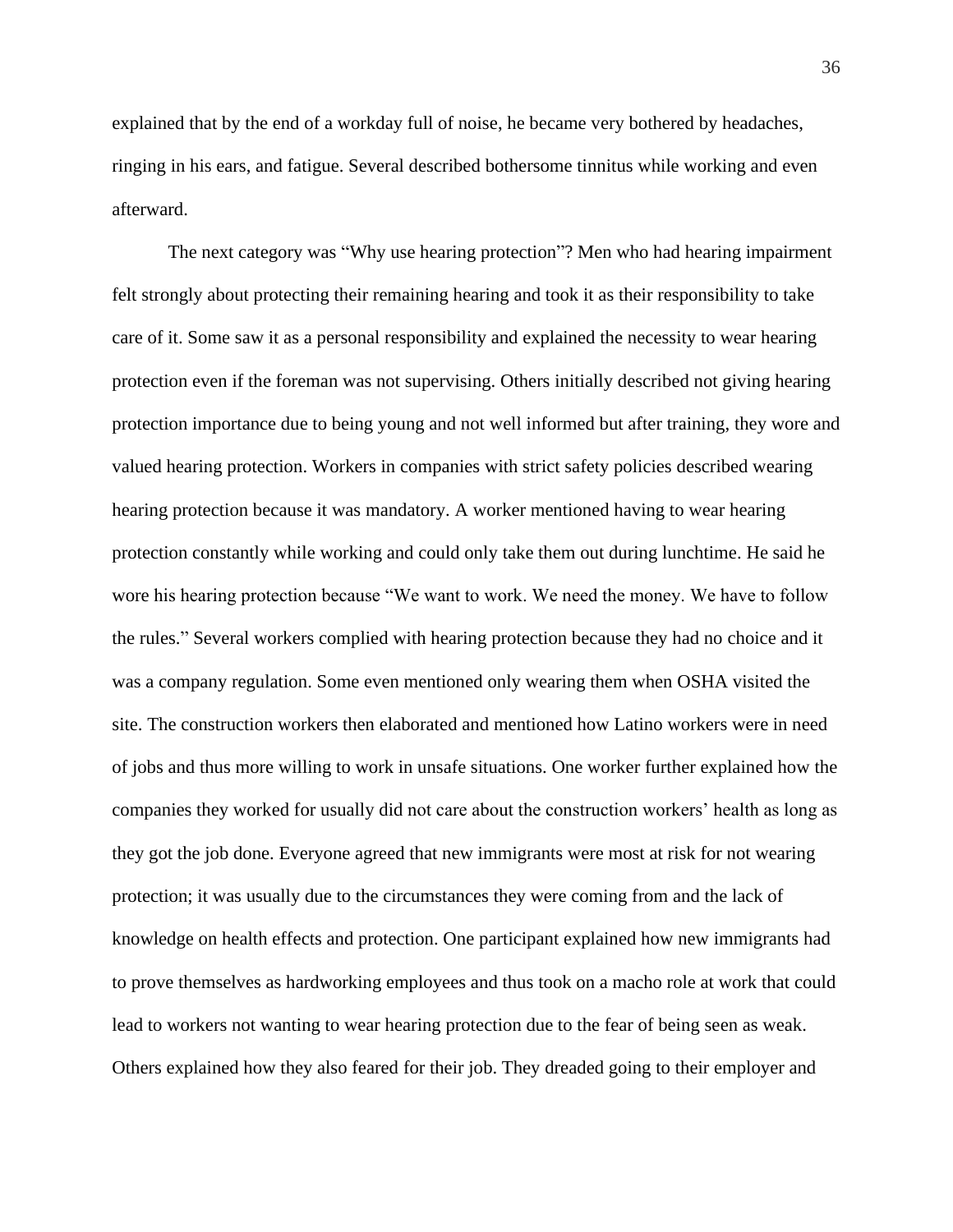asking for hearing protection as they would be seen a as troublemaker and thus fired. They were terrified to be the first to wear hearing protection or inquire about it due to the fear of consequences that could include losing their job. One worker shared how he was fired from a company after asking for hearing and eye protection. Participants mentioned new immigrants not wanting to bring attention to themselves. One participant added, "They want to blend. They find themselves in a different environment, different place, and different people. They just want to be accepted." Another major reason for not wearing hearing protection was it was uncomfortable, and the workers felt they could handle the noise. One participant mentioned fearing the sweat and dirt from working all day with hearing protection would cause an ear infection. Others mentioned discomfort as an issue but also not being able to hear others or be aware of surroundings via sounds. Participants also mentioned how they got used to the noise and thus felt they did not need hearing protection.

Robertson et al. (2007) showed a small sample of the complexity of the interrelated factors portrayed in an ecological framework. In general, the workers were more concerned about major accidents, wore helmets and protective glasses, but were not as concerned about their hearing so most did not regularly wear hearing protection. Those who did have some hearing impairment felt responsible for wearing hearing protection irrespective of OSHA rules of racial norms. Workers might not wear hearing protection due to fear of being fired, not fitting in, and fear of not being manly or strong enough. Some workers believed their hearing would not be affected and they could handle the noise. All agreed a primary barrier to wearing hearing protection was it was uncomfortable. Some believed protection impeded hearing and compromised worksite safety. Others were concerned dirty plugs could cause infections. Further research is needed to elicit environmental and personal factors affecting Latino workers' hearing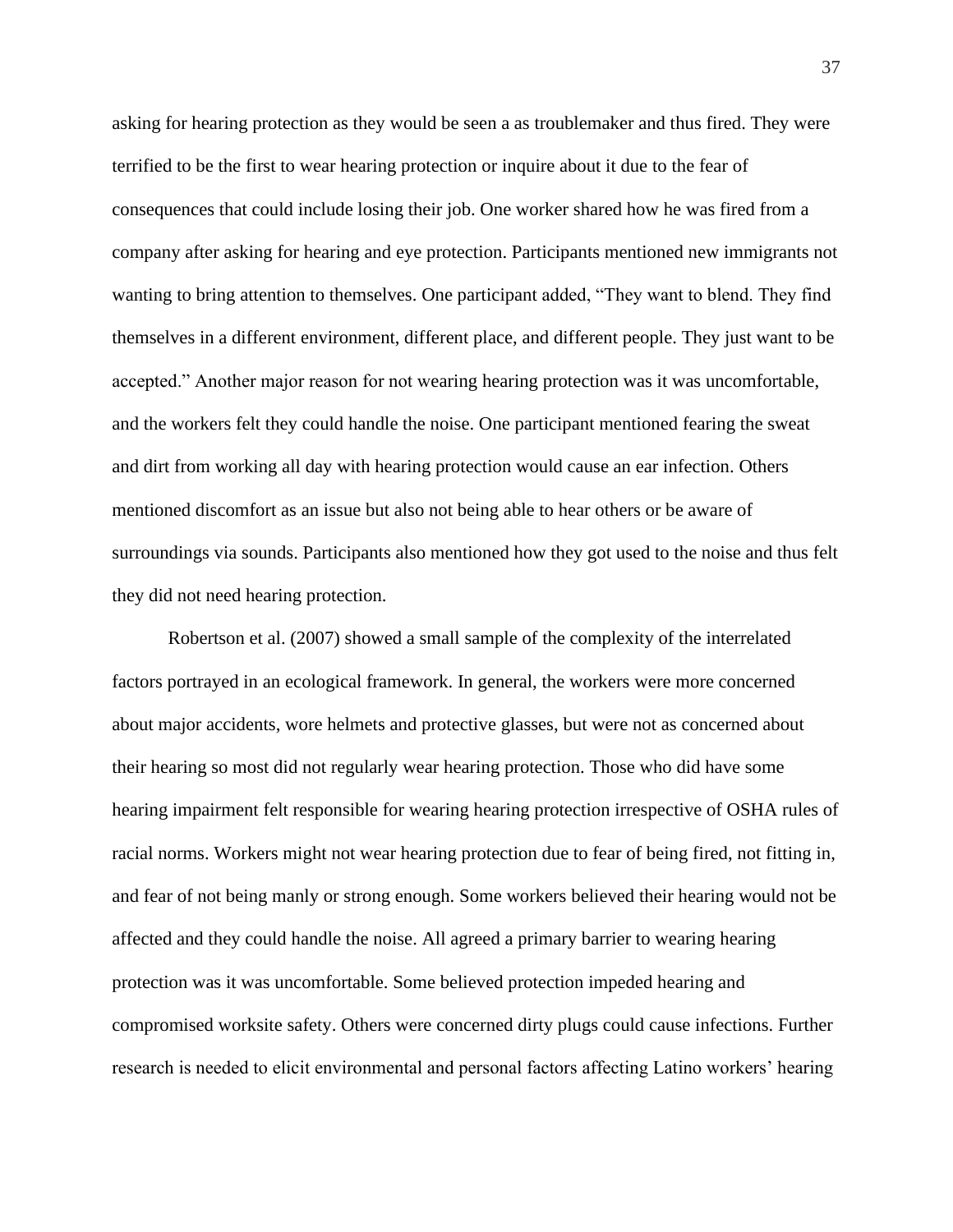health behavior. This would help occupational health nurses assess potential barriers and be able to deliver educational interventions to help workers overcome them (Robertson et al., 2007). This might mean finding non-traditional partnerships such as community groups and primary care providers serving Latino workers.

# **Occupational Noise Exposure and Ototoxicity in the Elderly Latino Population**

So far, we have seen some of the effects of occupational noise exposures and how younger workers felt about hearing protection. Hong et al. (2015) examined the relationship between occupational exposures and hearing among the elderly Latino population in United States. Latino immigrants tended to work in occupations with more hazards such as agriculture, construction, and cleaning. According to the National Agricultural Workers Survey, the U.S. agricultural workforce was 75% Mexican and 2% from Central American countries (Hong et al., 2015). Thirty percent of blue-collar workers in construction were Latino. In cleaning and maintenance occupations, 35.9% were Hispanic or Latino. Latinos who worked in these highrisk industries were at a higher risk of occupational hazards, including noise and toxic chemicals, and occupational hearing impairment. Approximately 10% of adults between 20 and 69 years of age had irreversible noise-induced hearing impairment (Hong et al., 2015). Ototoxicity was seen in solvents (styrene, toluene), heavy metals (lead, mercury), polychlorinated biphenyls, and pesticides (Hong et al., 2015).

What does this mean for our aging Hispanic and Latino workforce that is being exposed to excessive noise levels? Hong et al. (2015) examined the relationship between lifelong occupational exposures and hearing impairment among the elderly Latino population. Researchers used secondary cross-sectional data from the Sacramento Area Latino Study of Aging that included 1,789 Latino Americans over the age of 60 residing in Sacramento County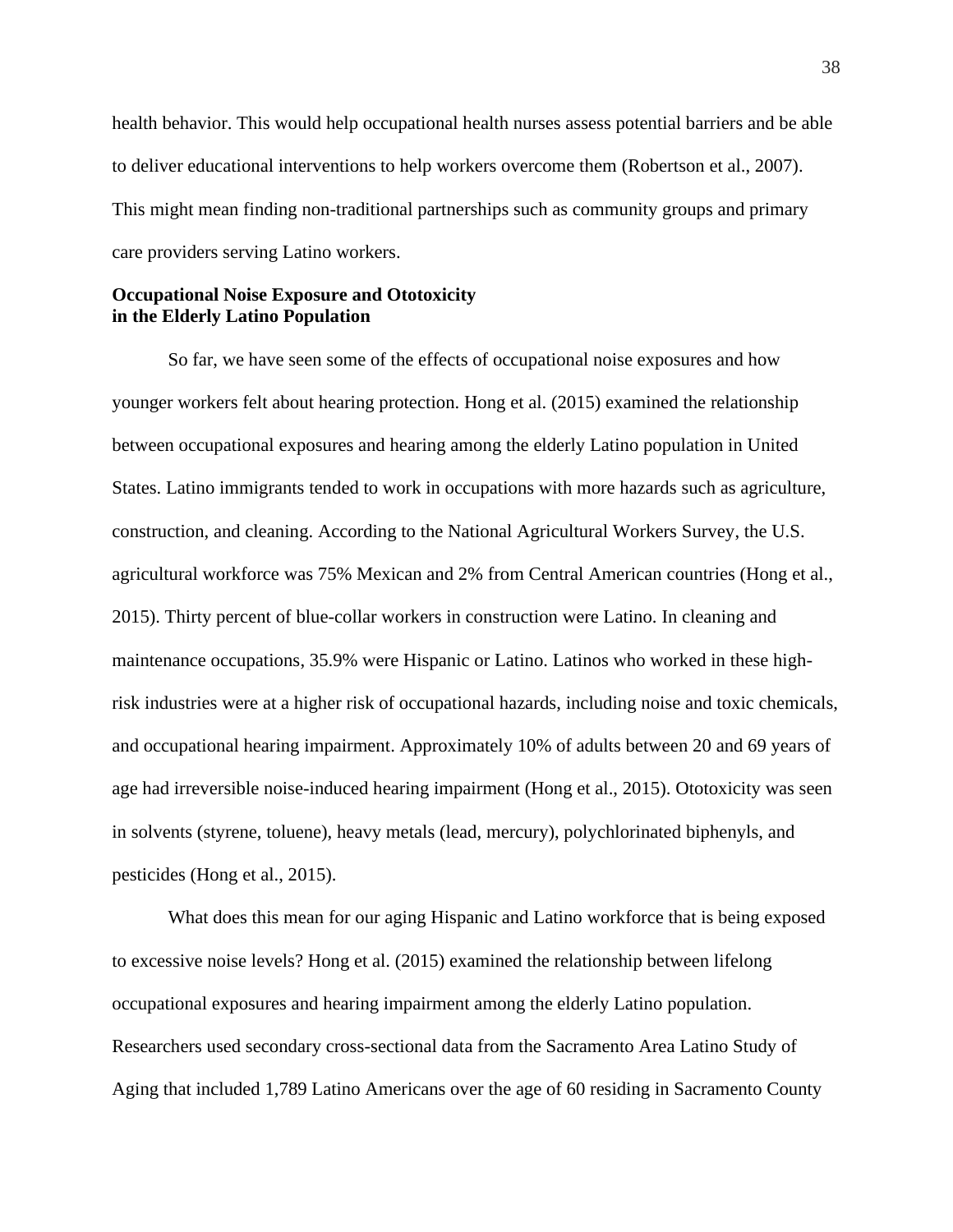between 1998-1999. Baseline data were collected and then follow-up home visits were conducted every 12-15 months through late 2007. Hong et al. included 547 of the participants between the age of 65-75 who also indicated having a hazardous occupation (noise and possible ototoxins). Other covariates of hearing impairment were also measured: smoking, hypertension, type 2 diabetes, ototoxic medications. Of the participants, 41.2% were born in Mexico, 52.7% spoke Spanish as their primary language, 66.5 % had hypertension, 43% had diabetes, 62% had ototoxic medication (loop diuretic, non-steroidal anti-inflammatory drugs, others) use, and 57.6% had occupational exposures (loud noise and /or ototoxic chemicals). Hearing impairment was defined as low (500, 1,000, 2,000, and 3,000 Hz) and high frequency (4,000, 6,000, and 8,000 Hz). Sixty-five percent of the participants had a low frequency hearing impairment (47.2% slight, 14.4% moderate, 3.1% severe, and 0.4% profound hearing impairment).

However, most of the participants had a high frequency hearing impairment of 90% (31.6% slight, 32.4% moderate, 21.8% severe, and 5.1% profound loss). A comparison between the occupational exposure group and the non-occupational exposure group demonstrated the occupational exposure group had a significantly lower education level, were more likely to be male, were more likely to be born in Mexico, were more likely to speak Spanish, were less likely to have household incomes greater than \$2,000 per month, and were less likely to never be smokers (Hong et al., 2015). When both groups were compared to low and high frequency hearing impairment, the occupational exposure group was significantly more likely to have hearing impairment (72% compared to 54.6%) at low frequencies and 94.5% (compared to 85.4%) at the high frequencies. A logistic regression model with independent variables associated with hearing impairment detected no high intercorrelations among independent variables.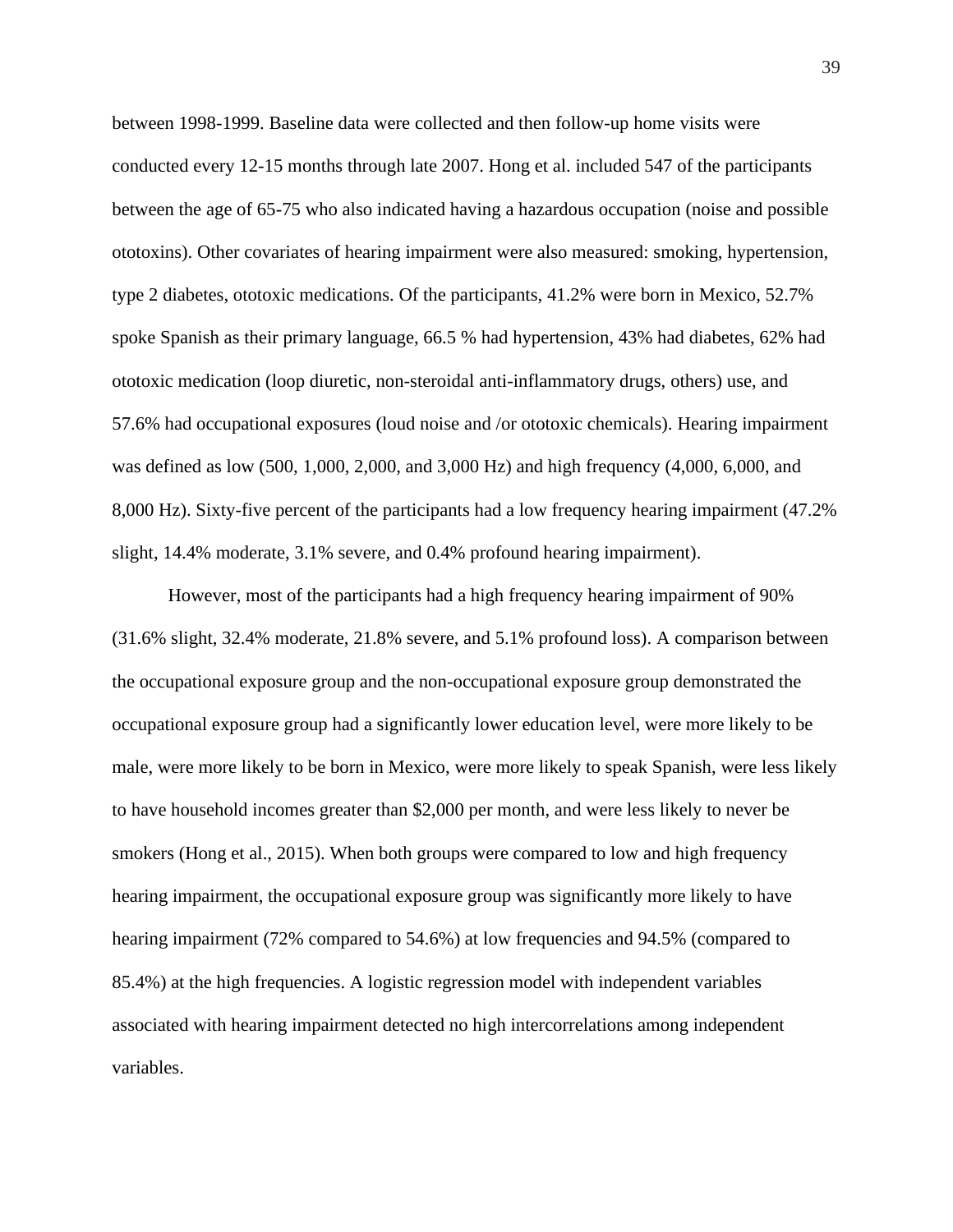Hong et al. (2015) reported that occupational exposure to loud noise and/or ototoxic chemicals were significantly, twice more likely to have hearing impairment at high frequencies than the comparison group. This association was not seen with the low frequency hearing impairment. The study also found age, sex, household income, current smoking, and diabetes were significantly related to low and high frequency hearing impairment (Hong et al., 2015). The results demonstrated that lifelong occupational exposure to ototoxic hazards was significantly associated with hearing impairment among the elderly Latino Americans. Hearing protection and education from these harmful auditory effects of occupational exposures would have a positive impact on healthier hearing as this population ages.

These findings have several implications for occupational health, primary care, and public health. There are areas for improvement and ways to do so. From an occupational health approach, effective hearing conservation programs need to be disseminated throughout the lifespan of workers. A primary care approach could establish standardized hearing assessment for adults and develop intervention protocols for those exposed to noise and/or ototoxic chemicals. A more public health approach would mean involving work and community environmental surveillance on noise or chemical pollutants. San Francisco Department of Public Health (n.d.) has a Noise Enforcement Program that conducts environmental noise exposure assessments, maintains the city's background noise map for residents, and continuously educates them to reduce and prevent a plethora of health problems associated with noise exposure. The use of personal and environmental health sensors and geographic information systems could also help identify populations at risk.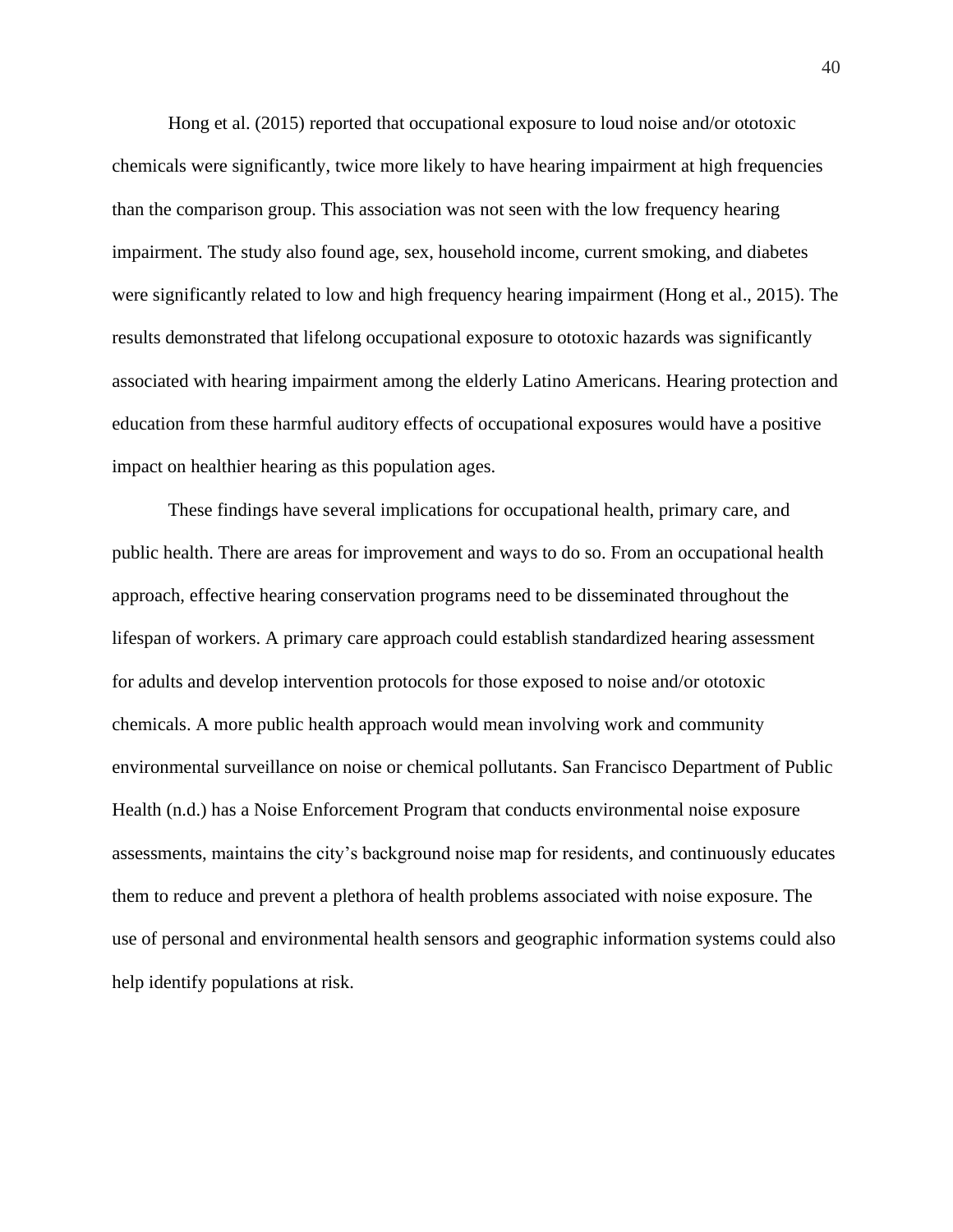#### **Hearing Aid Use**

Hearing impairment can reduce the quality of life, and hearing aid use and aural rehabilitation are methods of improving quality of life with a hearing impairment. Lee et al. (1991) analyzed data from the HHANES from 1982-1984 by the National Center for Health Statistics looking at hearing aid use in the Hispanic population. A representative sample included Mexican Americans from five southwestern states, Cuban Americans from Miami, and Puerto Ricans from New York City. Audiometric data were collected from 431 Cuban Americans, 1,648 Mexican Americans, and 615 Puerto Ricans. Hearing impairment was defined as a PTA of >25 dB HL in either ear. Lee et al. also examined sociodemographic correlates of hearing aid use for those with a PTA >40 dB HL in either ear. This reduced the number of participants even more since the number of Cuban Americans and Puerto Ricans with a hearing impairment >40 was low. Researchers decided to combine analyses with the Mexican American group that included 56 participants. Sociodemographic factors analyzed were marital status, education, employment status, poverty status, and insurance status.

Lee et al. (1991) showed that hearing impaired Mexican Americans with lower sociodemographic levels were more likely to report hearing aid use than those with hearing impairment and higher sociodemographic levels. Mexican Americans living below the poverty line were approximately nine times as likely to report ever using a hearing aid than those living above the poverty line. Lee et al. postulated the explanation for the results could be due to the introduction of Medicaid in 1965, which increased availability of hearing aids among disadvantaged sociodemographic groups. Medicaid does not cover cost of hearing aids for adults and currently most private insurance companies do not either. Only one out of three Hispanics is insured by Medicaid. Most Hispanics struggle to understand the process of becoming insured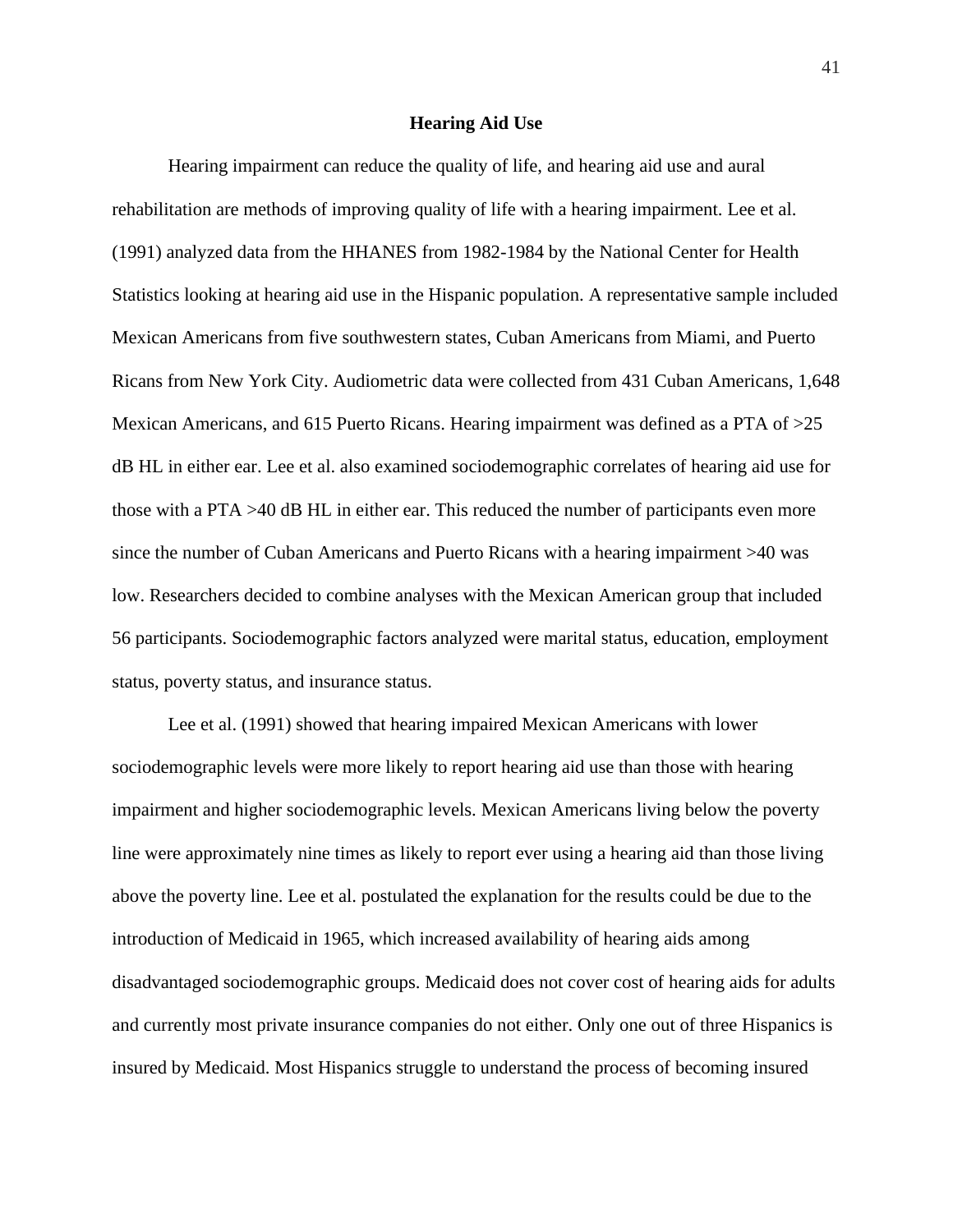(Lee et al., 1991). I think the researchers had the right initial thinking, but I think these results are due to the decrease in quality of life. The Hispanic population is underserved and not getting the appropriate healthcare. When you add sociodemographic factors like poverty and education level, the quality of life for several LEP patients is extremely low. They will do what they can to try and improve this with or without the help of a health care professional. If this means getting any form of hearing assistive device available for their perceived hearing impairment, they will.

Lee et al. (1991) also examined data from the 1982-1984 HHNES and looked at hearing aid use. They defined a PTA greater than 25 dB in either ear as a hearing impairment. The researchers also found a low prevalence (12%) of hearing aid use, which they attributed to cost and low consumer awareness of the benefits of amplification. Research should focus on identification of hearing-impaired Hispanics and develop culture- and language-specific interventions designed to increase hearing aid use.

In a more recent study, Arnold et al. (2019) examined hearing aid prevalence and factors associated with hearing aid use among U.S. adults with Hispanic/Latino backgrounds. Crosssectional data were collected from 2008-2011 from four field centers including the Bronx, New York; Chicago, Illinois; Miami, Florida; and San Diego, California. This was part of a multisite Hispanic Community Health Study/Study of Latinos that looked at 1,898 participants who were between 45-76 years old with hearing impairment (PTA>25 dB HL). Other measures included age, sex, specific Hispanic/Latino background, education level, annual household income, city of residence, the Short Acculturation Scare for Hispanics (assesses language use, media, and ethnic and social relations), and the Hearing Handicap Inventory Screening-Spanish.

Only 4.6% of individuals with at least a mild hearing impairment reported hearing aid use within the past 12 months (Arnold et al., 2019). Prevalence of hearing aid use varied across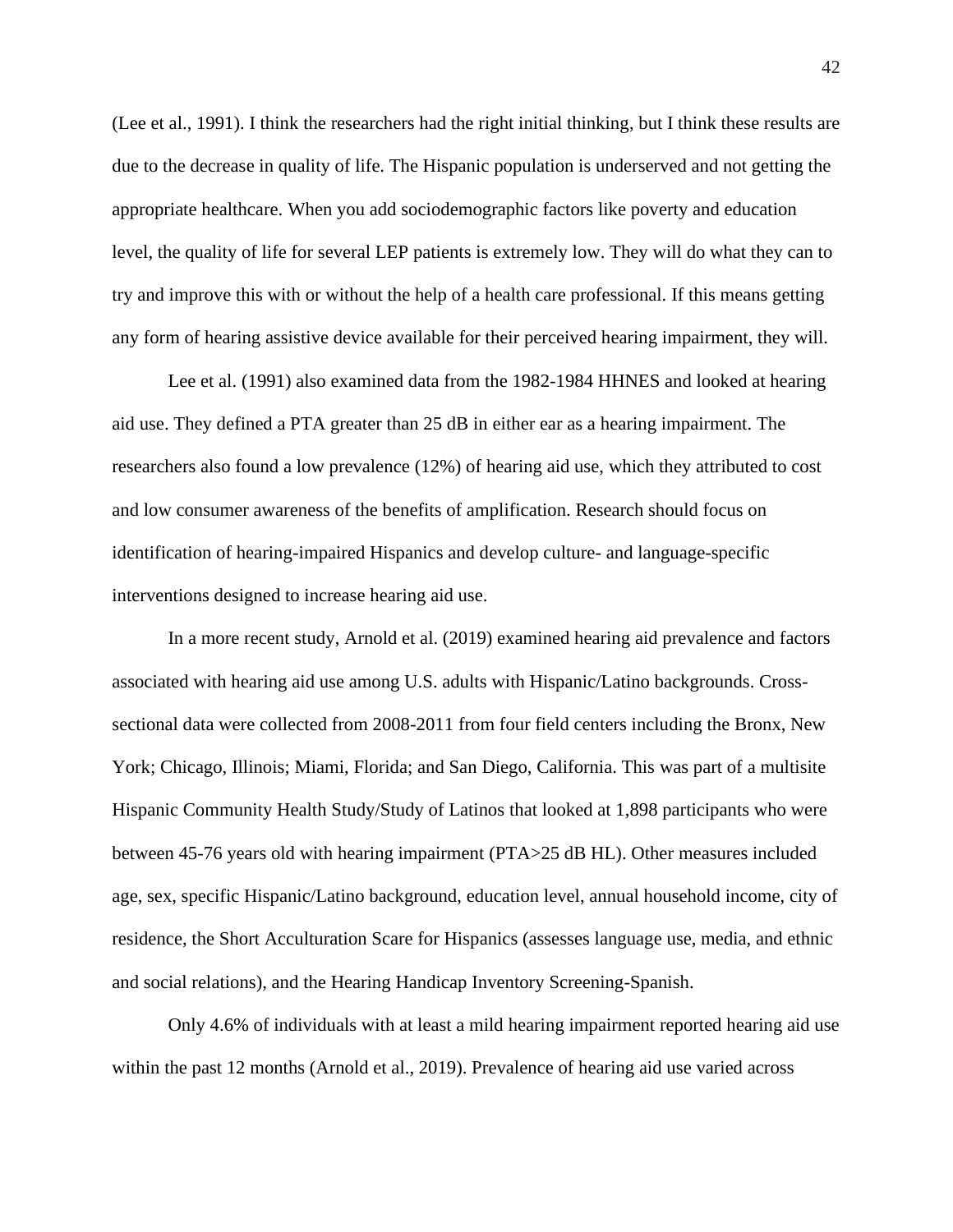Hispanic/Latino groups. The smallest proportion of hearing aid use was 0.8% from Central American backgrounds and the highest was 7.7% from mixed or other backgrounds (Arnold et al., 2019). Of the 1,898 adults who posed to benefit from hearing aid use, only 87 (4.6%) reported doing so and of those, only 53 (61%) reported use within the past 12 months. This was lower than recent published estimates of use among the general U.S. population. Popelka et al. (1998) measured the prevalence of hearing aid use among older adults with hearing impairment. A total of 1,629 adults between 48 and 92 years old with hearing impairment participated. The prevalence for those with a PTA> 25 dB was 14.6% and for a subset of severely affected participants, the prevalence was 55% (Popelka et al., 1998), further providing evidence of hearing healthcare disparities that exist between adults of Hispanic/Latino backgrounds and those of non-Hispanic and non-Latino White backgrounds.

Arnold et al. (2019) carried out a logistic regression model and found increased odds of hearing aid use were associated with a poorer pure-tone average of the better ear, higher Hearing Handicap Inventory scores, and health insurance status for the population of the study. Arnold et al. measured hearing impairment and the Hearing Handicap Inventory Screening-Spanish score was significantly associated with reported hearing aid use, meaning Hispanic/Latino individuals had a higher likely hood of hearing aid use with poorer measured hearing and greater perceived need. Acculturation measured with the Short Acculturation Score for Hispanics showed it was not related to hearing aid uptake (Arnold et al., 2019). Health insurance status on the other hand was associated with hearing aid use. Those who reported having health insurance had higher odds of reporting use, meaning insurance access was a barrier to hearing health care use among older adults from Hispanic/Latino backgrounds. Language also had a similar effect with overall healthcare access including access to insurance. Arnold et al. found access and not culture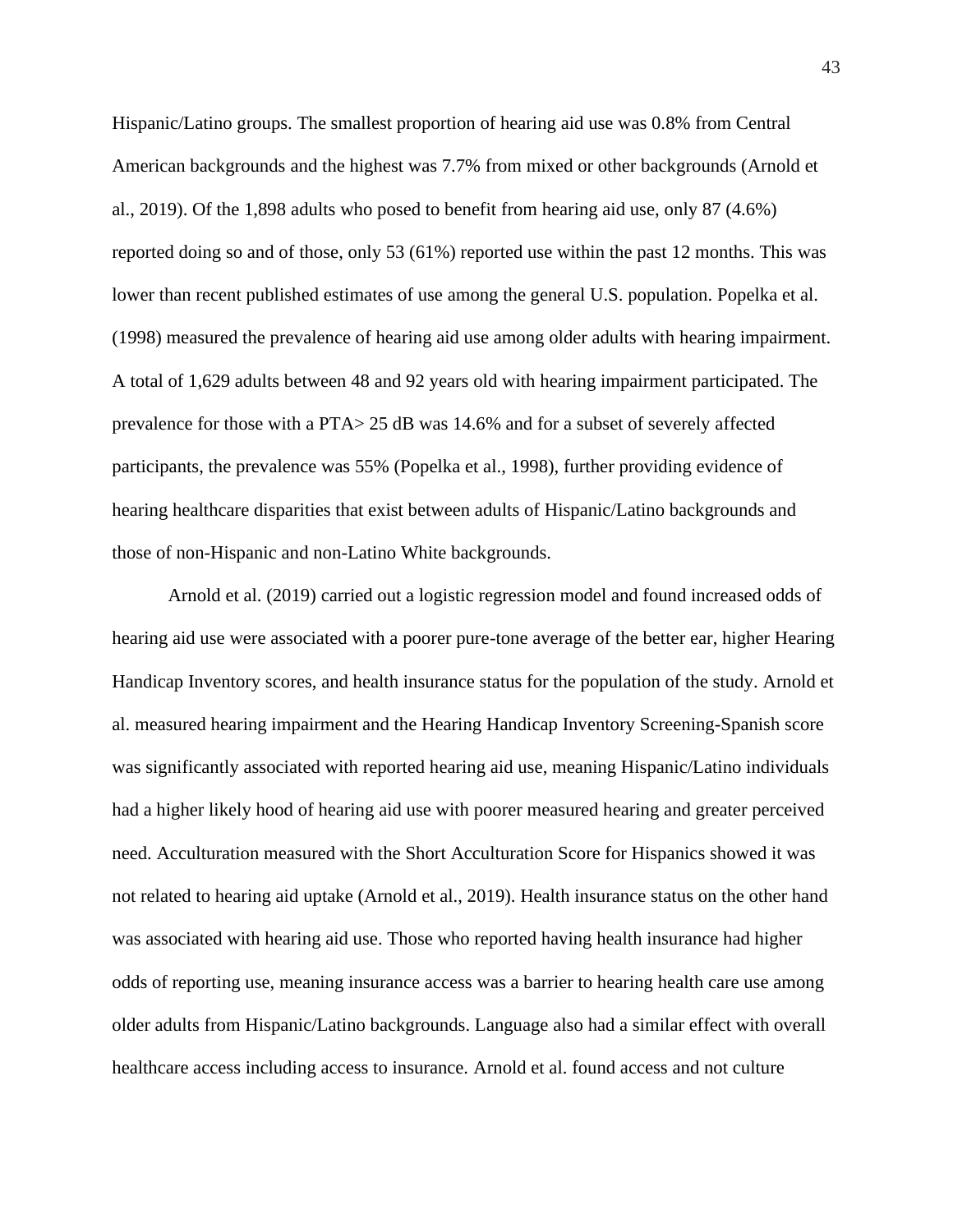affected hearing aid use the most. From a public health standpoint, there needs to be a reduction of barriers to Medicare and Medicaid access to lessen this disparity. Increasing access to hearing health care through insurance is another step that could decrease this disparity. Another important step to improve access to care would be cross-cultural adaptation of hearing impairment-specific outcomes for Hispanic/Latino adults in order to understand their perception of hearing-related disability, communication difficulties, and treatment outcomes. This includes developing validated measures and counseling materials addressing needs, values, and goals of this targeted population.

## **Research in Audiology Materials**

#### **Patient Reported Outcome Measures**

In the United States, healthcare literacy has become a major public healthcare challenge, especially with health care literacy declining. Patient reported outcome measures (PROMs) are used in clinical research to guide aural rehabilitation, evaluate degree of disability, and determine the level of effectiveness of the intervention. Past research has shown that many of these PROMs were not sensitive to the nation's health literacy levels and were affected even more through translation. Coco et al. (2017), professors in speech-language pathology and audiology departments at the university level, examined the readability level of Spanish versions of audiology and otolaryngology related PROMs as well as a readability analysis of two translation approaches (the published and functionalist version) through a nonexperimental, descriptive design. The readability levels were analyzed using the Fry Graph for Spanish, Fernandez-Huerta, and the Spaulding formulae for the PROMs. The data collected supported previous studies conducted with audiology-related PROMs in English and showed that many of the Spanishlanguage PROMs were beyond the fifth-grade reading level (suggested for written health-related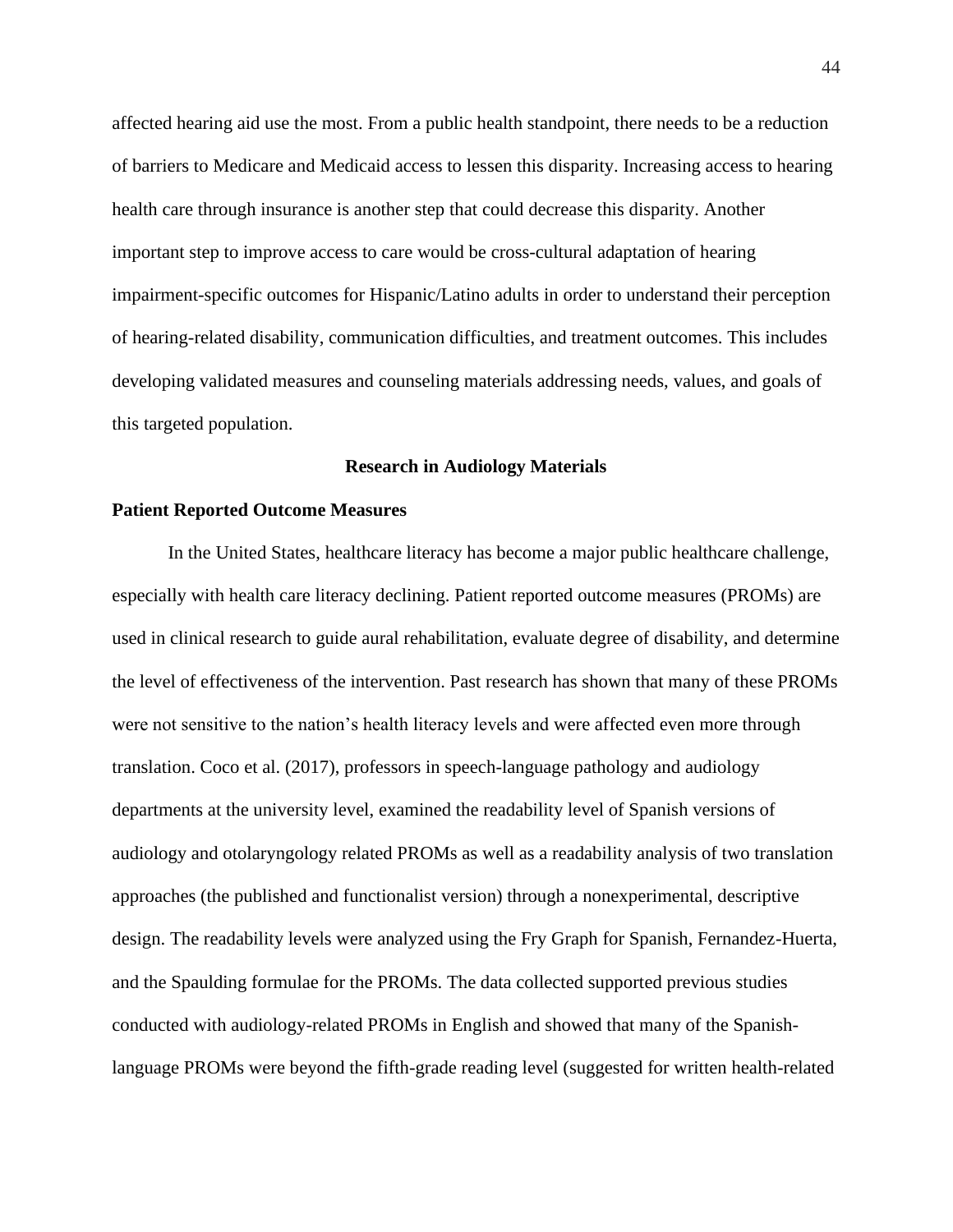materials; Coco et al., 2017). The functionalist version yielded lower grade-level readability levels than the published version, which was better at meeting the suggested grade level. The researchers concluded the Spanish PROMs were more advanced than the recommended readability levels and might be due to different translation approaches. Coco et al. found the functionalist approach to be the best translation approach in this respect.

## **Hearing in Noise Test**

Weiss and Dempsey (2008) compared the performance of bilingual participants on the English and Spanish versions of the Hearing in Noise Test (HINT). Participants were divided into early bilinguals (EB) who began learning English before the age of seven and late bilinguals (LB) who began learning English after the age of 11 years. All participants acquired Spanish as their first language and English as a second language. All participants also demonstrated good competence for self-rated speaking, understanding, reading, and writing skills in both languages. Participants also had normal hearing sensitivity through pure tones and immittance testing. The EB group had 18 participants and the LB group had 7. The researchers used the HINT for Windows Audiometric System, Version 6.2. The American English speech module and the Latin American Spanish HINT speech module version 1.0 were used, both with the adult male native speakers. Four conditions were tested: sentences with no competing noise, sentences with competing noise presented directly in front of the patient, noise at 90 degrees to the right of the patient, and at 90 degrees to the left.

The results in this study indicated bilingual participants scored significantly better in the Spanish HINT than the English HINT—both in quiet and in noise (Weiss & Dempsey, 2008). The LB group scored significantly higher than the EB group. These results were similar to those in other studies such as with the Spanish version of the synthetic sentence identification, where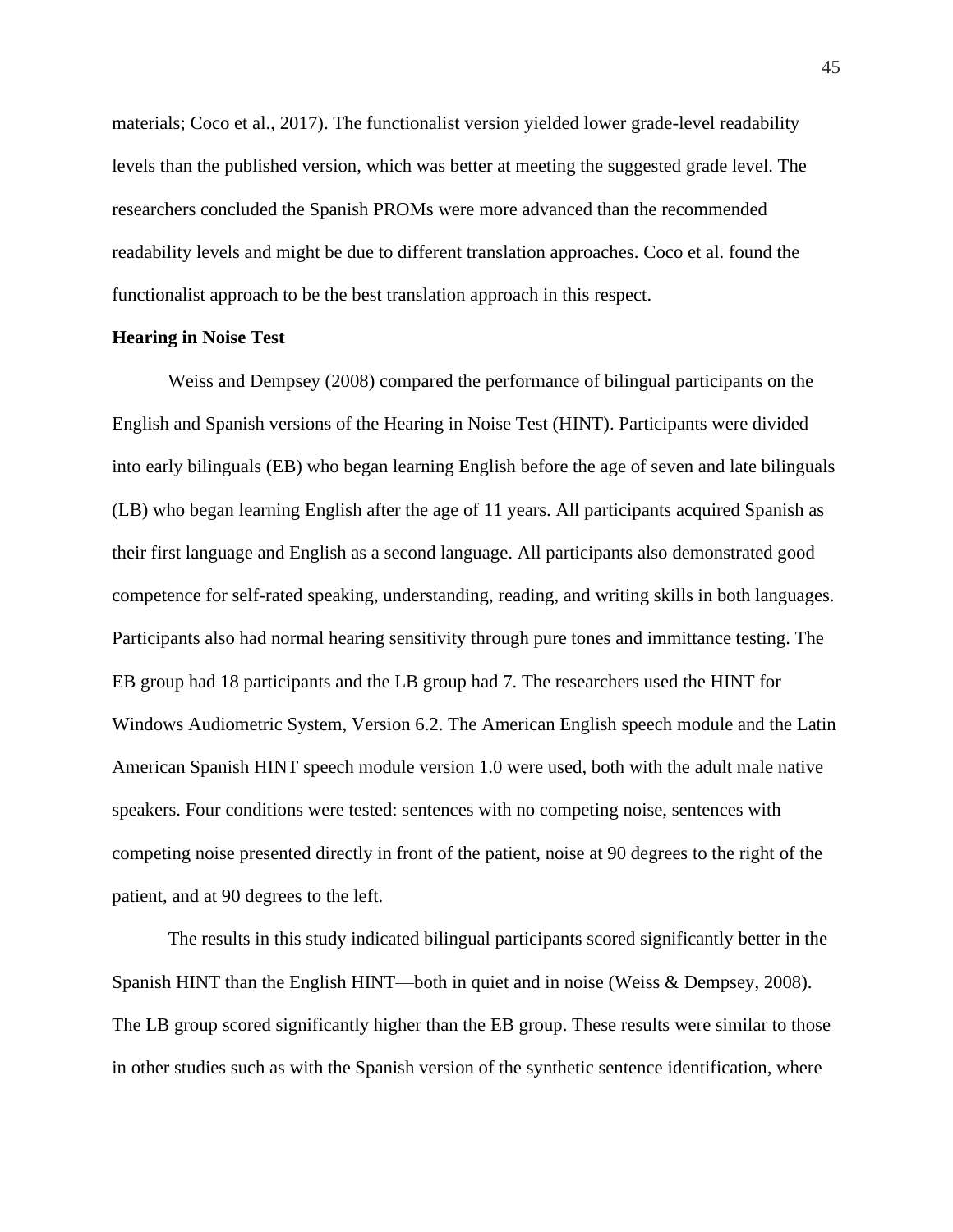bilingual participants scored higher on the Spanish version (Weiss & Dempsey, 2008). Most participants were born in the United States, reported speaking more English than Spanish, and felt they had higher linguistic competence in English.

The researchers posed some possible explanations for the results including structural differences between English and Spanish, lack of test equivalency, and processing differences among bilinguals compared to monolinguals (Weiss & Dempsey, 2008). Previous research suggested bilinguals needed more time than monolinguals to process verbal materials in both languages and bilingual individuals performed more poorly than monolinguals on measures of speech perception under noisy or degraded conditions. This study and others demonstrated that bilinguals performed best on speech perception tasks in their primary language in comparison to their secondary language.

## **Pediatric Picture Identification Test**

In the field of audiology, the assessment of speech understanding ability is critical in making conclusions regarding a patient's auditory status. Of several different types of speech tests in audiology, the most common tests are speech recognition threshold (SRT) that looks at the lowest level one repeats spondaic words and word recognition testing, which is suprathreshold word recognition—testing speech understanding. Word recognition has several purposes such as describing the extent of a hearing impairment and its effect on speech understanding, assisting in differential diagnosis of various disorders, determining the need for amplification, and verifying benefit from hearing instruments and/or audiologic rehabilitation. The 2017 U.S. Census Bureau stated 37 million people over the age of five years spoke Spanish at home, making audiologic test materials appropriate for age, education, and linguistic backgrounds imperative (Mendel et al., 2020). This consisted of procedures and test materials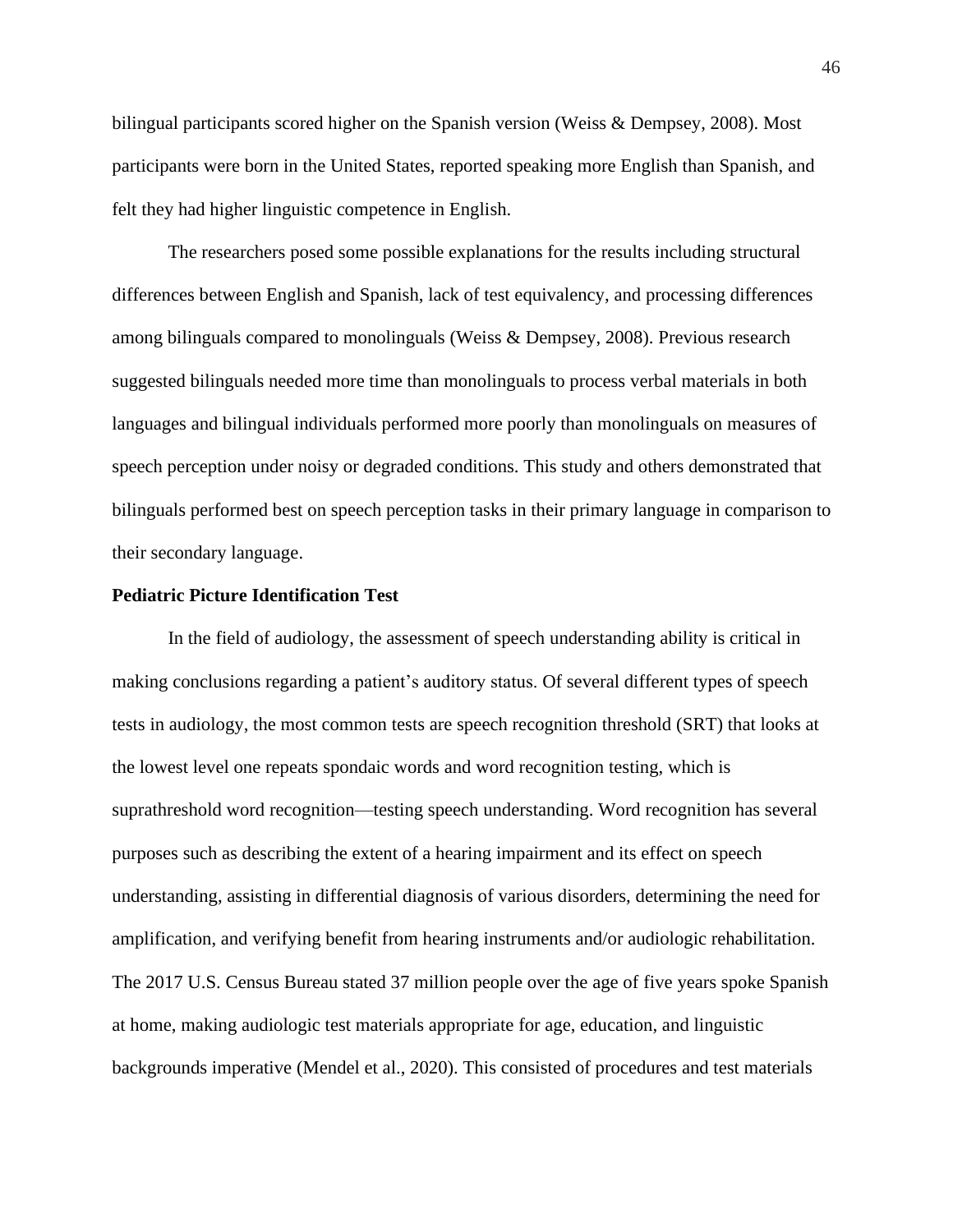developmentally and culturally appropriate and free of any cultural bias. Test materials could be affected by familiarity and complexity of the test items, dialectical characteristics of test items, and ease of administration of the test by a clinician with limited language proficiency.

Mendel et al. (2020) constructed and validated a recorded word recognition test for monolingual Spanish-speaking children using a picture board and a picture-pointing task. In 1984, Cornstock and Martin (as cited in Mendel et al., 2020) developed, recorded, and validated four lists of 25 Spanish words for the assessment of word recognition. Unfortunately, the recordings cannot be located for use by the general audiology community. Mendel et al. recorded the lists by Cornstock and Martin to validate the items in a new test called the Spanish Pediatric Picture Identification Test (SPPIT). The recordings were done by a 50-year-old bilingual Spanish-English female from Mexico fluent in both languages. "*Di la palabra* (Say the word)" carrier phrase was recorded as well and inserted prior to each stimulus item. An English translation recording was also done by a 25-year-old native English-speaking female so a twochannel recording could be used where the Spanish target word was presented to the listener via one channel and the English translation was presented examiner in the other channel (Mendel et al., 2020). Mendel et al. validated the recorded word recognition test for monolingual Spanishspeaking children that could be administered by clinicians who did not speak Spanish.

After the lists were produced into digital recordings, they were administered to bilingual Spanish-English adults with normal hearing to determine list equivalency (Mendel et al., 2020). Participants were 15 adults bilingual in Spanish-English aged 22 to 45 years. All the participants were of Hispanic heritage from various countries (Puerto Rico, Mexico, Peru, Guatemala, Ecuador, El Salvador, and Honduras) whose first language was Spanish. The second phase included digitally illustrating the pictures and validating them with monolingual Spanish and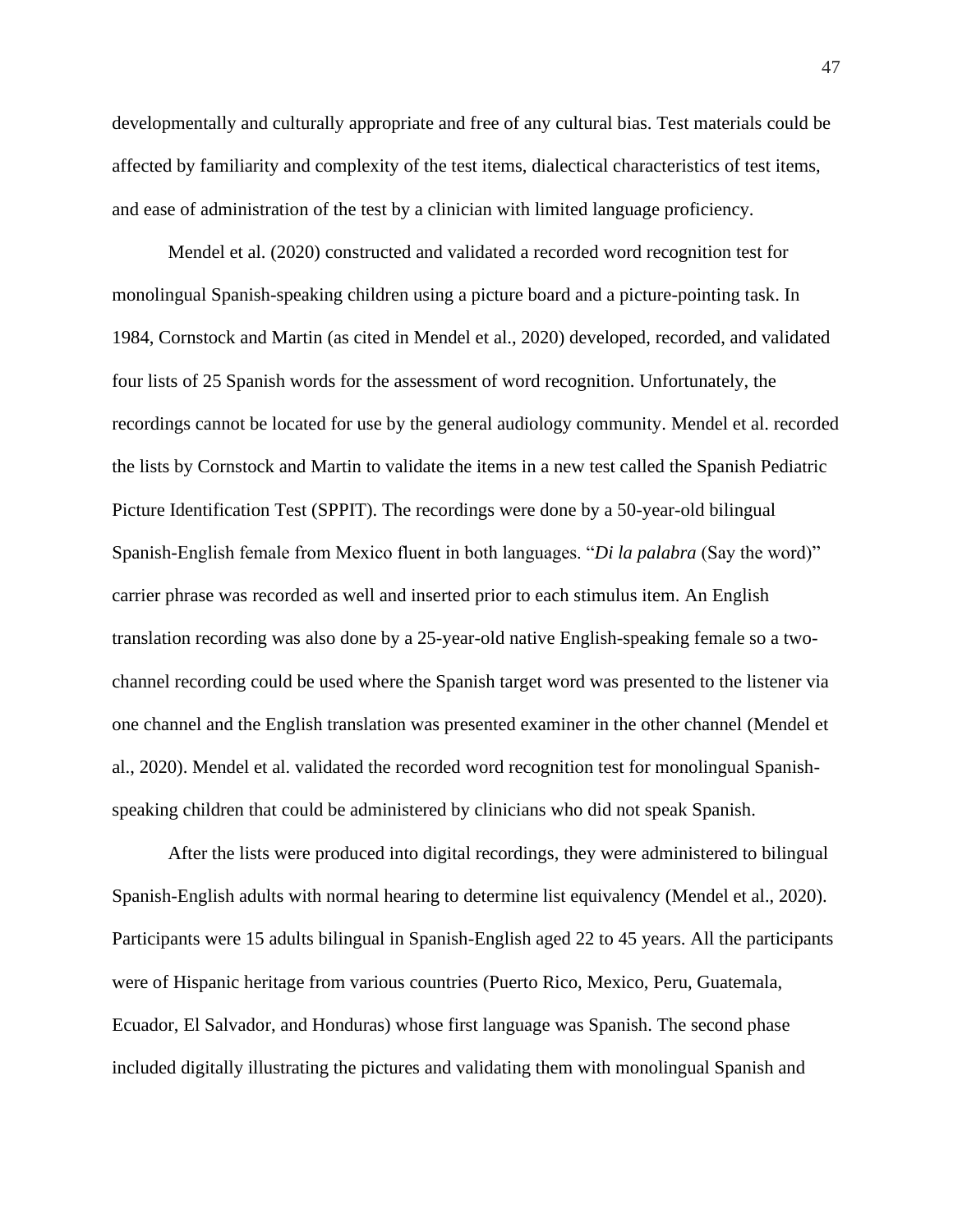bilingual Spanish-English (native Spanish speakers) children. Each picture board page had four pictures—three were a stimulus item and one of the three was a distractor image; 25 picture boards were created representing the 25 words per list. Lastly, the list equivalency was reestablished, picture identification functions were obtained, and the final word lists were validated using a picture pointing task with the children (Mendel et al., 2020). The carrier phrase was changed at this phase to "*Enséñame* (show me)" by the same female Spanish speaker. Testing was done through St. Jude Children's Research Hospital.

The goal was to develop and validate the SPPIT as a picture-pointing Spanish word recognition test to be used with Spanish-speaking children administered by an English-speaking practitioner. This type of testing is not always readily available when testing Spanish-speakers and is a key piece of a hearing evaluation. A limitation was the grouping of individuals with different dialects, which could have an effect on speech perception ability. In general, the SPPIT picture board provided ease and accuracy of scoring speech perception ability for the monolingual English-speaking clinician (Mendel et al., 2020). The audiologist did not judge an oral response accuracy but the appropriateness of the word/picture identification.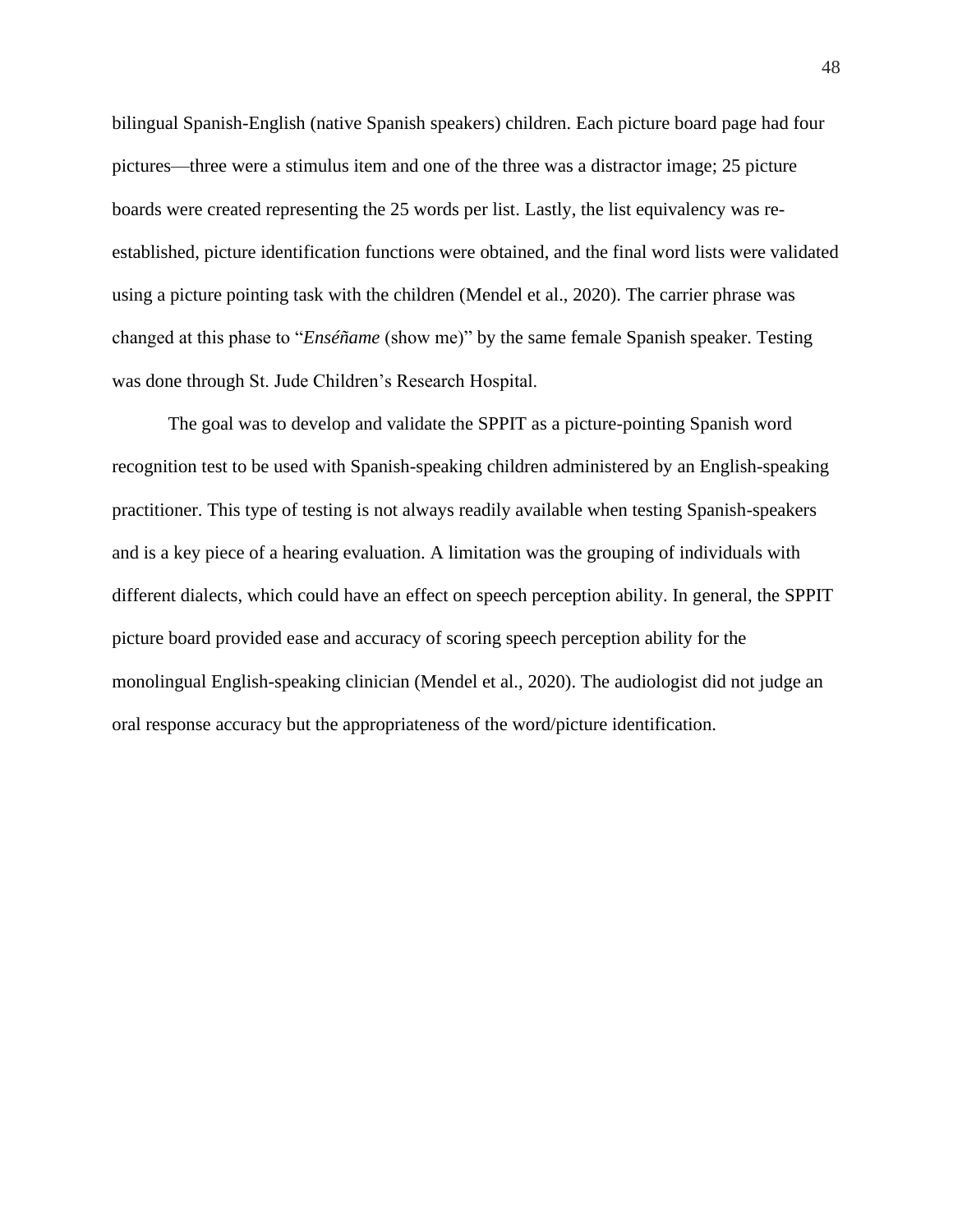## **CHAPTER III**

# **CONTINUING RESEARCH**

Language barriers in health care are a topic that continues to grow in the field of research, but how is it affected by laws and regulations? Where is the research currently concentrated and where should it go moving forward? Schwei et al. (2016) described the state of language barriers inside and outside the United States since 2003. Schwei et al. also compared before and after a national policy change that occurred when U.S. President Clinton issued Executive Order 13166 in August 2000. The Executive Order was for improving access to services for persons with LEP. In 2003, the Bush Administration revised and reissued the Policy Guidance soon after taking office. The reversal in provision of explicit guidance by the Bush Administration brought publicity to the issue of language barriers in health care and the impact that it has on care (Schwei et al., 2016). In the 2010 U.S. census, 25.2 million (2%) people in the United States over the age of five were LEP. Schwei et al. conducted a cross-sectional analysis by tabulating frequencies for geographic location, language group, methodology, research focus and specialty, and compared the literature before and after 2003. Their sample included 136 studies before 2003 and 426 studies from 2003-2010. Schwei et al. found that most of the research from 2003- 2010 focused on access barriers, comparison studies, interpreting practices, outcomes, and patient satisfaction in a descriptive nature and mostly for Spanish speakers.

The increase in research was much greater in the United States than outside of the United States. Schwei et al. (2016) hypothesized one reason might be the national policy change. Another was the increase of immigration in the United States, Canada, Europe, and Australia. A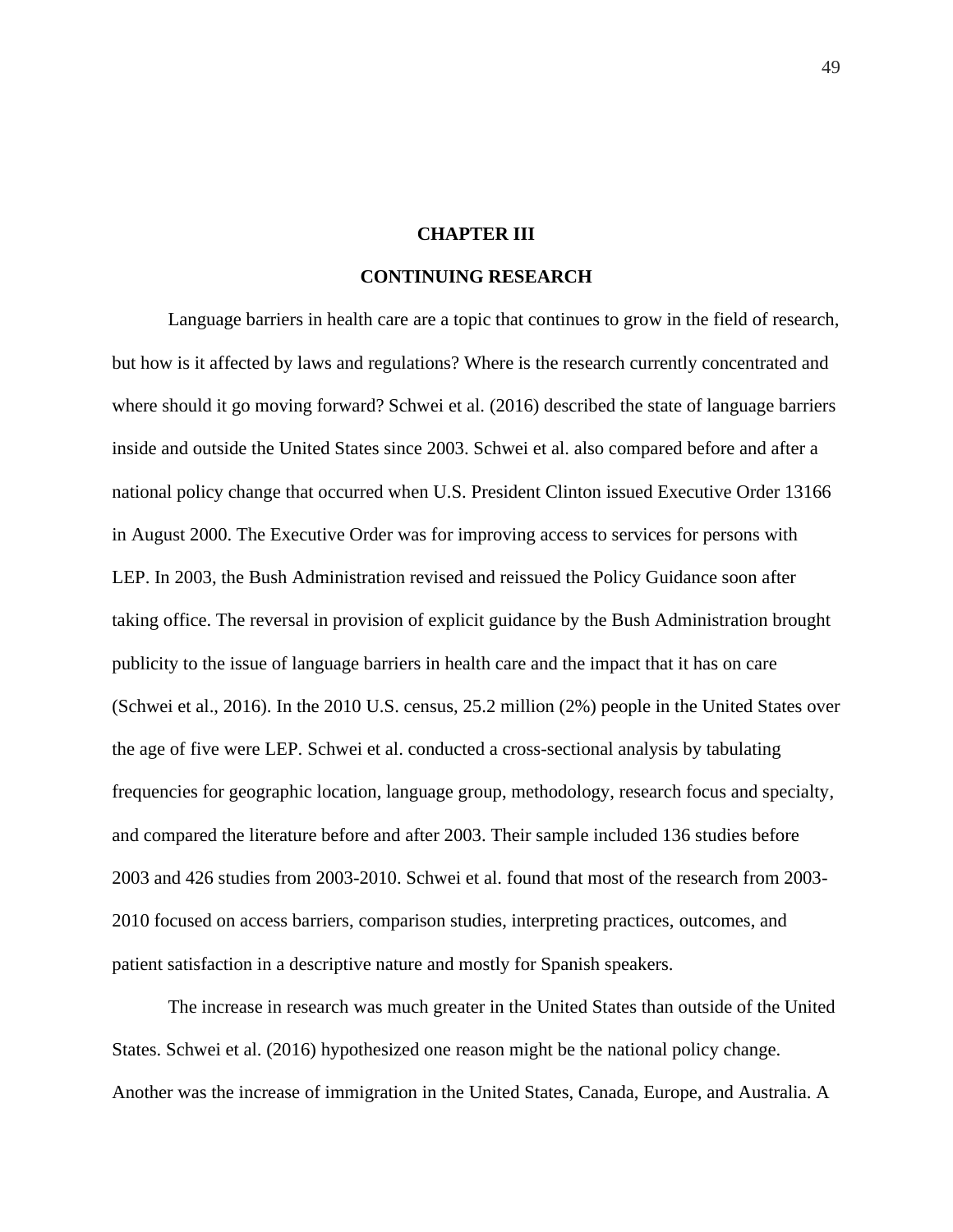difference inside and outside of the United States was that studies conducted in the United States tended to focus on physicians' perspectives on working with LEP patients while studies outside the United States focused on nurses' perspectives. Although there was an increase in studies, there was a drop in articles published on outcomes research, and the majority of studies continued to be descriptive. Schwei et al. explained the need to demonstrate effectiveness of interventions to overcome language barriers and how it could drive the implementation of language access services. Most of the research was also for the Spanish-speaking population, which made sense since 65% of the LEP population was Spanish-speaking, while the second most common language spoken was Chinese with 6% of the LEP population.

The policy change in 2003 led to advocacy, governmental, and healthcare organizations funding research and high levels of awareness of the necessity for language barrier research. Although it was a great start, Schwei et al. (2016) stated it was not enough to promote policy change at a national level in the United States and there needed to be more research and discussions on how to provide better linguistic access rather than continuing to document the negative impact in care. This means more research in concordant with care influences, patient outcomes, interventions mitigating language barriers, evaluations on cost effectiveness, and more. Funding agencies need to request proposals addressing such areas to further research (Schwei et al., 2016).

#### **Audiologic Testing**

### **Demand in the Field**

There is a demand for research related to culturally and linguistically diverse populations in the field of clinical audiology. Shi (2014) focused on the assessment of hearing and speech perception in bilinguals whose first language was Spanish. Clinicians need to be prepared to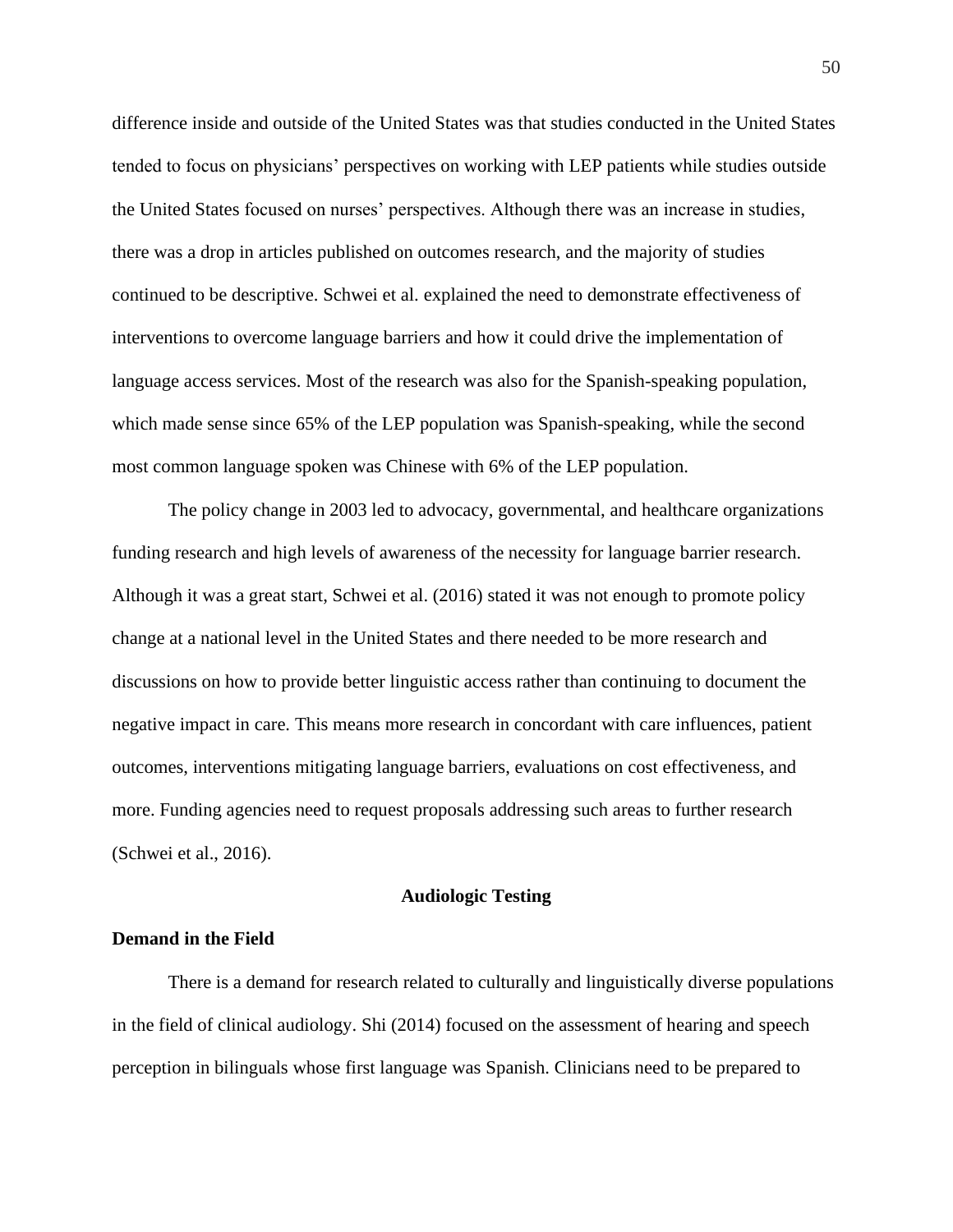service the large, growing community with LEP. According to the American Speech-Language-Hearing Association (ASHA; Shi, 2014), the audiological field has been slow in responding to the changing cultural and linguistic composition of the population. Roughly 37% of audiologists have reported working with non-English speaking patients only 8% indicated being fluent in Spanish. In 2012, the ASHA membership profile indicated 186 certified audiologists nationwide reported themselves as bilingual in English and Spanish (Shi, 2014). The ASHA 2019 Member and Affiliate Profile stated that about 3.2% of Audiology ASHA members identified as Hispanic or Latino (Shi, 2014). Also, of the 201,961 ASHA members (including speech-language pathologists and audiologists), 6.5% met the ASHA definition of bilingual service provider and 765 were audiologists (Shi, 2014). Previous demographics were explained and we can see how the numbers are extremely disproportional, leaving the diverse Spanish speaking community underserved.

## **Testing Guidelines for Speech Audiometry**

Shi (2014) addressed the lack of guidelines properly assessing Spanish-English bilinguals in speech perception. Speech audiometry is used to assess hearing and processing disorders that might interfere with everyday communication, which is why researchers suggested conducting testing in both languages. Despite the growing demands of audiology, test materials in Spanish currently available are substandard (Gaeta & John, 2015). Although Spanish tests have been developed, further measures of validity and reliability are needed for them to be of clinical application. Furthermore, the clinician must be aware of differences when administering tests, the phonetic and semantic nuances of Spanish and English, language dominance, age of secondlanguage acquisition, and language used at home (Gaeta & John, 2015). This poses significant practical challenges for testing. In addition, many audiologists reported little knowledge and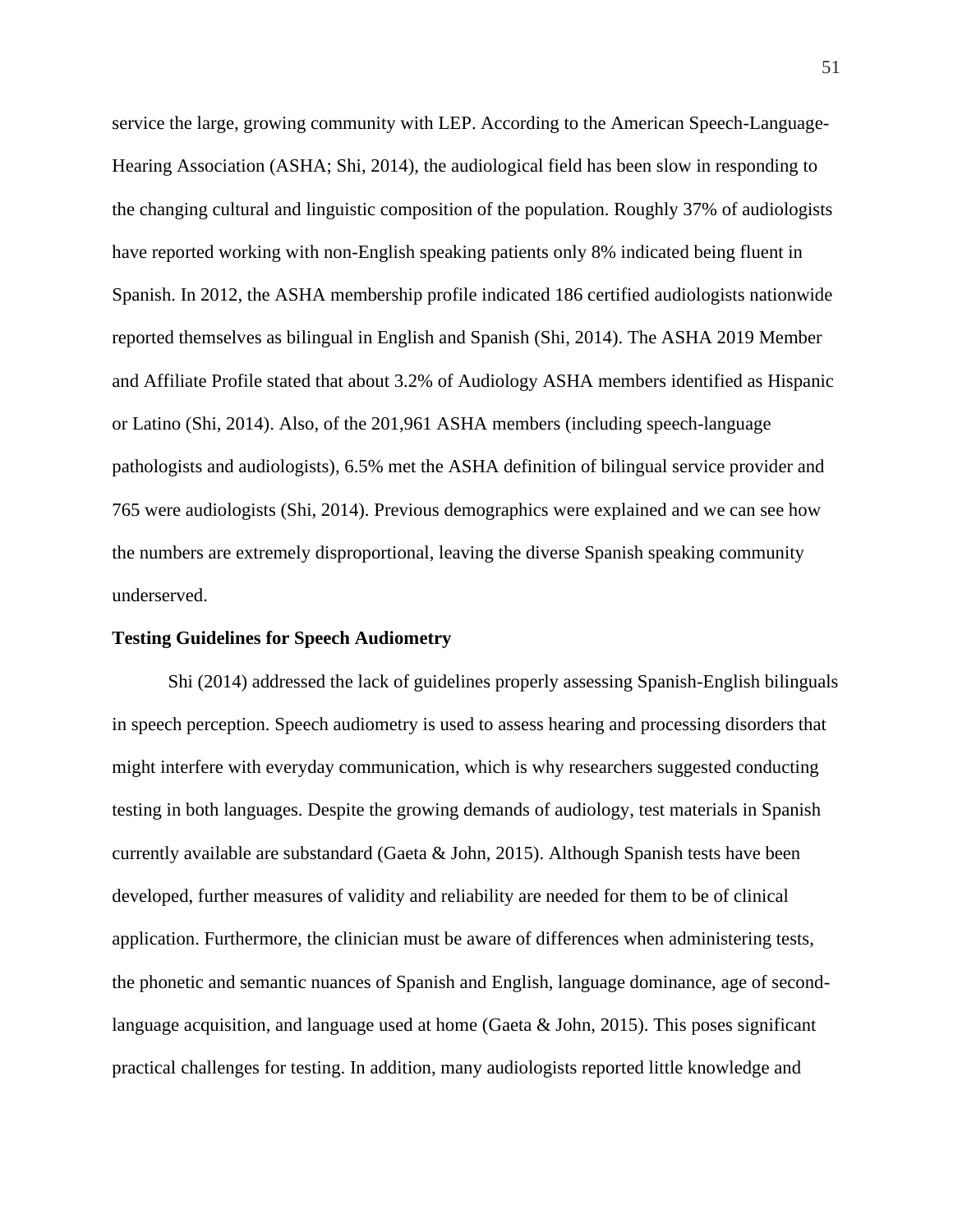confidence in selecting Spanish speech-recognition tests (Gaeta & John, 2015). Census data from 2010 showed most Spanish-English bilinguals used both languages in their everyday life, leading to the suggestion of testing bilinguals in both languages or the preferred language. Shi pointed out that Spanish has different phonetic and phonological characteristics that affect listening and comprehension. One major difference when looking at word recognition testing is the English word lists consist of consonant-nucleus-consonant words and the Spanish lists have bisyllabic grave (trochaic) words; this is because few concrete words (nouns, simple verbs and adjectives) are monosyllabic in Spanish and the consonant-nucleus construction in English is uncommon in Spanish (Gaeta & John, 2015). Speech reception threshold lists in English consist of spondaic words and in Spanish of either bisyllabic grace (trochaic) words or trisyllabic grave words since spondaic (equal stress on both syllables) is uncommon in Spanish and more than half of all Spanish words are grave (having stress on the penultimate syllable; Gaeta & John, 2015). Bilinguals are a diverse group differentiating in onset, duration, consistency, quality, and intensity of language exposure, learning, and usage. Gaeta and John (2015) provided a table of Spanish audiometric materials developed for clinical use including those for children.

Few studies examined the effects of dialect on testing. There is still a need for research in determining what language to test bilinguals in, effects and efficacy of testing in both languages, how hearing impairment affects bilinguals' speech perception in both languages, and in bilingual children's development of speech perception skills.

#### **Rationale/Impact**

Timmins (2002) conducted a systematic review of studies from 1990-2000 examining language barriers in health care for Latino populations. They looked at access to health care, quality of care, and health status/health outcomes. Although the federal government has used the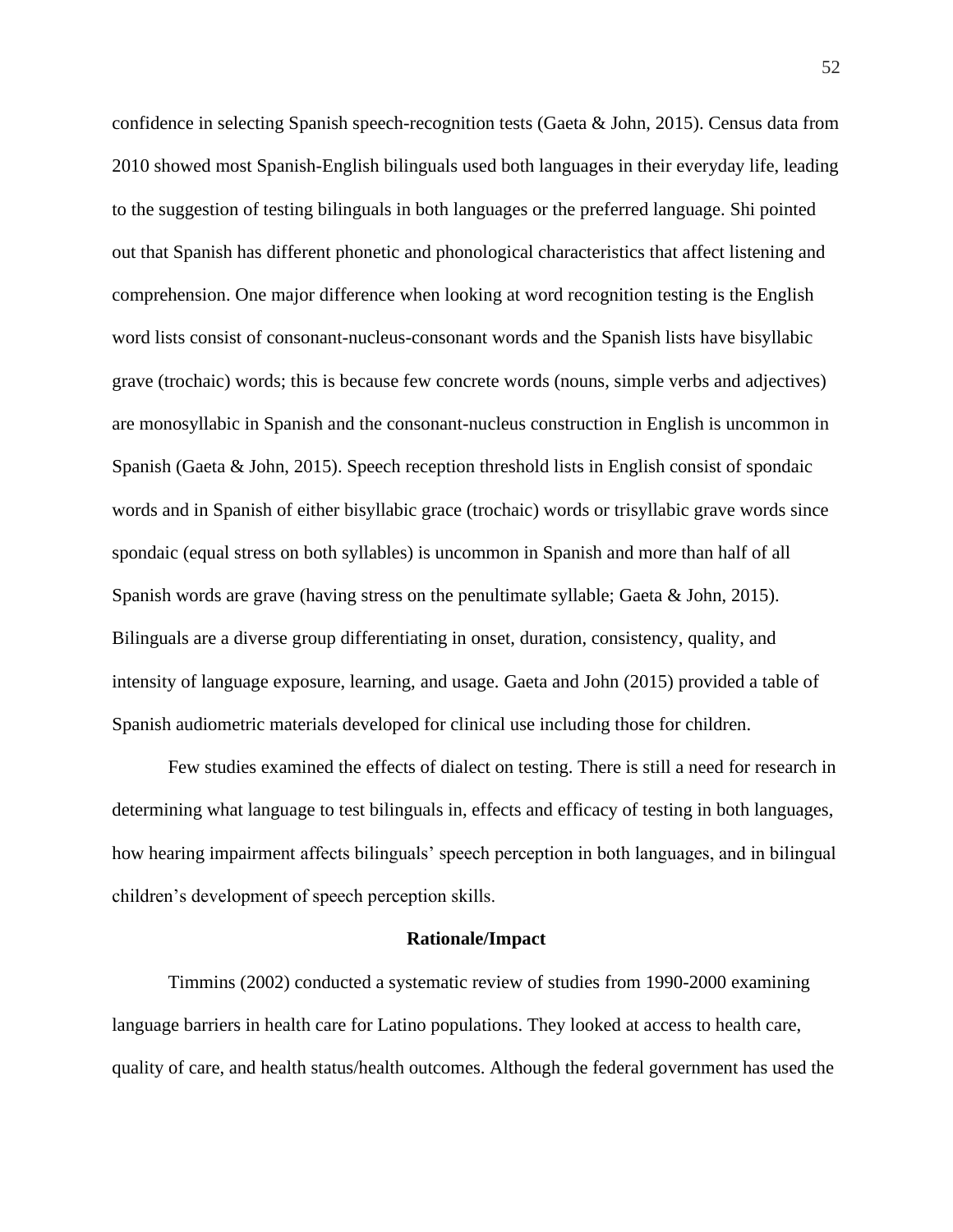term Hispanic, Latino is more inclusive of the indigenous and African cultures in Latin America. Both terms are problematic in that they group people together from several geographically and culturally diverse regions, yet important ties also transcend through the differences. Latinos are projected to represent 24.5% of the U.S. population by 2050. In comparison to Caucasian Americans, Latinos use less screening, preventive, and primary health care services (Timmins, 2002). Latinos are also less likely to have health insurance, a regular source of health care, and at least one ambulatory health care visit in the last year in contrast to Caucasian Americans. Increased use of expensive diagnostic tests increased use of emergency services and decrease use of primary care services, poor patient satisfaction, and poor or no patient follow-up are poor patient outcomes attributed to language barriers (Timmins, 2002).

The National Health Law Program asserts federal and state laws require healthcare providers to provide linguistically appropriate health care, yet these laws are not well known and rarely enforced (Timmins, 2002). Also, few immigrants have knowledge or access to language resources. Although laws requiring healthcare providers provide linguistically appropriate healthcare exist, many are unaware of them due to their complex interpretation and implementations. Thus, specific and uniform policies guiding federal and state laws' implementation are needed. Many healthcare providers and institutions remain unaware of these laws and policies that dictate the provision of language access or they are unaware of how to comply to the laws and policies (Timmins, 2002). Cultural competency is the awareness and acceptance of cultural differences and the ability to learn about and interface with patients' diverse cultures. Whether a patient is seen with cultural competency might have implications to their future health care. Although interpreting services come at a cost, Timmins (2002) suggested weighing such costs to the potential costs of adverse effects of language barriers.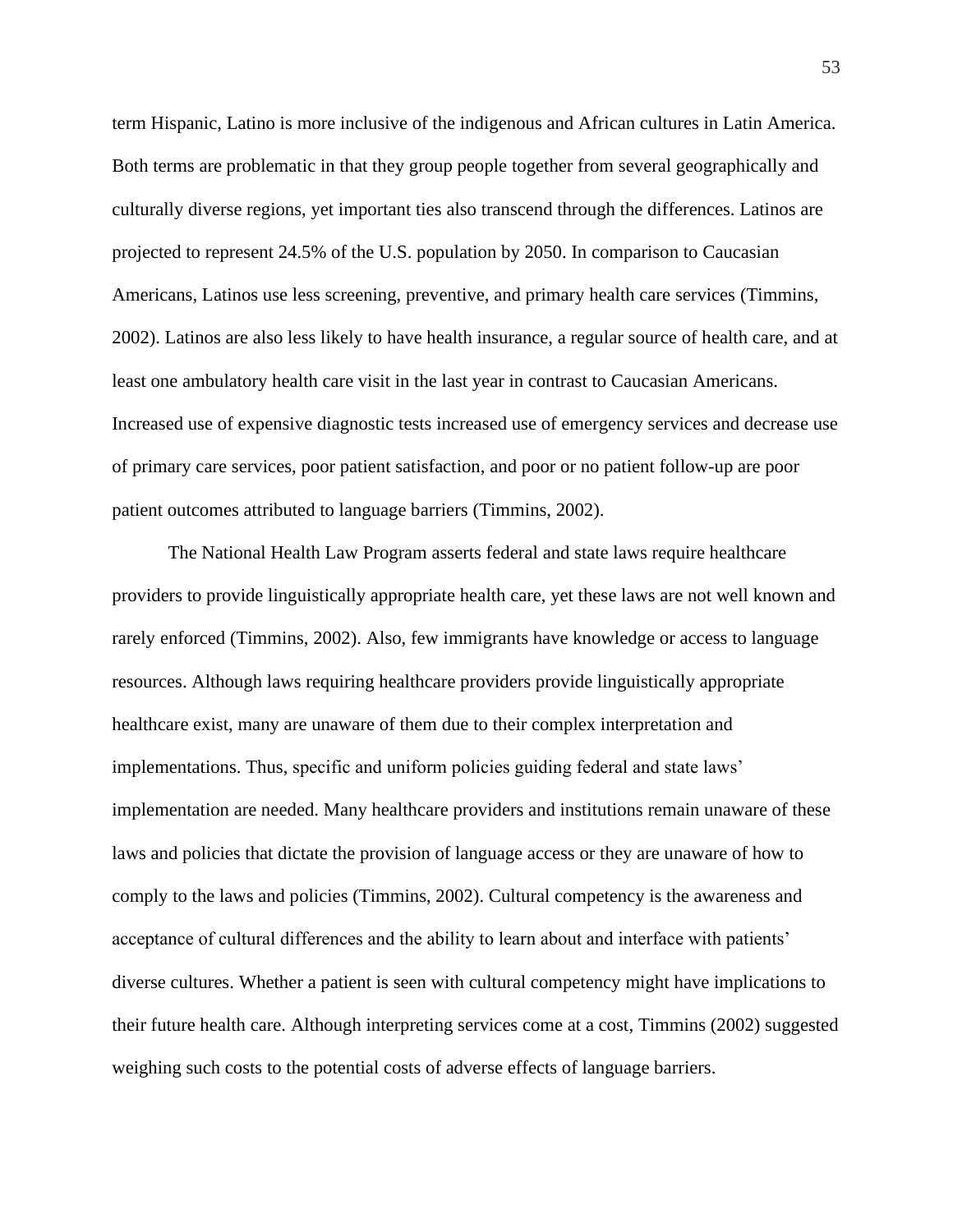Timmins (2002) examined 19 studies: nine studies analyzing access to health care, seven regarding quality of care, and three looking at health status/health outcomes. The nine studies analyzing access to health care showed non-English speaking status, health insurance status, and not having a routine source of care were barriers to healthcare access for Latinos. As for quality of care, seven studies demonstrated evidence of language barriers resulting in decreased explanation of medication side effects, decreased patient satisfaction, decreased patient recall, and decreased question-asking behavior. Regarding health status/health outcomes, more research with consistent measures is needed to clarify casual versus associative relationships between language barriers and poor health status. Overall language concordance between patient and provider would lead to patients having better health functioning (Timmins, 2002).

Timmins (2002) provided some strategies to providing language access—one being a bilingual health professional. However, they are scarce since only 5.4% of physicians were Latino in 1989. The advantages to bilingual health professionals are increased patient satisfaction, increased patient understanding, avoidance of diagnosis and treatment errors, improved therapeutic relationship, avoidance of extra time, and avoidance of costs for interpreters. Another strategy is interpreting services such as professional interpreters or the use of technology (telephone interpreters). Timmins emphasized avoiding ad hoc interpreters since it is illegal under the Civil Rights Act of 1964. To bridge language barriers, Timmins suggested education on laws and regulations. The National Health Law Program has a manual that summarizes pertinent federal and state language access legislation by state. Providers serving Latinos should also carefully construct a method for providing economically feasible language services for the setting. Latinos with LEP experience decreased access to care and decreased quality of care, which is why it is important to address the problem in healthcare delivery**.**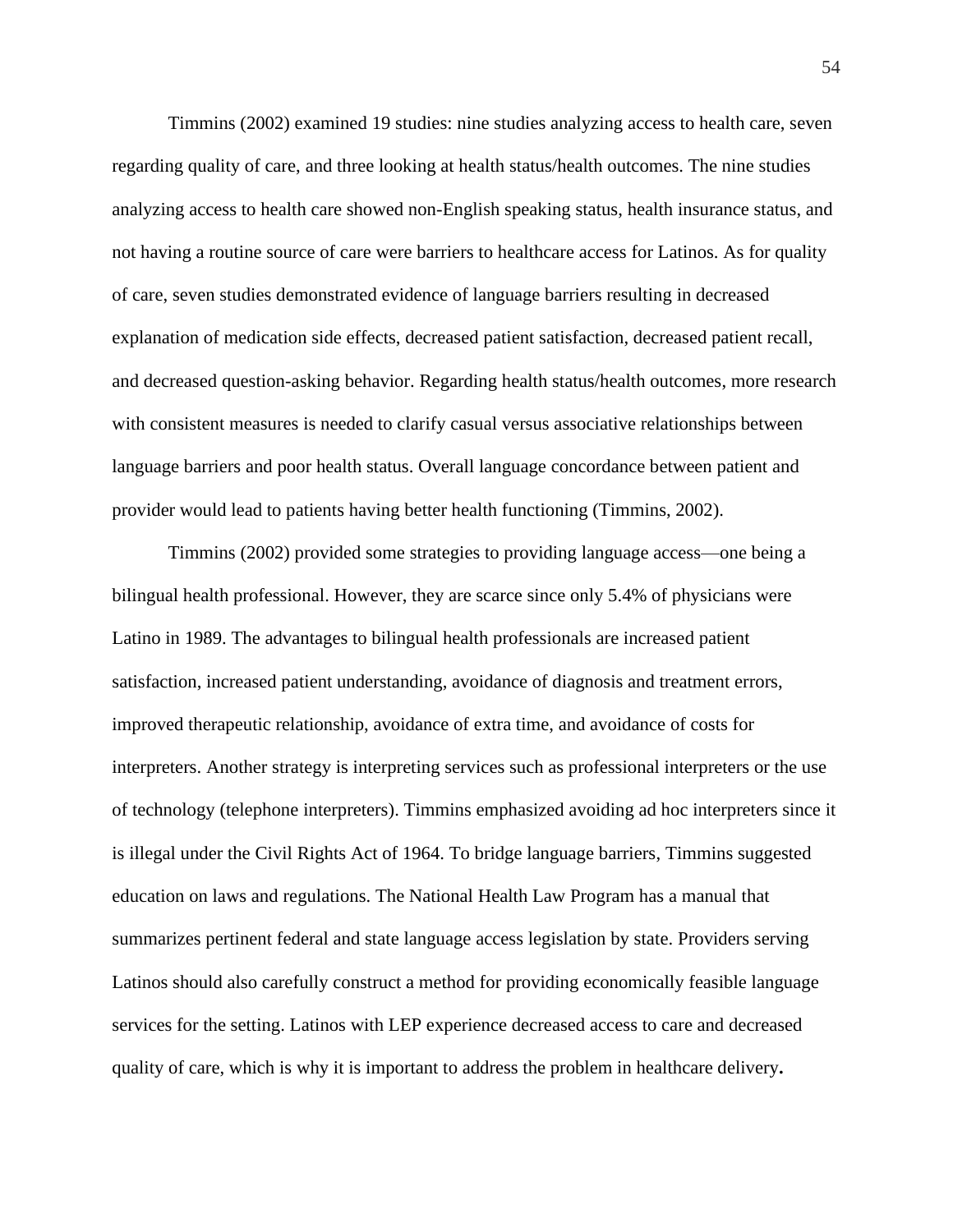## **CHAPTER IV**

## **AUDIOLOGY MOVING FORWARD**

Abreu et al. (2011) with the help of 20 audiologists worked to identify possible and innovative solutions to overcome language barriers in the field of audiology. One aid was using and having translation tools and simple terminology as a minimum so staff have access to said tools or communication boards. This included developing multilingual, closed-set history forms and using straight forward visuals without anatomical terminology to explain results. Another solution was real-time translation applications and researching the development of said applications. Abreu et al. also suggested development of a regional website managed by audiologists to address cultural diversity and language barriers at the local level. This website could provide updated information about demographics of local communities, pertinent cultural concerns, and case discussions. This could even include addressing the advancement of thirdparty reimbursement for interpreter services. Self-assessment is also important and many organizations such as ASHA and the National Center for Cultural Competence have developed cultural competency self-assessment modules for clinicians (Abreu et al., 2011). These aimed at identifying and developing cultural awareness, knowledge, and skill sets as well as providing opportunities for clinicians to self-assess their practice demographics and language needs. Expanded education and collaboration were also suggested. This means encouraging local speech and hearing associations or audiology doctoral programs to include introductory courses such as "Spanish for the Audiologist." These courses could be in various languages and part of continuing education credits. Forming partnerships with other healthcare disciplines and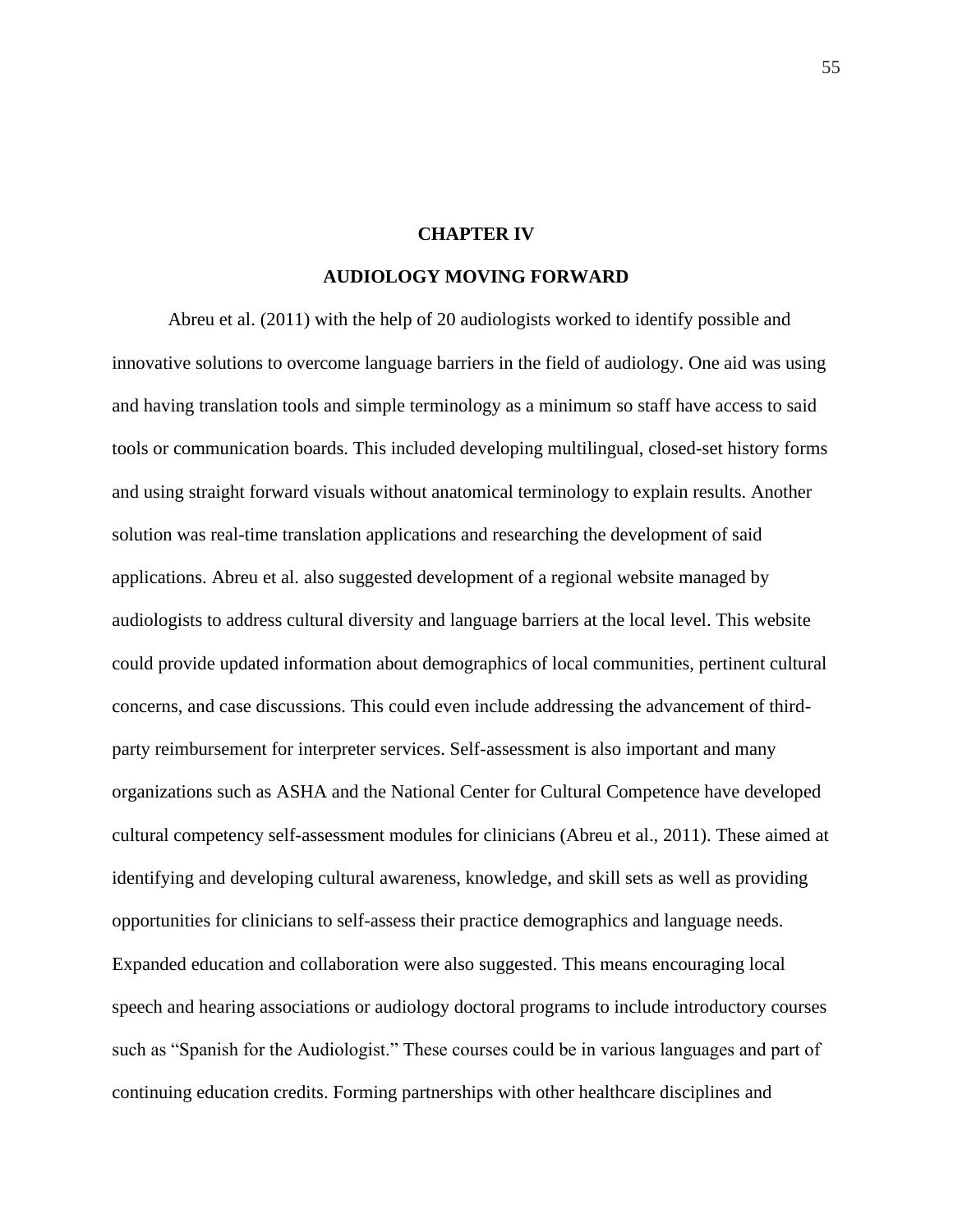interdisciplinary efforts to address cultural diversity and language barriers. Abreu et al. also suggested a bilingual audiologist compile a list of websites and resources in other languages to share with patients. For example, the Centers for Disease Control and Prevention have plenty of information about hearing impairment in Spanish. Audiologists should also promote and advocate for standardized, recorded testing materials including picture identification boards in several languages.

#### **Resources Available**

We live in an era where the Internet and several other forms can make getting access to resources easier and simpler but finding the appropriate tools and resources can be difficult. Reel et al. (2015) analyzed cultural and language differences of the Hispanic population in the United States that could negatively affect services provided by audiologists. The purpose was to aid monolingual English-speaking audiologists when working with Spanish-speaking Hispanic patients by providing resources and materials. The Texas Tech University Health Sciences Center developed descriptions and instructions for hearing and balance testing in both English and Spanish for otoscopy, tympanometry, acoustic reflexes and decay, pure-tone testing, play audiometry, visual reinforcement audiometry, behavioral observation audiometry, speech recognition threshold (verbal response, picture pointing, body part identification), speech awareness threshold, word recognition (verbal and picture pointing), and auditory brainstem response testing (Reel et al., 2015). They also created and included a cultural training module and videos of the instructions in Spanish.

These resources were then reviewed by both bilingual and Spanish monolingual nonaudiologists and bilingual and English monolingual audiologists (Reel et al., 2015). Through the data, the researchers demonstrated the translations were easy to understand and the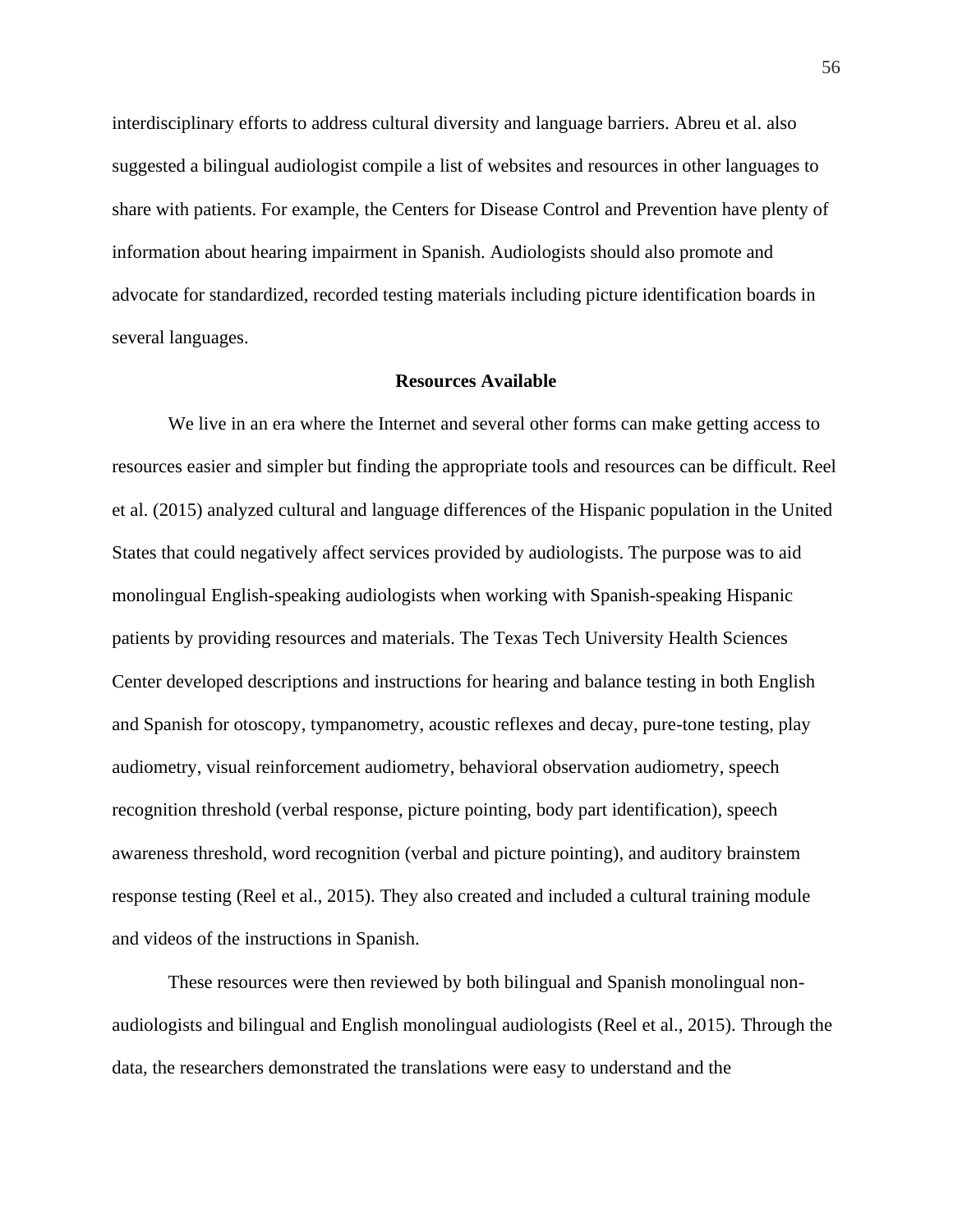wording/dialect were appropriate. Some wording variability was noticed by the audiologists but in general, they reported the content to be consistent with what was used clinically. The cultural training module was also reviewed and rated to be easy to understand, relevant to Spanishspeaking patients, and relevant to audiologists (Reel et al., 2015). They then revised the materials based on the feedback. Reel et al. (2015) created materials for monolingual English-speaking audiologists to use when working with Spanish-speaking Hispanic patients and provided open access to this resource online.

Another resource available is Alejandra Ullauri's (2021) book, *Audiology Services in Diverse Communities: A Tool to Help Clinicians Working with Spanish-Speaking Patients and Families*. The goal was to build knowledge, help recognize barriers, develop ideas to address those barriers, as well as provide language tools. The book covers topics such as cultural competency, addressing barriers in healthcare, anatomy, clinical case history, test descriptions and instructions for hearing tests, hearing technology, and cochlear implants.

#### **Educational Competency**

Having the materials and resources necessary to conduct an audiologic examination with LEP patients is not enough to provide proper service. Educational and cultural competency is necessary. Diamond and Jacobs (2010) discussed risks and benefits to teaching specific cultural competitive skills and made recommendations for teaching content and methods for educational interventions focused on overcoming language barriers. Having LEP is a risk factor for health disparities such as decreased access to preventive care, decreased satisfaction with care, poor understanding of instructions or medications, longer hospital stays, and increased risk for medical errors and misdiagnoses. These could be reduced and/or eliminated through professional interpreters or providers who speak the preferred language (Diamond & Jacobs, 2010). To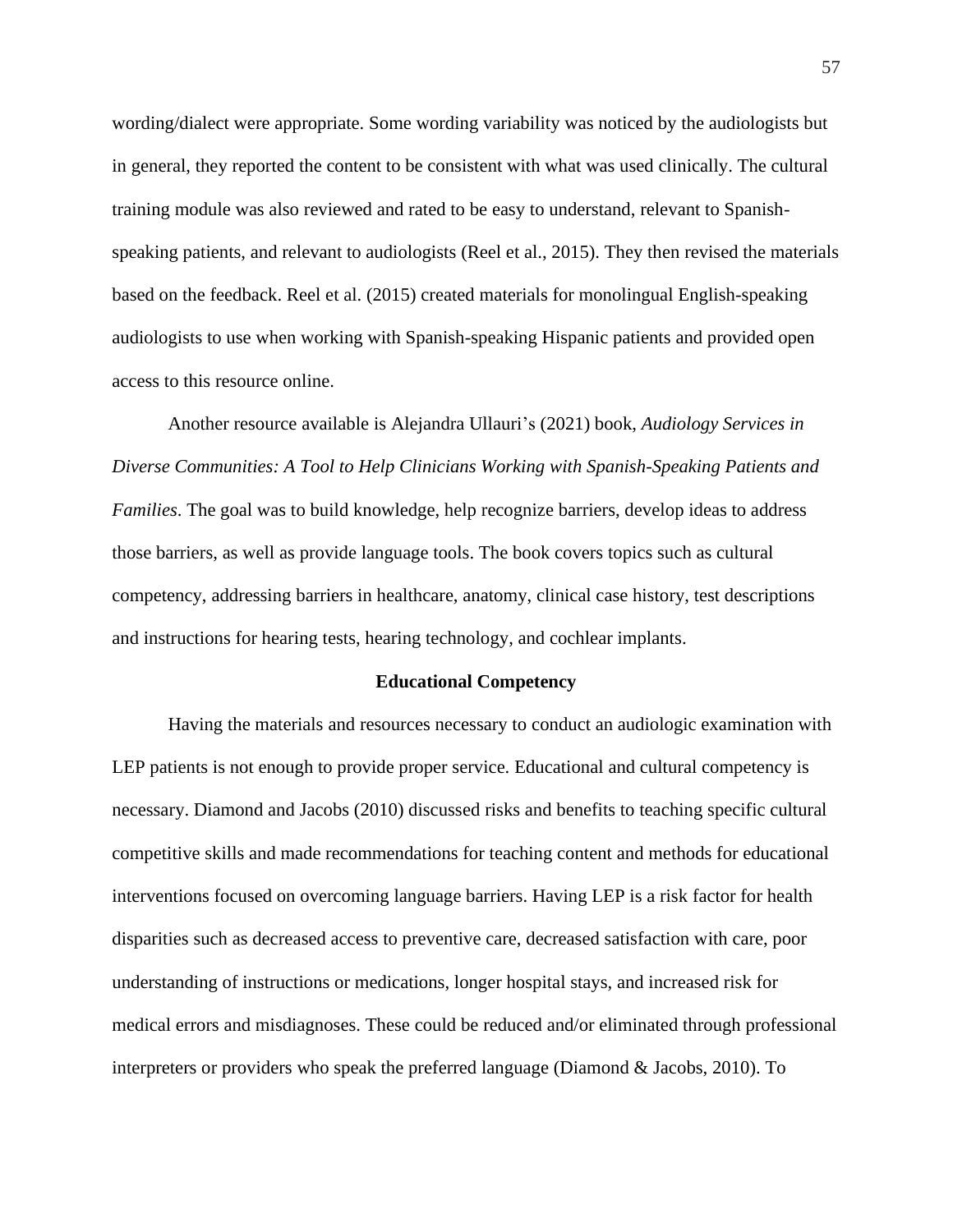reduce the health disparities in the LEP population, clinicians need to be educated as to how language barriers contribute to such disparities. Studies focusing on teaching clinicians about language barriers in health care and how and when to use interpreting services have shown to be beneficial with an increase in likelihood of the physician choosing the appropriate interpreting services with LEP patients.

A systematic review of cultural competence interventions by Diamond and Jacobs (2010) demonstrated that those focused on language barriers improved knowledge, attitudes, and skills of healthcare professionals. Cultural competence interventions have been shown to also improve participants' understanding of racial/ethnic differences in disease burdens, traditional cultural practices, influences of patient culture on providers' own behaviors, best interpreter practices, immigration demographics, and legal issues surrounding language barriers, which results in more culturally sensitive care of LEP patients. On the other hand, interventions geared toward improving non-English language skills have had some negative outcomes. Brief and intense language training programs in Spanish have led to diminished interpreter use despite the providers' limited proficiency. Studies have identified significant communication errors when providers used their improved but not fluent language skills instead of interpreters.

Diamond and Jacobs (2010) identified five topics that should be included in a highquality educational intervention to overcome language barriers in health care: the role language barriers play in contributing to health disparities, what the best interventions are for reducing the risk of disparities when caring for LEP populations, how to work with an interpreter, how to recognize when an interpretation is not going well and what to do about it, and when it is appropriate and safe to use limited non-English language skills. The use of ad-hoc interpreters could lead to misunderstandings, misdiagnoses, and medical errors. The best methods for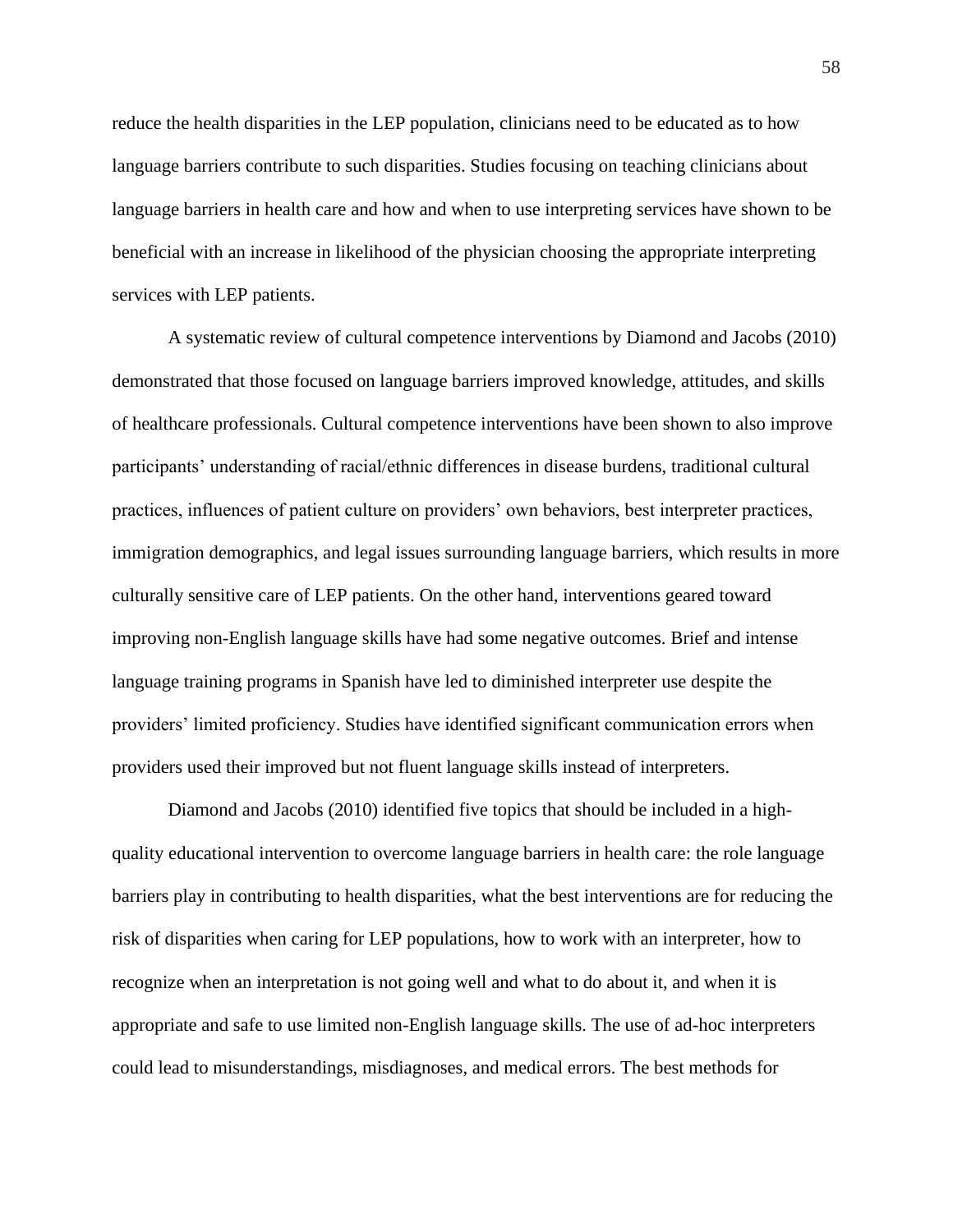overcoming language barriers are professional interpreters and bilingual providers. When there are no other options but to use an ad-hoc interpreter, clinicians must make the conversation as simple as possible and give the ad-hoc interpreter permission to stop at any point to clarify vocabulary or to discuss any discomfort in the interpreting role. Diamond and Jacobs emphasized avoiding the use of children as interpreters as it is unethical and should not be done. Care providers should be encouraged to use non-fluent language skills to establish rapport and conduct simple physical exams but not for complex interactions. Educational interventions should be introduced early in the career of health professionals and be reinforced throughout their career. Educational interventions do not need to be extensive or complex but strategically target enhancing knowledge to facilitate accurate communication.

#### **Interpreters**

People with LEP are less likely to have a regular source of primary care, less likely to receive preventive care, less satisfied with the care received, less likely to report overall problems with care, and might be at an increased risk of experiencing medical errors (Jacobs et al., 2004). It is important to know the difference between interpreters and translators. Interpreters convert oral messages from one language to another including meetings, medical appointments, legal proceedings, live TV coverage, and more. Translators convert written text from one language to another including websites, print, video subtitles, software, and multimedia. Most healthcare organizations provide inadequate interpreter services or none at all. Thus, LEP patients do not receive needed health care or quality health care. This usually results in the use of ad hoc services due to the financial burden interpreting services impose, which have been shown to have negative clinical consequences.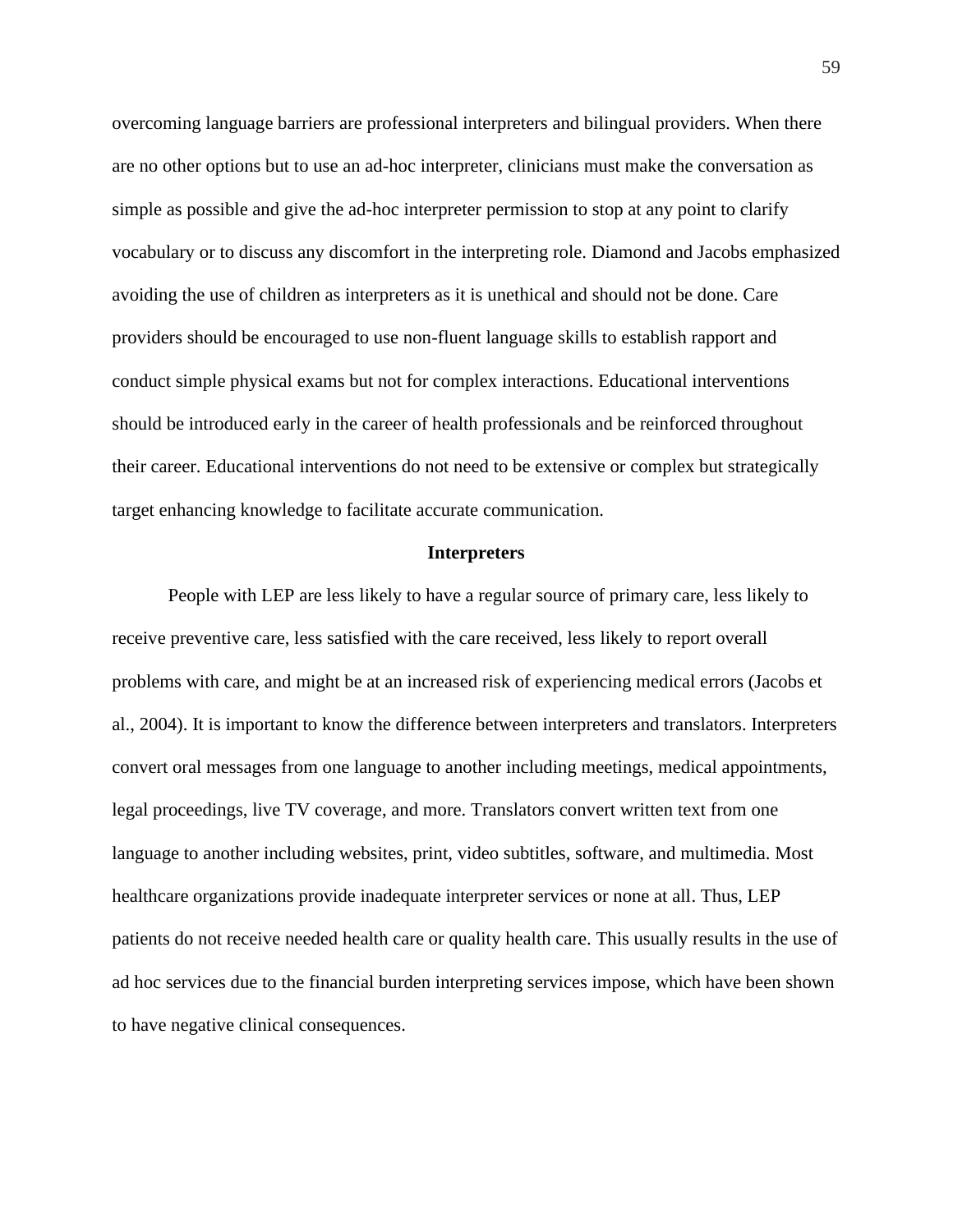Jacobs et al. (2004) assessed the impact of a new interpreter program and the cost and utilization of healthcare services among LEP patients. This study was conducted over two years from 1995-1997 at four health centers who serve about 122,000 patients. The health centers were staffed by salaried physicians and a part of the Massachusetts Health Maintenance Organization (HMO). The HMO implemented comprehensive interpreter services for Spanish- and Portuguese-speaking patients. Five trained interpreters were available 24 hours a day either by phone or during walk-in visits. Cost data included both direct costs of the interpreter services and the costs of net changes in healthcare utilization that occurred after the services were implemented. A total of 380 patients were in the interpreter group (300 were Spanish speaking) and 4,119 in the comparison group (Jacobs et al., 2004).

The interpreter service group showed significant increases per person per year in percentage of recommended preventive services, number of office visits made, and number of prescriptions written and filled (Jacobs et al., 2004). The cost for providing the interpreting services for Spanish and Portuguese for a year was \$245,363 with 3,089 documented interpretations performed the second year. The average cost was \$79 per documented interpretation. The researchers found providing professional interpreter services in a large staffmodel HMO increased delivery of health care to patients with LEP (Jacobs et al., 2004). Also, most of the increase in cost of care was due to the interpreter services. Patients who used the services had significant increases in receipt of preventive services, physician visits, and prescription drugs, enhancing their access to primary and preventive care at a moderate cost. This statistically significant increase also suggested that improving language access to LEP patients would lower the cost of care in the long run (Jacobs et al., 2004). Jacobs et al. mentioned most interpreter services were more reasonable—about \$35 per interpretation in contrast to their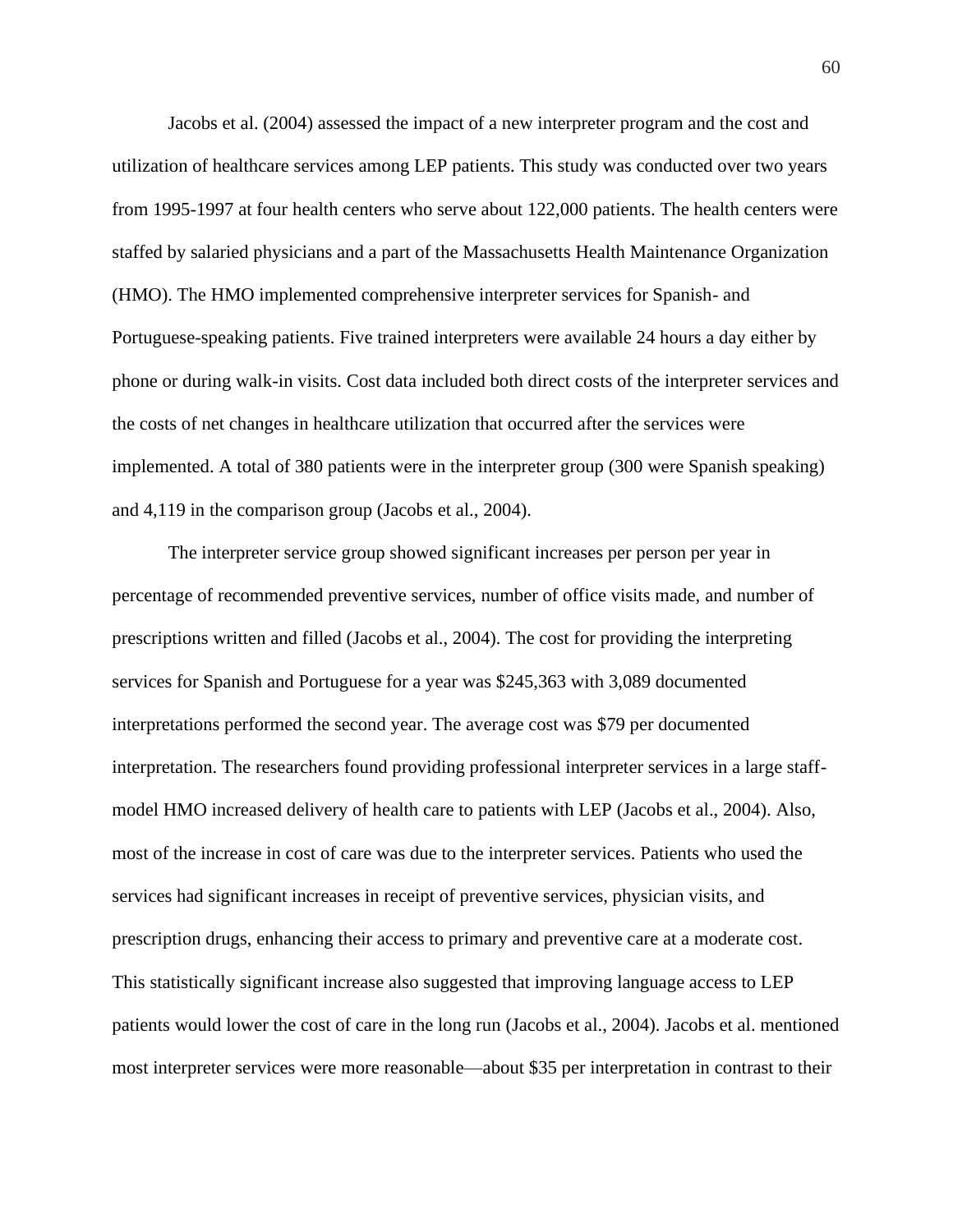\$79. These are benefits interpretation services could provide for patients, policymakers, and healthcare providers.

## **Machine Translation**

Dew et al. (2018) characterized machine translation (MT) and its development to overcome language barriers in healthcare settings and determined which MT approaches showed efficacy through evidence. Through two levels of screening, 27 articles met the criteria from 2006-2016. The analyses looked at application setting, target users, underlying technology, whether MT was used in isolation or in combination with human editing, languages tested, evaluation methods, findings, and gaps in literature. Dew et al. showed that over the decade, MT technology had advances in statistical modeling and an increase in the amount of data available for both speech and text translation. Machine translation has gained development in health communication fields to improve patient-provider and patient-staff communication in multilingual clinical settings and to increase access to health education resources in minority languages (Dew et al., 2018).

An approach that showed evidence and promise for adoption was still unclear due to the lack of shared evaluation criteria and low numbers of participants. Translation in healthcare settings must be highly accurate and based on the research, the translations might not be good enough to encourage adoption of MT (Dew et al., 2018). At this time, MT should be used as an initial step, time- or money-saving step, with subsequent correction or verification of accuracy by a human translator with domain expertise (Dew et al., 2018). When using speech translation tools, pitch, accent, quality of microphone, and noise levels must be considered on top of accuracy. Sehda's 2-way speech translation system, S-MINDS, is a speech system aimed at eliciting chief complaints from patients and assisting medical staff in accurate triage and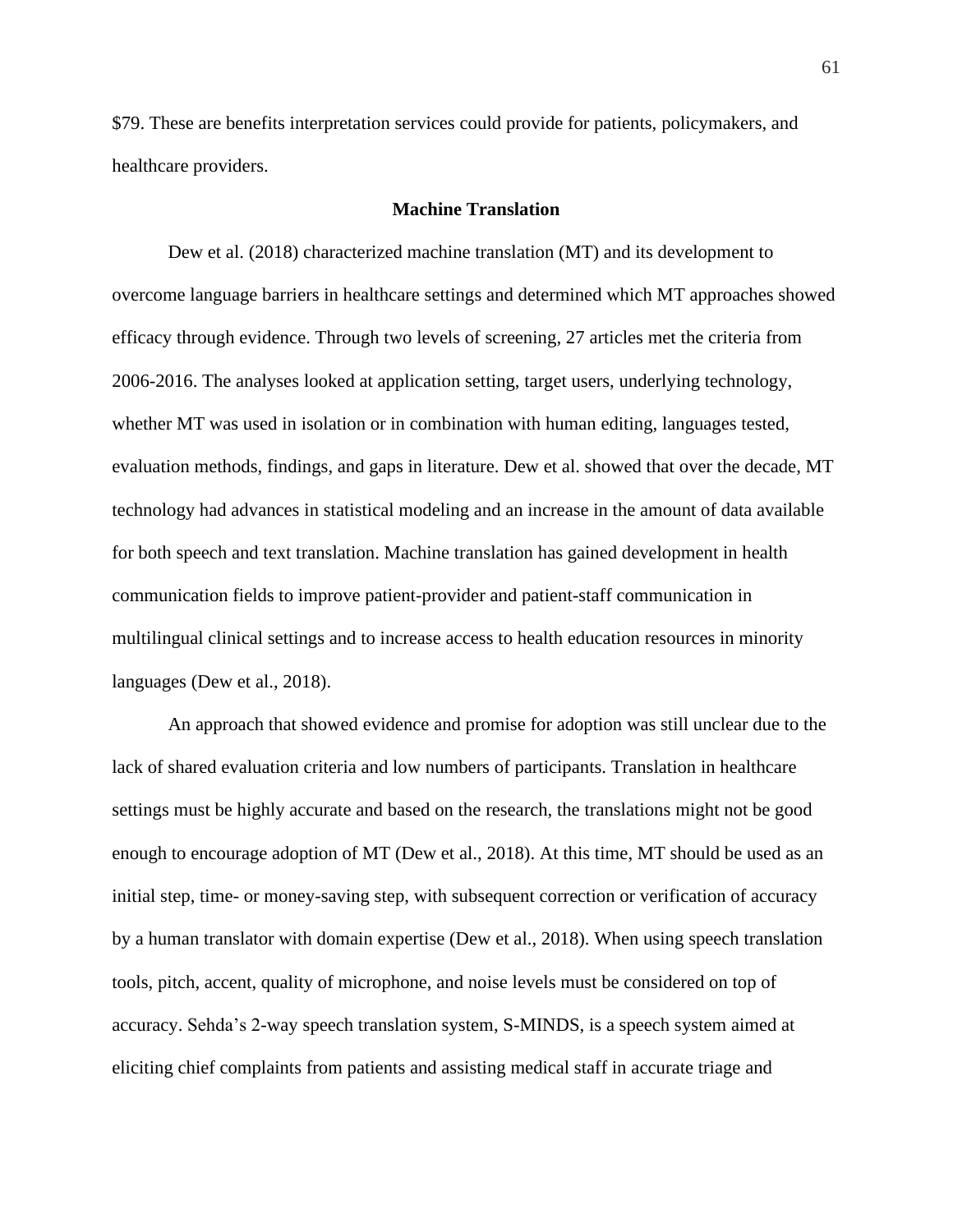diagnosis (Dew et al., 2018). It uses a combination of rule-based and statistical machine translation methodology. Research has shown S-MINDS to be a promising speech technology and the closest to actual clinical deployment. It was rated high for accuracy and patient satisfaction but there was still a lack of research in its evaluation.

Most of the studies were unidirectional translations with English-Spanish being the most common (Dew et al., 2018). Machine translation incorporation in a clinical setting has limited evidence. Machine translation alone does not provide adequate quality translations for a healthcare setting. Many studies reported also using human analysis and correction to improve the translations. Statistical machine translation seems to be more accurate than rule-based translation systems (Dew et al., 2018). Through further development and research, MT could successfully improve health communications in multilingual settings.

Jacobs and Vela (2015) conducted a randomized clinical trial of video versus telephonic modes of delivering Spanish interpretation in a pediatric emergency department. They found when video interpretation was used, the parents were more likely to name the child's diagnosis correctly in comparison to those who received telephonic interpretation and reported a lower percentage of frequent lapses in interpreter use (Jacobs & Vela, 2015). Video interpretation was also more costly with a mean of \$30. When it came down to the self-reported quality of interpretation and emergency department length of stay, there were no significant differences between the groups. Research like this contributed to the decision-making of many healthcare systems. The interpreter ratings were 47.2% for telephone and 50% for video, and two-thirds of patients experienced lapses in the interpreter services (Jacobs & Vela, 2015). The researchers showed the need to continue the development of interventions to provide consistent, equitable, high-quality communication to patients with LEP. Jacobs and Vela did not include in-person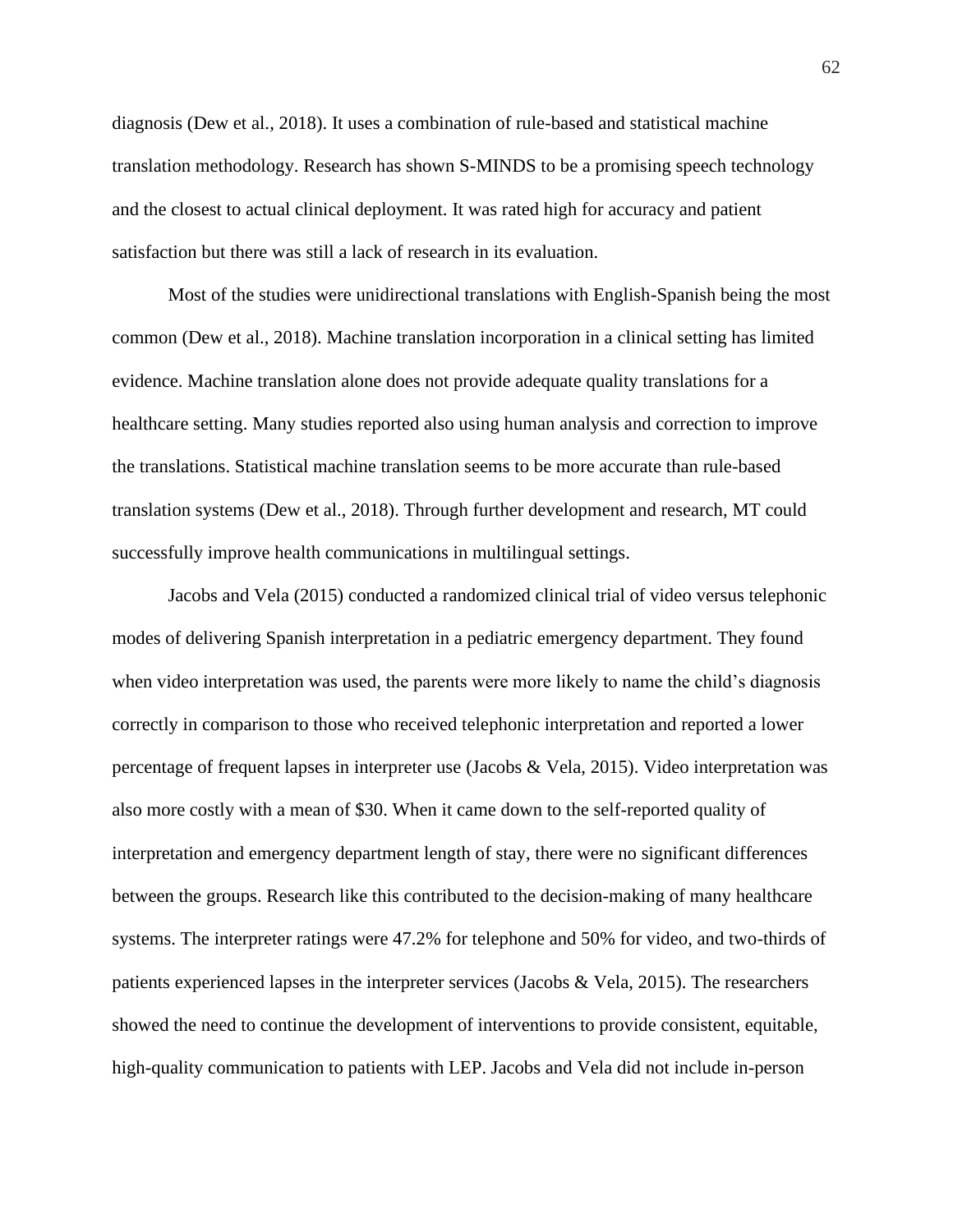interpretation and provision of language-concordant care because evidence showed they were superior to any other method of provision of care to LEP patients.

Jacobs and Vela's study (2015) was conducted at the Seattle Children's Hospital where they had a policy that prohibited clinicians from using non-native language skills for medical communication unless certified as proficient by the hospital through the Clinical Cultural and Linguistic Assessment. Jacobs and Vela suggested having policies like this in place was an additional important step to ensure patients had access to high-quality-interpreter services. Jacobs and Vela described the lapses in interpretation as having little to do with the interpreter services or the accessibility but had to do with clinicians' lack of insight into key concepts like the importance of using interpretation if patients could not understand them; equitable care of patients at risk for language barriers was an issue in the quality of care.

Jacobs and Vela (2015) said the big question was what would it take for clinicians to commit to using interpreter services? This should begin with appropriate education of clinicians on equity as a quality issue, use of policy to implement important safeguards, and followed by a systematic evaluation of clinicians' practices targeting the care of LEP patients. Research in the area of effective and efficient communication with LEP populations needs to inform policy and practice (Jacobs & Vela, 2015). Technology could be an important part in improving communication in the healthcare system but teaching healthcare professionals about the LEP populations' experience and access to interpreter services must be acknowledged.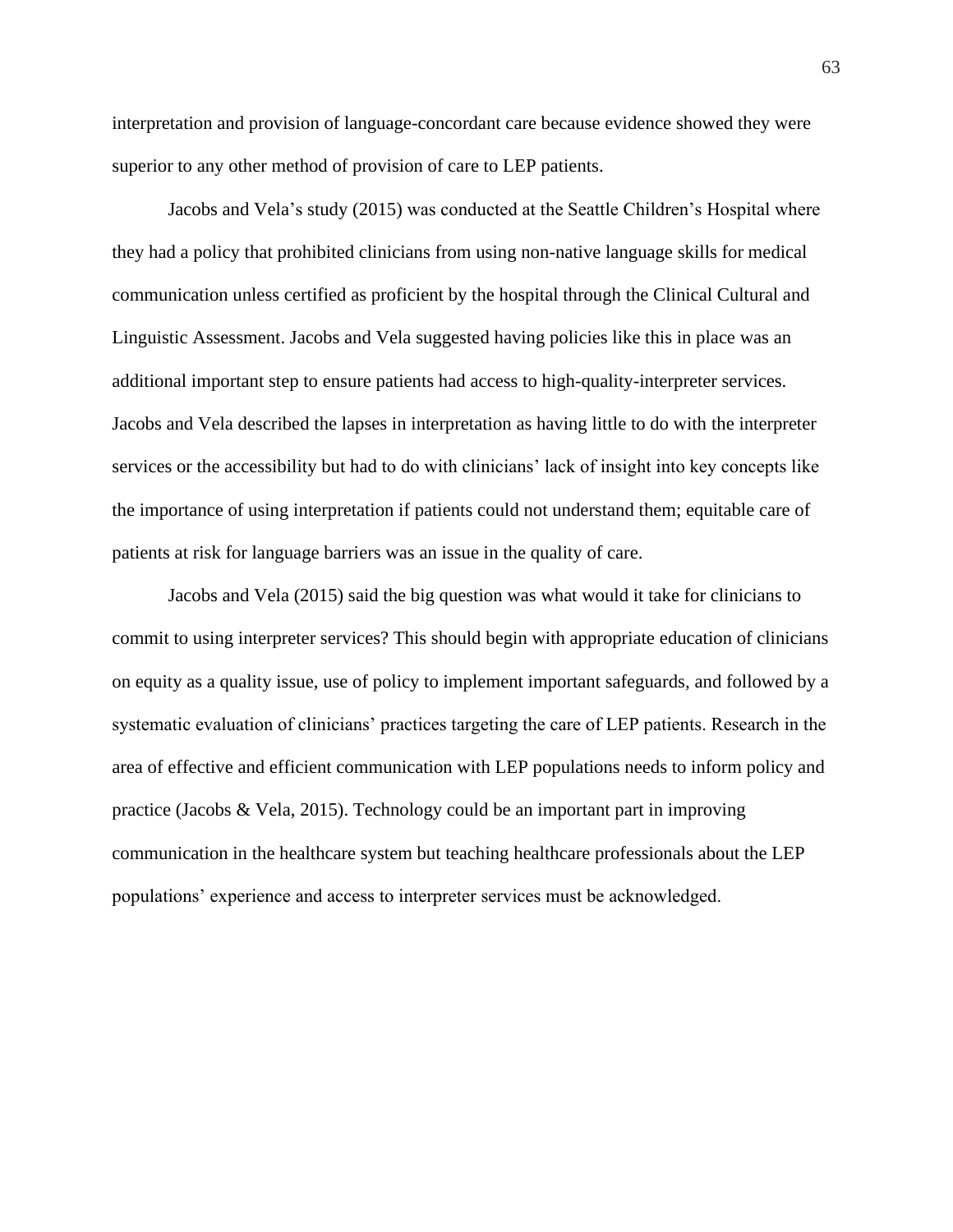# **CHAPTER V**

# **SPANISH-ENGLISH HEARING EVALUATION PROTOCOL**

Throughout the body of this paper, one can see many factors contribute to language barriers in the medical field, several areas with lack of knowledge, areas needing growth, and possible and attainable solutions. Fragments of information are everywhere, making it difficult to fully address the issue of language barriers in the field of audiology. The protocol in Appendix B is a culmination of the research and information presented in this paper with more online resources, test description, and instruction translations. It was created with the objective to help minimize language and cultural barriers and maximize the benefit a Spanish-speaking patient receives from a hearing evaluation carried out by an English-speaking audiologist. It includes topics such as state regulations and laws, Medicaid and Children's Health Insurance Program (CHIP), interpreters, educational competency, test description and instruction translations, speech testing word lists, patient counseling and education, and ear anatomy in English and Spanish. This protocol is meant to be used during an adult hearing evaluation and translations could be given to the patient prior to the appointment so they are informed and prepared for testing.

A limitation to this protocol was it has not been tested in a variety of clinical settings. The protocol is a guide meant to facilitate access to several resources and to provide instructions for a hearing evaluation. There are areas for growth such as including test instructions for other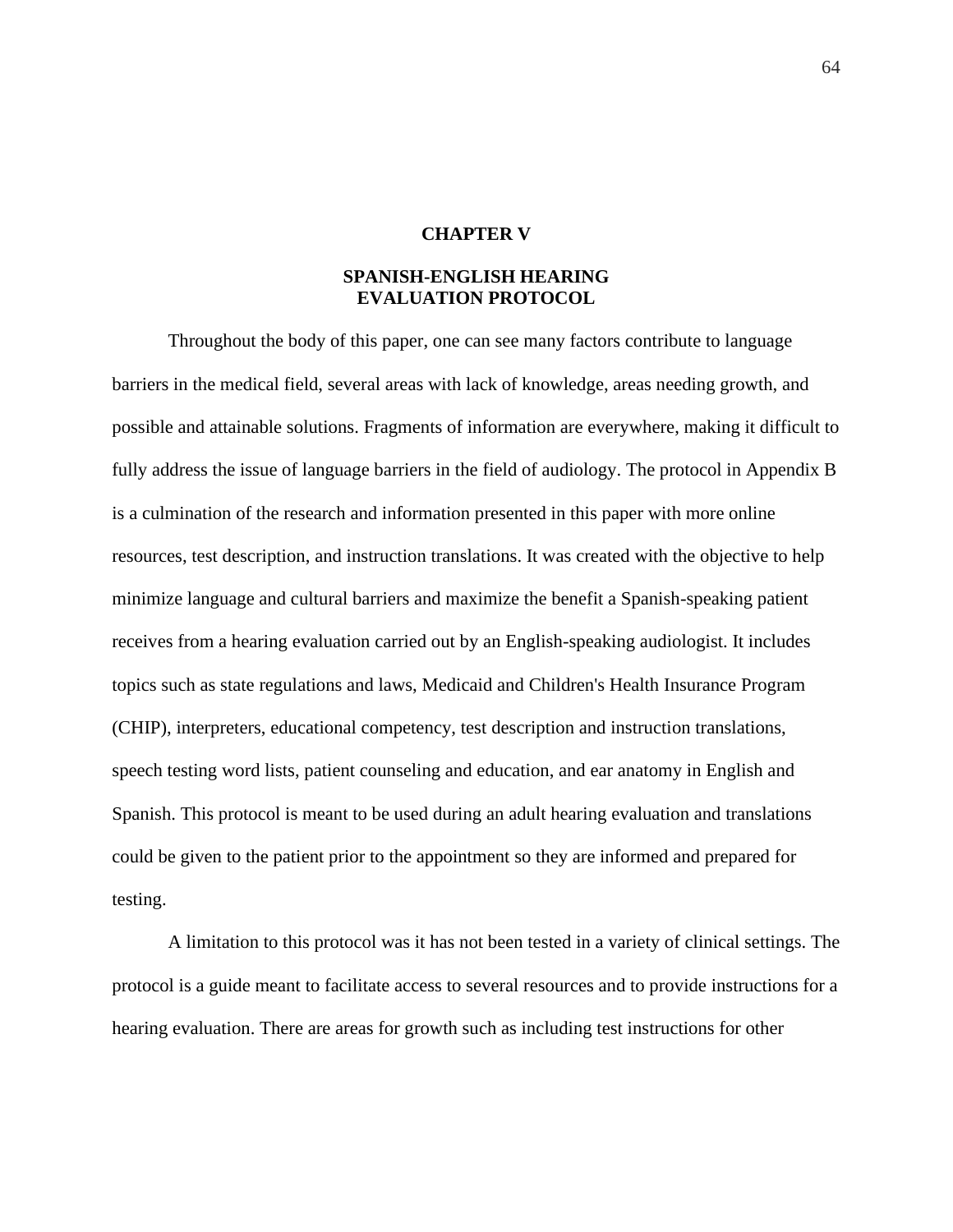audiologic testing, case history, and more counseling tools. The protocol is a great tool for English-speaking audiologists to use when seeing a Spanish-speaking patient.

The protocol is also a tool for clinics and hospitals to use when thinking about language appropriate services as it has resources on the laws and legislation, interpreting and translation services, and different training options for clinicians and physicians to better treat non-English speaking patients. Several areas of growth are needed in battling language barriers in the U.S healthcare system. This paper and the protocol are a culmination of the information and resources currently available in order to facilitate the process and growth needed.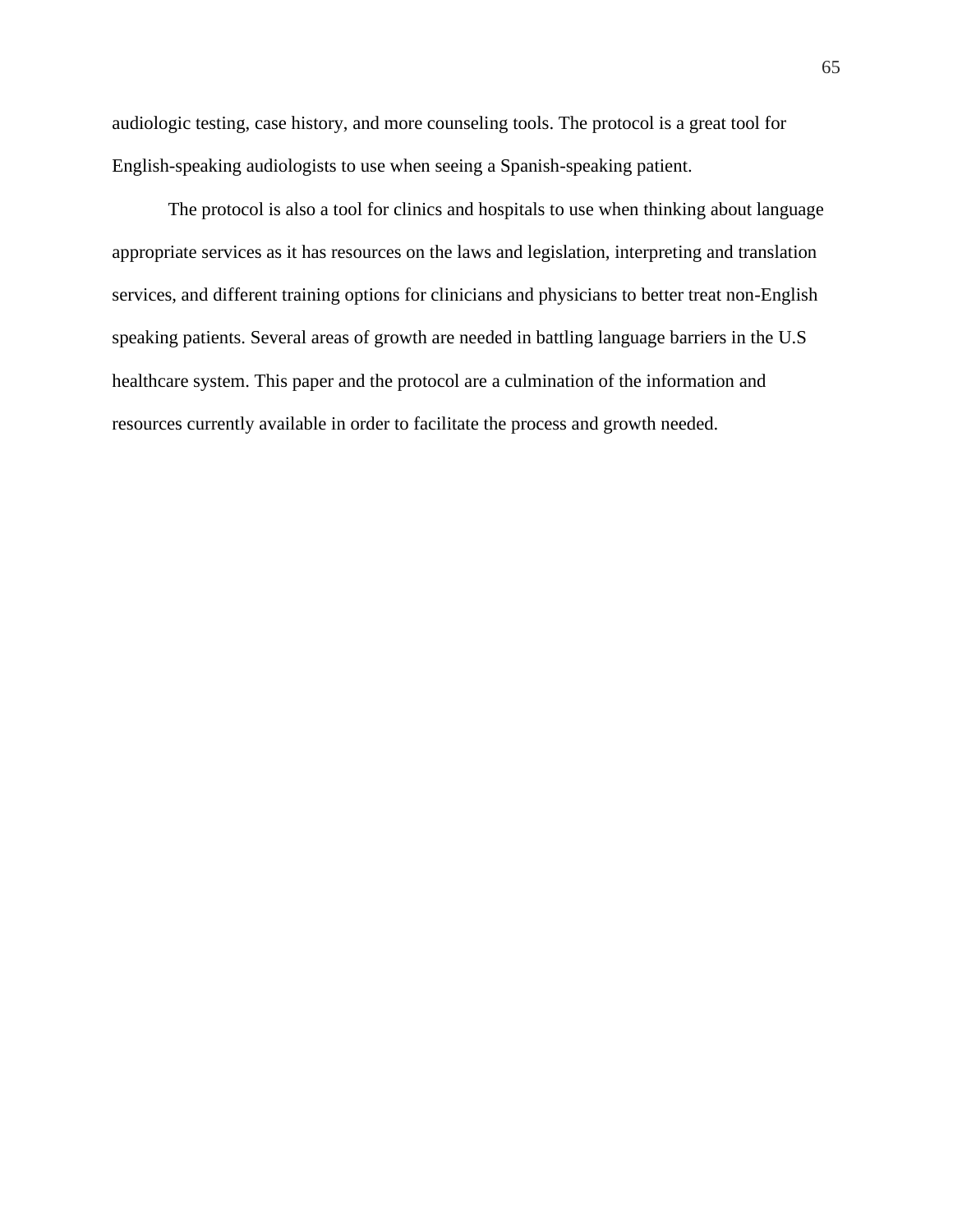#### **REFERENCES**

- Abreu, R. A., Adriatico, T., & DePierro, A. (2011). QUÉ PASA?: "What's happening" in overcoming barriers to serving bilingual children? *ASHA Leader, 16*(13), 12-15. [https://10.1044/leader.FTR2.16132011.12](https://10.0.4.20/leader.FTR2.16132011.12)
- Arnold, M. L., Hyer, K., Small, B. J., Chisolm, T., Saunders, G. H., McEvoy, C. L., Lee, D. J., Dhar, S., & Bainbridge, K. E. (2019). Hearing aid prevalence and factors related to use among older adults from the Hispanic Community Health Study/Study of Latinos. *JAMA Otolaryngology–Head & Neck Surgery, 145*(6), 501-508. [https://10.1001/jamaoto.2019.0433](https://10.0.3.233/jamaoto.2019.0433)
- Bainbridge, K. E., Cowie, C. C., Gonzalez, F., Hoffman, H. J., Dinces, E., Stamler, J., & Cruickshanks, K. J. (2016). Risk factors for hearing impairment among adults with diabetes: The Hispanic Community Health Study/Study of Latinos (HCHS/SOL). *Journal of Clinical & Translational Endocrinology, 6*(C), 15-22. <https://doi.org/10.1016/j.jcte.2016.09.001>
- Chen, A. H., Youdelman, M. K., & Brooks, J. (2007). The legal framework for language access in healthcare settings: Title VI and beyond. *Journal of General Internal Medicine: JGIM, 22*(S2), 362-367. https://10.1007/s11606-007-0366-2
- Coco, L., Colina, S., Atcherson, S. R., & Marrone, N. (2017). Readability level of Spanishlanguage patient-reported outcome measures in audiology and otolaryngology. *American Journal of Audiology, 26*(3). [https://10.1044/2017\\_aja-17-0018](https://10.0.4.20/2017_aja-17-0018)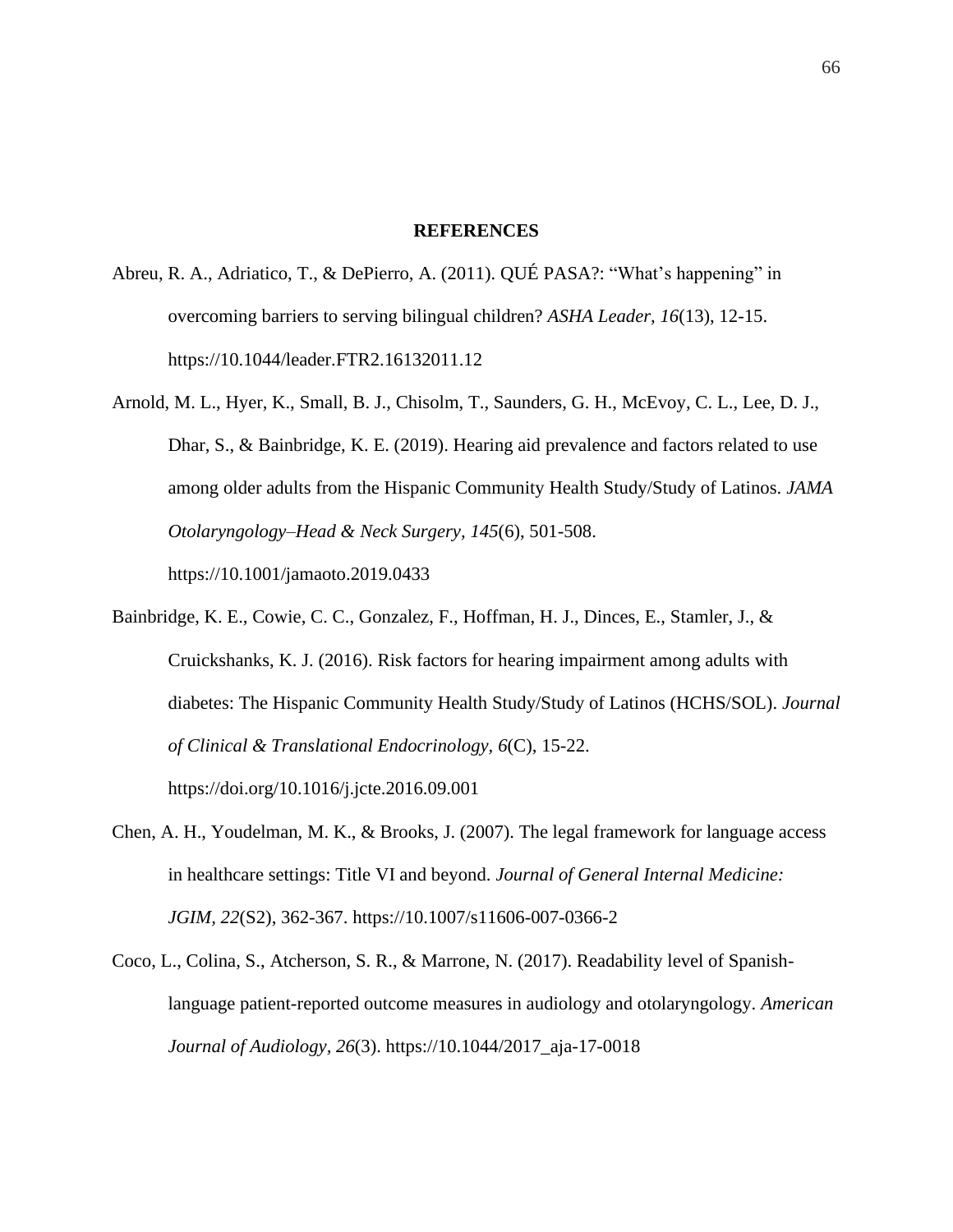- Cruickshanks, K. J., Dhar, S., Dinces, E., Fifer, R. C., Gonzalez, F., Heiss, G., Hoffman, H. J., Lee, D. J., Newhoff, M., Tocci, L., Torre, P., & Tweed, T. S. (2015). Hearing impairment prevalence and associated risk factors in the Hispanic Community Health Study/Study of Latinos. *JAMA Otolaryngology--Head & Neck Surgery, 141*(7), 641-648. [https://10.1001/jamaoto.2015.0889](https://10.0.3.233/jamaoto.2015.0889)
- Dew, K. N., Turner, A. M., Choi, Y. K., Bosold, A., & Kirchhoff, K. (2018). Development of machine translation technology for assisting health communication: A systematic review. *Journal of Biomedical Informatics, 85*, 56-67. [https://10.1016/j.jbi.2018.07.018](https://10.0.3.248/j.jbi.2018.07.018)
- Diamond, L. C., & Jacobs, E. A. (2010). Let's not contribute to disparities: The best methods for teaching clinicians how to overcome language barriers to health care. *Journal of General Internal Medicine: JGIM, 25*(S2), 189. [https://10.1007/s11606-009-1201-8](https://10.0.3.239/s11606-009-1201-8)
- DuBard, C. A., & Gizlice, Z. (2008). Language spoken and differences in health status. *American Journal of Public Health, 98*(11), 2021-2028. <https://doi.org/10.2105/AJPH.2007.119008>
- Flores, G. (2006). Language barriers to health care in the United States. *The New England Journal of Medicine, 355*(3), 229-231.
- Gaeta, L., & John, A. B. (2015). *Considerations in speech recognition testing of bilingual and Spanish-speaking patients, Part I: Older children and adults*. <http://www.edaud.org/journal/2015/2-article-15.pdf>
- Haffner, L. (1992). Translation is not enough interpreting in a medical setting. *The Western Journal of Medicine, 157*(3), 255-259.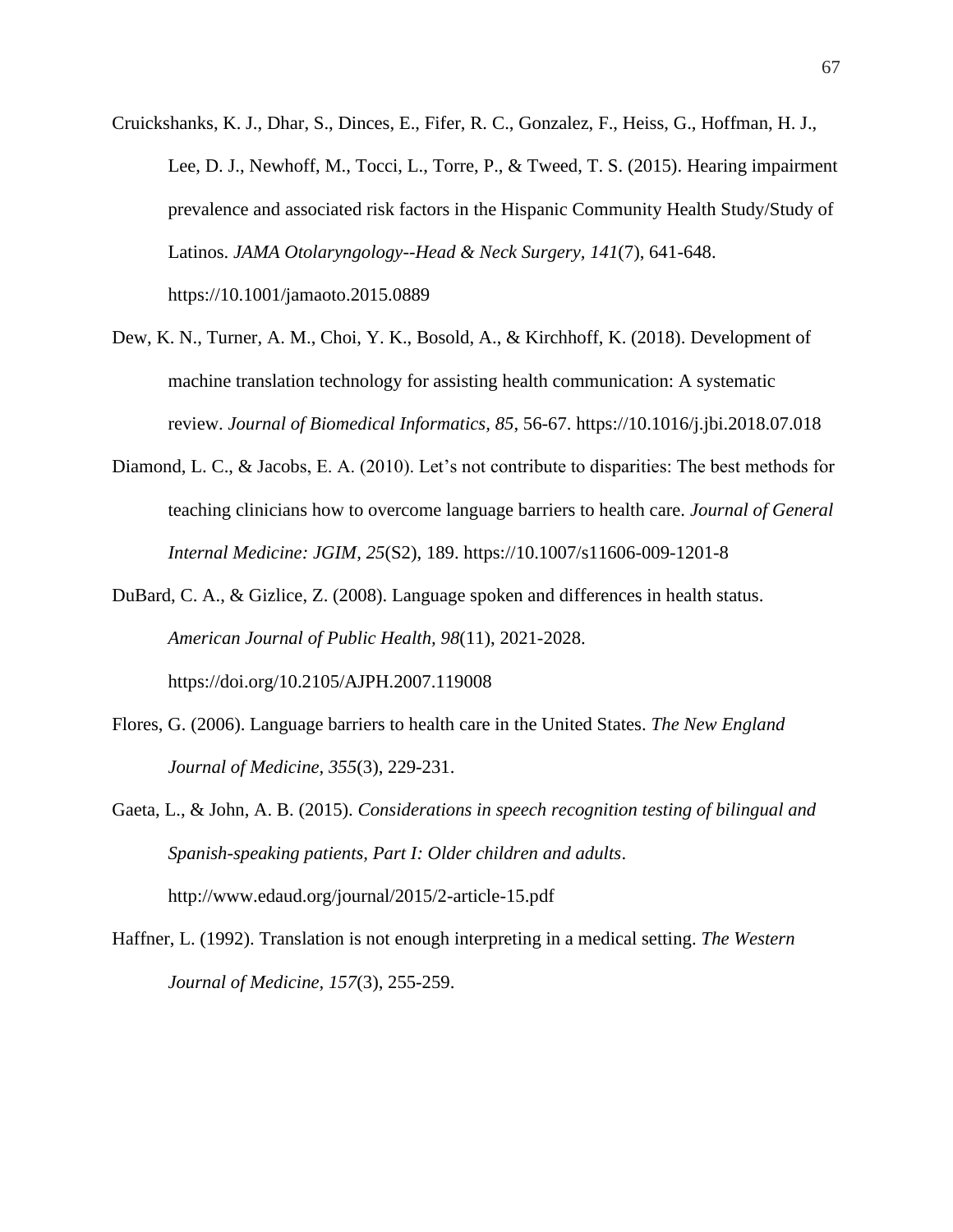Hernández-Nieto, R., & Gutiérrez, M. C. (2017). Hispanic map of the United States 2017. *Informes Del Observatorio / Observatorio Reports.* https://10.15427/OR035- 11/2017EN

- Hong, O., Chin, D. L., & Kerr, M. J. (2015). Lifelong occupational exposures and hearing loss among elderly Latino Americans aged 65-75 years. *International Journal of Audiology, 54*(S1), S57-S64. [https://10.3109/14992027.2014.973541](https://10.0.12.37/14992027.2014.973541)
- Jacobs, E. A., Chen, A. H., Karliner, L. S., Agger-Gupta, N., & Mutha, S. (2006). The need for more research on language barriers in health care: A proposed research agenda. *The Milbank Quarterly, 84*(1), 111-133.
- Jacobs, E. A., Shepard, D. S., Suaya, J. A., & Stone, E. (2004). Overcoming language barriers in health care: Costs and benefits of interpreter services. *American Journal of Public Health, 94*(5), 866–869.
- Jacobs, E. A., & Vela, M. (2015). Reducing language barriers in health care: Is technology the answer? *JAMA Pediatrics, 169*(12), 1092-1093.
- Lee, D. J., Carlson, D. L., Lee, H. M., Ray, L. A., & Markides, K. S. (1991). Hearing loss and hearing aid use in Hispanic adults: Results from the Hispanic Health and Nutrition Examination Survey. *American Journal of Public Health, 81*(11), 1471-1474.
- Lee, D. J., Gomez-Mann, O., & Lee, H. M. (1996). Prevalence of childhood hearing loss: The Hispanic Health and Nutrition Examination Survey and the National Health and Nutrition Examination Survey II. *American Journal of Epidemiology, 144*(5), 442–449. <https://doi.org/10.1093/oxfordjournals.aje.a008949>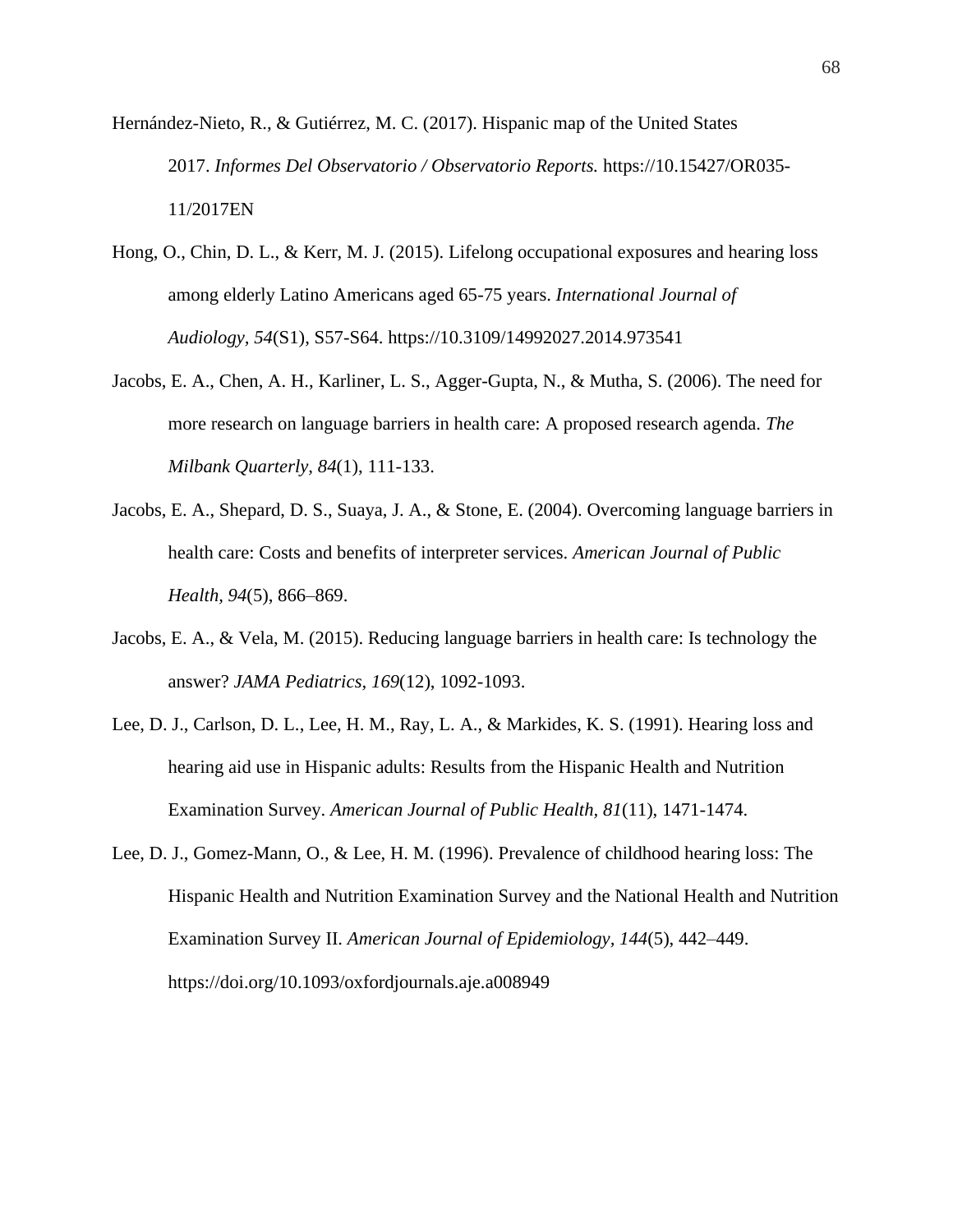- Mendel, L. L., Pousson, M. A., Bass, J. K., Coffelt, J. A., Morris, M., & Lane, K. A. (2020). Spanish Pediatric Picture Identification Test. *American Journal of Audiology, 29*(3), 318- 328. [https://10.1044/2020\\_AJA-19-00049](https://10.0.4.20/2020_AJA-19-00049)
- Metzger, R. (1993). Hispanics, health care, and Title VI of the Civil Rights Act of 1964. *Kansas Journal of Law & Public Policy, 3*(2), 31-42.
- Mittal, R., Patel, A. P., Nguyen, D., Pan, D. R., Jhaveri, V. M., Rudman, J. R., Dharmaraja, A., Yan, D., Feng, Y., Chapagain, P., Lee, D. J., Blanton, S. H., & Liu, X. Z. (2018). Genetic basis of hearing loss in Spanish, Hispanic and Latino populations. *Gene, 647*, 297-305. [https://10.1016/j.gene.2018.01.027](https://10.0.3.248/j.gene.2018.01.027)
- Popelka, M. M., Cruickshanks, K. J., Wiley, T. L., Tweed, T. S., Klein, B. E. K., & Klein, R. (1998). Low prevalence of hearing aid use among older adults with hearing loss: The epidemiology of hearing loss study. *Journal of the American Geriatrics Society (JAGS), 46*(9), 1075-1078. [https://10.1111/j.1532-5415.1998.tb06643.x](https://10.0.4.87/j.1532-5415.1998.tb06643.x)
- Rabinowitz, P. M., Sircar, K. D., Tarabar, S., Galusha, D., & Slade, M. D. (2005). Hearing loss in migrant agricultural workers. *Journal of Agromedicine, 10*(4), 9-17. [https://10.1300/J096v10n04\\_04](https://10.0.5.20/J096v10n04_04)
- Reel, L. A., Hicks, C. B., Ortiz, N., & Rodriguez, A. (2015). New resources for audiologists working with Hispanic patients: Spanish translations and cultural training. *American Journal of Audiology, 24*(1), 11-22. [https://10.1044/2014\\_AJA-14-0027](https://10.0.4.20/2014_AJA-14-0027)
- Robertson, C., Kerr, M., Garcia, C., & Halterman, E. (2007). Noise and hearing protection: Latino construction workers' experiences. *AAOHN Journal, 55*(4), 153-160. [https://10.1177/216507990705500404](https://10.0.4.153/216507990705500404)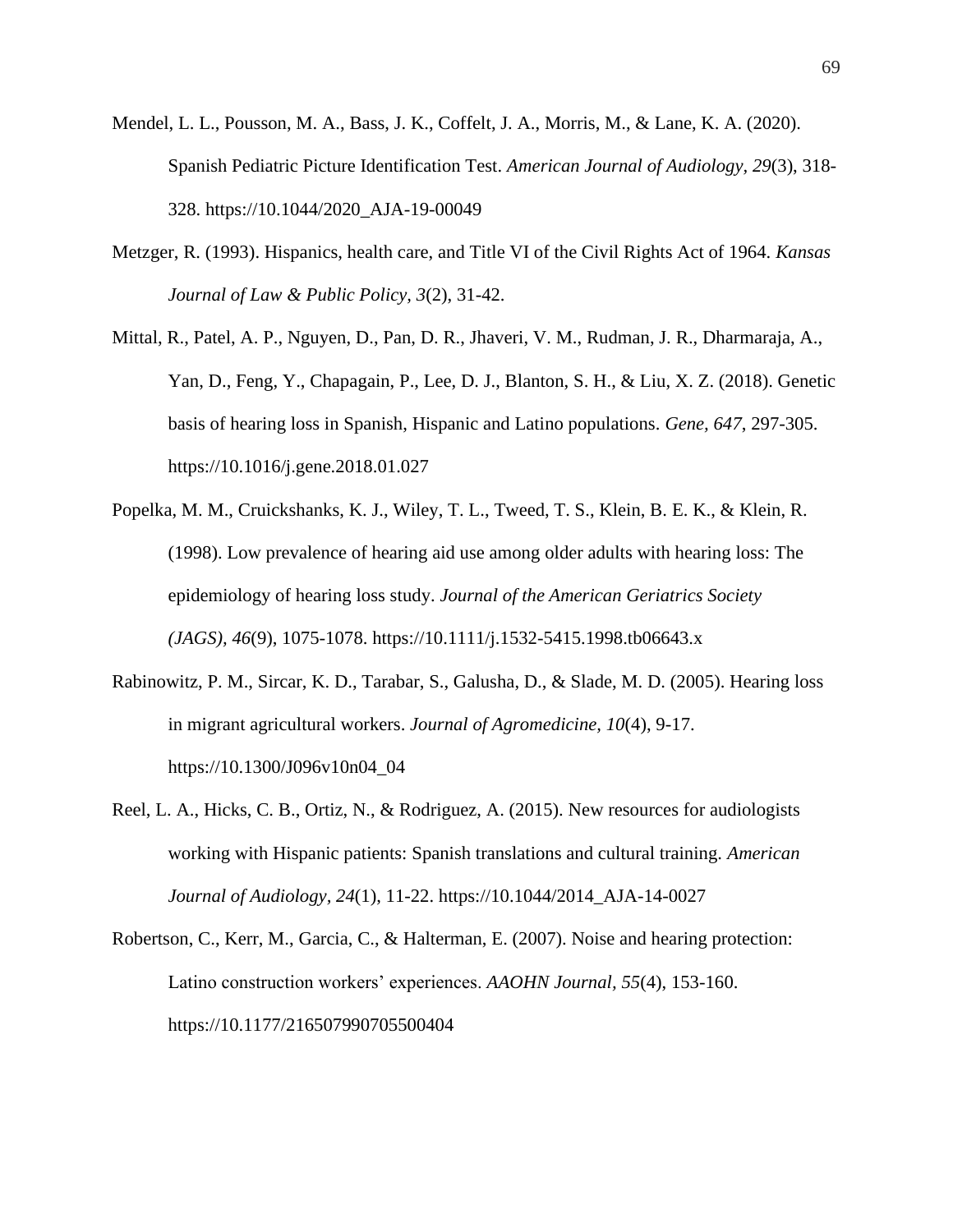- Saha, S., & Fernandez, A. (2007). Language barriers in health care. *Journal of General Internal Medicine, 22*(S2). https://10.1007/s11606-007-0373-3
- San Francisco Department of Public Health. (n.d.). *Noise enforcement program*. <https://www.sfdph.org/dph/EH/Noise/default.asp>
- Schwei, R. J., Del Pozo, S., Agger-Gupta, N., Alvarado-Little, W., Bagchi, A., Chen, A. H., Diamond, L., Gany, F., Wong, D., & Jacobs, E. A. (2016). Changes in research on language barriers in health care since 2003: A cross-sectional review study. *International Journal of Nursing Studies, 54*, 36-44. [https://10.1016/j.ijnurstu.2015.03.001](https://10.0.3.248/j.ijnurstu.2015.03.001)
- Segalowitz, N., & Kehayia, E. (2011). Exploring the determinants of language barriers in health care (LBHC): Toward a research agenda for the language sciences. *Canadian Modern Language Review, 67*(4), 480-507. [https://10.3138/cmlr.67.4.480](https://10.0.12.66/cmlr.67.4.480)
- Shi, L. (2014). Speech audiometry and Spanish-English bilinguals: Challenges in clinical practice. *American Journal of Audiology, 23*(3), 243-259. [https://10.1044/2014\\_AJA-14-](https://10.0.4.20/2014_AJA-14-0022) [0022](https://10.0.4.20/2014_AJA-14-0022)
- Steinberg, E. M., Valenzuela-Araujo, D., Zickafoose, J. S., Kieffer, E., & Ross DeCamp, L. (2016). The battle of managing language barriers in health care. *Clinical Pediatrics, 55*(14), 1318-1327. <https://doi.org/10.1177/0009922816629760>
- Timmins, C. L. (2002). The impact of language barriers on the health care of Latinos in the United States: A review of the literature and guidelines for practice. *Journal of Midwifery & Women's Health, 47*(2), 80-96. [https://10.1016/S1526-9523\(02\)00218-0](https://10.0.3.248/S1526-9523(02)00218-0)
- Ullauri, A. (2021). *Audiology services in diverse communities: A tool to help clinicians working with Spanish-speaking patients and families*. Plural Publishing.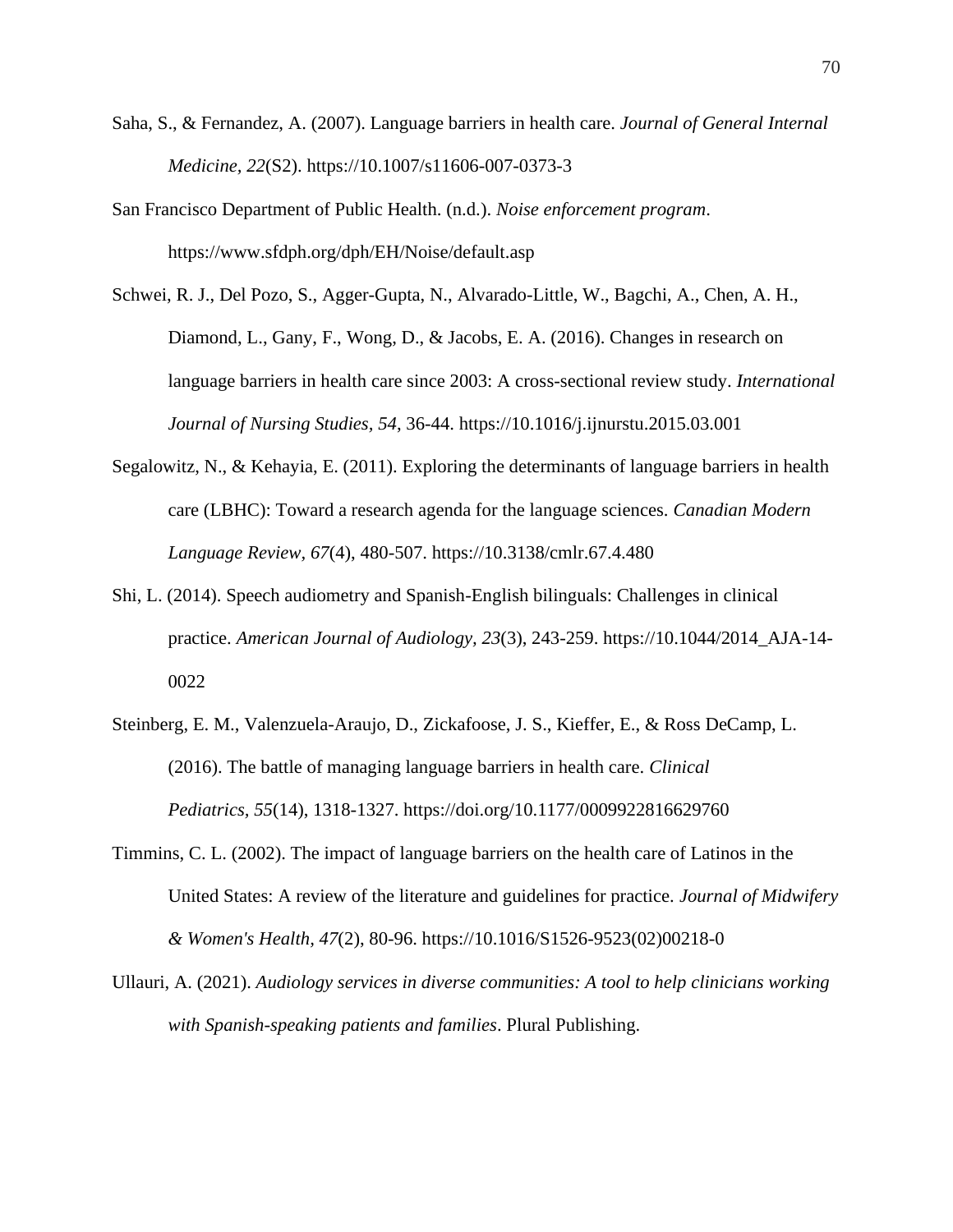U.S. Department of Labor. (1986). *Title VI of the 1964 Civil Rights Act*. <https://www.dol.gov/agencies/oasam/regulatory/statutes/title-vi-civil-rights-act-of-1964>

Weiss, D., & Dempsey, J. J. (2008). Performance of bilingual speakers on the English and Spanish versions of the Hearing in Noise Test (HINT). *Journal of the American Academy of Audiology, 19*(1), 5-17. [https://10.3766/jaaa.19.1.2](https://10.0.14.182/jaaa.19.1.2)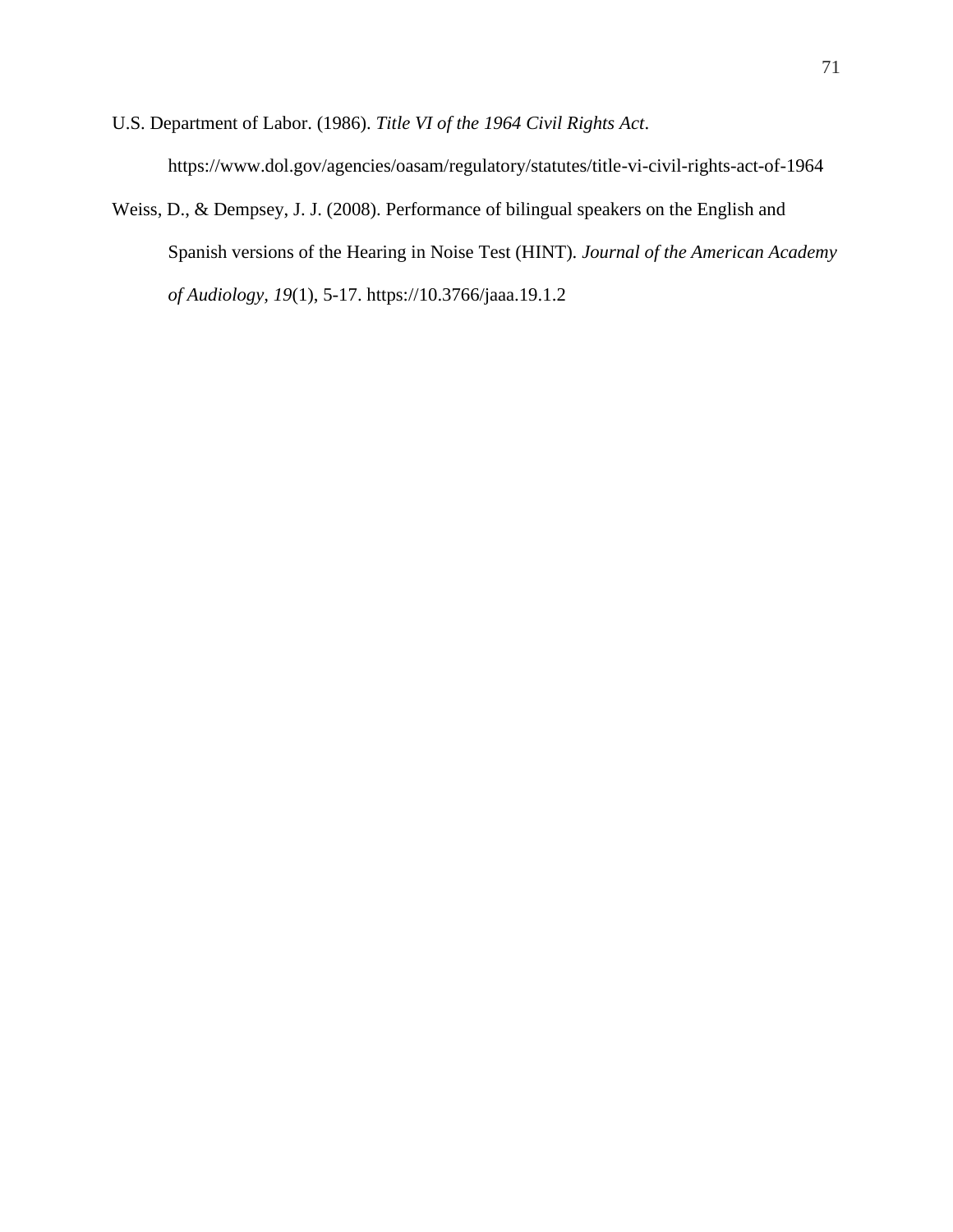# **APPENDIX A**

# **NATIONAL CULTURALLY AND LINGUISTICALLY APPROPRIATE SERVICES STANDARDS**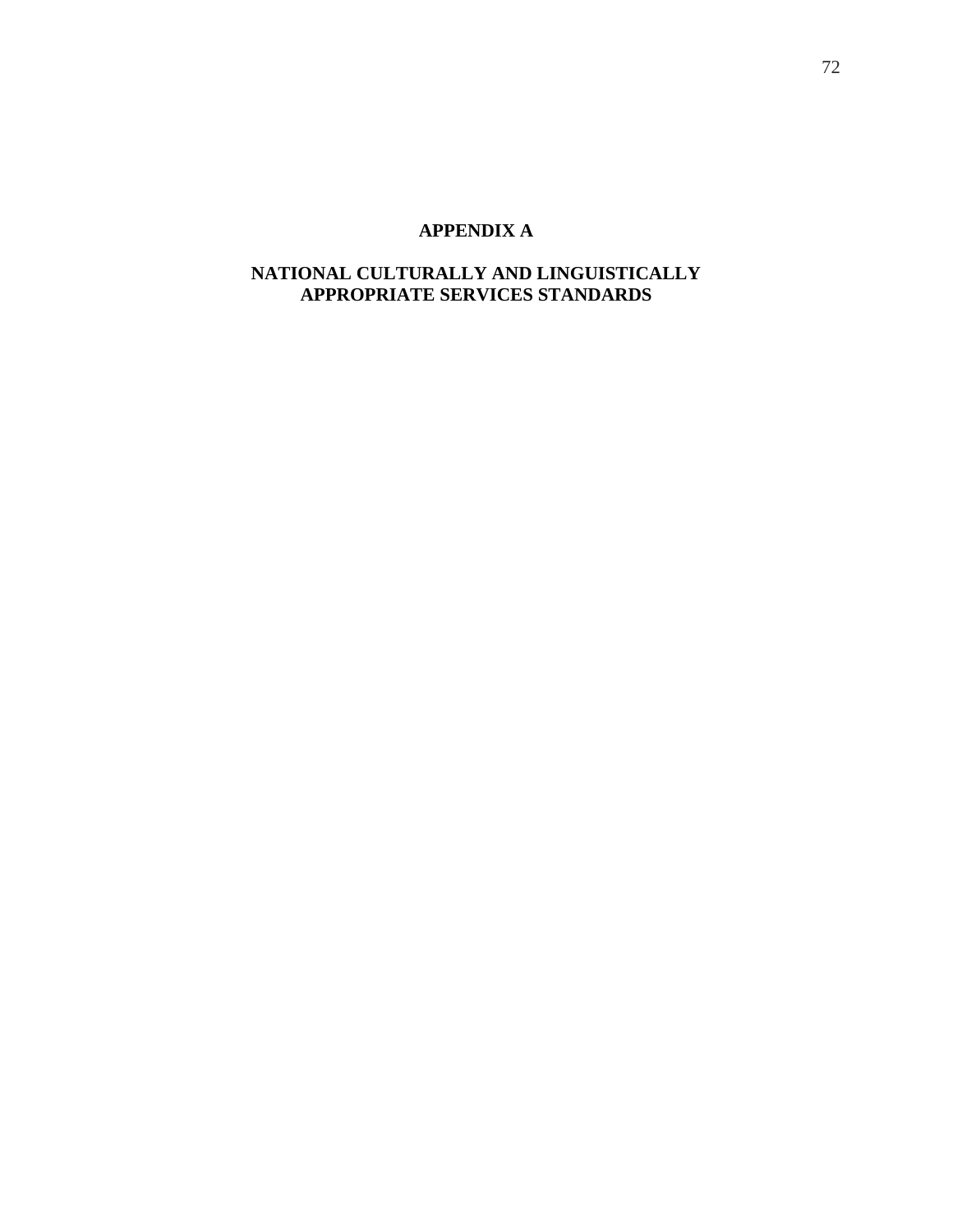Principal Standard

1) Provide effective, equitable, understandable and respectful quality care and services that are responsive to diverse cultural health beliefs and practices, preferred languages, health literacy and other communication needs.

Governance, Leadership and Workforce

2) Advance and sustain organizational governance and leadership that promotes CLAS and health equity through policy, practices and allocated resources.

3) Recruit, promote and support a culturally and linguistically diverse governance, leadership and workforce that are responsive to the population in the service area.

4) Educate and train governance, leadership and workforce in culturally and linguistically appropriate policies and practices on an ongoing basis.

Communication and Language Assistance

5) Offer language assistance to individuals who have limited English proficiency and/or other communication needs, at no cost to them, to facilitate timely access to all health care and services.

6) Inform all individuals of the availability of language assistance services clearly and in their preferred language, verbally and in writing.

7) Ensure the competence of individuals providing language assistance, recognizing that the use of untrained individuals and/or minors as interpreters should be avoided.

8) Provide easy-to-understand print and multimedia materials and signage in the languages commonly used by the populations in the service area.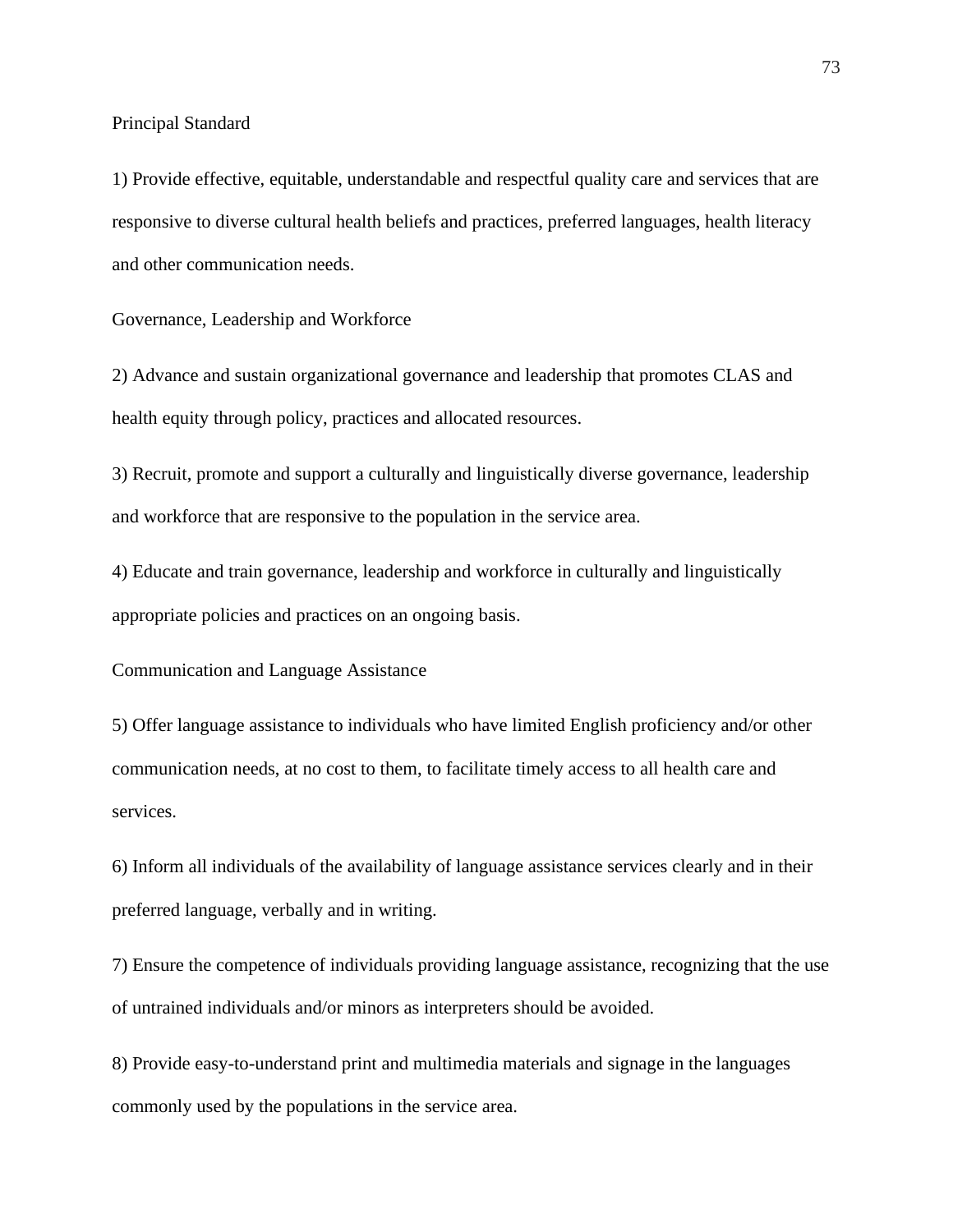Engagement, Continuous Improvement and Accountability

9) Establish culturally and linguistically appropriate goals, policies and management accountability, and infuse them throughout the organizations' planning and operations.

10) Conduct ongoing assessments of the organization's CLAS-related activities and integrate CLAS-related measures into assessment measurement and continuous quality improvement activities.

11) Collect and maintain accurate and reliable demographic data to monitor and evaluate the impact of CLAS on health equity and outcomes and to inform service delivery.

12) Conduct regular assessments of community health assets and needs and use the results to plan and implement services that respond to the cultural and linguistic diversity of populations in the service area.

13) Partner with the community to design, implement and evaluate policies, practices and services to ensure cultural and linguistic appropriateness.

14) Create conflict- and grievance-resolution processes that are culturally and linguistically appropriate to identify, prevent and resolve conflicts or complaints.

15) Communicate the organization's progress in implementing and sustaining CLAS to all stakeholders, constituents, and the general public.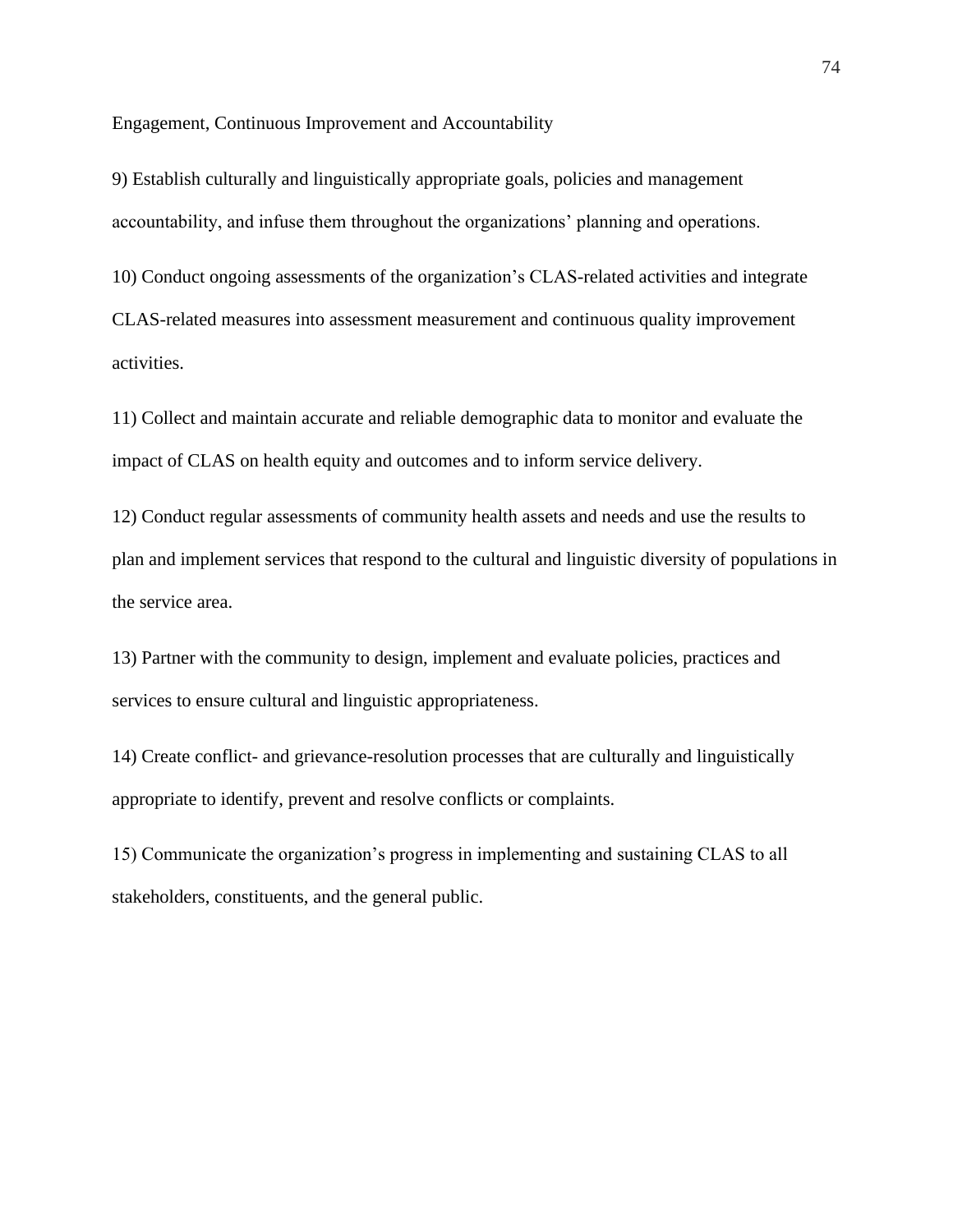# **APPENDIX B**

# **DECREASING LANGUAGE BARRIERS BETWEEN ENGLISH-SPEAKING AUDIOLOGISTS AND SPANISH-SPEAKING PATIENTS: HEARING EVALUATION PROTOCOL**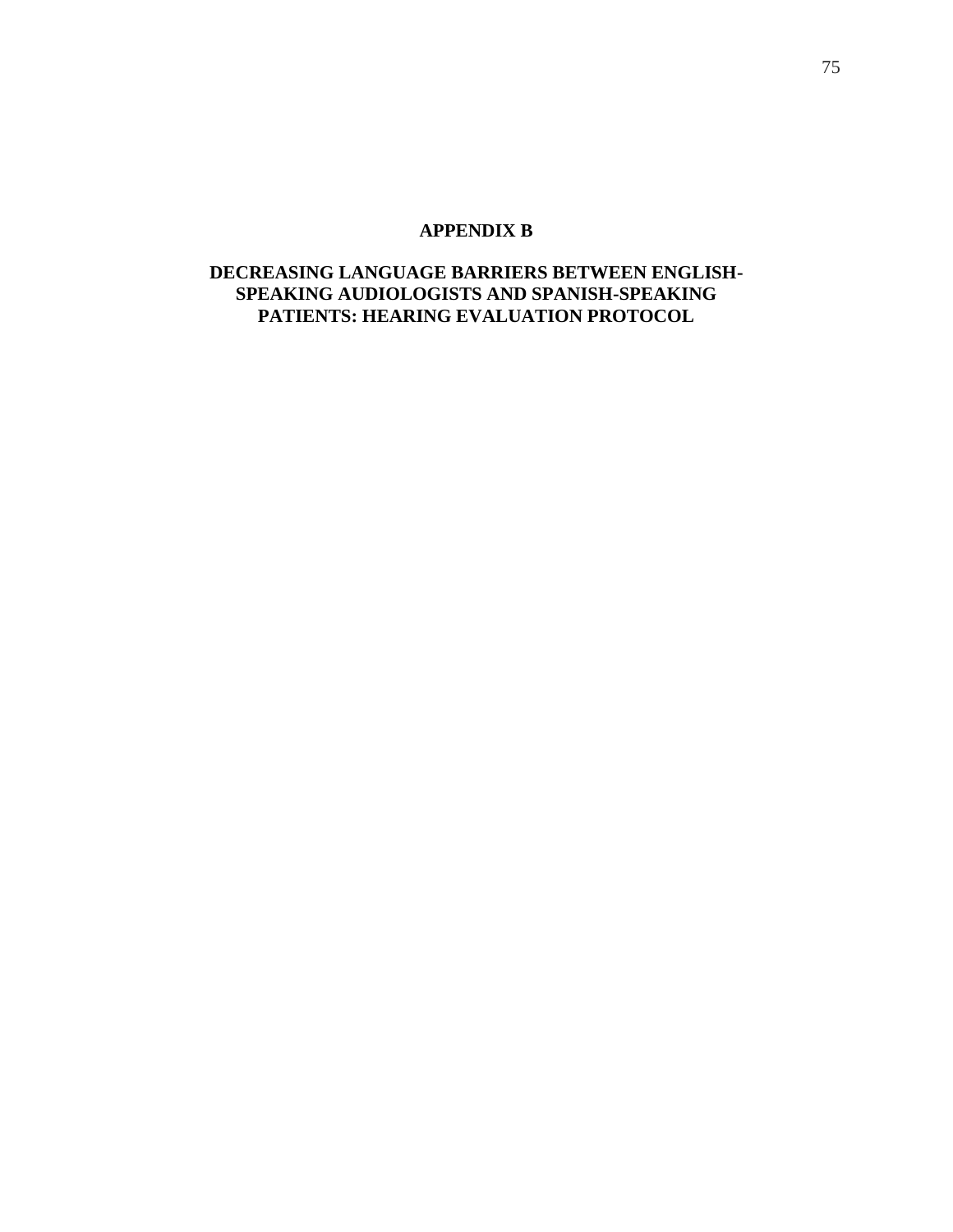#### **Background Information and Rationale**

Language barriers in the healthcare system have been a continuously growing dilemma in the United States, affecting communication between a provider and patient which leads to problems in health care delivery. This includes the field of audiology in which communication is a major component. There are policies and regulations currently in place which attempt to decrease negative effects of language barriers in healthcare, but several healthcare providers are not aware of the responsibility, have not prioritized the issue, or are not being held accountable through the enforcement of the laws. Language barriers in the United States is a real issue and one affected group is the Spanish-speaking population. Spanish is the second most spoken language in the United States and there is a continual growth in Hispanic/Latino communities. Audiologic research in this population is extremely limited with little information on prevalence of hearing loss, hearing loss prevention epidemiology, risk factors, genetic basis of hearing loss, and hearing aid use. Yet there are options currently available such as resources, educational interventions focused on overcoming language barriers, cultural competency, translators, and machine translators that can help decrease the negative impacts of a language barrier in the audiology field.

#### **Purpose**

The primary objective of this protocol is to minimize language and cultural barriers and maximize the benefit a Spanish-speaking patient receives from a hearing evaluation carried out by an English-speaking audiologist.

#### **Goals**

One of the goals is to create an audiologic protocol for English speaking audiologists to use when seeing Spanish speaking patients in order to reduce the negative impacts of language

76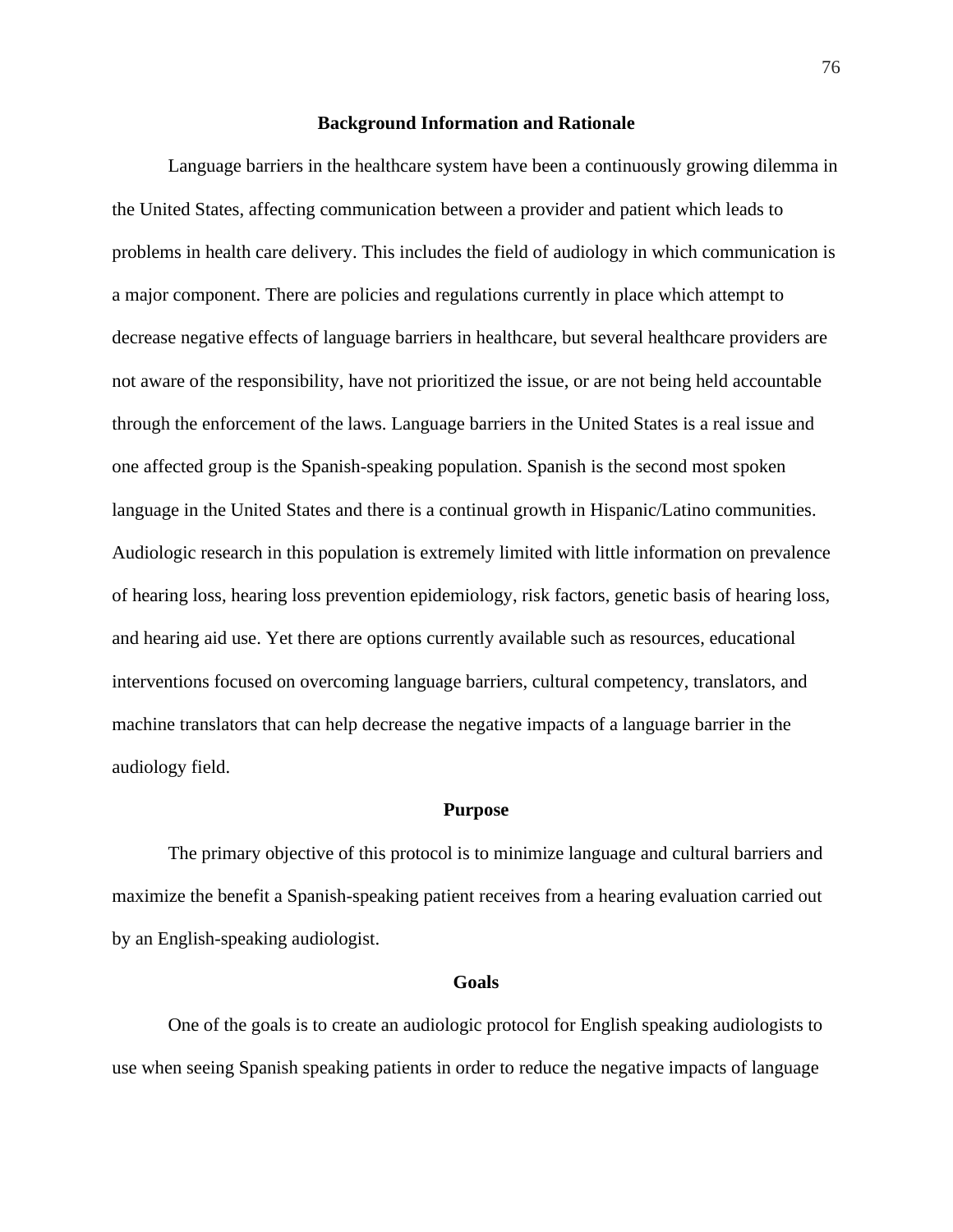barriers in healthcare. Secondly, additional information was included to increase awareness in healthcare disparity, regarding language. Thirdly, to provide appropriate tools to aid an Audiologist best serve their non-English speaking patients. Fourthly, to improve communication and understanding of audiologic test instructions and counseling in Spanish.

#### **Product Description**

This protocol was created based on research and is further explained in *Language Barriers in the Field of Audiology: Spanish-Speaking Patient and English-Speaking Audiologist*. Please refer and read said document for a better understanding of the population demographics, language barriers, state regulations and laws, impacts on healthcare, interpreters, hearing impairment in the Latino and Hispanic Population, occupational hearing loss, hearing aid use, research, resources available, educational competency, and continuing research in the field of audiology. As there is limited research available on language barriers in the field of audiology, this is an attempt to reduce language barriers based on information available. It should be noted that the best way to minimize language barriers is through the use of professional medical interpreters and having cultural competency. This is not something that is readily available to many English-speaking practicing audiologists who see Spanish speaking patients; thus, this protocol is meant to be used as a tool in those situations to minimize the negative effects of language barriers during a hearing evaluation.

#### **State Regulations and Laws**

#### **Title VI**

The U.S. Department of Health and Human Services (n.d.) has several resources available that aid in learning, understanding, and applying Title VI of the Civil Rights Act. This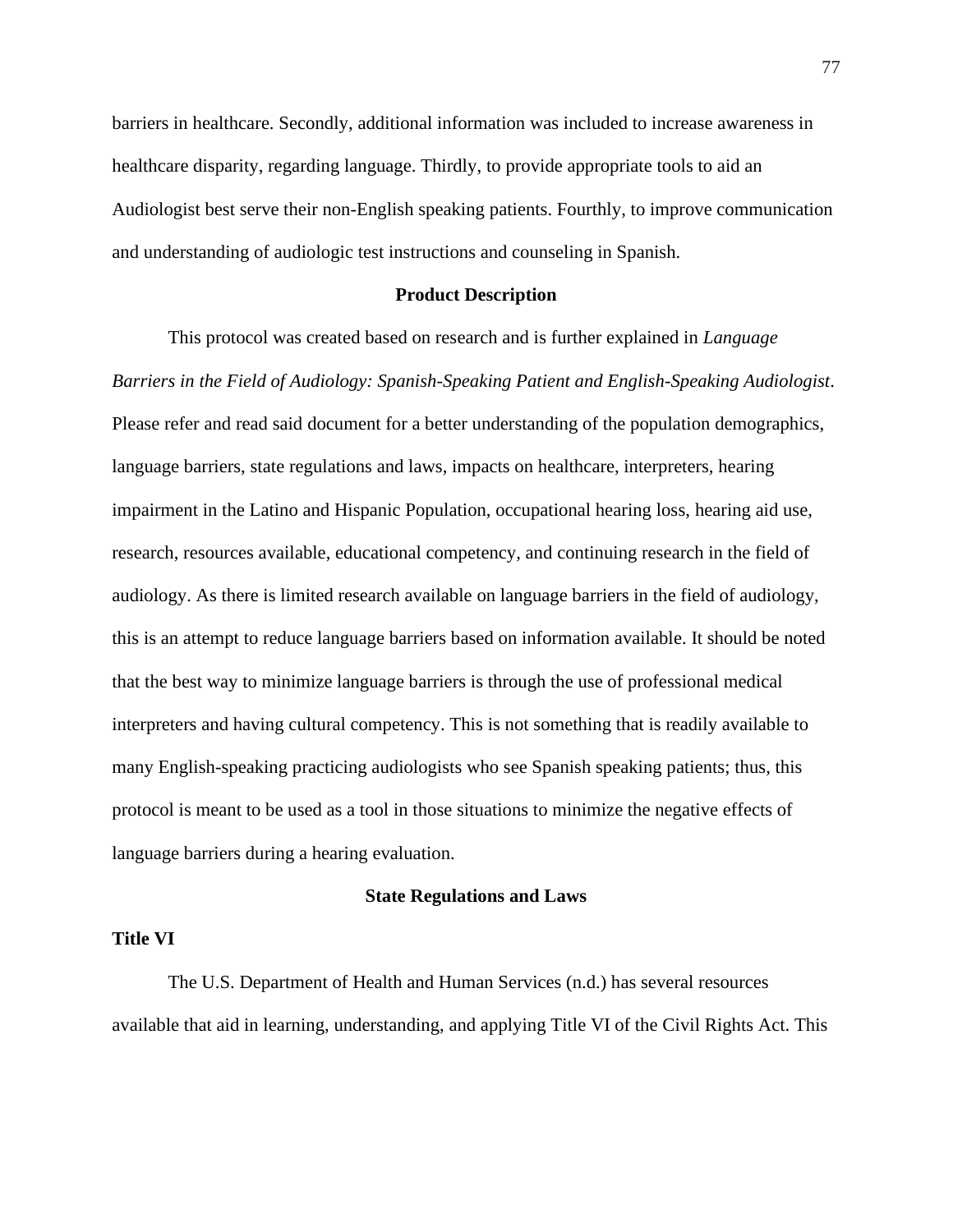includes LEP (limited English proficiency) resources, guidance, a language plan, success stories, and other federal, state, and non-governmental resources.

• Resource is geared toward providers in health care and human services: [https://www.hhs.gov/civil-rights/for-providers/laws-regulations-guidance/guidance](https://www.hhs.gov/civil-rights/for-providers/laws-regulations-guidance/guidance-federal-financial-assistance-title-vi/index.html)[federal-financial-assistance-title-vi/index.html](https://www.hhs.gov/civil-rights/for-providers/laws-regulations-guidance/guidance-federal-financial-assistance-title-vi/index.html)

• Resource is geared towards the general public and advocates. [https://www.hhs.gov/civil-rights/for-individuals/special-topics/limited-english](https://www.hhs.gov/civil-rights/for-individuals/special-topics/limited-english-proficiency/index.html#:~:text=Title%20VI%20of%20the%20Civil,persons%20with%20limited%20English%20proficiency)[proficiency/index.html#:~:text=Title%20VI%20of%20the%20Civil,persons%20with](https://www.hhs.gov/civil-rights/for-individuals/special-topics/limited-english-proficiency/index.html#:~:text=Title%20VI%20of%20the%20Civil,persons%20with%20limited%20English%20proficiency) [%20limited%20English%20proficiency.](https://www.hhs.gov/civil-rights/for-individuals/special-topics/limited-english-proficiency/index.html#:~:text=Title%20VI%20of%20the%20Civil,persons%20with%20limited%20English%20proficiency)

# **Culturally and Linguistically Appropriate Services Standards**

The National Standards for Culturally and Linguistically Appropriate Services in Health Care (CLAS standards) were issued by the U.S Department of Health and Human Services (HHS) and state guidelines to comply to Title VI. The CLAS standards aim to improve health care quality and advance health equity by establishing a framework for organizations to serve the nation's increasingly diverse communities. The CLAS standards are also operationalized by the Joint Commission, for accreditation of many hospitals.

- Link to the U.S. Department of Health and Human Services regarding the CLAS standard:<https://thinkculturalhealth.hhs.gov/clas>
- Link to the Office of Minority Health and the National CLAS Standards: <https://www.minorityhealth.hhs.gov/omh/browse.aspx?lvl=2&lvlid=53>
- Guide to help implement the CLAS standards. [https://www.cms.gov/About-](https://www.cms.gov/About-CMS/Agency-Information/OMH/Downloads/CLAS-Toolkit-12-7-16.pdf)[CMS/Agency-Information/OMH/Downloads/CLAS-Toolkit-12-7-16.pdf](https://www.cms.gov/About-CMS/Agency-Information/OMH/Downloads/CLAS-Toolkit-12-7-16.pdf)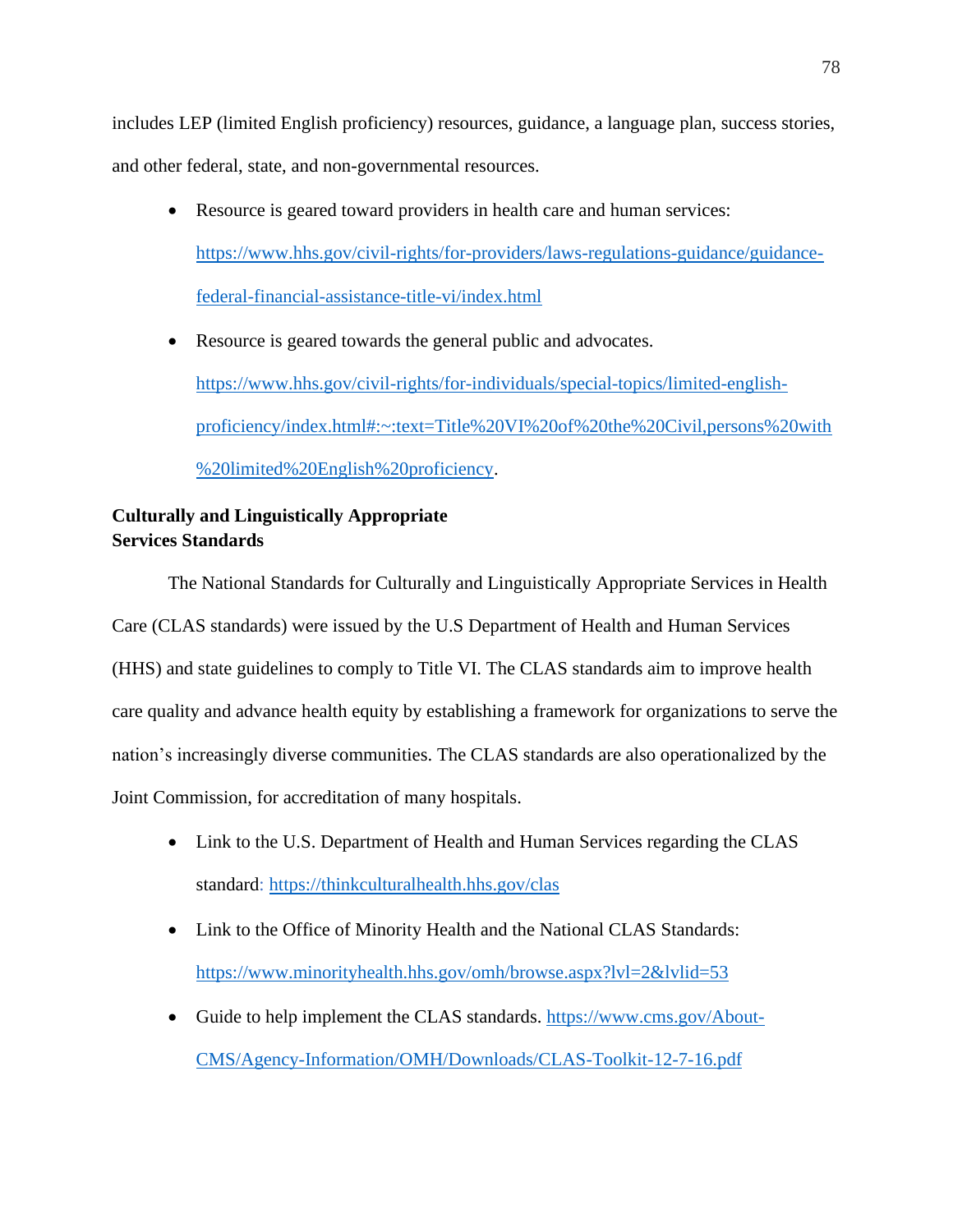## **Executive Order 13166**

In August 2000, Executive Order (EO) 13166, "Improving Access to Services for Persons with Limited English Proficiency", was issued by President Clinton to further improve access to services for LEP people. It requires Federal agencies to examine the services they provide, identify any need for services to those with limited English proficiency (LEP), and develop and implement a system to provide those services so LEP patients can have meaningful access to them. Later under the Bush Administration, the EO was upheld, and the Policy Guidance was revised and reissued in August 2003. The Guidance outlines four parts that institutions, programs, and providers should consider to determine what types of language assistance to pursue.

The United States Department of Justice has great tools explaining what the executive order means and tools for how to be able to accomplish what it states.

- Link to the U.S. Department of Justice website regarding Executive Order 13166: <https://www.justice.gov/crt/executive-order-13166>
- Document has information on advancing meaningful access for limited English proficiency persons through Executive Order 13166: [https://www.lep.gov/sites/lep/files/resources/20151218\\_EO\\_13166\\_accomplishment\\_](https://www.lep.gov/sites/lep/files/resources/20151218_EO_13166_accomplishment_report.pdf)

[report.pdf](https://www.lep.gov/sites/lep/files/resources/20151218_EO_13166_accomplishment_report.pdf)

#### **Medicaid and Children's Health Insurance Program**

All Medicaid and CHIP service providers must ensure that LEP persons receive the language assistance necessary to meaningfully access needed health care services. Currently, only 15 states directly reimburse providers for language services: Connecticut, District of Columbia, Iowa, Idaho, Kansas, Maine, Minnesota, Montana, New Hampshire, New York,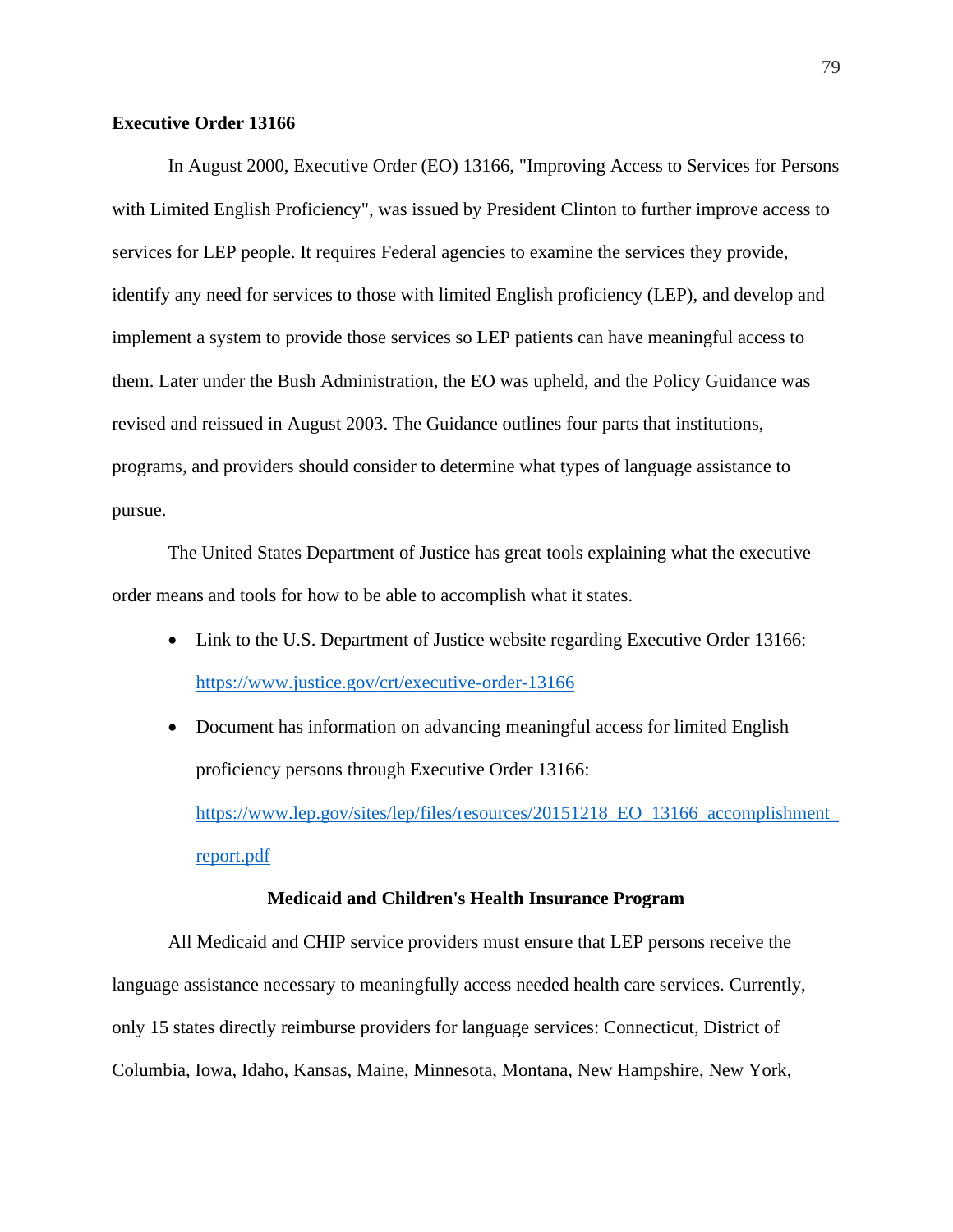Texas (only sign language interpreters), Utah, Vermont, Washington, and Wyoming. The following links are by the Department of Health and Human Services (HHS) outlining responsibilities of health and social services providers who receive federal financial assistance from HHS.

- Link to the Medicaid website regarding translation and interpretation services: [https://www.medicaid.gov/medicaid/financial-management/medicaid-administrative](https://www.medicaid.gov/medicaid/financial-management/medicaid-administrative-claiming/translation-and-interpretation-services/index.html)[claiming/translation-and-interpretation-services/index.html](https://www.medicaid.gov/medicaid/financial-management/medicaid-administrative-claiming/translation-and-interpretation-services/index.html)
- Document goes through the process of getting federal funds to pay for language services for Medicaid and CHIP enrollees: [https://healthlaw.org/wp](https://healthlaw.org/wp-content/uploads/2016/11/How-Can-States-Get-Medicaid-and-CHIP-for-Language-Services.pdf)[content/uploads/2016/11/How-Can-States-Get-Medicaid-and-CHIP-for-Language-](https://healthlaw.org/wp-content/uploads/2016/11/How-Can-States-Get-Medicaid-and-CHIP-for-Language-Services.pdf)[Services.pdf](https://healthlaw.org/wp-content/uploads/2016/11/How-Can-States-Get-Medicaid-and-CHIP-for-Language-Services.pdf)
- Document by the National Health Law Program goes through reimbursement models for language services: [https://healthlaw.org/wp-content/uploads/2017/02/Medicaid-](https://healthlaw.org/wp-content/uploads/2017/02/Medicaid-CHIP-LEP-models-FINAL.pdf)[CHIP-LEP-models-FINAL.pdf](https://healthlaw.org/wp-content/uploads/2017/02/Medicaid-CHIP-LEP-models-FINAL.pdf)

# **Interpreters**

Research continues to show in person medical interpreters as being the best and most effective resource in decreasing language barriers in a medical setting. Most health care organizations provide inadequate interpreter services or none. Limited English proficiency patients thus do not receive needed health care or good quality health care. This usually results in the use of ad hoc services, due to the financial burden interpreting services impose, which has been shown to have negative clinical consequences. Patients who have access to medical interpreters have significant increases in receipt of preventive services, physician visits, and prescription drugs enhancing their access to primary and preventive care at a moderate cost. This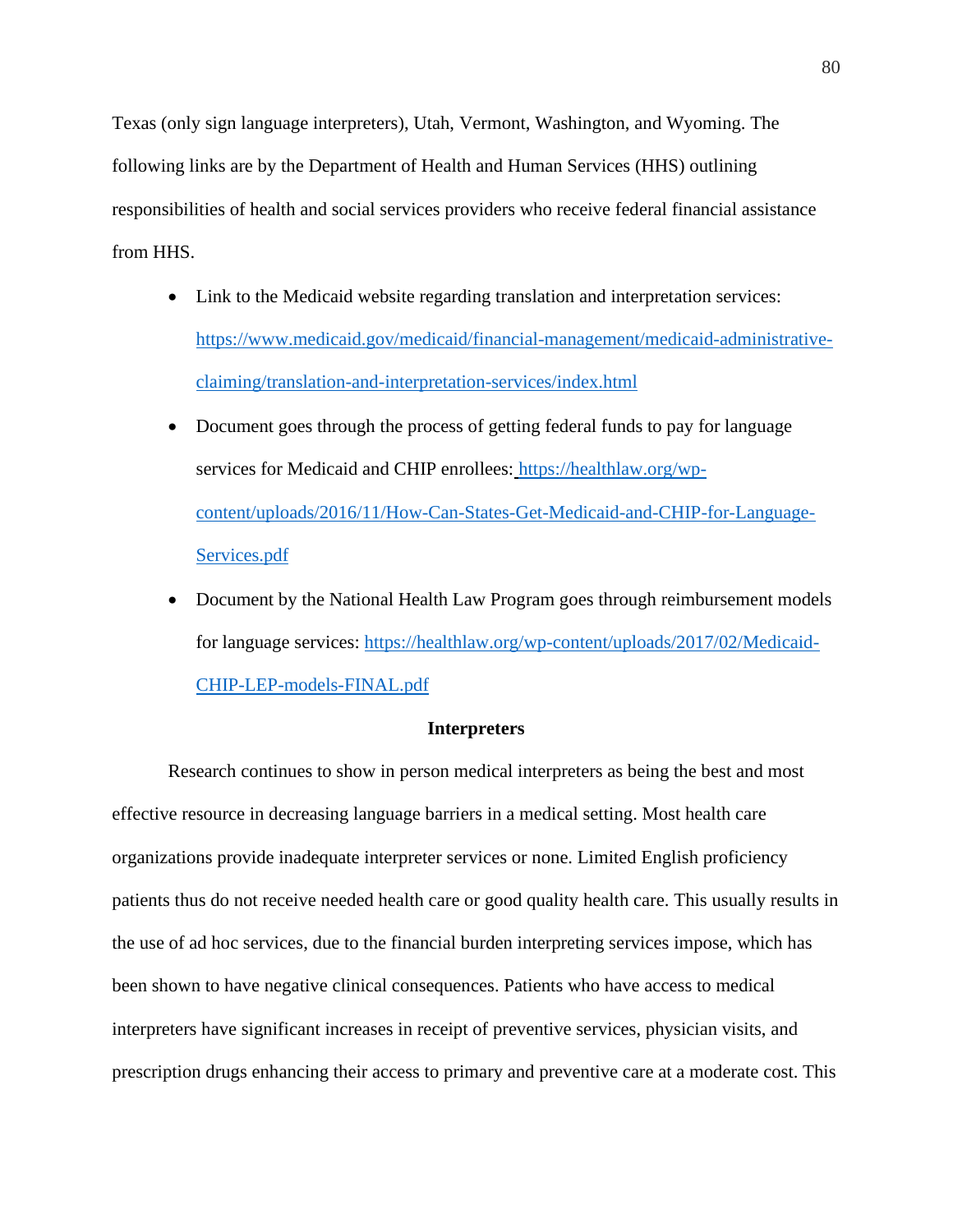suggests that improving language access to LEP patients may lower the cost of care in the long run. There are benefits interpretation services can provide for patients, policymakers, and health care providers. Implementing interpreters into a medical center is the best solution to overcoming language barriers in the United States, this being said one must be mindful and make sure interpreters are certified. This can be through The Certification Commission for Healthcare Interpreters (GCHI) or The National Board for Certified Medical Interpreters which includes medical interpreting hours of training, demonstration of education and competency in languages, and an exam.

- Link to The National Board of Certification for Medical Interpreters: <https://www.certifiedmedicalinterpreters.org/>
- Link to The Certification Commission for Healthcare Interpreters: <https://cchicertification.org/>
- Article on appropriate use of medical interpreters: [https://www.aafp.org/afp/2014/1001/afp20141001p476.pdf](file:///C:/Users/Jenny/AppData/Local/Microsoft/Windows/INetCache/Content.Outlook/08PVFSOA/Article%20on%20appropriate%20use%20of%20medical%20interpreters:%20https:/www.aafp.org/afp/2014/1001/afp20141001p476.pdf)

#### **Educational Competency**

Having the materials and resources necessary to conduct an audiologic examination with LEP patients is not enough to provide proper service. It is necessary to have educational and cultural competency. To reduce the health disparities in the LEP population clinicians need to be educated as to how language barriers contribute to health care disparities. Studies focusing on teaching clinicians about language barriers in health care, and how and when to use interpreting services have shown to be beneficial, with an increase in likelihood of the physician choosing the appropriate interpreting services with LEP patients.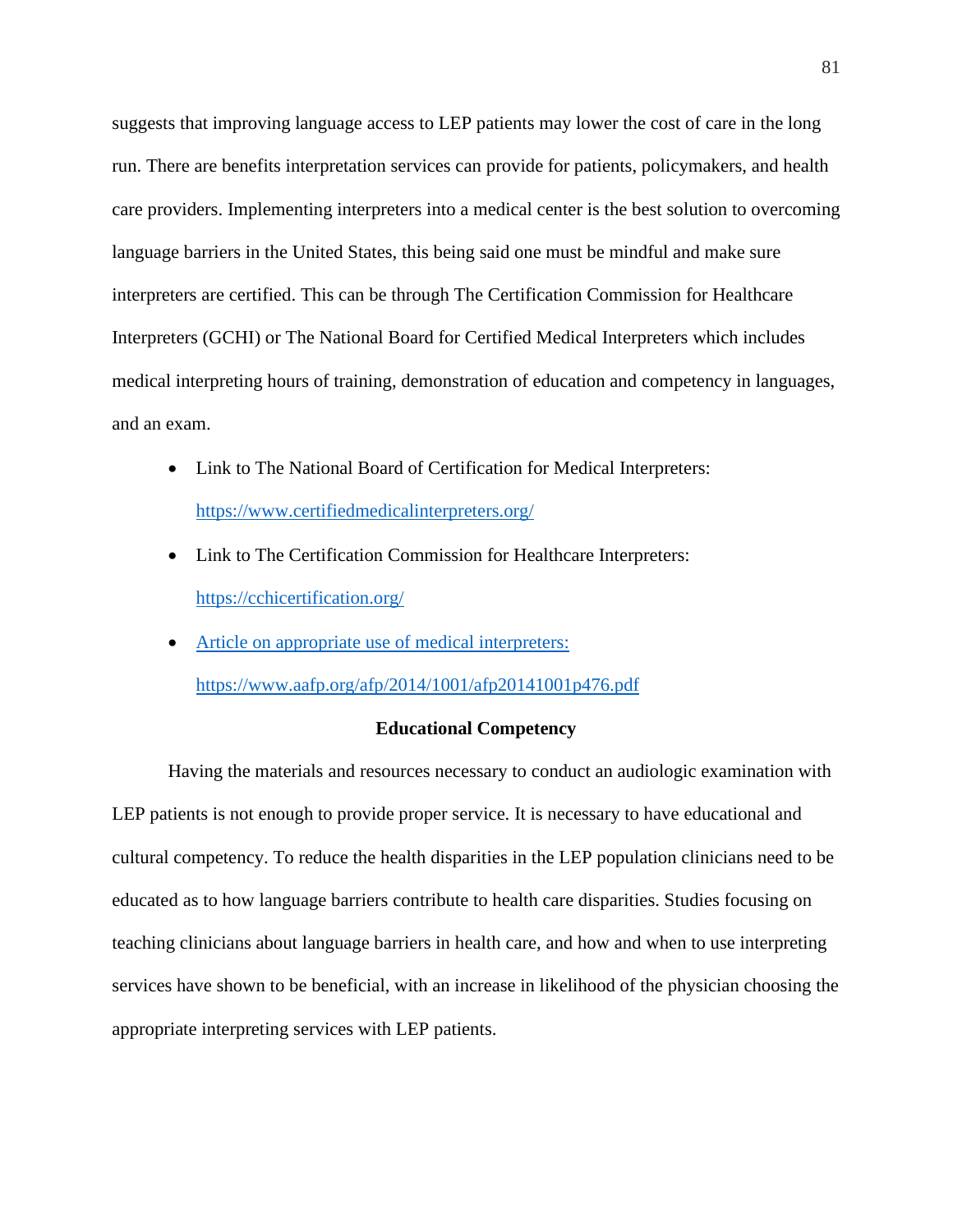Educational interventions should be introduced early in the career of health professionals and be reinforced throughout their career. Educational interventions do not need to be extensive or complex but strategically target enhancing knowledge to facilitate accurate communication.

- Link to the Crossroads Hospice cultural competence in health care course which is accredited by several associations and boards from various areas of healthcare: [https://crhcf.org/continuing-education-courses/cultural-competence-in-health](https://crhcf.org/continuing-education-courses/cultural-competence-in-health-care/#:~:text=The%20goal%20of%20this%20course,systems%3B%20describe%20cultural%20competence%3B%20and)[care/#:~:text=The%20goal%20of%20this%20course,systems%3B%20describe%20cu](https://crhcf.org/continuing-education-courses/cultural-competence-in-health-care/#:~:text=The%20goal%20of%20this%20course,systems%3B%20describe%20cultural%20competence%3B%20and) [ltural%20competence%3B%20and](https://crhcf.org/continuing-education-courses/cultural-competence-in-health-care/#:~:text=The%20goal%20of%20this%20course,systems%3B%20describe%20cultural%20competence%3B%20and)
- Link to resources on cultural competency by the U.S. Department of Health and Human Services, the Office of Minority Health, and the Association of American Medical Colleges: [https://www.countyhealthrankings.org/take-action-to-improve](https://www.countyhealthrankings.org/take-action-to-improve-health/what-works-for-health/strategies/cultural-competence-training-for-health-care-professionals)[health/what-works-for-health/strategies/cultural-competence-training-for-health-care](https://www.countyhealthrankings.org/take-action-to-improve-health/what-works-for-health/strategies/cultural-competence-training-for-health-care-professionals)[professionals](https://www.countyhealthrankings.org/take-action-to-improve-health/what-works-for-health/strategies/cultural-competence-training-for-health-care-professionals)

# **Hearing Impairment and Prevalence in the Latino and Hispanic Population**

Hearing impairment is one of the most common chronic conditions affecting adults; yet data specific to the Hispanic/Latino population are limited. Growing evidence showed agerelated hearing impairment was associated with lower socioeconomic status, occupational noise exposure, diabetes mellitus, smoking, and obesity; these factors might all be more common in the Hispanic/Latino population (Cruickshanks et al., 2015). Hearing impairments could go undiagnosed and untreated for many, and this could be exacerbated for groups that are underserved in health care like the Hispanic/Latino population.

The Hispanic Community Health Study/Study of Latinos (HCHS/SOL), which is a population-based sample of Hispanics/Latinos in U.S. communities (Bronx, New York; Chicago,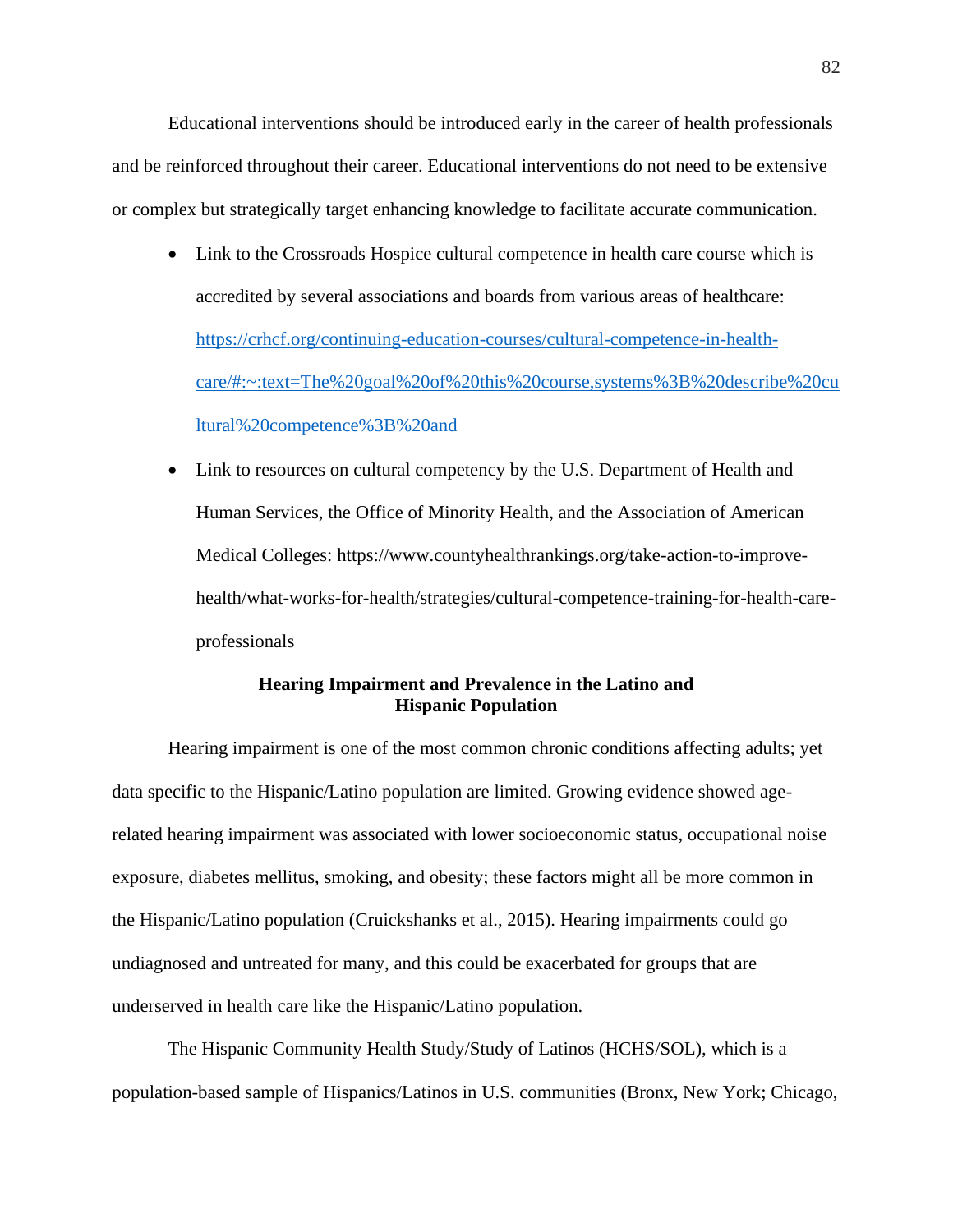Illinois; Miami, Florida; and San Diego California), was used in the study from 2008-2011 (Cruickshanks et al., 2015). The population used included 16,415 self-identified Hispanic/Latino people ranging from 18 to 74 years of age recruited randomly (stratified 2-stage area probability design) based on census block groups and household within block groups.

A prevalence of 15.06% for hearing impairment overall and an 8.24% for bilateral hearing impairment were gathered by the researchers with 0.85% reporting history of ear surgery or disease (Cruickshanks et al., 2015). A small portion of those with hearing impairment had evidence of conductive hearing losses, 3.12% for the left ear and 2.9% for the right ear (Cruickshanks et al., 2015). The study demonstrated how hearing impairment is common in Hispanic/Latino adults and the prevalence increases sharply after the age of 45 years. Hispanic/Latino men were also more likely than the women to have a hearing impairment. A Puerto Rican background was also associated with higher prevalence of hearing impairment than Mexican background. The researchers hypothesized that this could be due to Puerto Rican background also being more likely than other groups to have multiple cardiovascular disease risk factors (Cruickshanks et al., 2015). The study found smoking, obesity, history of cardiovascular disease, and diabetes were associated with hearing impairments in a simple modified adjusted demographic factor. In a multivariable model, diabetes and prediabetes remained significantly associated with hearing impairment. It was also noted that some of the participants had a conductive component that could be amenable through medical treatment (Cruickshanks et al., 2015).

Overall, the multicenter study demonstrated that hearing impairment was common in the Hispanic/Latino population (15% of the adults had hearing impairment). Diabetes, less education, lower income, and noise exposure were associated with higher prevalence of hearing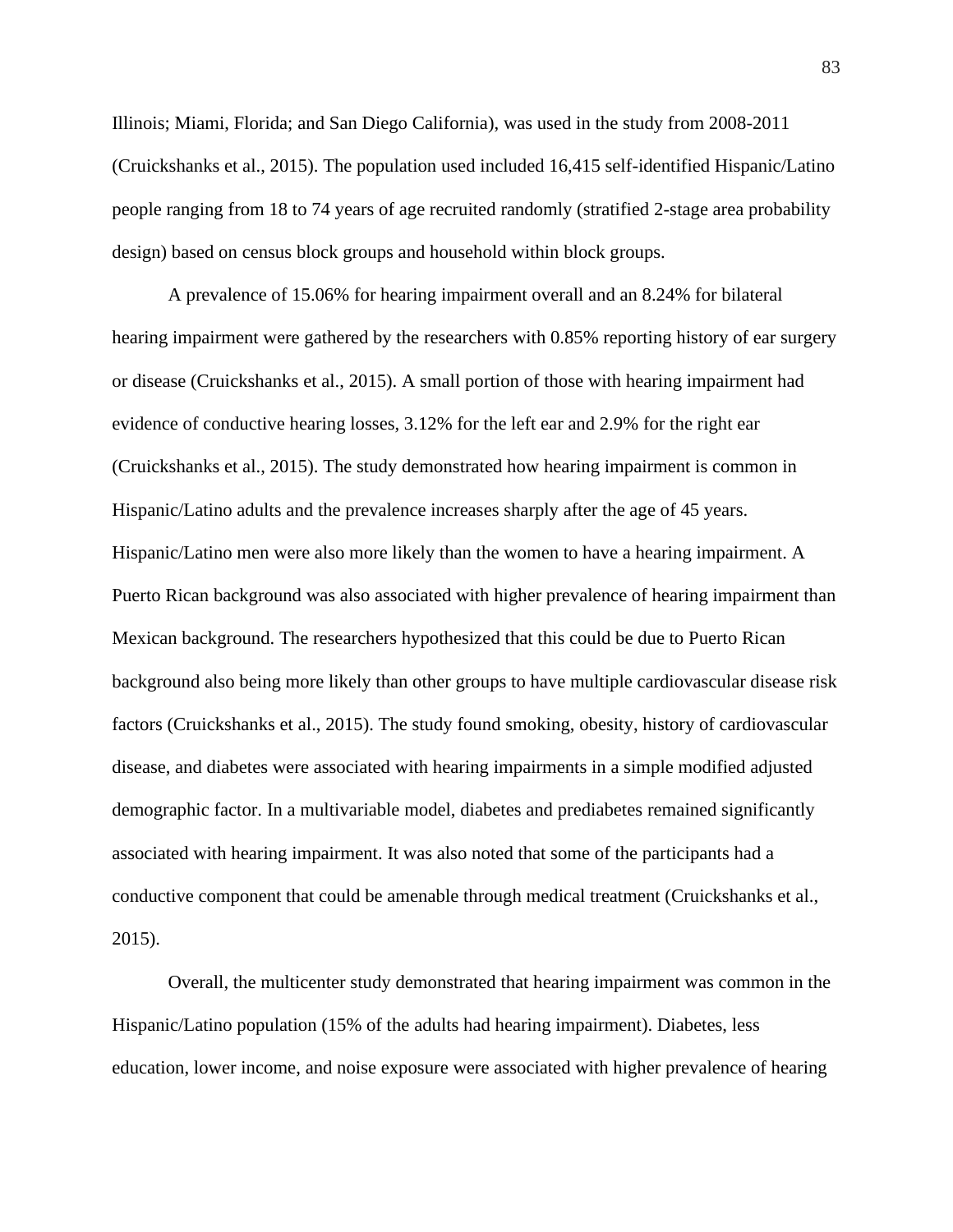impairment. Healthcare professionals and audiologists need to be aware that Hispanic/Latino patients might be at an increased risk for hearing impairment due to abnormal glucose metabolism. The conclusion was hearing impairment is a common problem in the community especially for those of older age with socioeconomic factors, noise exposure, and abnormal glucose metabolism. Researchers still need to determine if such factors are correlated to etiology of hearing impairment in order to identify ways to prevent or aid with such changes in hearing.

Lee et al. (1996) conducted a comparative analysis of the epidemiology of childhood hearing impairment among African American, Hispanic American, and non-Hispanic White children between the ages of 2 and 19 years of age using data from the National Health and Nutrition Examination Survey II (NHANES II; 1976-1980) and the Hispanic Health and Nutrition Examination Survey (HHANES; 1982-1984). The participants included 688 African Americans, 330 Cuban Americans, 2,602 Mexican Americans, 1,025 Puerto Ricans, and 3,243 non-Hispanic Whites.

The major finding in this study was a higher prevalence of hearing impairment in the Hispanic population in comparison to African Americans and non-Hispanic Whites (Lee et al., 1996). More specifically, this was due to the high rates in Cuban Americans and Puerto Ricans prevalence of slight/mild hearing impairment. Mexican Americans had significantly lower rates of slight/mild and overall hearing impairment in comparison to other Hispanic subgroups. There was limited evidence on males having higher rates of hearing impairment than females (Lee et al., 1996). Gender and age comparisons were inconsistent and nonsignificant in the groups. In this study, there were small sample sizes for African Americans, Cuban Americans, and Puerto Ricans. Also due to time and financial constraints, there was no bone conduction testing conducted, which could have helped in determining the type of hearing impairment (Lee et al.,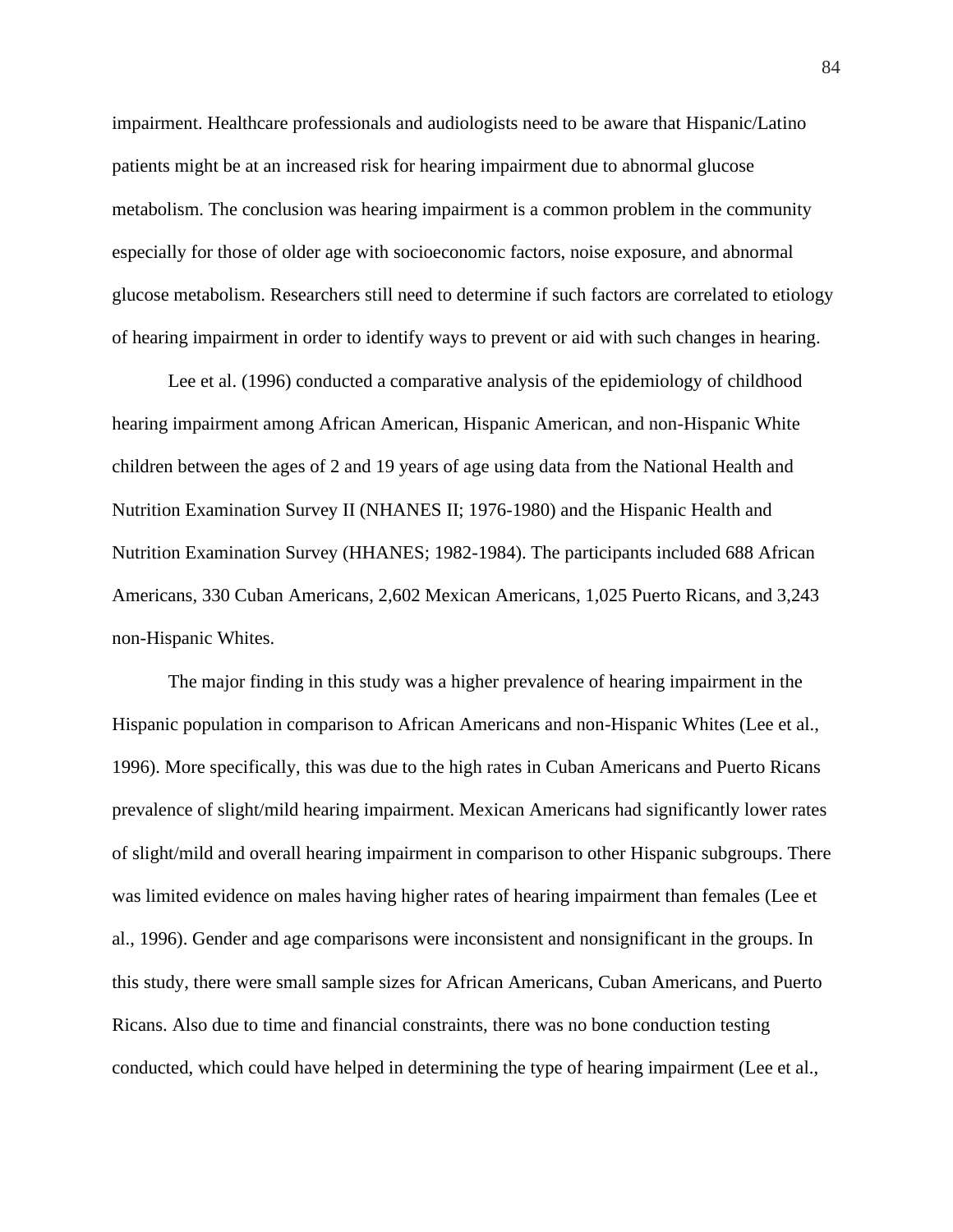1996). Further research is needed to identify factors for hearing impairment in Hispanic populations.

#### **Diabetes and Hearing Impairment**

Hearing impairment affects two-thirds of U.S. adults with diabetes. The association among Hispanic/Latino adults with hearing impairment and diabetes (one-fifth) can also be seen. This means Hispanic/Latino populations might be at a risk for hearing impairment and its possible long-term sequelae (reduced health-related quality of life). Bainbridge et al. (2016) examined risk factors for hearing impairment in the Hispanic/Latino adult population with diabetes. Bainbridge et al. investigated 3,384 participants aged 18-76 years with diagnosed or previously undetected diabetes. Participants also had identified cigarette smoking, high levels of alcohol consumption, and high triglyceride levels. Participants underwent audiometric testing as part of the Hispanic Community Health Study/Study of Latinos (HCHS/SOL).

In conclusion, 59.3% of the participants had a hearing impairment (Bainbridge et al., 2016). Lower family income and lower education population was at an increased risk of hearing impairment. Hearing impairment was seen more in the Hispanic/Latino population that was in earlier stages of diabetic nephropathy. The findings suggested smoking cessation, reduction of high levels of alcohol consumption, and lipid management might help lower the public health burden of hearing impairment among Hispanics/Latinos with diabetes (Bainbridge et al., 2016).

#### **Genetic Predisposition**

Genetic predisposition is one of the most common factors that leads to hearing impairment (Mittal et al., 2018). A large portion of hearing impairment studies include few Spanish, Hispanic, and Latino participants, which then leaves a critical gap in the understanding of prevalence, impact, unmet health care needs, and genetic factors associated with hearing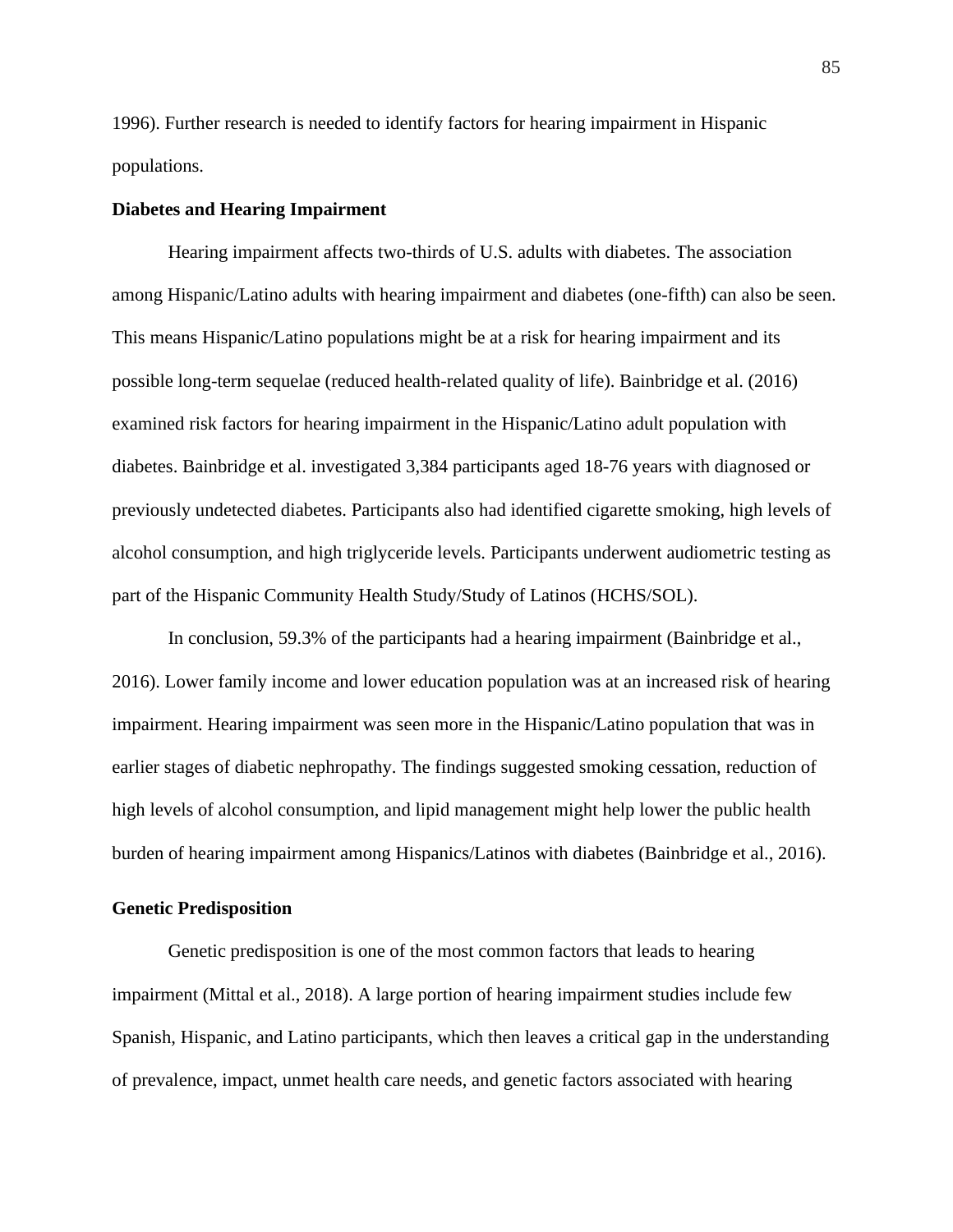impairment for this population. Gene variants linked to hearing impairment vary among different populations, which has led to a growing interest in creating population-specific "gene panels" to improve genetic screening efficiency.

Mittal et al. (2018) reviewed research and discussed the recent advance in genetic basis of HL in Spanish and Hispanic populations. Mitochondrially encoded 12S ribosomal RNA (MTRNR1) is evolutionarily related to the bacterial ribosome making it a target for aminoglycoside antibiotic-induced ototoxicity. Currently, there are three variants. Variant m.1555A>G was seen in a study with 10 multiplex Spanish and Italian families; 35 of the participants with sensorineural deafness had this variant. Thus, hearing impairment was associated with the 12S rRNA m.1555A>G gene variant. A second variant was m.1291 T>C. It was seen in a three-generation Cuban family with hearing impairment who had no history of aminoglycoside exposure. The third variant, m.827A>G, was seen in two Argentinean sisters with hearing impairment. It was linked with aminoglycoside exposure; this exacerbated the effects of the variant, leading to hearing impairment. Again, data and understanding of hearing impairment in Spanish/Hispanic populations were severely lacking. The GJB2 and GJB6 variants were the most common cause of autosomal recessive hearing impairment in several ethnic populations. Both gene variants coded for connexins, which are vital gap junction proteins in the cochlea (Mittal et al., 2018). In a study of 67 Caribbean Hispanic participants with autosomal recessive hearing impairment, GJB2 and GJB6 variants were scarce. Otoferlin is encoded by the OTOF gene and has been associated with non-syndromic hearing impairment. Several mutations were identified in OTOF in non-Hispanic populations, but the only gene variant seen in Hispanics was a nonsense mutation c.2485G>T. It was reported in a Cuban family and a Mexican descent family. It has also been seen on a larger scale with Spanish participants.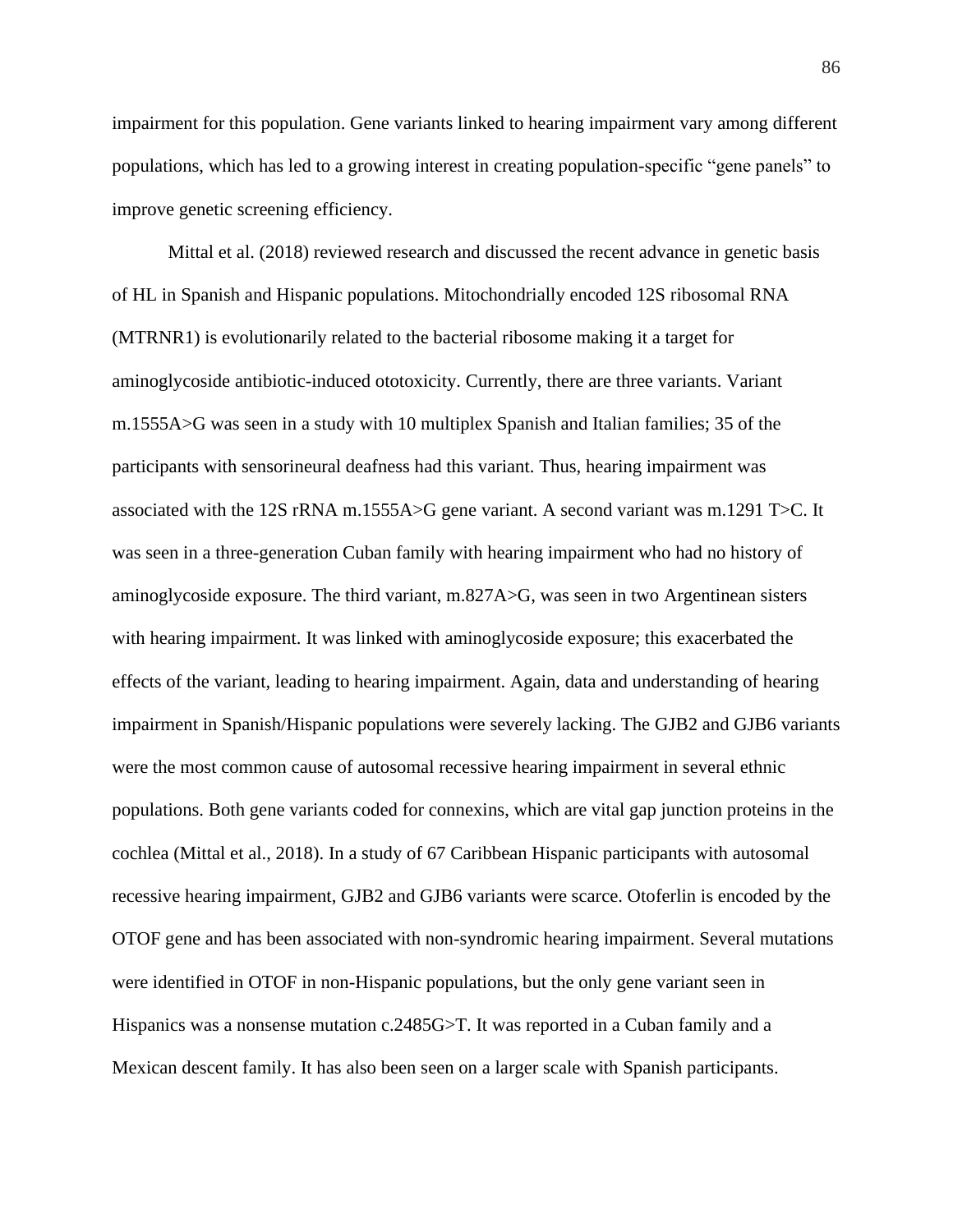Based on reports from single families and small studies, GJB2/OTOF/m.1555A> G variants were most commonly associated with this population (Mittal et al., 2018). The importance of conducting research with this population was highly stressed. Studies around the world consisted of mostly a White population. Genome-wide association hearing impairment studies were of up to 500,000 individuals and the national genome study (10 k Genomes Project) again were great studies looking at large populations, hearing impairment, and genes—yet none included the Hispanic/Latino population.

#### **Occupational Hearing Impairment**

#### **Farming and Construction**

Occupational noise exposure is recognized as a risk factor for hearing impairment. Farmers have been found to be at an increased risk of high frequency, sensorineural hearing impairment, most likely due to noise exposure and pesticides. Crop spraying has specifically been associated with increased risk of hearing impairment. Most of the research focused on selfemployed farmers and little to none was on the 2.5 million migrant agricultural workers in the United States (Rabinowitz et al., 2005). Migrant workers are exposed to excessive noise levels and pesticides. The majority of migrant farm workers are Hispanic and have significant rates of hearing impairment (Rabinowitz et al., 2005).

Rabinowitz et al. (2005) conducted a cross-sectional survey of Hispanic agricultural workers. The survey focused on determining whether rates of hearing impairment appeared to increase compared to other populations, whether measured hearing impairment was associated with reported hearing difficulties, and whether significant associations could be found between hearing impairment and occupational exposures to noise and pesticides (Rabinowitz et al., 2005).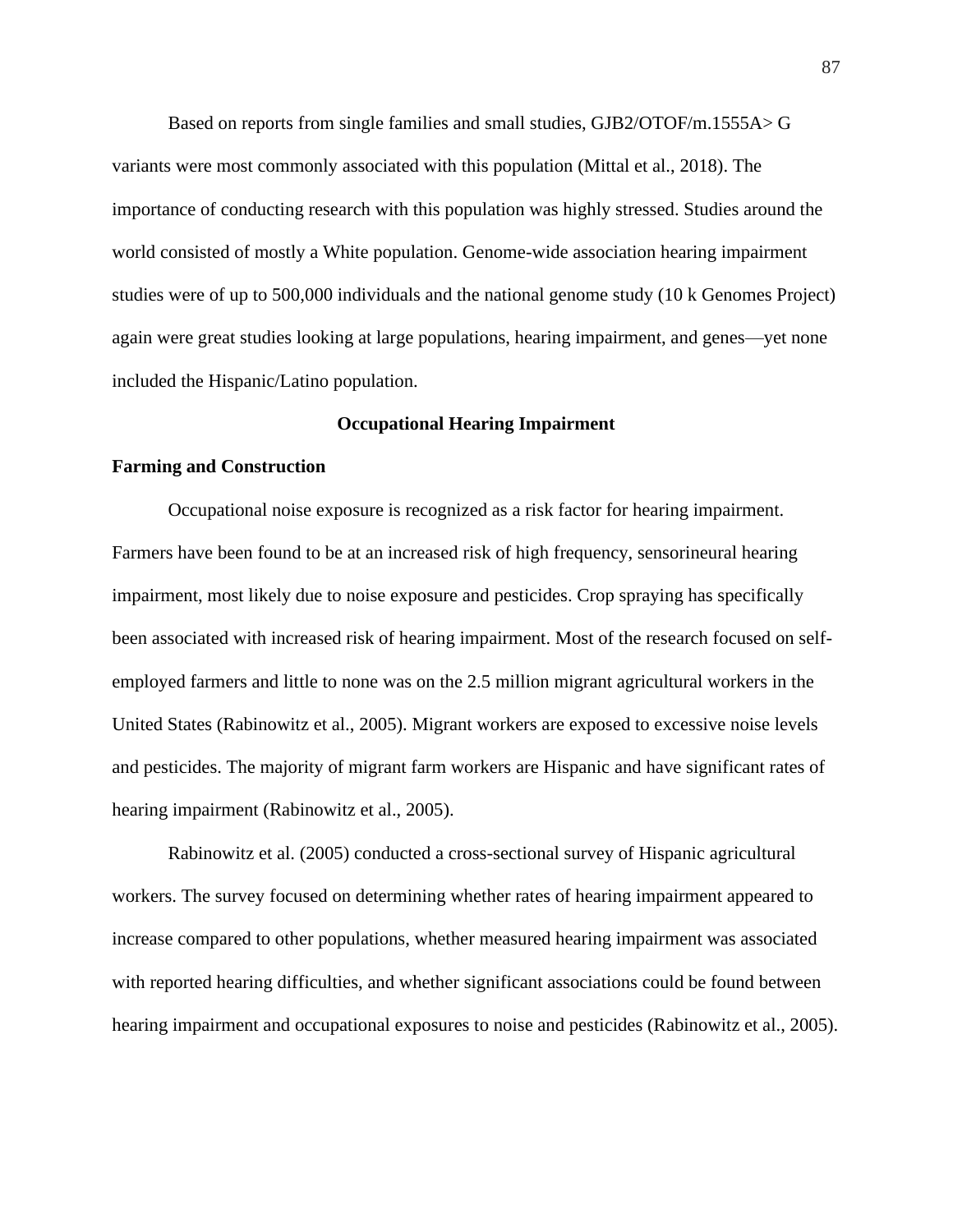Participants were recruited from 2001-2002 at health fairs held at migrant camps and farms in the Connecticut River valley. The survey along with tympanometry and audiometric data were obtained and 150 individuals were included in the study. Hearing impairment was defined as a threshold >25 dB HL in either ear at any frequency between 500-6000 Hz. Twelve percent of individuals had hearing impairment by American Medical Association/American Academy of Otolaryngology–Head and Neck Surgery criteria and over 35% reported subjective difficulty hearing and understanding speech due to hearing problems, yet none reported the use of hearing aids (Rabinowitz et al., 2005). Over 50% of the individuals had hearing impairment as defined by the researchers and 19% had middle ear dysfunction of those who were tested. The prevalence of hearing impairment at 4,000 Hz in Mexican and Puerto Rican male agricultural workers was compared to that of the males in the HHANES survey and it revealed higher rates of high-frequency hearing impairment for farm workers of all age groups ( $\leq 25$  years, 26-40 years, and > 40 years) in comparison to the HHANES data (Rabinowitz et al., 2005). The data showed disproportionately high rates of hearing loss for farm workers, with hearing impairment present in the younger age categories as well. Overall, 12% of the subjects in the study met the AMA criteria for hearing impairment, but 50% had a  $\geq$  25 dB hearing impairment at one or more audiometric frequencies (Rabinowitz et al., 2005).

Noise exposure and pesticide exposure were commonly reported but the use of hearing protection (14%) was rare. Perceived self-efficacy and barriers to hearing protection were the biggest issues with Hispanic use of hearing protection. There is a lot of room to further improvements in training and enforcement of hearing protection.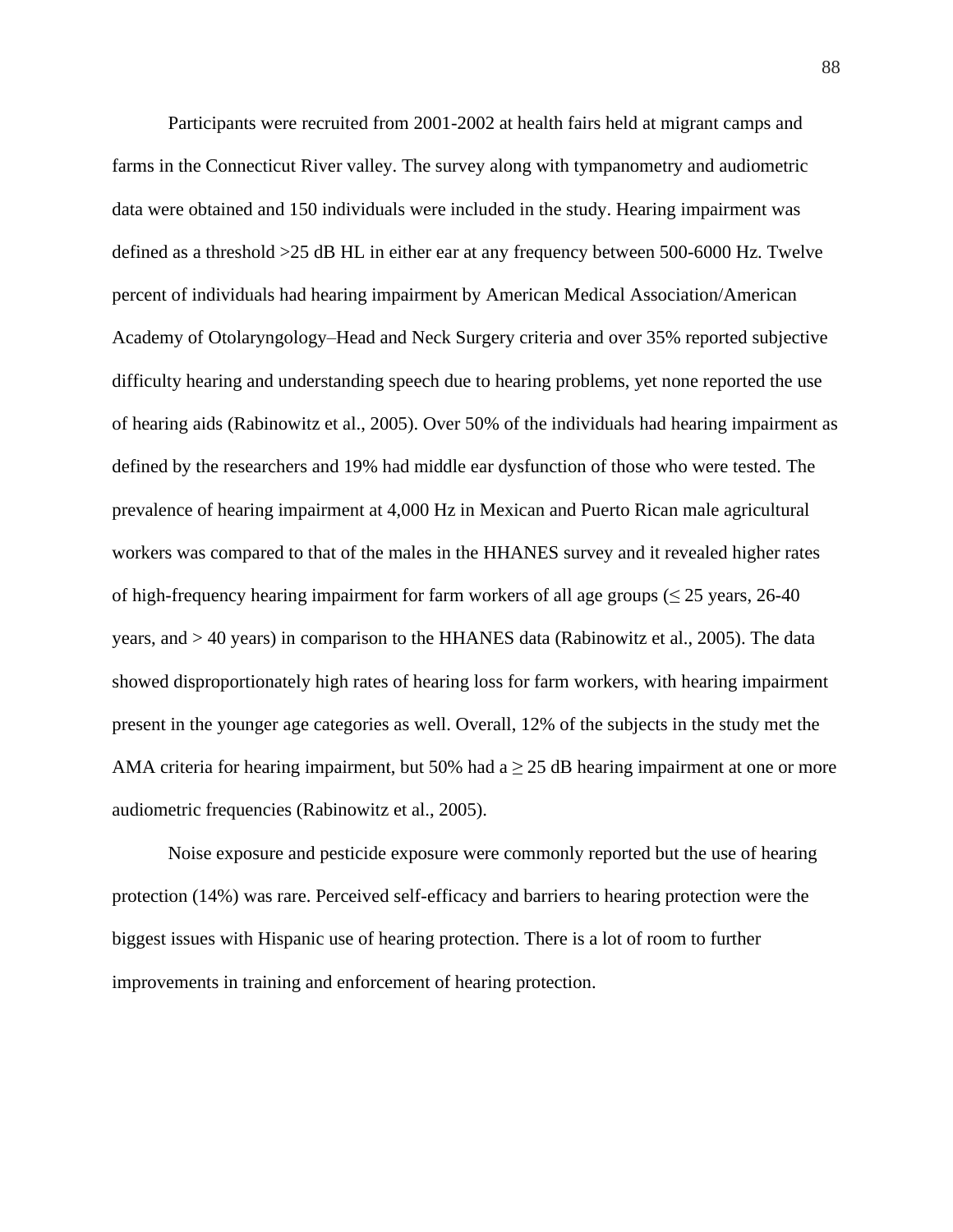The World Health Organization has described noise induced hearing impairment as "the most prevalent irreversible industrial disease" (Robertson et al., 2007, p. 153). Effective interventions to prevent this occupational noise-induced hearing impairment must be adapted to the experiences of the diverse worker populations globally. Robertson et al. (2007) conducted a study on Latino construction workers' experiences with occupational noise and hearing protection to create a multimedia hearing conservation intervention and evaluate its effectiveness. The Latino population in the U.S. construction industry has grown tremendously from 1980 to 2005 with 2.5 million Latino construction workers in 2005 (Robertson et al., 2007). The Latino population accounted for over 30% of the U.S. construction work force, the majority being Mexican or Mexican American (others included Puerto Rican, Cuban, and Central or South American). Worldwide audiometric testing demonstrated that 74% of construction workers had hearing impairment (Robertson et al., 2007). Several construction tasks and tools generate hazardous noise exposures as high as 97 dBA for an eight-hour-time-weighted average (TWA). For example, a construction worker cleaning road cuts with a handheld shovel was exposed to 87.4 dBA and while chipping concrete with a pneumatic hammer, he was exposed to 109 dBA (Robertson et al., 2007). The Occupational Safety and Health Administration (OSHA; Standard 29 CFR 1929.52) mandates employers in the construction industry provide "feasible administrative or engineering controls," hearing protection, and hearing conservation program for all employees exposed to noise at or above an eight-hour TWA of 90dBa (Robertson et al., 2007, p. 154). It did not have a specific requirement for noise exposure monitoring, audiometric testing, or worker training and education regarding the use of hearing protection, making it difficult to enforce hearing conservation training and other aspects of hearing conservation training.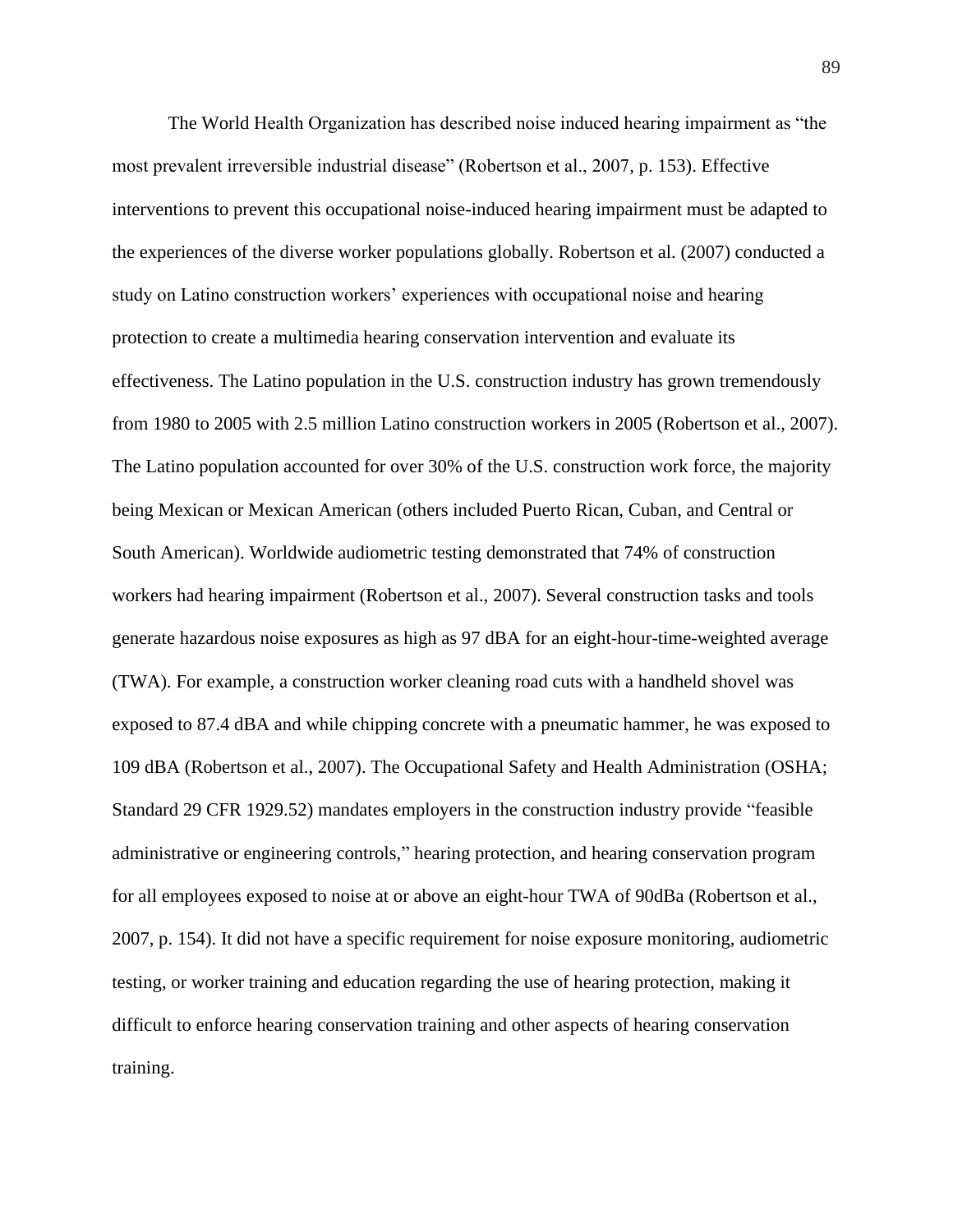For the study, Robertson et al. (2007) did purposive sampling resulting in two groups: one group  $(n = 9)$  included established bilingual construction union members (from Minneapolis/St. Paul, Minnesota) and the other group (*n* = 6) included newer Spanish-speaking immigrant construction workers (from Denver, Colorado). The participants ranged from 3.5 to 30 years of experience and 25 to 50 years of age (only one participant was born in the United States). Focus groups investigated the perceptions of exposure to noise on the job as well as barriers and supports for wearing hearing protection. Several themes and categories arose.

The first category was the assessment of "how it feels," where participants described a range of physical responses to noise exposure. All the participants agreed the noise exposure eventually led to headaches and constant noise exposure made them feel tired. One participant explained that by the end of a workday full of noise, he became very bothered by headaches, ringing in his ears, and fatigue. Several described bothersome tinnitus while working and even afterward.

The next category was "Why use hearing protection"? Men who had hearing impairment felt strongly about protecting their remaining hearing and took it as their responsibility to take care of it. Some saw it as a personal responsibility and explained the necessity to wear hearing protection even if the foreman was not supervising. Others initially described not giving hearing protection importance due to being young and not well informed but after training, they wore and valued hearing protection. Workers in companies with strict safety policies described wearing hearing protection because it was mandatory. A worker mentioned having to wear hearing protection constantly while working and could only take them out during lunchtime. He said he wore his hearing protection because "We want to work. We need the money. We have to follow the rules." Several workers complied with hearing protection because they had no choice and it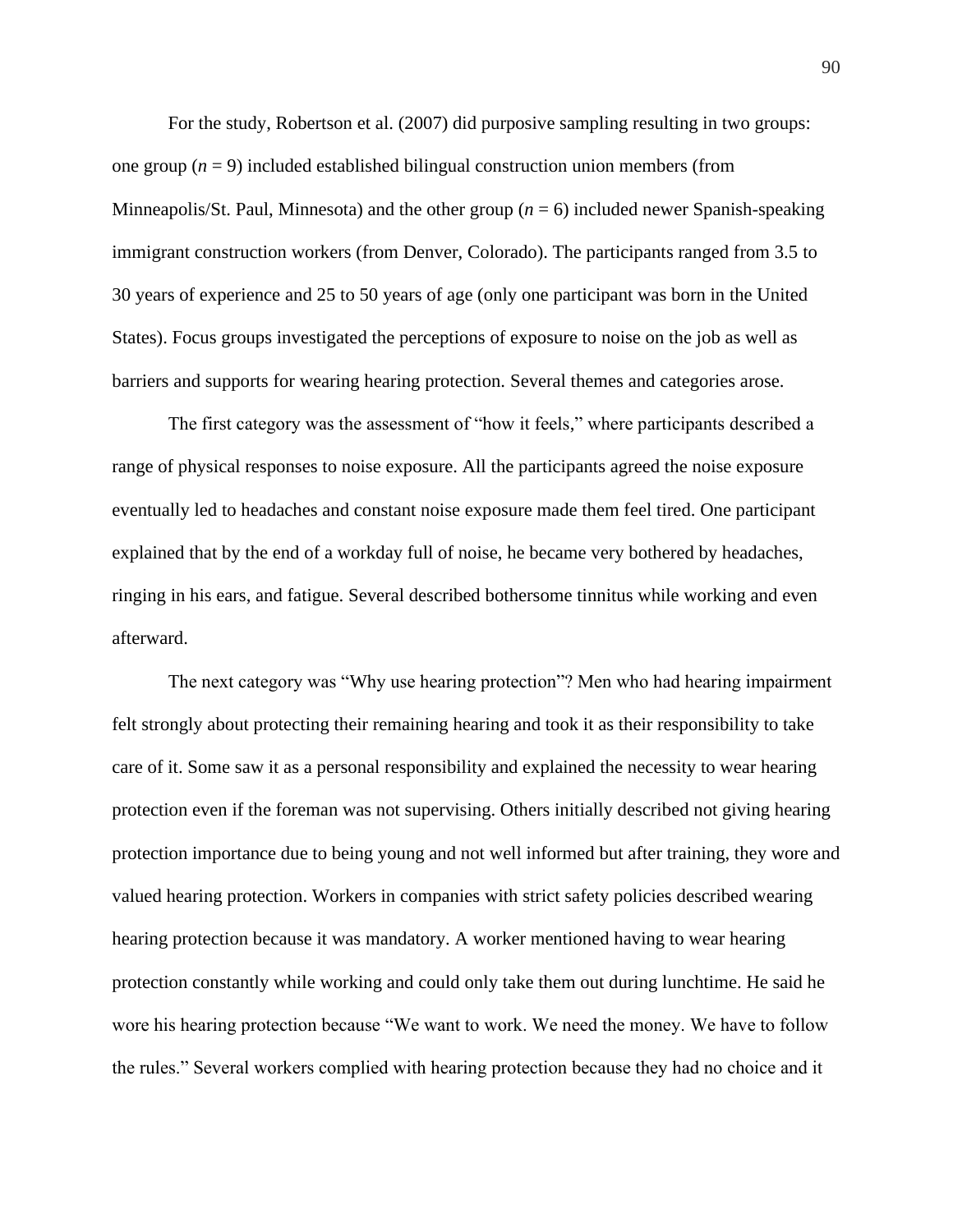was a company regulation. Some even mentioned only wearing them when OSHA visited the site. The construction workers then elaborated and mentioned how Latino workers were in need of jobs and thus more willing to work in unsafe situations. One worker further explained how the companies they worked for usually did not care about the construction workers' health as long as they got the job done. Everyone agreed that new immigrants were most at risk for not wearing protection; it was usually due to the circumstances they were coming from and the lack of knowledge on health effects and protection. One participant explained how new immigrants had to prove themselves as hardworking employees and thus took on a macho role at work that could lead to workers not wanting to wear hearing protection due to the fear of being seen as weak. Others explained how they also feared for their job. They dreaded going to their employer and asking for hearing protection as they would be seen a as troublemaker and thus fired. They were terrified to be the first to wear hearing protection or inquire about it due to the fear of consequences that could include losing their job. One worker shared how he was fired from a company after asking for hearing and eye protection. Participants mentioned new immigrants not wanting to bring attention to themselves. One participant added, "They want to blend. They find themselves in a different environment, different place, and different people. They just want to be accepted." Another major reason for not wearing hearing protection was it was uncomfortable, and the workers felt they could handle the noise. One participant mentioned fearing the sweat and dirt from working all day with hearing protection would cause an ear infection. Others mentioned discomfort as an issue but also not being able to hear others or be aware of surroundings via sounds. Participants also mentioned how they got used to the noise and thus felt they did not need hearing protection.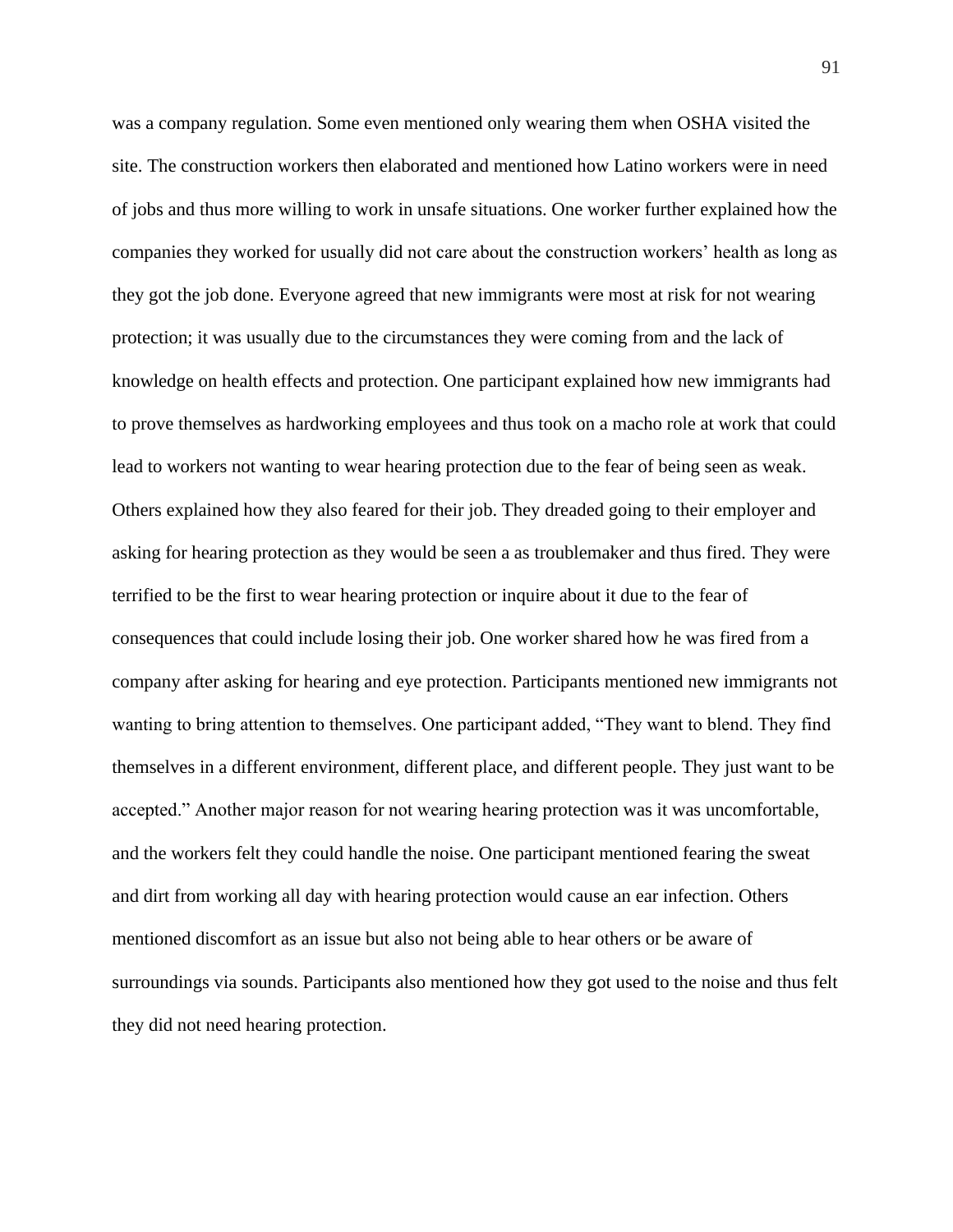Robertson et al. (2007) showed a small sample of the complexity of the interrelated factors portrayed in an ecological framework. In general, the workers were more concerned about major accidents, wore helmets and protective glasses, but were not as concerned about their hearing so most did not regularly wear hearing protection. Those who did have some hearing impairment felt responsible for wearing hearing protection irrespective of OSHA rules of racial norms. Workers might not wear hearing protection due to fear of being fired, not fitting in, and fear of not being manly or strong enough. Some workers believed their hearing would not be affected and they could handle the noise. All agreed a primary barrier to wearing hearing protection was it was uncomfortable. Some believed protection impeded hearing and compromised worksite safety. Others were concerned dirty plugs could cause infections. Further research is needed to elicit environmental and personal factors affecting Latino workers' hearing health behavior. This would help occupational health nurses assess potential barriers and be able to deliver educational interventions to help workers overcome them (Robertson et al., 2007). This might mean finding non-traditional partnerships such as community groups and primary care providers serving Latino workers.

# **Occupational Noise Exposure and Ototoxicity in the Elderly Latino Population**

Latino immigrants tend to work in occupations with more hazards such as agriculture, construction, and cleaning. According to the National Agricultural Workers Survey, the U.S. agricultural workforce was 75% Mexican and 2% from Central American countries (Hong et al., 2015). Thirty percent of blue-collar workers in construction were Latino. In cleaning and maintenance occupations, 35.9% were Hispanic or Latino. Latinos who worked in these highrisk industries were at a higher risk of occupational hazards, including noise and toxic chemicals, and occupational hearing impairment. Approximately 10% of adults between 20 and 69 years of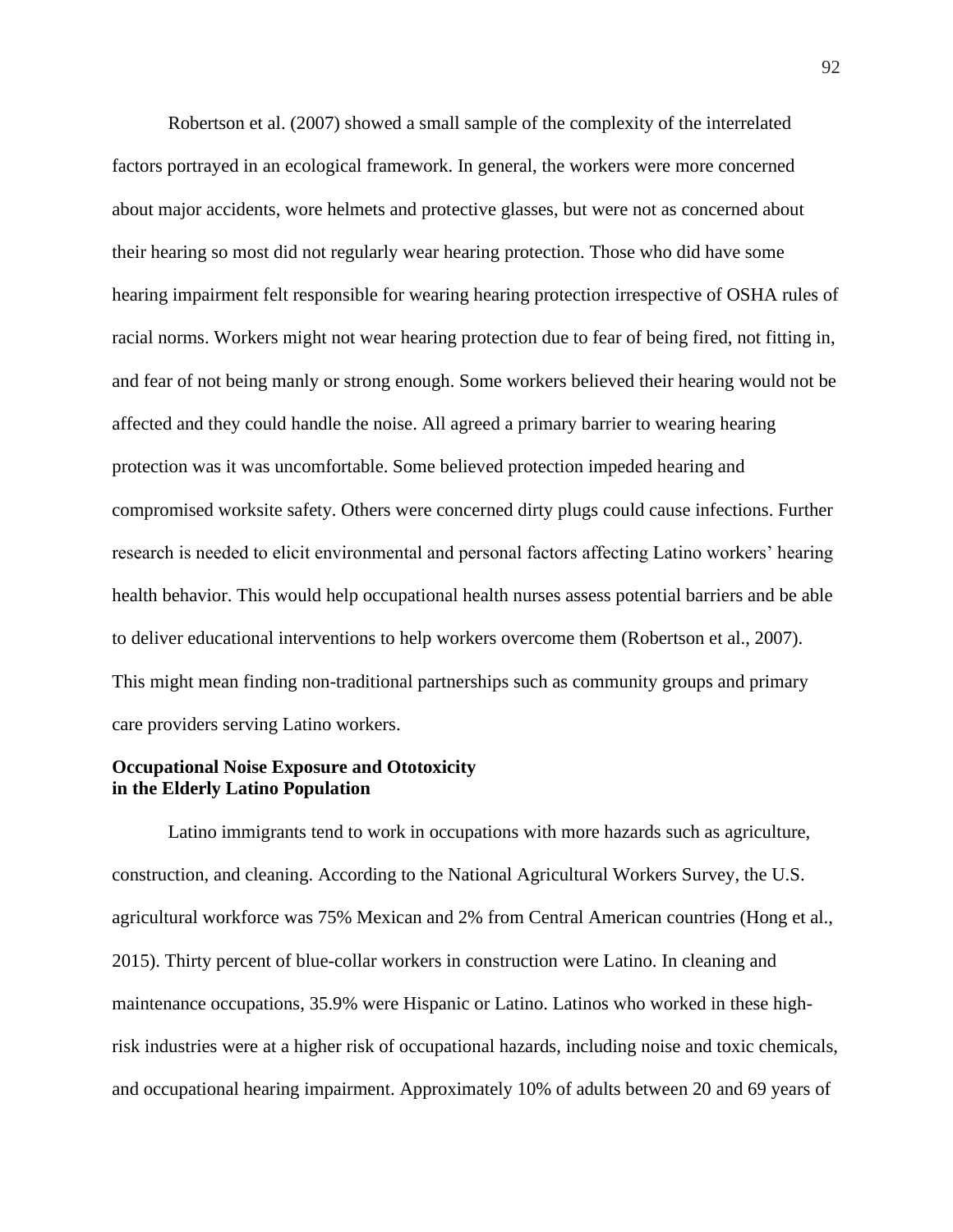age had irreversible noise-induced hearing impairment (Hong et al., 2015). Ototoxicity was seen in solvents (styrene, toluene), heavy metals (lead, mercury), polychlorinated biphenyls, and pesticides (Hong et al., 2015).

Hong et al. (2015) examined the relationship between lifelong occupational exposures and hearing impairment among the elderly Latino population in the United States. Researchers used secondary cross-sectional data from the Sacramento Area Latino Study of Aging that included 1,789 Latino Americans over the age of 60 residing in Sacramento County between 1998-1999. Baseline data were collected and then follow-up home visits were conducted every 12-15 months through late 2007. Hong et al. included 547 of the participants between the age of 65-75 who also indicated having a hazardous occupation (noise and possible ototoxins). Other covariates of hearing impairment were also measured: smoking, hypertension, type 2 diabetes, ototoxic medications. Of the participants, 41.2% were born in Mexico, 52.7% spoke Spanish as their primary language, 66.5 % had hypertension, 43% had diabetes, 62% had ototoxic medication (loop diuretic, non-steroidal anti-inflammatory drugs, others) use, and 57.6% had occupational exposures (loud noise and /or ototoxic chemicals). Hearing impairment was defined as low (500, 1,000, 2,000, and 3,000 Hz) and high frequency (4,000, 6,000, and 8,000 Hz). Sixty-five percent of the participants had a low frequency hearing impairment (47.2% slight, 14.4% moderate, 3.1% severe, and 0.4% profound hearing impairment).

However, most of the participants had a high frequency hearing impairment of 90% (31.6% slight, 32.4% moderate, 21.8% severe, and 5.1% profound loss). A comparison between the occupational exposure group and the non-occupational exposure group demonstrated the occupational exposure group had a significantly lower education level, were more likely to be male, were more likely to be born in Mexico, were more likely to speak Spanish, were less likely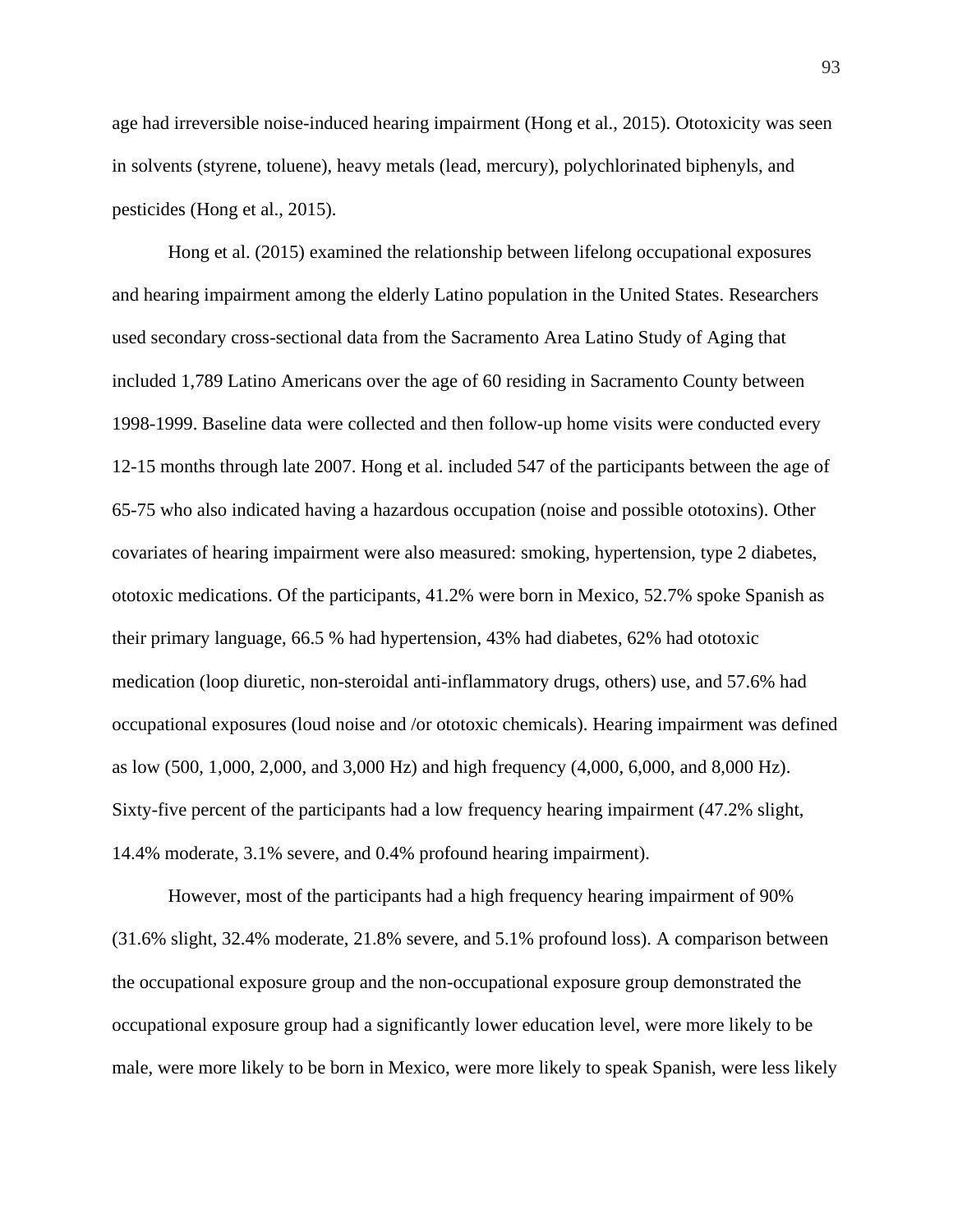to have household incomes greater than \$2,000 per month, and were less likely to never be smokers (Hong et al., 2015). When both groups were compared to low and high frequency hearing impairment, the occupational exposure group was significantly more likely to have hearing impairment (72% compared to 54.6%) at low frequencies and 94.5% (compared to 85.4%) at the high frequencies. A logistic regression model with independent variables associated with hearing impairment detected no high intercorrelations among independent variables.

Hong et al. (2015) reported that occupational exposure to loud noise and/or ototoxic chemicals were significantly, twice more likely to have hearing impairment at high frequencies than the comparison group. The study also found age, sex, household income, current smoking, and diabetes were significantly related to low and high frequency hearing impairment (Hong et al., 2015). The results demonstrated that lifelong occupational exposure to ototoxic hazards was significantly associated with hearing impairment among the elderly Latino Americans. Hearing protection and education from these harmful auditory effects of occupational exposures would have a positive impact on healthier hearing as this population ages.

These findings have several implications for occupational health, primary care, and public health. There are areas for improvement and ways to do so. From an occupational health approach, effective hearing conservation programs need to be disseminated throughout the lifespan of workers. A primary care approach could establish standardized hearing assessment for adults and develop intervention protocols for those exposed to noise and/or ototoxic chemicals. A more public health approach would mean involving work and community environmental surveillance on noise or chemical pollutants. San Francisco has a Noise Enforcement Program run by the Department of Public Health (n.d.) that conducts environmental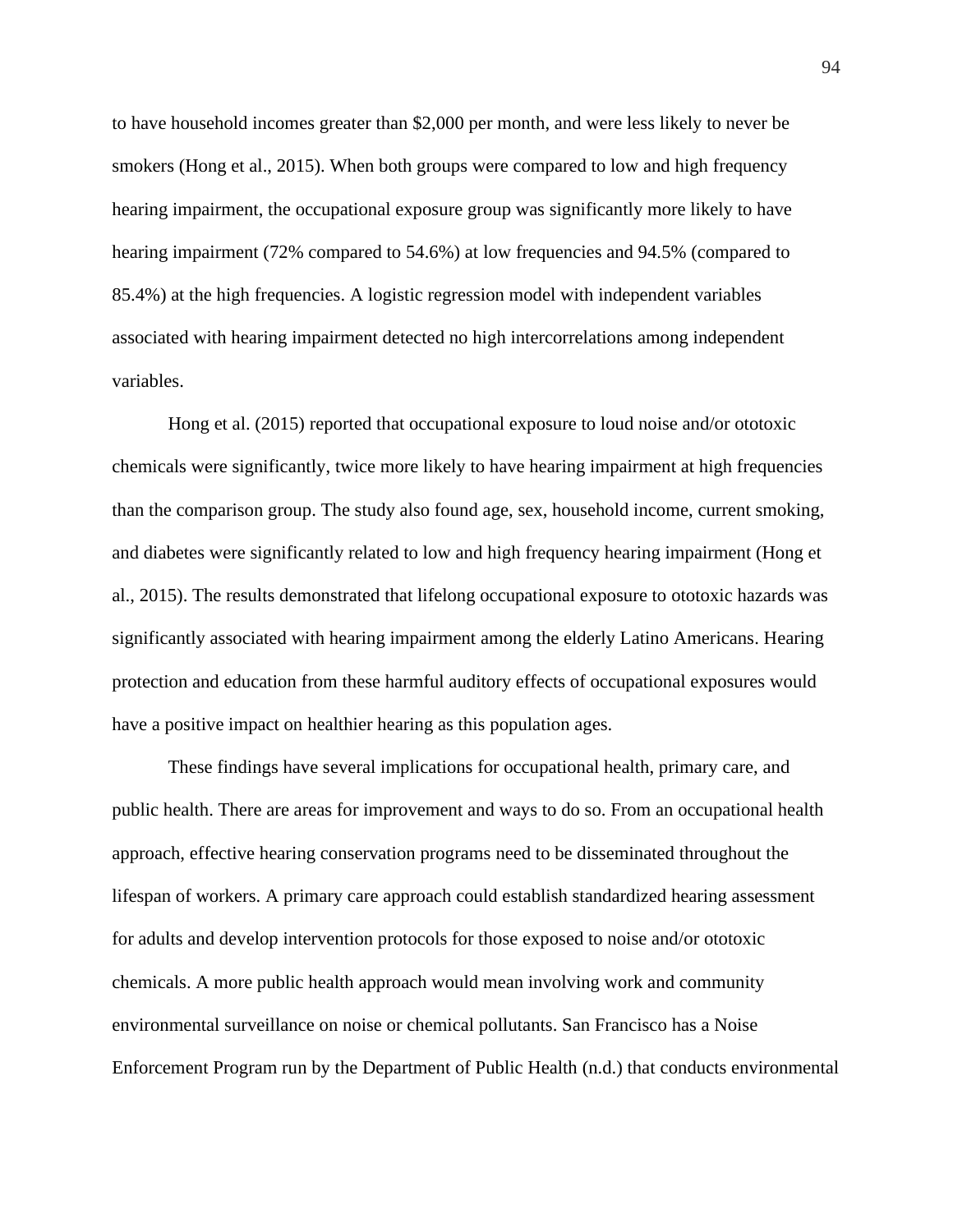noise exposure assessments, maintains the city's background noise map for residents, and continuously educates them to reduce and prevent a plethora of health problems associated with noise exposure. The use of personal and environmental health sensors and geographic information systems could also help identify populations at risk.

# **Spanish Audiologic Evaluation Test Description and Instruction Translations**

Reel et al. (2015 are the authors of *New Resources for Audiologists Working with Hispanic Patients: Spanish Translations and Cultural Training (Reel et al., 2015). I reached out* to Leigh Ann Reel, Au.D., Ph.D, CCC-A who is currently the Director for the Center for Speech, Language, and Hearing research at Texas Tech University, Health Sciences Center. I inquired about the materials they created and described the protocol I was working on building. Reel sent their materials, and I was able to create my Spanish translations using their materials as a guide and reference. Reel et al. have several other resources and test descriptions for further audiologic testing. Please refer to their article for more information.

I also gave these test instructions to five Spanish speakers of Mexican descent here in the United States and to two Spanish-speakers in Mexico to be accessed in comprehension and readability. The goal is to create test instructions that could be easily read by Spanish speakers of various backgrounds and education levels. As well as creating something that could be printed or sent to the patients before the appointment so that they are familiar with the testing that will occur. At the appointment the English-speaking audiologist would be able to point to instructions concerning the part of the evaluation that is about to occur. The intent is to reduce patient and physician anxiety about the appointment, give greater understanding of test procedures to reduce negative effects of language barriers, and to increase reliability of audiologic testing during a hearing evaluation.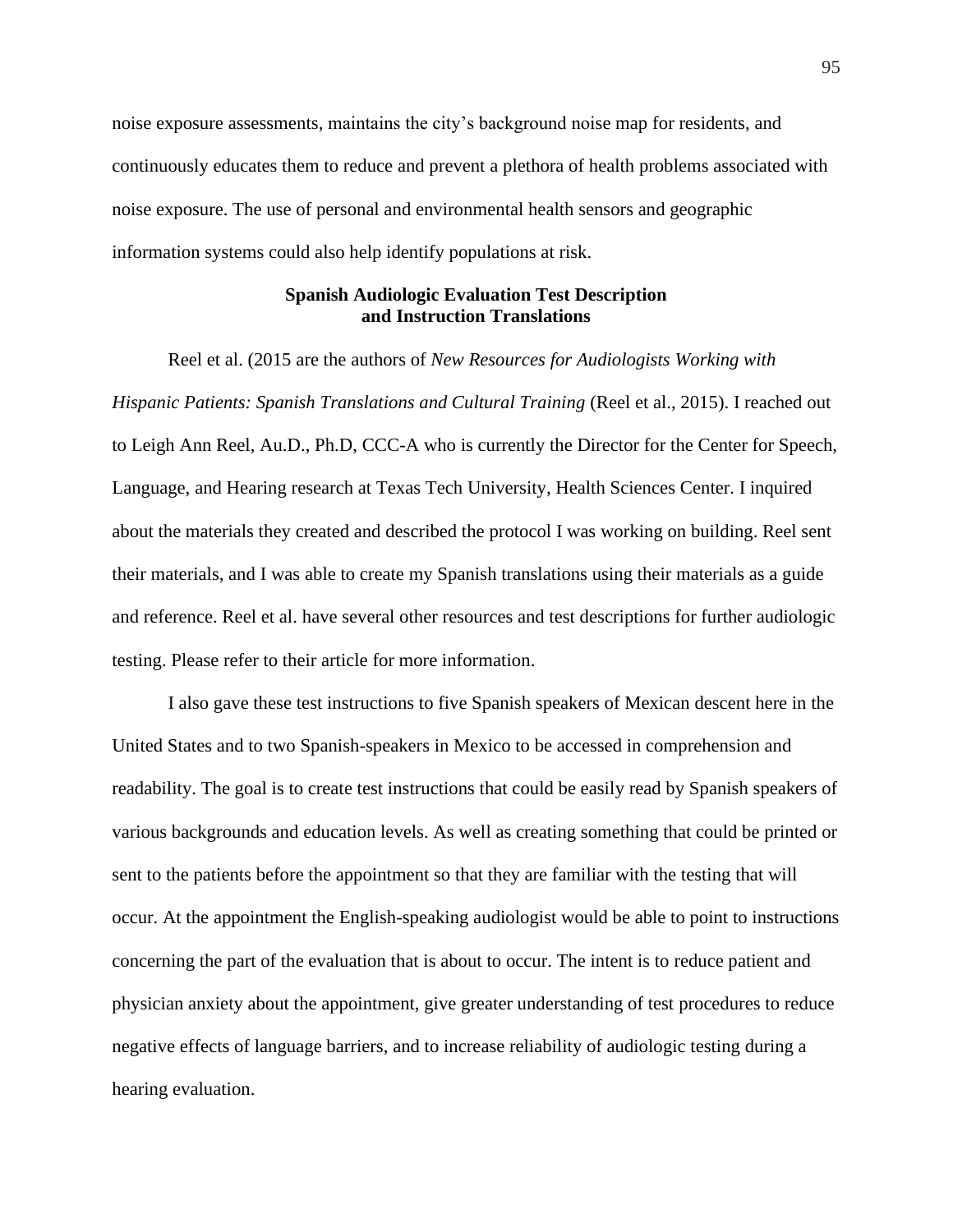# **Spanish Audiologic Evaluation Test Description and Instruction Translations**

| <b>Otoscopy</b>                               | <b>Otoscopia</b>                                 |
|-----------------------------------------------|--------------------------------------------------|
| I will examine your ears using an otoscope.   | Examinare sus oídos con un otoscopio. Este       |
| This instrument has a light and allows me     | instrumento tiene una luz y me permite ver si    |
| to see if your ear canal is clear and how the | su canal auditivo está claro y la apariencia del |
| eardrum appears. I will be gently inserting   | tímpano. Yo suavemente introduciré el            |
| the otoscope in your ear canal, please        | otoscopio a su canal auditivo, favor de          |
| remain still.                                 | permanecer tranquilo y sin movimiento.           |
| <i>Instructions:</i>                          | <i>Instrucciones:</i>                            |
| $Mr/Ms$ , I'm going to look in your           | Sr./Sra./Srta, voy a examinar sus oídos.         |
| ears. please remain still.                    | Por favor permanezca quieto, sin movimiento.     |
| <u>Tympanometry</u>                           | <u>Timpanometría</u>                             |
| In this test we will evaluate your eardrum    | En este examen evaluaremos el movimiento de      |
| movement. I will put a small plastic tip in   | su tímpano. Yo pondré una punta de plástico      |
| your ear. You will feel some pressure         | en su oído. Sentirá un poco de presión (como     |
| (similar to flying in the airplane or driving | cuando viaja en un avión o subiendo/bajando      |
| up/down a mountain). This test is fast and    | de una montaña). El examen es rápido y solo      |
| only requires you to remain still and quiet,  | requiere que usted permanezca en silencio y      |
| the equipment will run itself.                | sin movimiento, el equipo hará el trabajo.       |
| <i>Instructions:</i>                          | Instrucciones:                                   |
| I will place this rubber tip in your ear. You | Voy a poner esta punta de goma en su oído.       |
| will feel some pressure, for a couple of      | sentirá un poco de presión por algunos           |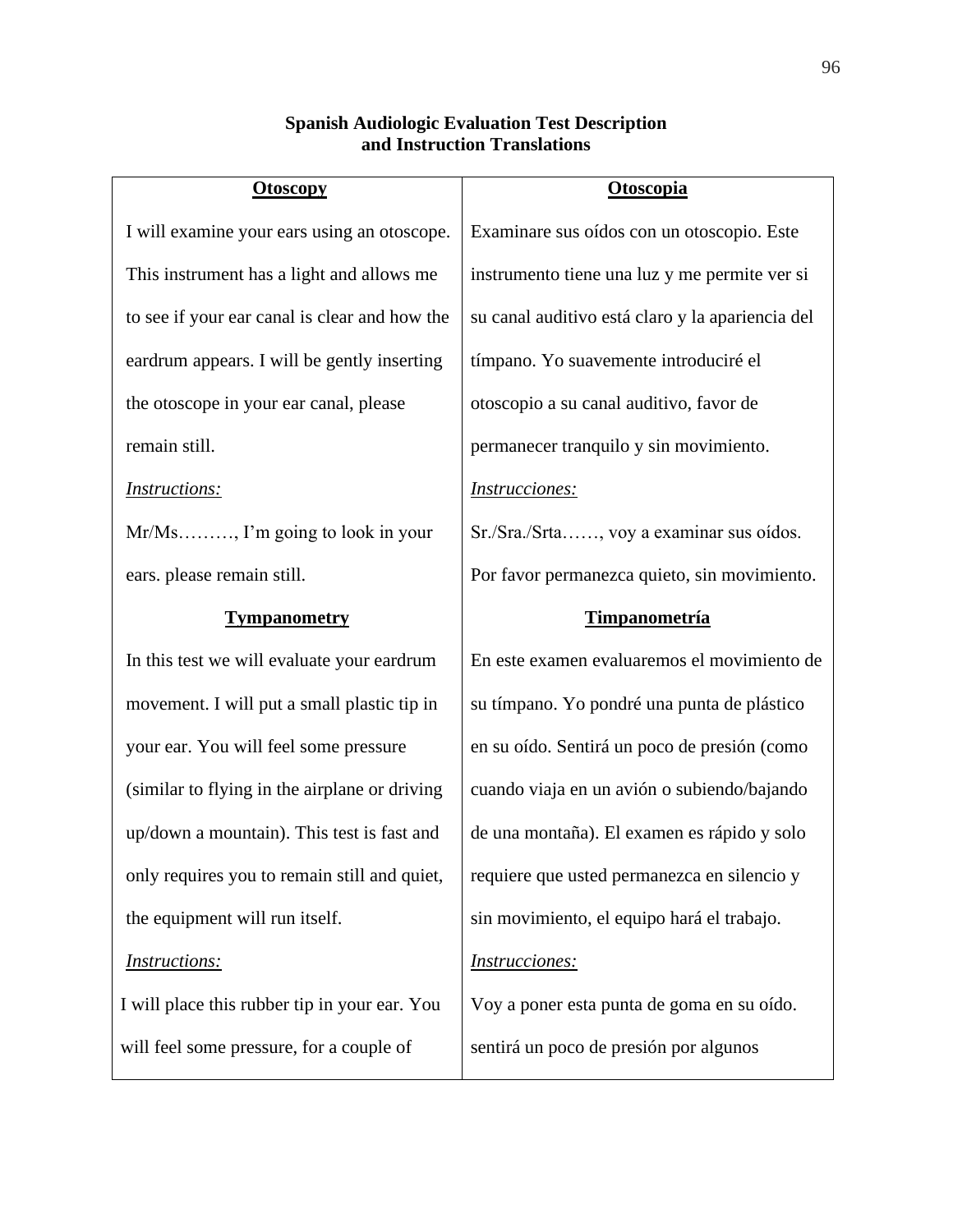seconds. Please remain still and quiet while the test is running.

# **Acoustic Reflexes and Acoustic Reflex**

### **Decay**

These tests measure how well the muscles in your middle ear function in response to loud sounds. You may hear some loud tones, but you do not have to respond, just remain still and quiet.

#### *Instructions:*

I will place this rubber tip in your ear. You may hear some tones (or "beeps") during the test, but you do not have to respond. Just remain still and quiet, the equipment will measure the response.

## **Otoacoustic Emissions (OAEs)**

This test measures the hearing organ (cochlea), which is located in your inner ear. I will place a small plastic tip in your ear, and the equipment will play some tones. You do not have to respond. The

segundos. Por favor permanezca quieto y en silencio durante el examen.

#### **Reflejo Acústico y Deterioro del Reflejo**

#### **Acústico**

Estos exámenes miden la función de los músculos del oído medio en respuesta a sonidos fuertes. Puede ser que escuche sonidos fuertes durante el examen, pero no tiene que responder, solo permanecer sin movimiento y en silencio.

#### *Instrucciones:*

Voy a poner esta punta de goma en su oído. Puede ser que escuche tonos (o sonidos) durante el examen, pero no tiene que responder. Solamente permanezca quieto y en silencio, el equipo medirá la respuesta del oído.

#### **Emisiones Otacústicas**

Este examen mide el órgano de audición (cóclea o caracol), que está localizado en la parte del oído interno. Yo introduciré una punta de plástico en su oído, el equipo presentara sonidos. No tiene que responder. El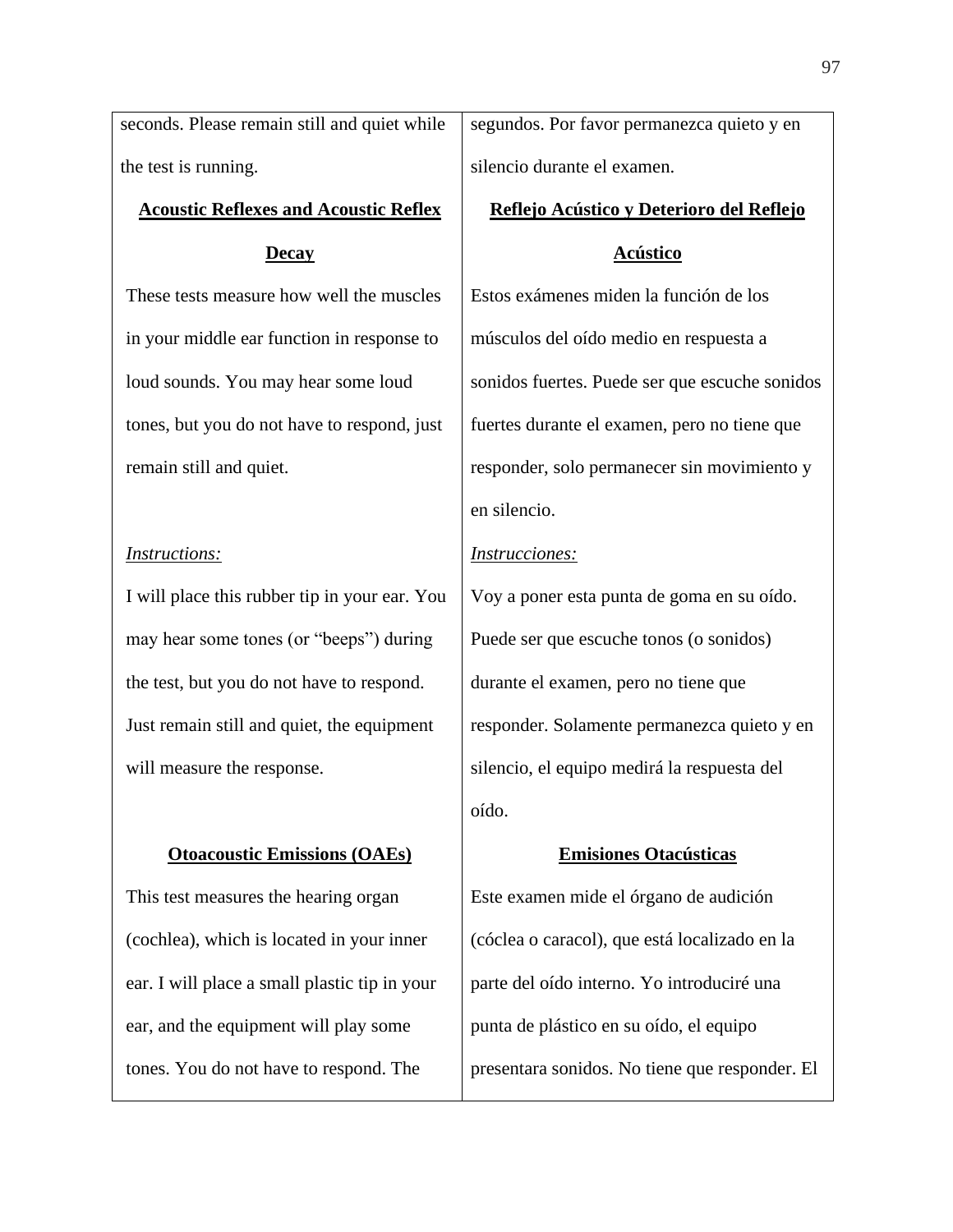equipment is sensitive to noise, please remain still and quiet.

#### *Instructions:*

I will place this plastic tip in your ear, and you may hear some tones ("beeps"). The equipment will record the measurements, please remain still, and quiet.

#### **Pure Tone Testing-Air**

This test finds the softest levels that you can hear at different pitches in each ear. During testing you will be in a sound booth, which is quiet. You will hear tones through headphones/insert foam earphones. I will be seated on the other side and will be able to see you. I will present tones (beeps) at different pitches, please respond (by raising your hand, saying yes, or pressing the button) every time you hear the tones, even if you can barely hear them. *Instructions-Unmasked air:*

Let's go into the sound booth. Have a seat here. For this test I will place these foam inserts inside (or headphones over) your

equipo es sensible a los ruidos, por favor de permanecer sin movimiento y en silencio. *Instrucciones:*

Voy a poner esta punta de goma en su oído, y puede ser que escuche algunos tonos (sonidos). El equipo registrará las medidas, por favor permanezca quieto y en silencio.

#### **Prueba de Tonos**

Este examen es para detectar los niveles más suaves de tonos que puede escuchar en cada oído. Durante el examen, usted estará en una cabina diseñada para eliminar ruido. Usted escuchara tonos por los auriculares/audífonos pequeños de esponja. Yo estaré sentad@ afuera de la cabina y podre verl@. Le presentare tonos diferentes, favor de responder (levantando la mano, diciendo si, u oprimiendo el botón) cada vez que escuche los tonos, aunque estén muy suaves (bajos).

#### *Instrucciones-Conducción Aérea:*

Vamos a la cabina sonomoamortiguada. Tome asiento aquí. Para este examen pondré estos audífonos de esponja adentro (o auriculares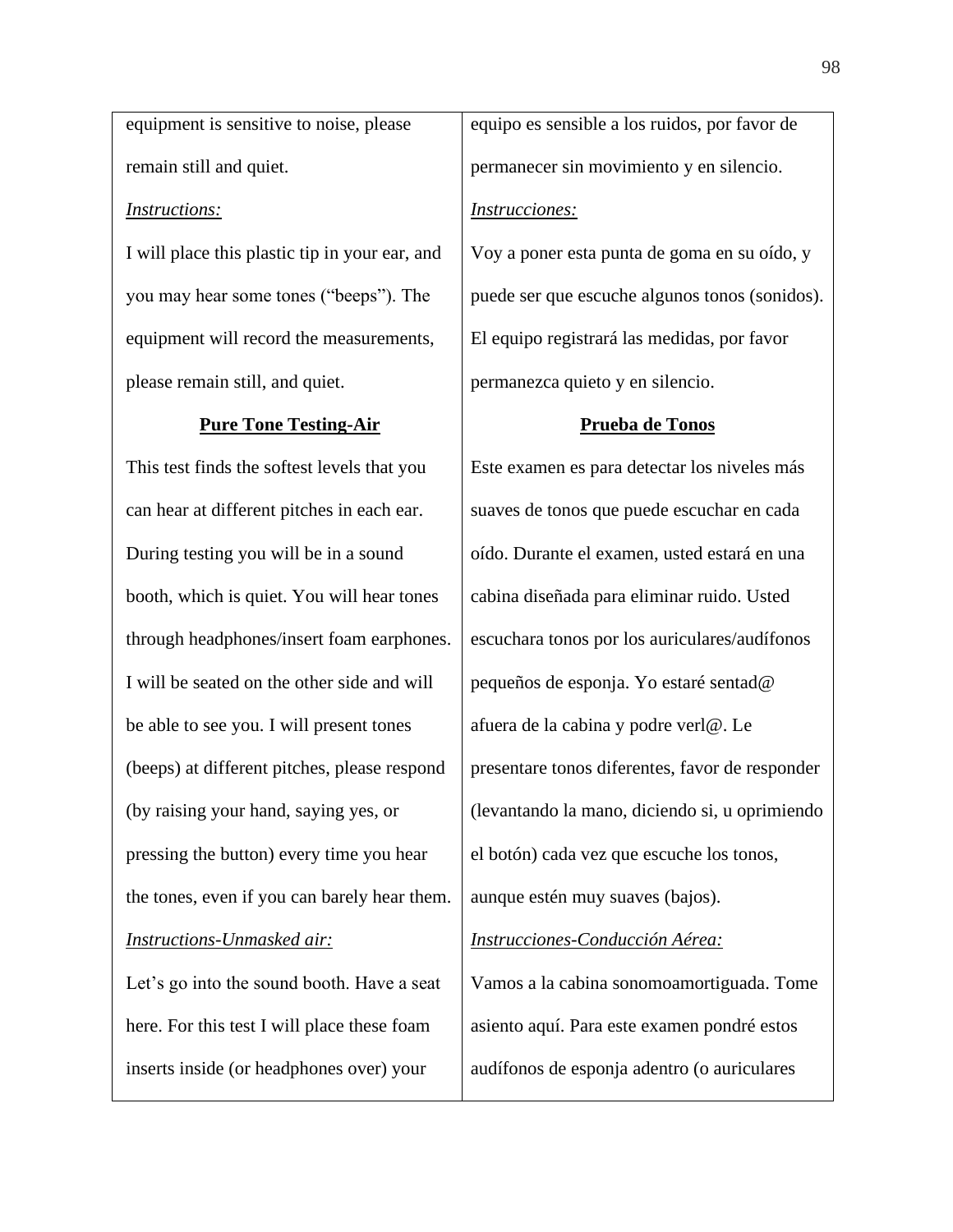ears. You will hear tones ("beeps") at different pitches in each ear. I need you to push the button (raise your hand, say "yes", or give a response) each time you hear the tones, even if you can barely hear them.

#### *Instructions- Masked Air:*

Now you are going to hear some noise in one ear, it will sound like wind or static. I want you to ignore the noise and focus on the tones. When you hear the tone, please push the button (raise your hand, say "yes", or give a response).

## **Pure Tone Testing-Bone**

This test uses a special type of headband that with a small black box that sits on the bone behind your ear. The headband sends the sounds straight to your inner ear and bypasses the outer and middle ear. You will still hear the tones and respond to them every time you hear them, even if you can barely hear them.

*Instructions-Unmasked Bone*:

sobre) sus oídos. Escuchara tonos en diferentes frecuencias en cada oído. Necesito que usted oprima el botón (levante la mano, diga "si", o responda) cada vez que escuche el tono, aunque sean muy suaves.

#### *Instrucciones- Aire Masked:*

Ahora usted va a oír ruido en un oído, sonará como viento o estática. Quiero que ignore el ruido y enfóquese en los tonos. Cuando oiga el tono, oprima el botón (levante la mano, diga "sí" o responda).

# **Prueba de Tonos-Conducción Ósea**

Este examen utiliza una diadema/banda con una cajita negra colocada en el hueso detrás de su oído. La cajita negra manda los tonos directamente a la parte del oído interno y sobrepasa la parte del oído externo y medio. Sin embargo, aun escuchara los tonos y tendrá que responder cada vez que escuche los tonos, aunque estén muy suaves (bajos). *Instrucciones- Tonos via osea:*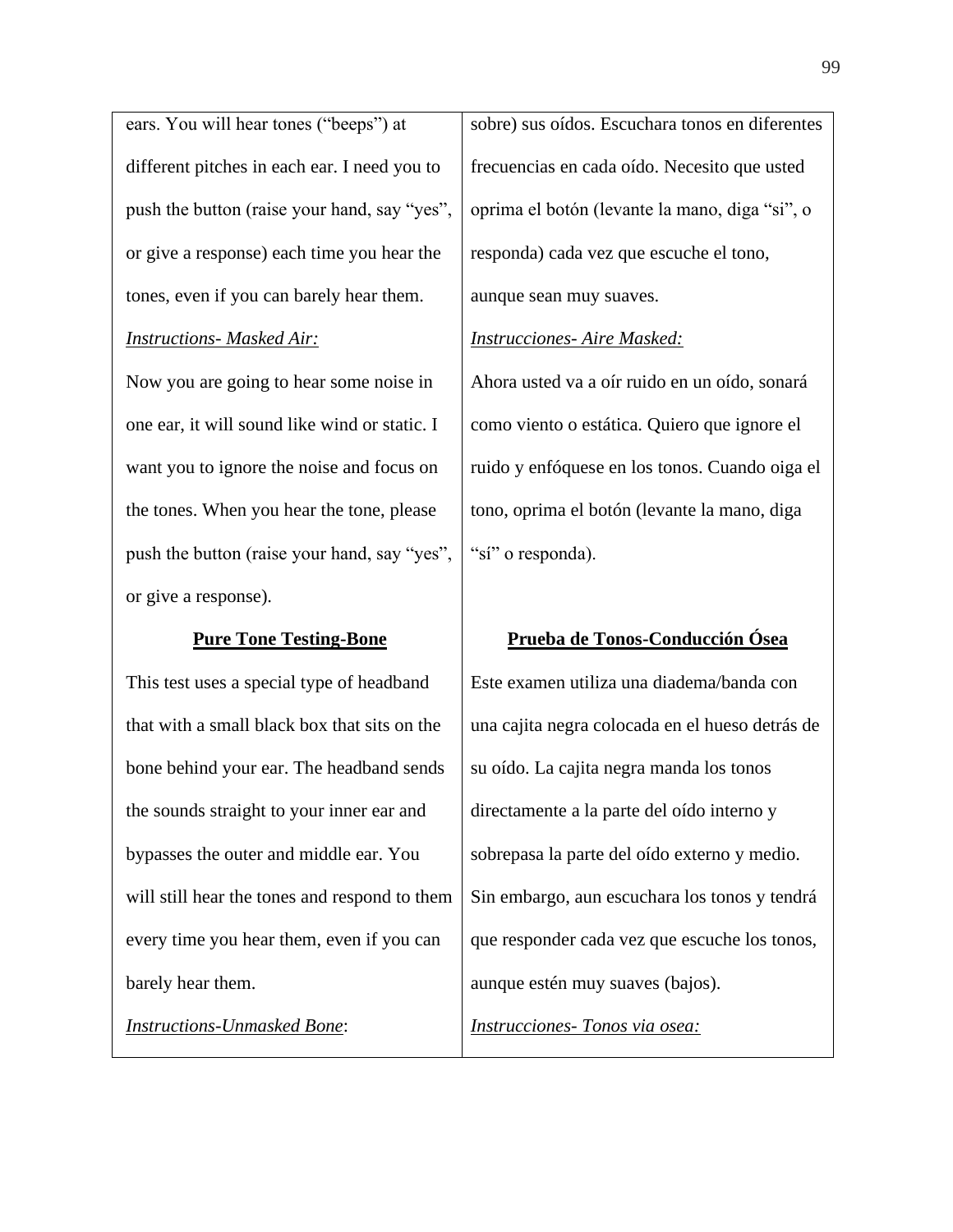I am going to put this headband on you, and this little black box behind your ear. You are going to hear tones like before. Once again, I need you to press the button (raise your hand, say "yes", or give a response) every time you hear the tones, even if they are very soft.

#### *Instructions-Masked Bone:*

I am going to place the headband on you and a foam insert (or headphone) to present some noise. The noise will sound like wind or static. I want you to ignore the noise and focus on the tones. When you hear the tone, please press the button (raise your hand, say "yes", or give a response). It may be difficult to tell from which ear or where the tones are coming from. I just want you to focus on the tones and give a response when you hear them despite of location.

Colocare esta diadema (banda) y esta pequeña caja negra detrás de tu oído. Vas a escuchar tonos como antes. Una vez más, necesito que oprima el botón (levante la mano, diga "sí" o dé una respuesta) cada vez que escuche los tonos, incluso si son muy suaves.

#### *Instrucciones-Tonos vía ósea:*

Te voy a colocar la diadema y también un audífono de esponja (o auriculares) para presentar algo de ruido. El ruido sonará como viento o estática. Quiero que ignores el ruido y te enfoques en los tonos. Cuando escuche el tono, presione el botón (levante la mano, diga "sí" o responda). Puede ser difícil saber de qué oído o de dónde provienen los tonos. Solo quiero que se concentre en los tonos y dé una respuesta cuando los escuche a pesar de la ubicación.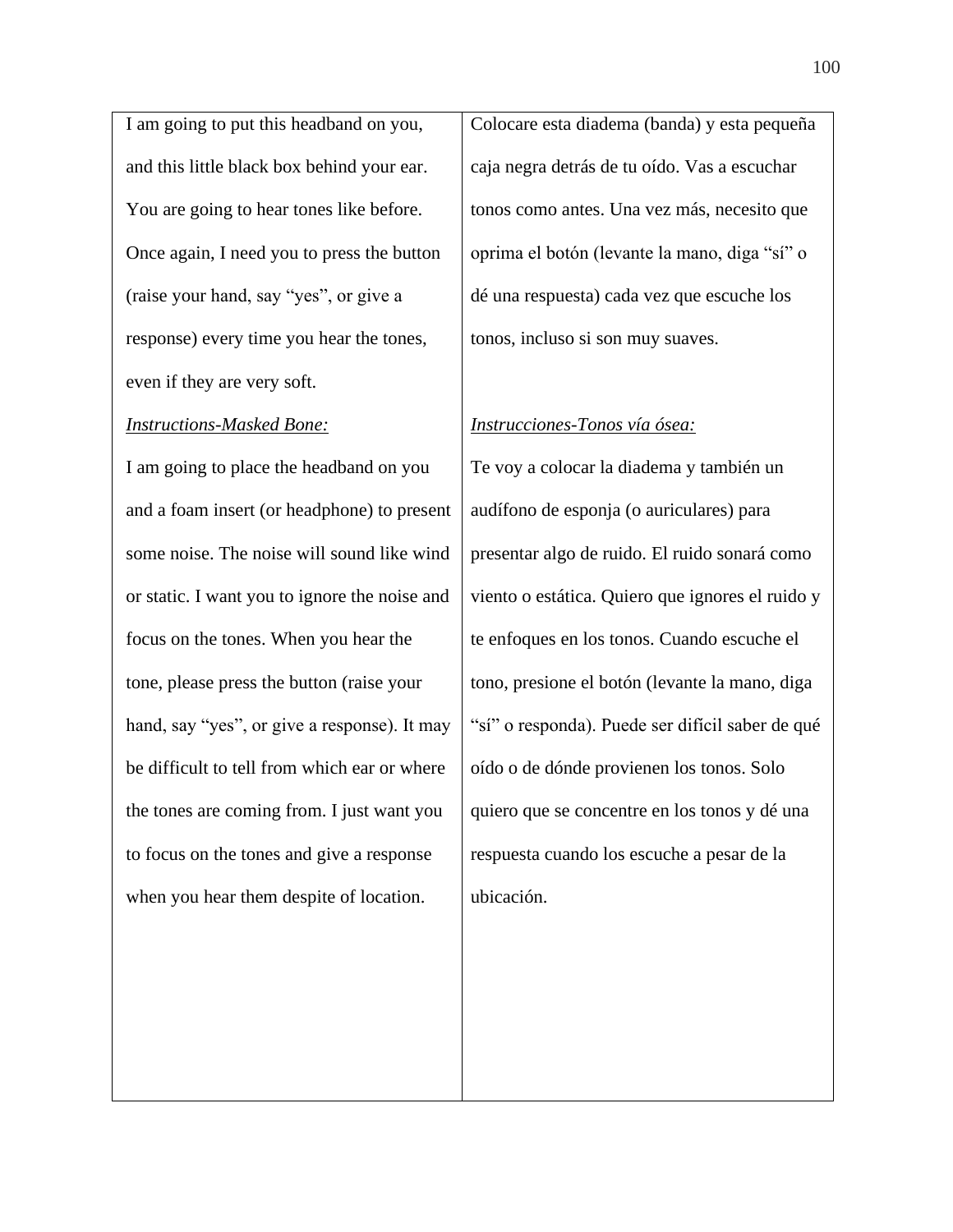#### **Speech Recognition Threshold SRT)**

This test measures the softest level that you can understand speech. You will hear words and they will gradually get softer and softer, your will repeat each word you hear.

## *Instructions- Unmasked:*

You will hear some words; I need you to repeat them back to me. The words will get softer and softer, please try your best to repeat them back and it is okay to guess. *Instructions-Masked:*

Now you will hear some noise in the other ear. Ignore the noise and repeat the words back to me. Again, the words will get softer and softer, it is okay to guess if you aren't sure of the word.

## **Word Recognition Testing**

This test measures how well you can hear and recognize words. The words will stay at a constant level and again you will repeat each word you hear.

# **Umbral de Reconocimiento del Habla (URH)**

Este examen detecta el nivel más suave en el cual uno puede entender el habla. Escuchara palabras y gradualmente se harán más y más suaves, usted tendrá que repetir cada palabra que oiga.

### *Instrucciones*:

Usted escuchara palabras, y necesito que las repita. Las palabras gradualmente serán más y más suaves, por favor intente lo mejor de repetir las palabras incluso trate de adivinarlas. *Instrucciones:*

Ahora escuchara ruido en su otro oído. Ignore el ruido y repita las palabras. De nuevo las palabras gradualmente serán más y más suaves, y si no está seguro intente de adivinarlas.

# **Reconocimiento de Palabras**

Este examen detecta que tan bien uno puede oír y reconocer las palabras. Las palabras serán presentadas a un nivel constante, y tendrá que repetir cada palabra que oiga.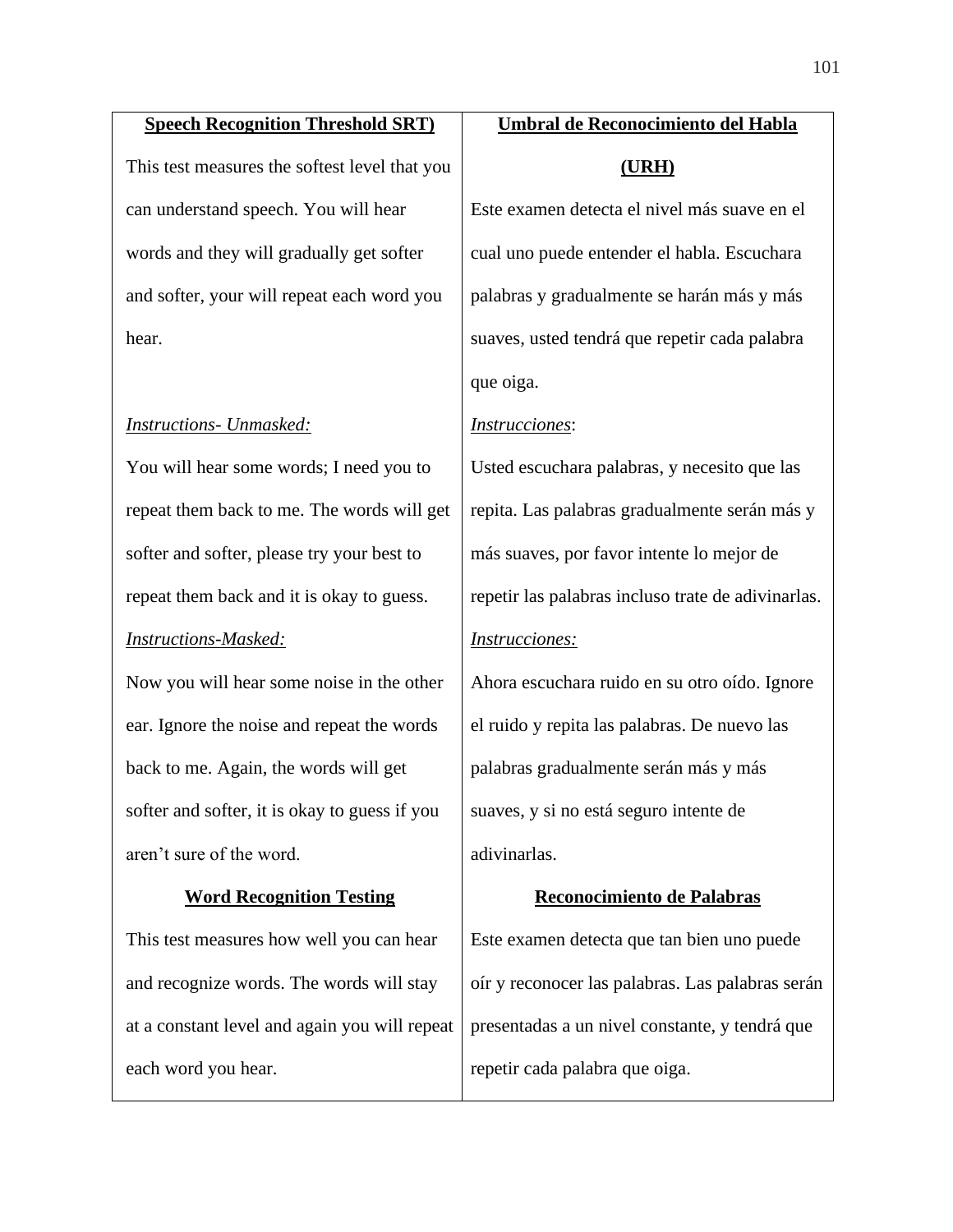| <b>Instructions Unmasked:</b>                | <i>Instrucciones:</i>                            |
|----------------------------------------------|--------------------------------------------------|
| You will hear some words and I need you      | Va a oír unas palabras y necesito que me las     |
| to repeat them back. You will hear "say the  | repita. Va a oir la frase, "diga usted", y luego |
| word" and a word. You only need to repeat    | la palabra. Usted solo necesita que repetir la   |
| the last word. If you are not sure of the    | última palabra. Si no está segur@ de la          |
| word, take a guess.                          | palabra, intente adivinarla.                     |
| <b>Instructions Masked:</b>                  | <i>Instrucciones:</i>                            |
| Now you will hear noise in the other ear,    | Ahora va a oír ruido en el otro oído, por favor  |
| please ignore the noise and repeat the       | ignore el ruido y repítame las palabras.         |
| words back to me. Remember if you're not     | Recuerde si no está segur@ de la palabra,        |
| sure of the word, it's okay to take a guess. | puede intentar adivinar la palabra.              |
|                                              |                                                  |
|                                              |                                                  |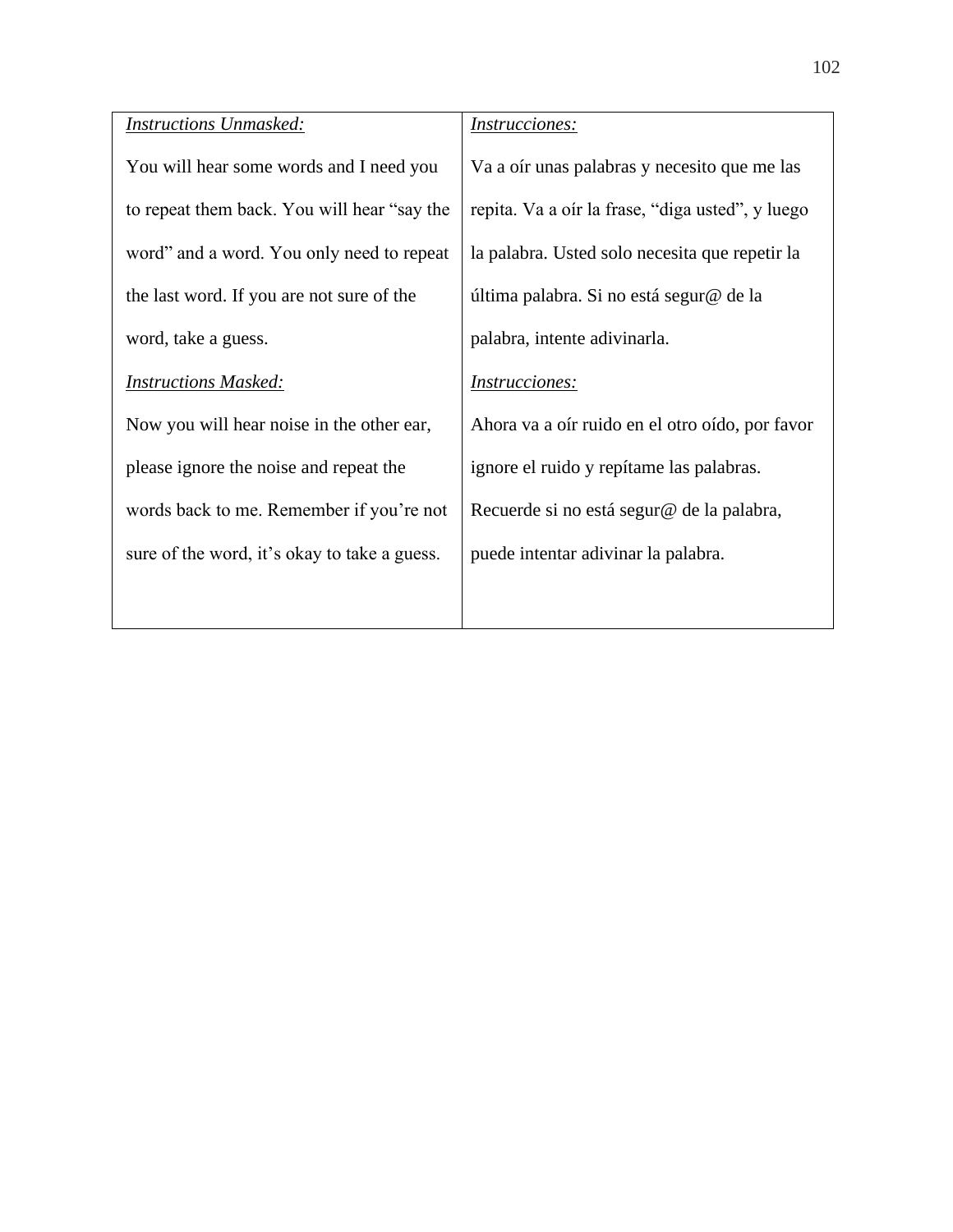## **Speech Testing Word Lists**

Most clinical speech audiometric test materials are recorded in English, making it challenging to effectively and accurately assess Spanish speakers. None the less, resources are available. Shi (2014) summarized several commonly used tests in the United States and those not yet commercially available. A limitation is many have not clearly established psychometric properties. The test materials included the child and adult speech reception threshold test, child and adult word recognition tests, auditory processing, and speech in noise testing.

Auditec Incorporated also has been creating and providing a variety of auditory test materials for audiologists, psychologists, speech-language pathologists, hearing professionals, and other medical professions since 1972. They sell over 80 tests in over 200 variations; this includes Spanish auditory tests. Auditec has a Spanish auditory test CD with trysyllables for SRT, paired comparison sentences, bysyllable word recognition lists, and monosyllable word recognition lists. Auditec also has Spanish SRT and speech discrimination recordings for children [\(https://auditec.com/2015/09/30/spanish-auditory-test-cd/\)](https://auditec.com/2015/09/30/spanish-auditory-test-cd/).

## **Patient Counseling and Education**

After an appointment the counseling and education portion is critical to the patient's health. This can be difficult with language barriers. That does not mean the Spanish-speaking patient cannot be informed about their test results, implications, and future steps. Following are resources that can be helpful in counseling and educating a Spanish-speaking patient.

• The American Speech-Language-Hearing Association (ASHA, n.d.) has several handouts in PDF format. These patient education handouts are available in English and Spanish. They are available for free and printable. There are handouts for audiologic rehabilitation, balance, disorders, hearing loss, hearing loss prevention,

103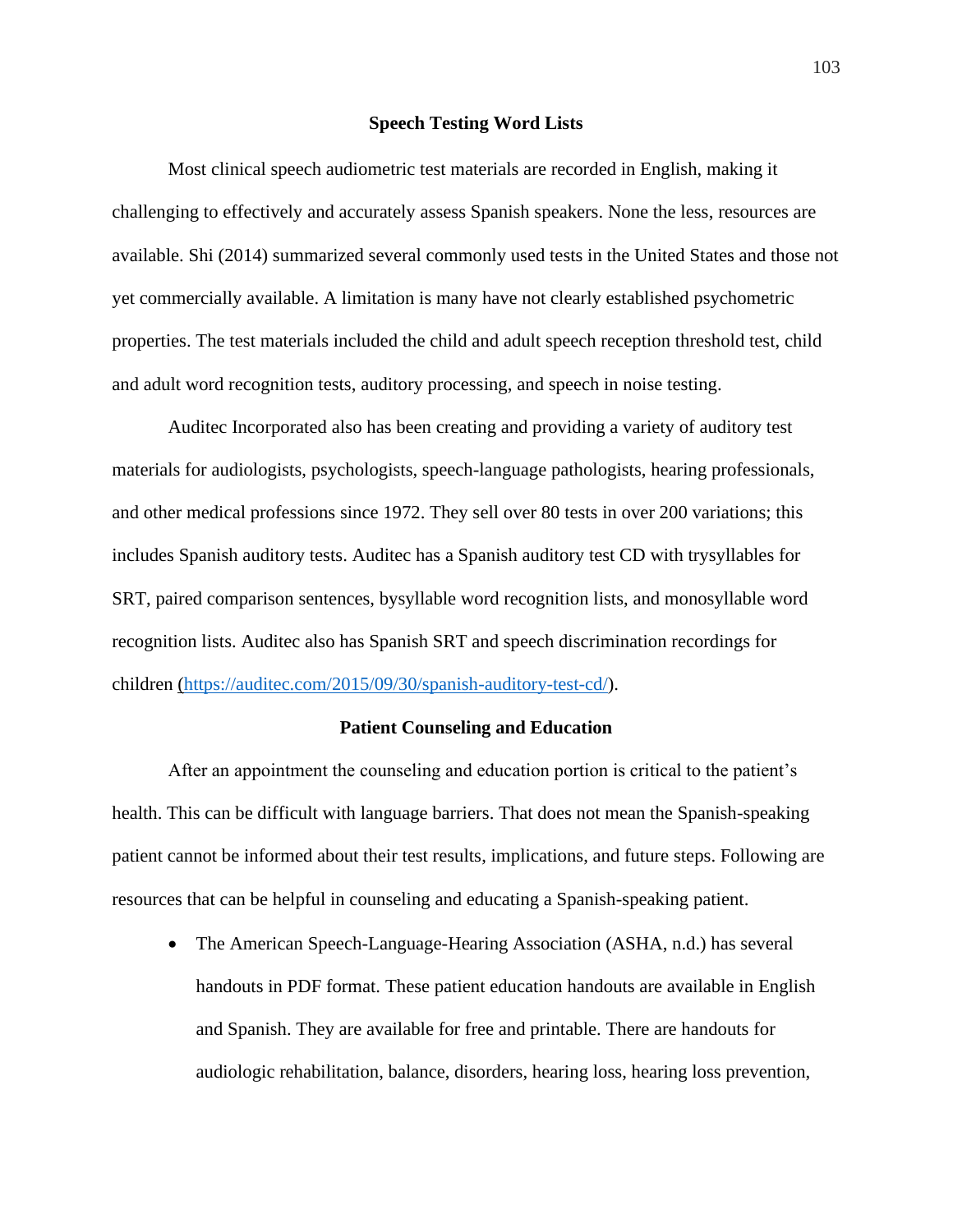technology, and tinnitus. These materials can be printed out and given to the patient during counseling.

• The National Institute on Deafness and Other Communication Disorders also has several recourses on balance disorders, hearing protection, syndromes related to hearing impairment, other hearing pathologies, and information explaining the process of hearing anatomically. It also has resources explaining hearing aids, cochlear implants, and accommodations. This online resource is displayed in Spanish. This is a website that can be navigated by someone who speaks Spanish. This is a great tool to give a Spanish-speaking patient wanting more information on hearing and hearing rehabilitation: https://www.nidcd.nih.gov/es/espano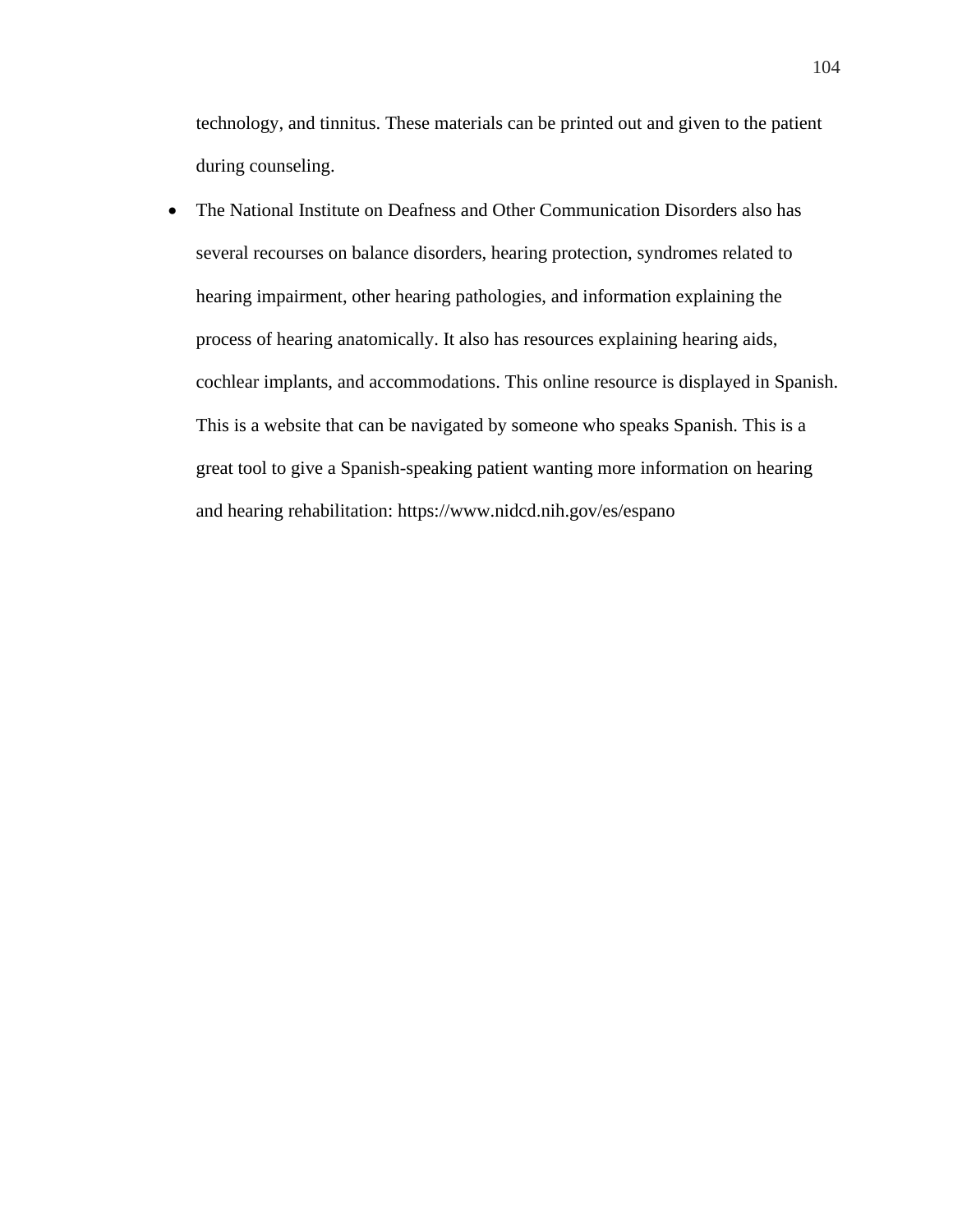## **REFERENCES**

- American Speech-Language-Hearing Association. (n.d.). *Audiology patient education handouts*. <https://www.asha.org/aud/pei/>
- Arnold, M. L., Hyer, K., Small, B. J., Chisolm, T., Saunders, G. H., McEvoy, C. L., Lee, D. J., Dhar, S., & Bainbridge, K. E. (2019). Hearing aid prevalence and factors related to use among older adults from the Hispanic Community Health Study/Study of Latinos. *JAMA Otolaryngology–Head & Neck Surgery, 145*(6), 501-508. [https://10.1001/jamaoto.2019.0433](https://10.0.3.233/jamaoto.2019.0433)
- Bainbridge, K. E., Cowie, C. C., Gonzalez, F., Hoffman, H. J., Dinces, E., Stamler, J., & Cruickshanks, K. J. (2016). Risk factors for hearing impairment among adults with diabetes: The Hispanic community health study/study of Latinos (HCHS/SOL). *Journal of Clinical & Translational Endocrinology, 6*(C), 15-22.

[https://](https://doi.org/10.1016/j.jcte.2016.09.001)<https://doi.org/10.1016/j.jcte.2016.09.001>

- Cruickshanks, K. J., Dhar, S., Dinces, E., Fifer, R. C., Gonzalez, F., Heiss, G., Hoffman, H. J., Lee, D. J., Newhoff, M., Tocci, L., Torre III, P., & Tweed, T. S. (2015). Hearing impairment prevalence and associated risk factors in the Hispanic Community Health Study/Study of Latinos. *JAMA Otolaryngology-- Head & Neck Surgery, 141*(7), 641-648. [https://10.1001/jamaoto.2015.0889](https://10.0.3.233/jamaoto.2015.0889)
- Hong, O., Chin, D. L., & Kerr, M. J. (2015). Lifelong occupational exposures and hearing loss among elderly Latino Americans aged 65-75 years. *International Journal of Audiology, 54*(S1), S57-S64. https://10.3109/14992027.2014.973541